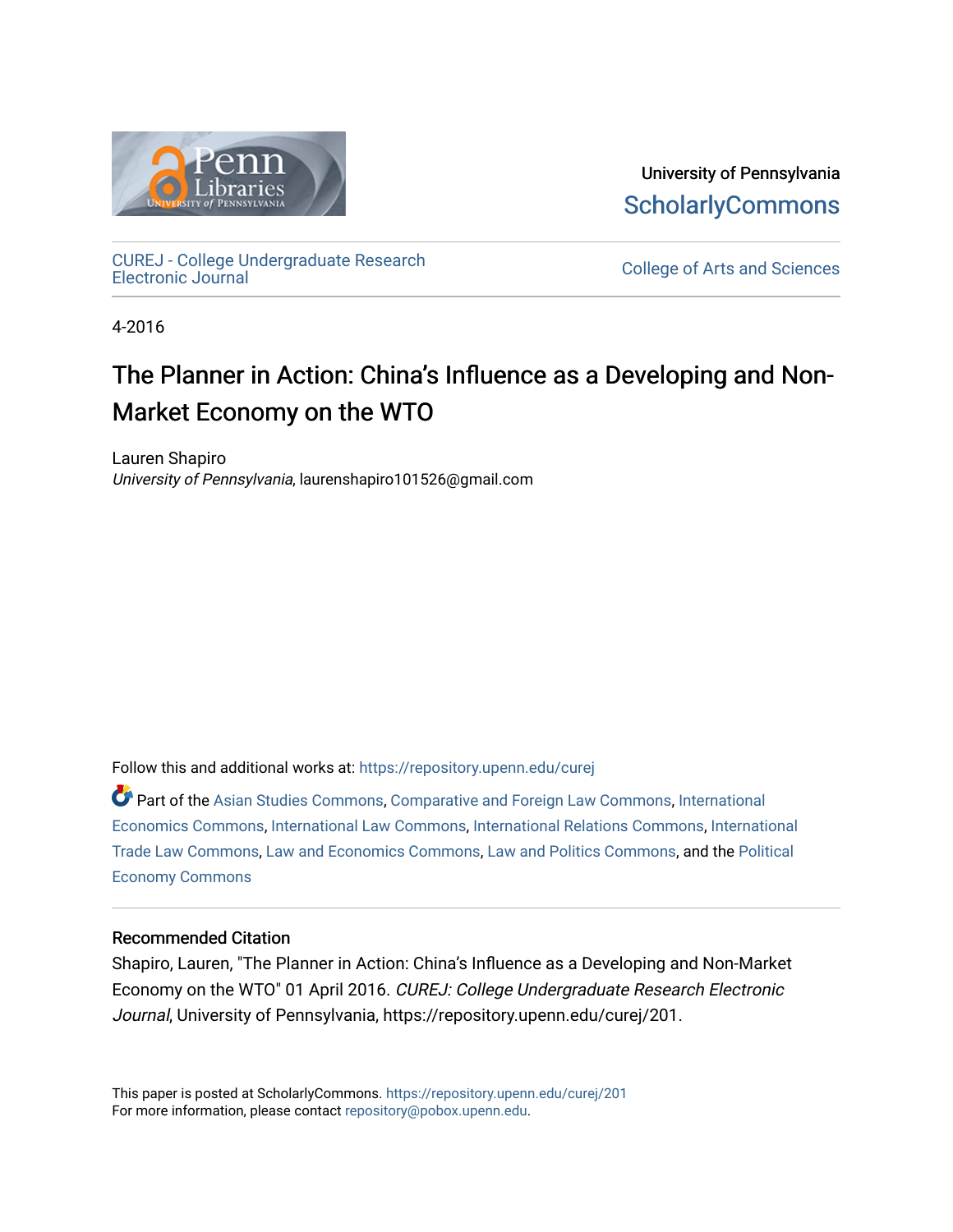### The Planner in Action: China's Influence as a Developing and Non-Market Economy on the WTO

#### **Abstract**

Chinese accession to the World Trade Organization in 2001 forever altered the international economy as it marked the political-economic diversification of international trade negotiations and law. Before the implications of Chinese accession became apparent, scholars predicted that Chinese WTO membership would greatly affect the Organization. While this thesis agrees with this general sentiment, it insists that China's effect on the WTO is not wholly negative or positive and requires a nuanced, sub-institutional assessment to understand. Qualifying and expanding upon scholars' pre-2001 predictions, this thesis argues that for the most part, China did not proactively cause instances of institutional weakness and organizational ineffectuality. Rather, China's behavior within the WTO illuminates the Organization's inherent inability to handle political-economic diversity. Further, this thesis argues that the original dispute settlement rules and procedures created to handle China no longer apply uniformly to the Chinese economic situation. China exists in a liminal space between socialism and capitalism, and the WTO is still unable to fully and adequately handle this political-economic ambiguity.

#### Keywords

international trade, World Trade Organization, China, Non-Market Economy, dispute settlement, Doha Round, international law, marketization, hybrid economy, Social Sciences, Political Science, Ellen Kennedy, Kennedy, Ellen

#### **Disciplines**

Asian Studies | Comparative and Foreign Law | International Economics | International Law | International Relations | International Trade Law | Law and Economics | Law and Politics | Political Economy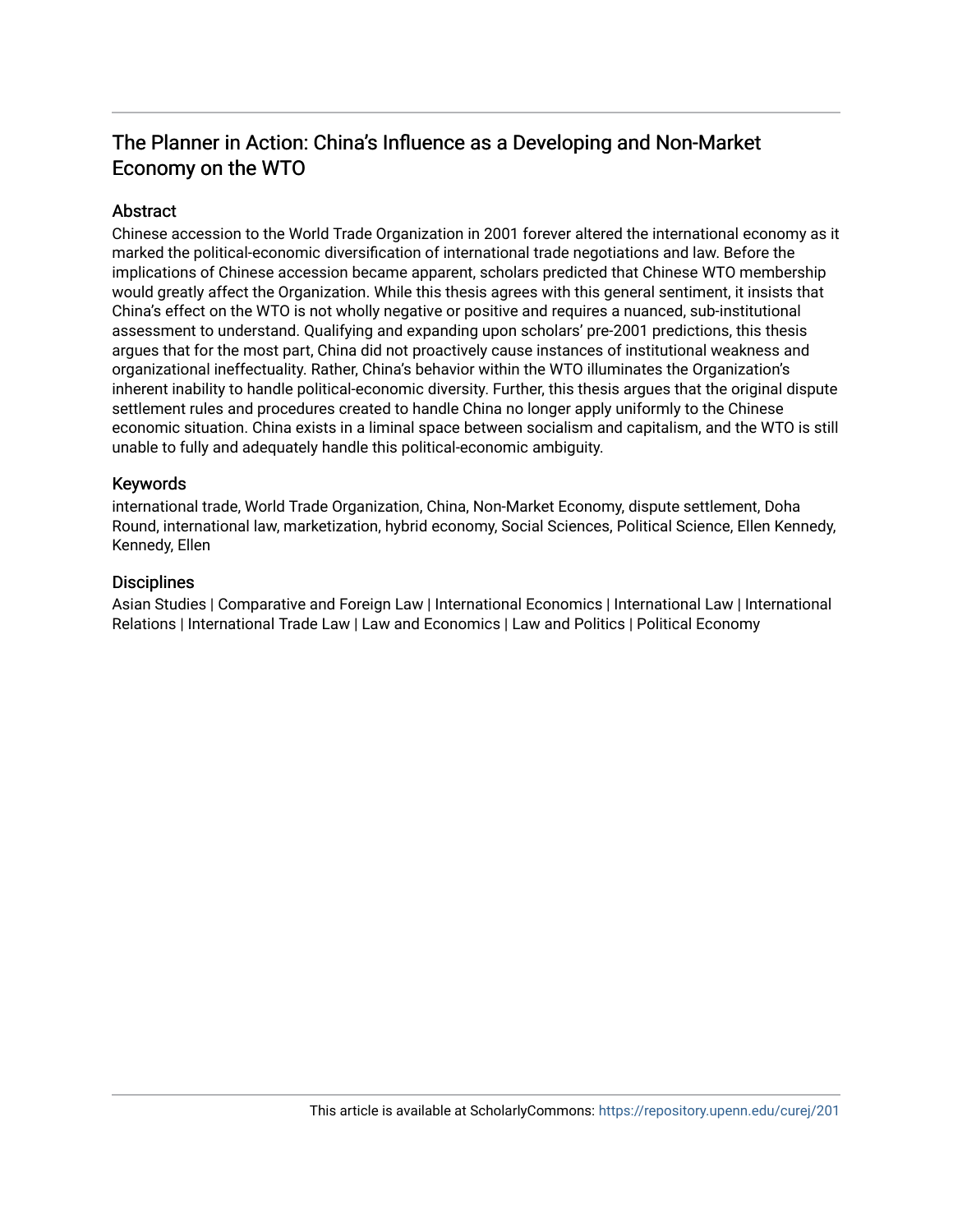Shapiro 1

The Planner in Action: China's Influence as a Developing and Non-Market Economy on the WTO

> Lauren Shapiro Adviser: Dr. Ellen Kennedy Senior Honors Thesis in Political Science University of Pennsylvania Spring 2016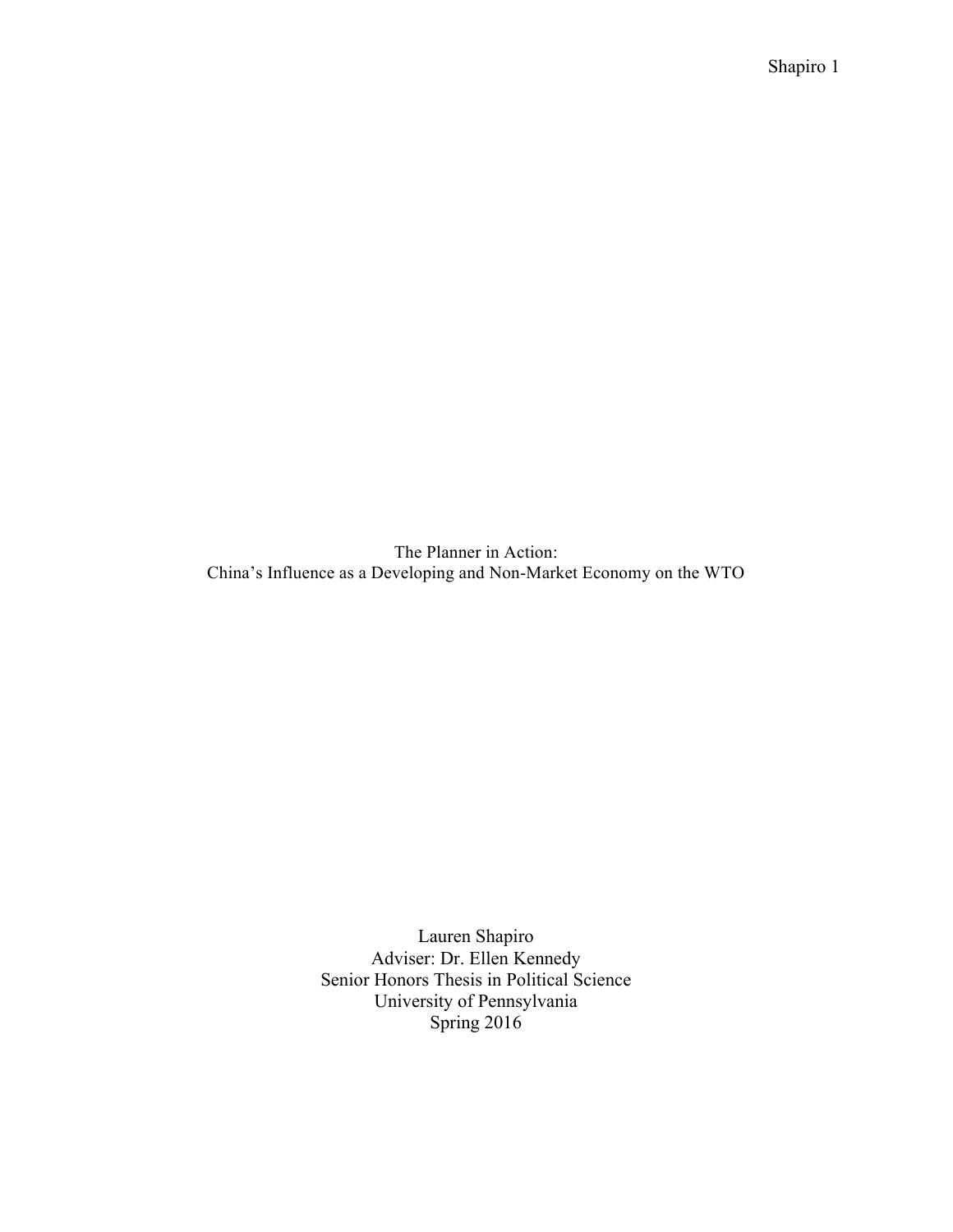### **TABLE OF CONTENTS**

**Acknowledgements** 

**Abstract** 

**Section I:** Introduction

**Section II:** Purpose and Organization of the Thesis

**Section III:** International Trade Jargon and Definitional Complications with NMEs

**Section IV:** The Predictions of Cass and Jackson

**Section V:** Literature Review

**Section VI:** Interview Method, Marketization Analysis, and Interpretive Considerations **Section VII:** Results

- 1. The Doha Round and Strategies in Negotiation
- 2. Dispute Settlement Procedures and Cases
	- a. Marketization Analysis and Implications
	- b. Evidentiary Standards
	- c. The Politics and Rhetoric of "Public Body"
- 3. Other WTO Institutions and Norms
	- a. Educational Initiatives and Institutional Knowledge
	- b. Currency Manipulation and Organizational Bandwidth
	- c. The Rhetoric of Political-Economic Change

**Section VIII:** Concluding Thoughts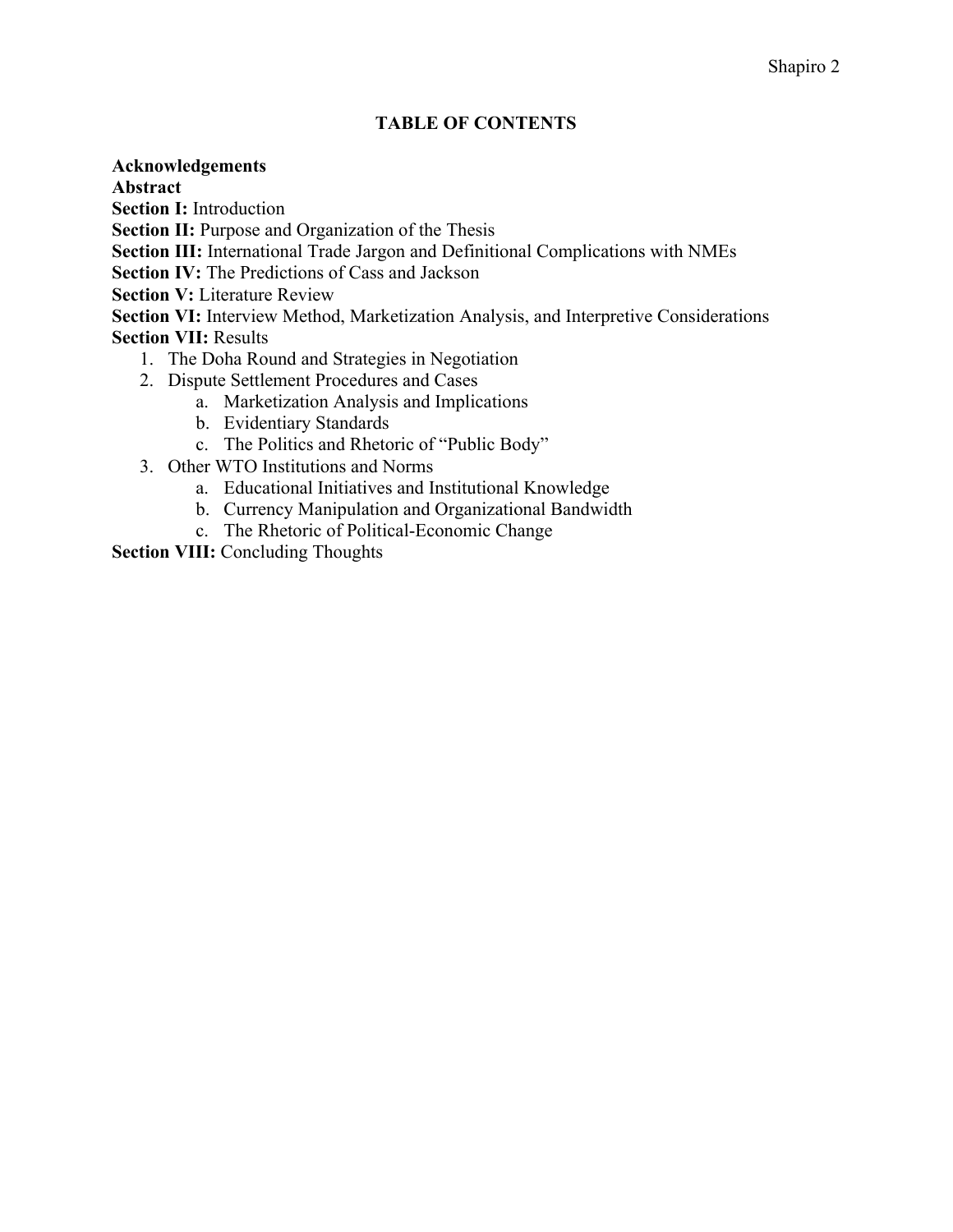#### **ACKNOWLEDGEMENTS**

I would like to thank the University of Pennsylvania Political Science department for supporting my research efforts by facilitating my travel to Washington D.C. for various interviews. I am incredibly grateful to my thesis advisor, Dr. Ellen Kennedy, for her excellent advice regarding research methods and her guidance as I streamlined my arguments. Dr. Kennedy provided invaluable suggestions for my section on the WTO's capacity to handle Chinese currency manipulation. Her expertise proved crucial to my project as she helped me frame my analyses within the contemporary contexts of international trade politics and Western distrust of Chinese trade policy. I would also like to thank Dr. Eileen Doherty-Sil for helping me develop initial ideas about Chinese participation in the Doha Round. Dr. Doherty's seminar on thesis writing and research methods propelled my initial research forward. I owe additional gratitude to Professor Mark Pollack for engaging me in extensive discussions of my thesis topic and for helping me brainstorm how to organize my various ideas according to the WTO institutions themselves. Professor Pollack offered valuable feedback regarding the quantitative analyses in my thesis as well. I also thank Professor Devesh Kapur, who provided guidance as I developed my analysis of Indian SOEs.

I thank Dr. Deirdre Martinez, Director of the Penn in Washington Program. Through participation in this program, I connected with numerous trade lawyers and consultants who provided interview material for this thesis. I also conducted course-related research on Chinese currency manipulation that proved valuable in this thesis project. I am grateful to Alex Thornton for her efforts to connect me with trade experts. My peers in Dr. Doherty's seminar provided excellent feedback on my thesis proposal and constructive comments on my early drafts. I also deeply appreciate the support of my family as I undertook this extensive research project.

Last, I am indebted to the sixteen scholars and professionals in international trade law, trade economics, and U.S. and Chinese trade policy that provided interview material and methodological guidance. I thank them for their willingness to discuss controversial subjects with me and for their enthusiasm about this topic. This work would not exist without them.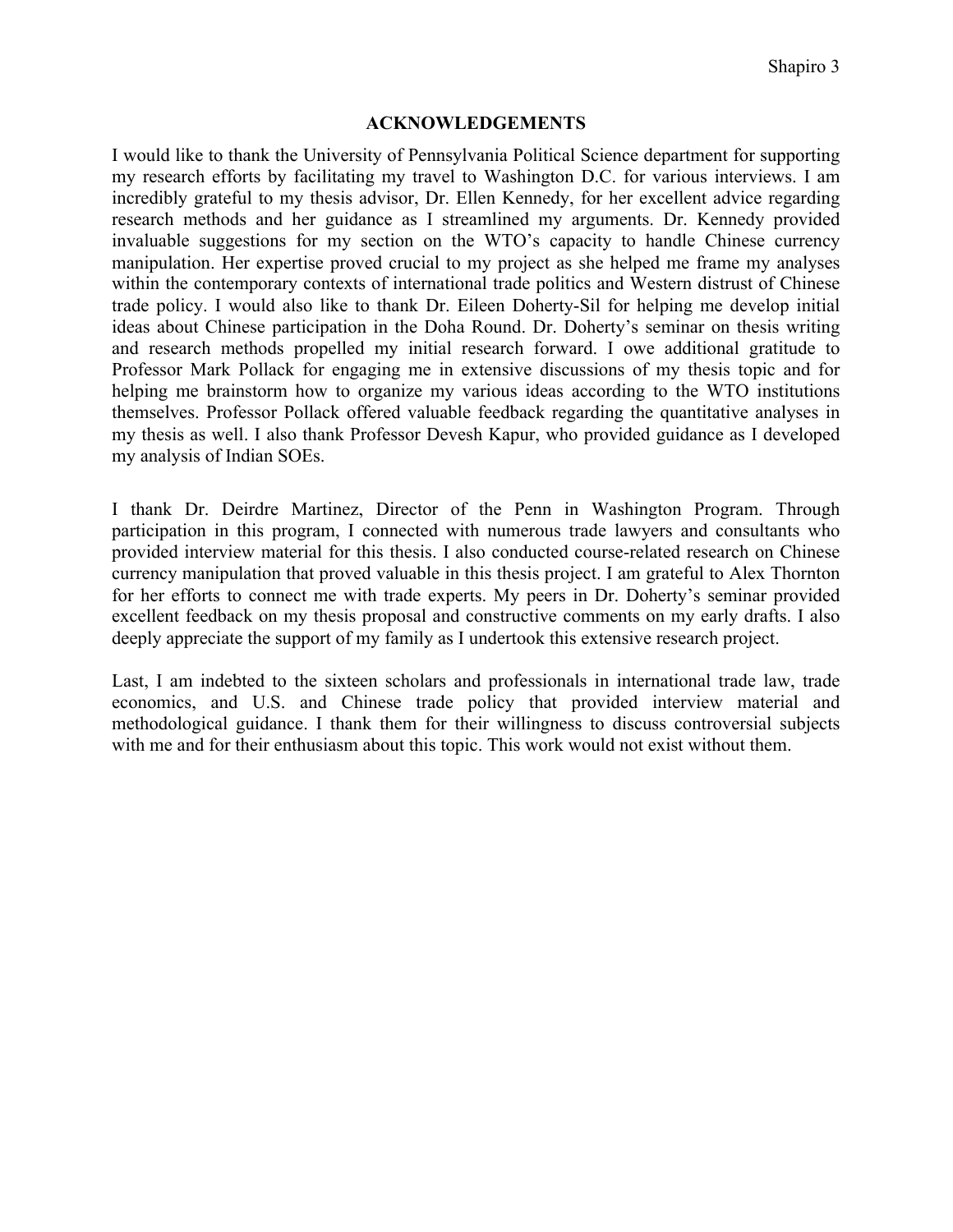#### **ABSTRACT**

Chinese accession to the World Trade Organization in 2001 forever altered the international economy as it marked the political-economic diversification of international trade negotiations and law. Before the implications of Chinese accession became apparent, scholars predicted that Chinese WTO membership would greatly affect the Organization. While this thesis agrees with this general sentiment, it insists that China's effect on the WTO is not wholly negative or positive and requires a nuanced, sub-institutional assessment to understand. Qualifying and expanding upon scholars' pre-2001 predictions, this thesis argues that for the most part, China did not proactively cause instances of institutional weakness and organizational ineffectuality. Rather, China's behavior within the WTO illuminates the Organization's inherent inability to handle political-economic diversity. Further, this thesis argues that the original dispute settlement rules and procedures created to handle China no longer apply uniformly to the Chinese economic situation. China exists in a liminal space between socialism and capitalism, and the WTO is still unable to fully and adequately handle this political-economic ambiguity.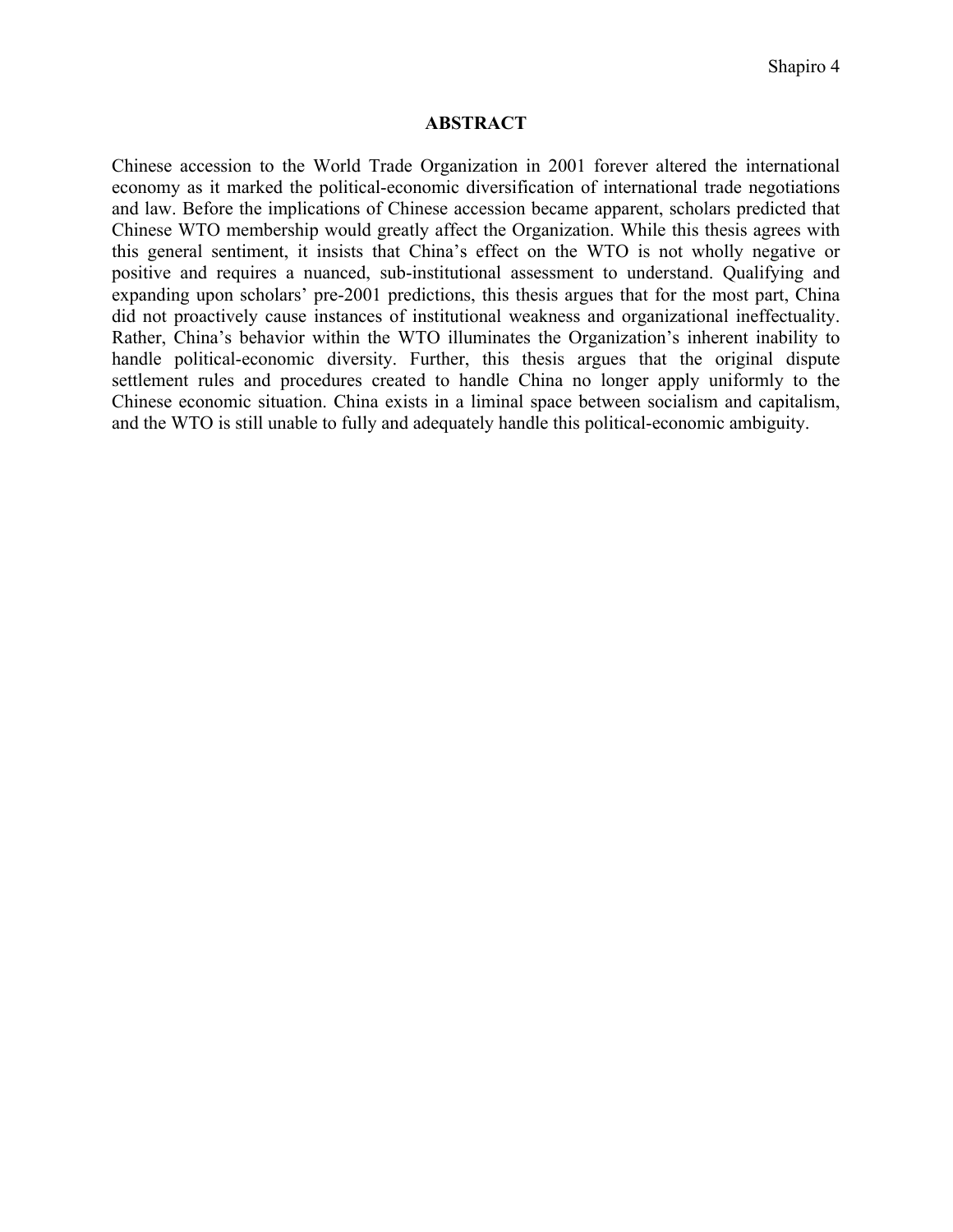Shapiro 5

#### SECTION I: INTRODUCTION

In the wake of the Second World War, the forty-four Allies met to construct new international economic, financial, and monetary institutions to facilitate globalization and maintain peaceful economic interdependence between nations.<sup>1</sup> At this conference in Bretton Woods, New Hampshire, the delegates founded the World Bank, the International Monetary Fund (IMF), and the General Agreement on Tariffs and Trade (GATT). The World Bank would serve as a creditor to developing countries seeking to spend on infrastructure and poverty alleviation programs.<sup>2</sup> The IMF would both lend to member countries and monitor global exchange rates (which were fixed to the U.S. dollar which was valued absolutely in terms of gold).<sup>3</sup> Last, the GATT, now espoused by the World Trade Organization (WTO), was originally founded to facilitate "rounds" of multilateral trade negotiations, to orchestrate multilateral tariff reduction initiatives, and to ensure non-discriminatory trade between nations.<sup>4</sup>

Scholars of international relations tend to agree that the Bretton Woods system was pushed and shaped most by the United States, the hegemonic superpower at the time, to establish a postwar era of international relations that would serve its own interests first and foremost.<sup>5</sup> Though the United States led the charge, other major Allied powers such as Canada, the United Kingdom, and France joined the U.S. as the key players in the GATT's construction.<sup>6</sup> The rationale behind the GATT relied on neoliberal theories that economic interdependence deters countries from fighting each other.<sup>7</sup> The Allies fashioned the GATT to lower tariffs (and thus increase trade flows and interdependence) in order to mitigate the possibility of another world war. Other than the major powers themselves, most of the twenty-three original GATT signatories were former colonies, imminently independent nations, or current but largely autonomous colonies of the signing Powers. $8$  As the neoliberal theory maintains, international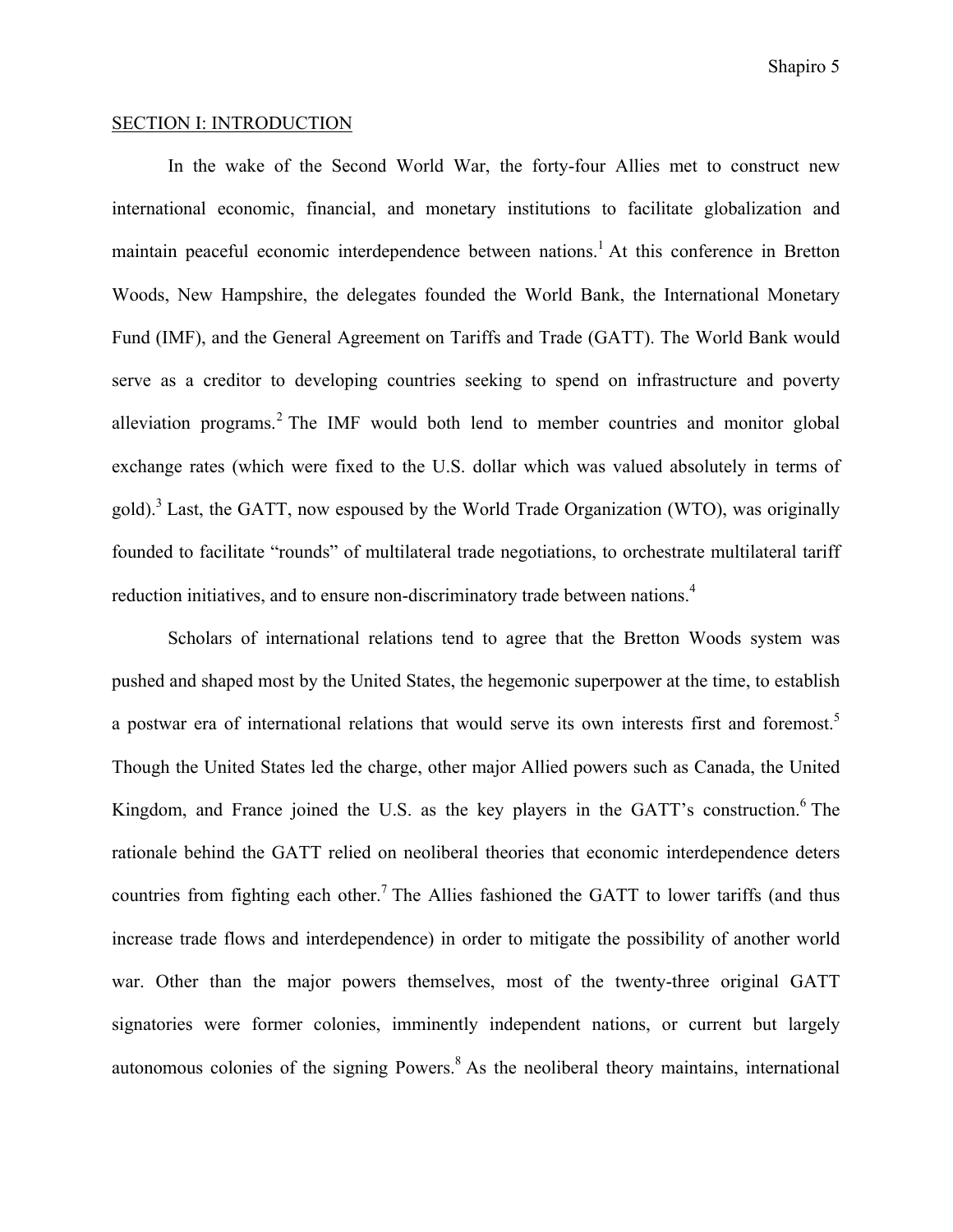trade is the fundamental component of economic interdependence.<sup>1</sup> It would seem, then, that the non-power signatories to the GATT joined the agreement for the following potential reasons 1) as the result of bilateral negotiations with their colonizers over economic resources in flux or 2) as proactive attempt to maintain economic ties with their powerful colonizers while becoming de jure independent.

China stands out as a unique GATT signatory within the framework discussed above, as China withdrew from negotiations in 1949 upon the establishment of the communist People's Republic of China (PRC).<sup>9</sup> To be sure, Cuba also joined the original GATT and has remained an adherent to the treaty despite its own non-capitalist nature.<sup>10</sup> However, the conditions in which Cuba joined seem less idiosyncratic than China's, as Cuba is a former colony of the United States and maintained extremely close economic and political relations with the United States until the Cuban Revolution in 1959.<sup>11</sup> Further, despite Cuba's planned economy, the major WTO members do not allot Cuba the second-class status for this as they give China, probably because Cuban planning has little macroeconomic consequence for the powerful WTO members.<sup>12</sup> This dynamic hints at the fundamentally political nature of non-market economy (NME) designations. Still, the prominence, international trade practices, and socialism of China, however, tell a completely different story.

 

<sup>&</sup>lt;sup>1</sup> The original GATT signatories were as follows: "The Governments of the Commonwealth of Australia, the Kingdom of Belgium, the United States of Brazil, Burma, Canada, Ceylon, the Republic of Chile, the Republic of China, the Republic of Cuba, Czechoslovak Republic, the French Republic, India, Lebanon, the Grand-Duchy of Luxemburg, the Kingdom of the Netherlands, New Zealand, Kingdom of Norway, Pakistan, Southern Rhodesia, Syria, the Union of South Africa, the United Kingdom of Great Britain and Northern Ireland, and the United States of America." Of these, Burma and Ceylon (Sri Lanka) gained independence from the U.K. in 1948 and India and Pakistan became independent in 1947. Southern Rhodesia (Zimbabwe) and South Africa remained under the official auspices of the United Kingdom until 1980 and 1961 respectively. Lebanon and Syria gained independence from France in 1943 and 1946 respectively (independence information from the CIA Factbook).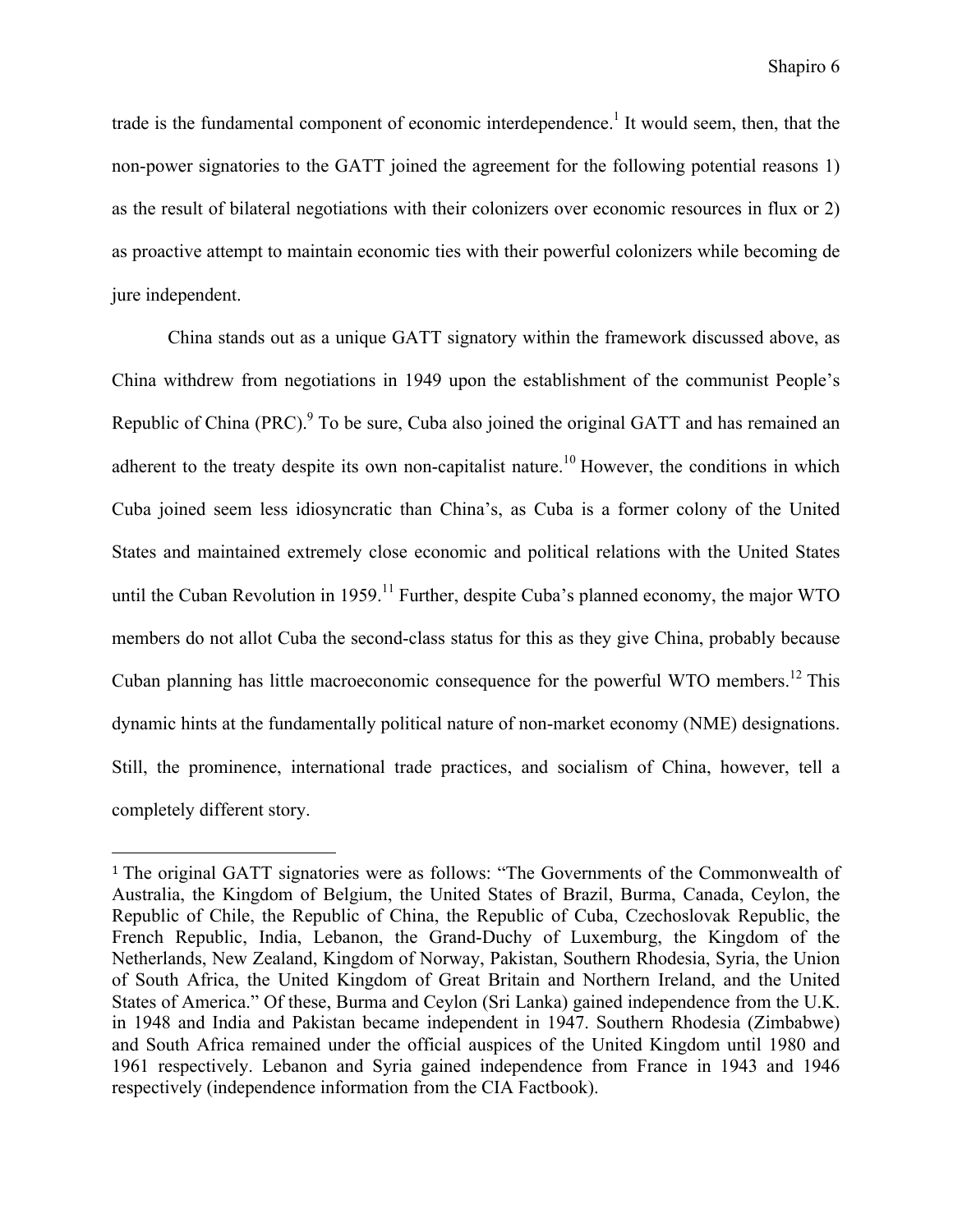History shows a clear relationship between protectionist trade policies and socialism. Karl Kautsky noted that free trade, historically, served as the defining characteristic of fullblown capitalism.13 He emphasized the importance of protecting poor individuals and entire poor countries from becoming suspended in proletarianism through the proliferation of international trade.14 Just as the division of labor led to greater economic wellbeing of internal industrial sectors vis-a-vis agricultural sectors, the international "division of labor," a.k.a, comparative advantage in trade would allow capital intensive, industrialized economies to prevail over agrarian-based economies. In the historical view of those trading with a planning economy, there were (an still are) equally compelling reasons to be skeptical of liberalized trade. In the year that China rescinded initial GATT membership, Bert Hoselitz asserted that "theory and practice of national economic planning agree that the exchange of goods and services between a planned economy and the outside world must be carried out by a state trading monopoly or by bulkpurchase agreements."<sup>15</sup> In a contemporary context, in which most goods and services are exported to some extent to other countries, nationalized monopolies would control the entire spread of consumer goods and services. A monopoly is not subject to competition, and thus market-based prices, from other firms, and can establish the domestic "normal value," to use WTO language of its product without much contention.<sup>16</sup> This would make it difficult to penalize a planning economy for pricing and trading practices, as they could be both discriminatory and simply indicative of its inorganic economic situation.

It follows that an influential socialist economy in the GATT/WTO would both be paradoxical and deleterious to the institution's goals. In this vein, aside from the establishment of the WTO itself, China's re-accession in November 2001 was the most significant event in the history of the institutionalized international trading system.<sup>17</sup> China joined the WTO after fifteen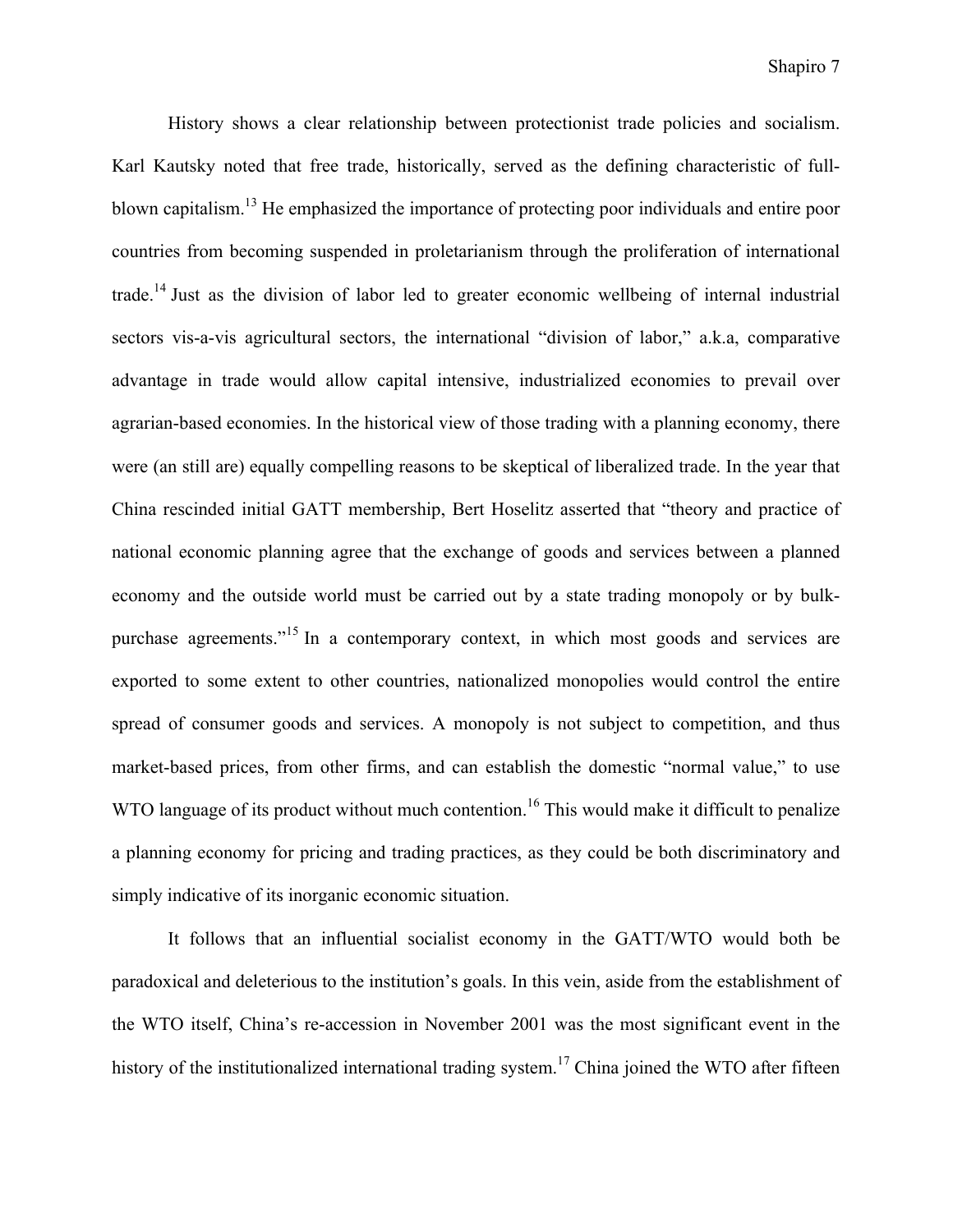years of arduous negotiations and its accession was unlike that of any other WTO member at that time.<sup>18</sup> Two conditions to the China Accession Protocol are particularly interesting, as they run counter to the WTO's purpose to facilitate cooperation between capitalist markets, or market economies, for further trade liberalization. First, China allowed countries to label it a "nonmarket economy" (NME) until 2016 for the purposes of anti-dumping (AD) investigations and indefinitely for countervailing duty (CVD) cases.<sup>19</sup> Second, China acquiesced to demands for a specific "China Safeguard," or a duty on Chinese goods that countries could institute to limit importation until 2013.<sup>20</sup> While the China Safeguard is now obsolete, special dumping margins and subsidy levels using NME methodology still aim to protect importing countries from Chinese attempts to gain an unfair state-driven trading advantage, or as some may argue, from fair Chinese export oriented policies.

NME status offers countries significant freedom in determining dumping margins. Further, the China Safeguard was a country-specific tariff and therefore undermined the WTO's "Most Favored Nation" (MFN) law, which asserts that a country must award the lowest tariff levels it gives to one country to all countries.<sup>21</sup> These provisions clearly conflict with core objectives of the General Agreement of Tariffs and Trade (GATT), now espoused by and synonymous with the WTO. While much literature exists describing the accession process' affect on the politics and political economy of China internally, less has been written about the effect of China's unique behavior and legal treatment (and legal treatment of the NMEs in general) on the WTO's institutions, diplomatic goals, and perceived responsibilities.

This paper attempts to bridge some of the gaps in scholarship. Specifically, this thesis explores the following questions: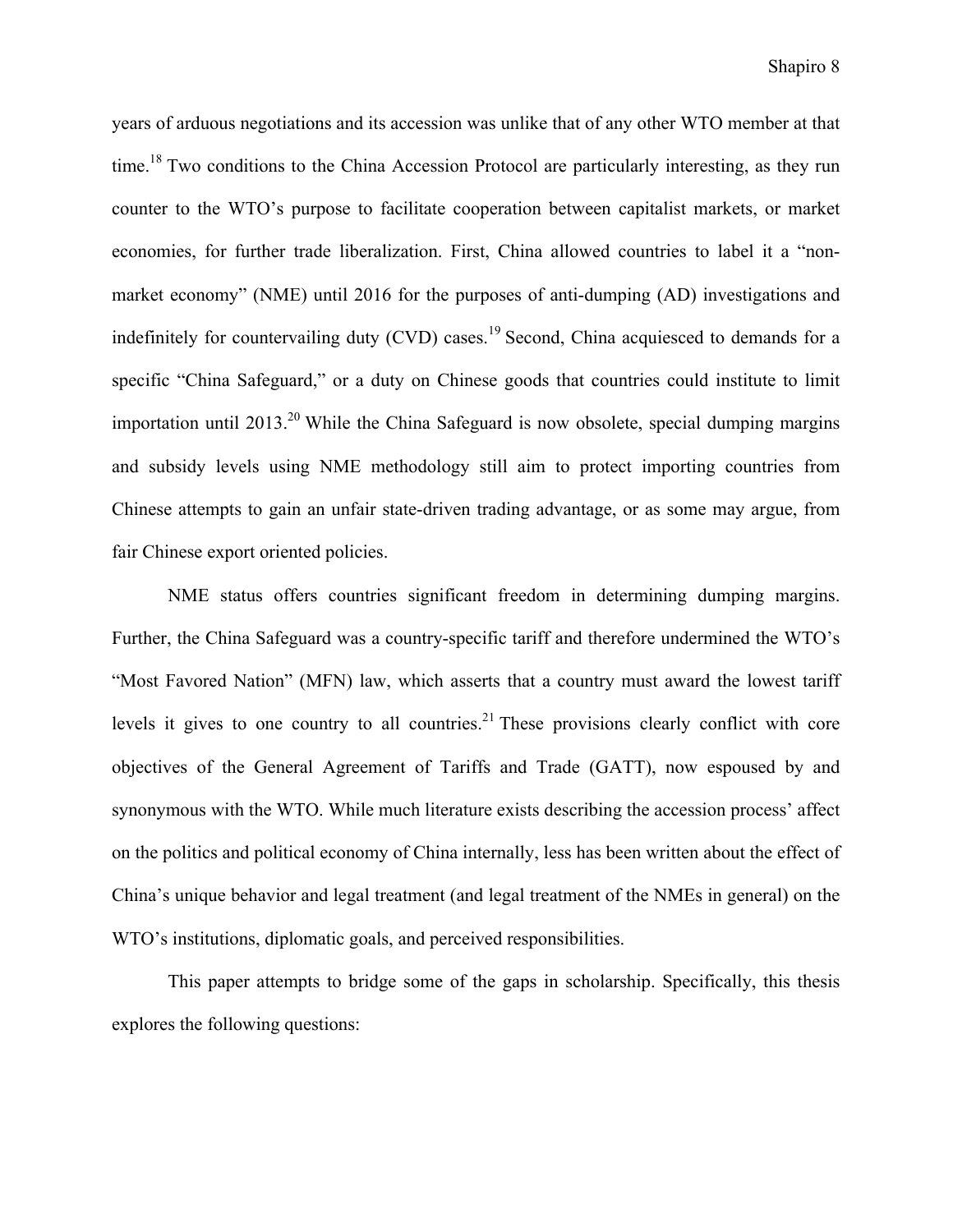- 1. How has the accession and participation of China, both as a "non-market economy" and as its own unique force, affected the institutions, functionality, diplomatic initiatives, and legal culture of the WTO?
- 2. What can one learn about the WTO's structural integrity and future topics of interest to WTO members from NME participation?

These multidimensional questions are intellectually and politically interesting for a number of reasons. The GATT/WTO serves as a mechanism for countries to negotiate lower tariffs and to eradicate technical barriers to trade. The elimination of these policies further connects and marketizes the international economy. Even before the establishment of the WTO, Russian scholars argued that the quintessential embodiment and synthesis of "the world capitalist economy" would be an organization devoted to trade liberalization.<sup>22</sup> Naturally, then, noncapitalist countries kept their distance from the GATT until the end of the Cold War. China's rejoining in 2001, followed by Viet Nam's inclusion in 2007 and Russia's in 2012, marked a major trend of political-economic diversification of WTO membership.<sup>23</sup> This paper explores how the WTO understands and has handled this diversification, despite said diversification running contradictory to the WTO's established structure.

#### SECTION II: PURPOSE AND ORGANIZATION OF THIS THESIS

In 2002, Robert Keohane argued that, "among international organizations, the WTO stands out as having quite authoritative and precise rules and a relatively good record of eventual compliance with those rules by governments."<sup>24</sup> Even with the increased participation of nonmarket economies, the WTO remains the most respected international organization in terms of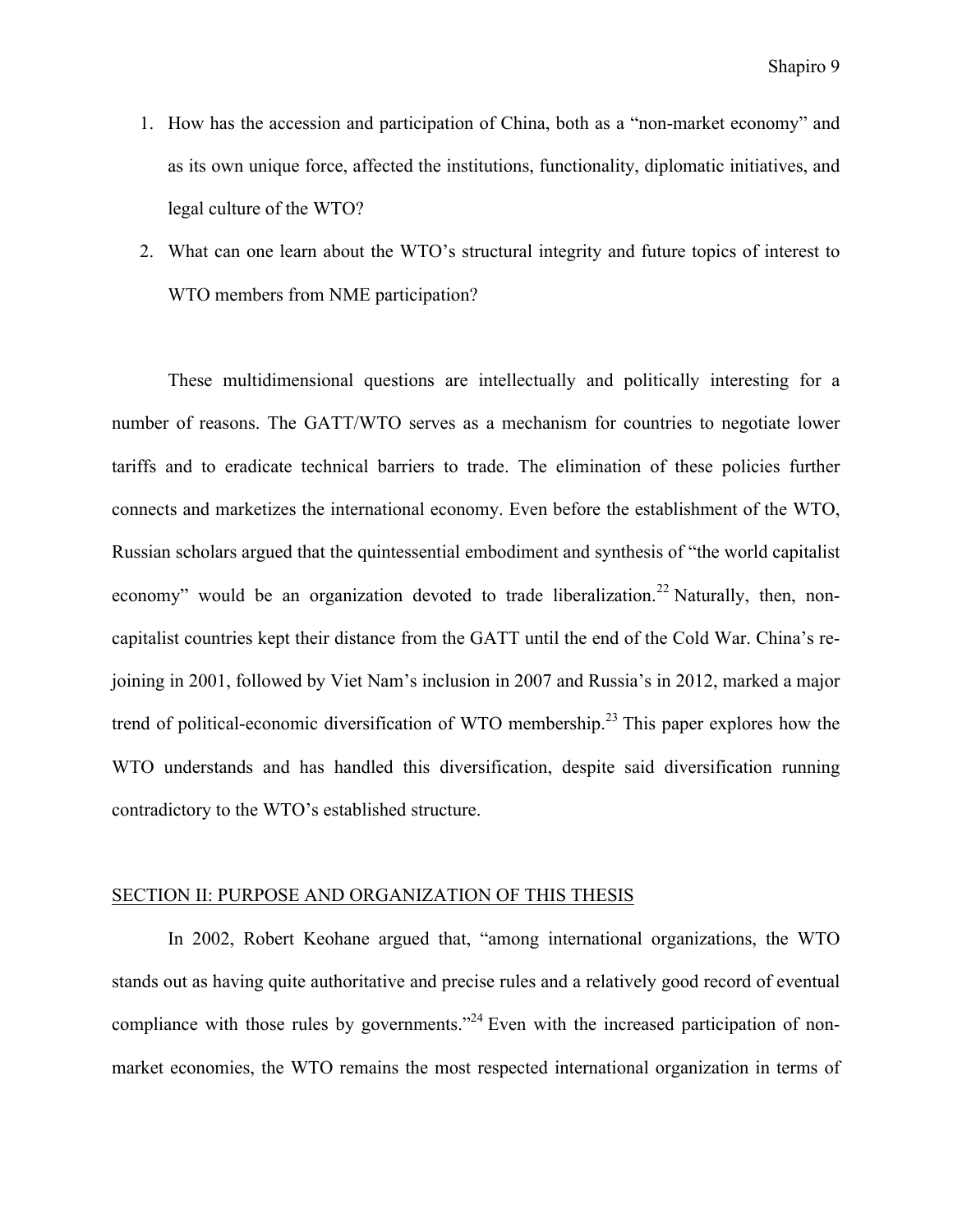compliance with rulings in disputes and regarding members state recognition of its institutional importance. Through 2007, member countries had complied with "virtually all" of the rulings compelling them to revise behaviors or domestic statutes to ensure adherence with WTO rules and commitments.<sup>25</sup> By 2015, the WTO dispute settlement system had released 460 rulings, and "almost all" of these rulings have still resulted in members' WTO-consistent modification of practices.26 Further, countries respect the jurisprudential and interpretive methods inherent to the WTO system and have, in certain cases, both integrated such methods into domestic legal practice and into bilateral and regional investment arbitral systems.<sup>27</sup>

One problem that this thesis examines in its section on dispute settlement is not whether compliance with or respect for the rules or use of institutions has decreased but whether these rules and legal methods themselves have become less "precise," and "authoritative." In other words, one can easily follow the rules if the rules provide for eclectic and divergent interpretations, as well as room to half-comply. Section II explains the technical and legal terms addressed in this paper in greater depth. The most important and/or controversial of these terms include: non-market economy (NME), market injury vs. disruption, and state owned enterprise vs. "public body." In fact, this thesis argues that NME and public body definitions, as permitted and left un-synthesized by the WTO legal system, undermine the WTO rules based system.

Section III introduces the theories of Chinese influence on the WTO hypothesized by two prominent international trade scholars — John Jackson and Deborah Z. Cass — and explores the extent to which these theories materialized according to existing literature. Section IV serves as a continued review of this existing literature and delves into the documented theories of China's (and other NMEs') participation in the WTO. Section V details the interview process, methodological considerations taken in original analysis of disputes and party submissions.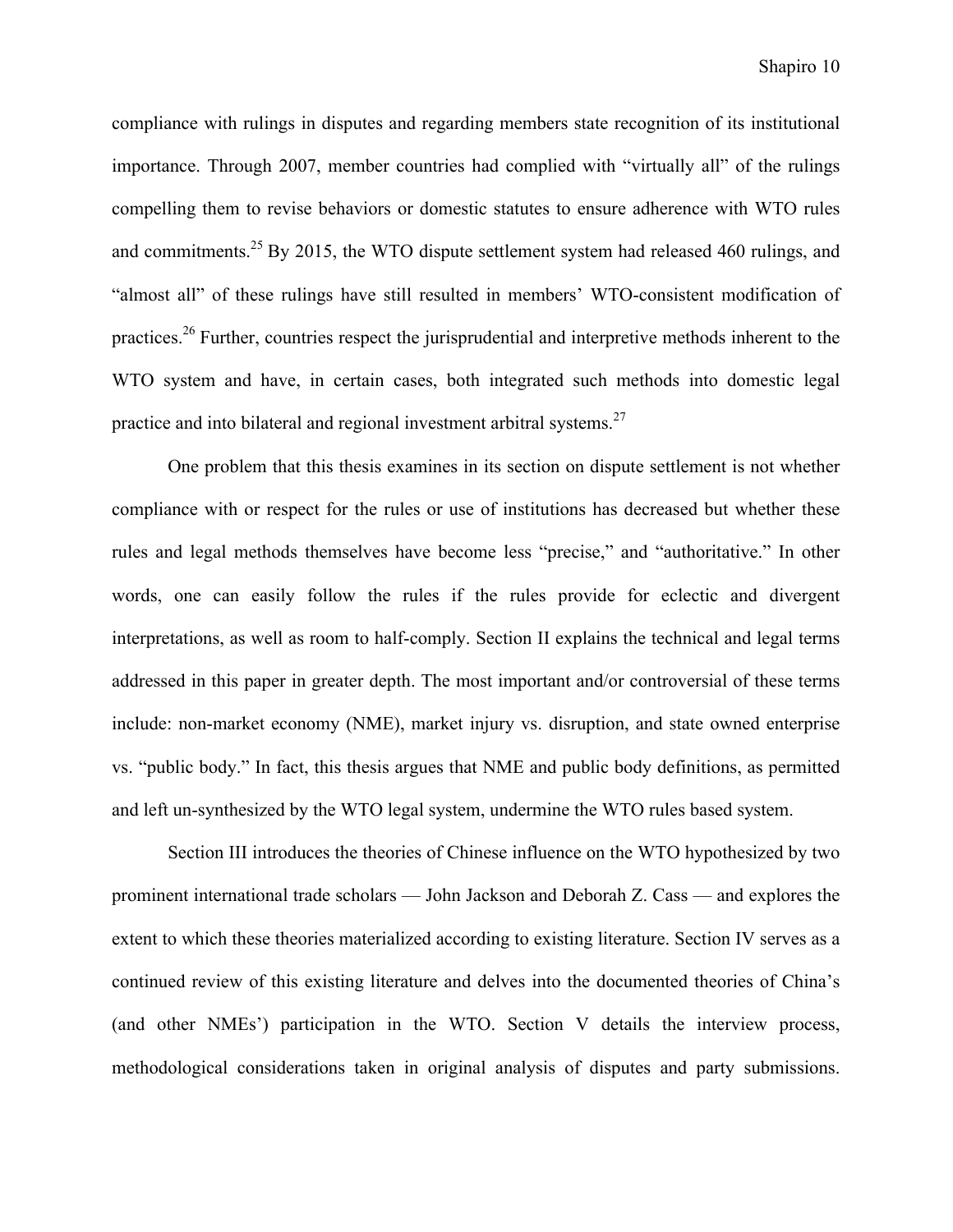Additionally, Section V details the marketization analysis conducted in the later section on dispute settlement and NME methods for calculating dumping margins. Also included in Section V is a list of the original interview questions. Section VI presents the findings from this economic and legal research and synthesizes it with existent scholarship and interview commentary. The findings section also discusses China's influence on less tangible aspects of the WTO system, such its Eurocentric foundations and perceived legitimacy, the way in which countries prepare to join it, and what the international community considers to be issues within its purview. Section VII explains the relevance of this analysis and offers new ideas about the implications of potential NME methodology expiration in December of 2016. Section VIII concludes.

## SECTON III: POLITICAL-ECONOMIC TERMS, TRADE JARGON AND THE COMPLICATIONS OF NME CLASSIFICATION

Before delving into terms specific to this thesis project, it is important to understand the basic types of "trade remedies" and accompanying dispute settlement cases that arise within the WTO system. The two main types of "trade remedies" are anti-dumping duties (AD) and countervailing duties (CVD). An importing country can initiate an AD investigation against an exporter when it believes that a good has been "dumped" — underpriced in the importing country vis-à-vis the domestic markets of the exporter — thereby causing injury to domestic producers of the good in the importing country.<sup>28</sup> As the WTO explains, determining the extent to which a product was dumped (the "dumping margin") requires highly technical and convoluted data about the markets, exchange rates, and product prices in the relevant countries.<sup>29</sup> It becomes even more difficult to obtain market data from NMEs (like China) where the country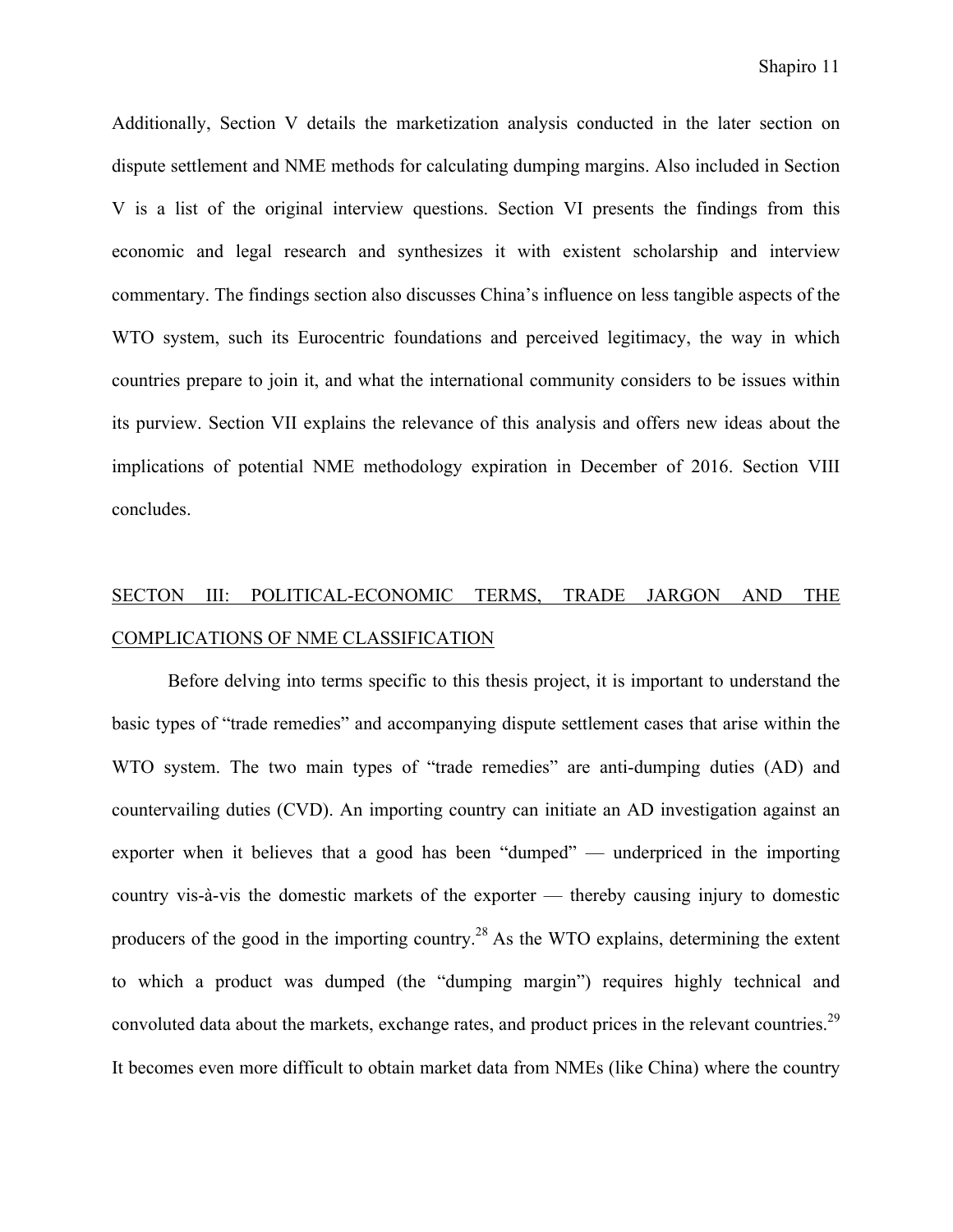is largely marketized but certain firms, industries, or even entire regions determine prices through government planning.<sup>30</sup> Conversely, accurate and comprehensive price data is equally difficult to find when most of a country (for example, Viet Nam) operates under "non-market economy" conditions but some small, individual firms price according to market trends.<sup>31</sup>

China contains a significant number of exporting state-owned enterprises (SOEs) and can keep their outward prices artificially low through subsidies or equivalent mechanisms.<sup>32</sup> Countervailing duties are the trade remedy tool used to mitigate the effects of government subsidization. If a country provides "prohibited subsidies" —financial support for exporting firms or for "domestic over imported goods" — WTO members can impose an additional charge when importing the foreign goods in question.<sup>33</sup>Further, many countries accuse China of devaluing its currency to make its exports more competitive in the international marketplace. This mechanism is not directly supervised and regulated by the WTO, but hypothetically, import safeguards, such as the China Safeguard, could offset the effects of a currency-related boom of goods coming from China. At their core, AD duties, CVDs, and import safeguards all attempt to fix the same problem; all aim to make it more expensive from domestic firms to import foreign goods from countries attempting to gain unfair trade advantages. The economic policy mechanisms that may be employed by planning governments (such as subsidization of SOEs, currency manipulation, and artificially low export pricing, the last of which could be employed by any country, NME or not) all have the same effects in international trade as dumping strategies employed by independent, market-operating firms. The difficulty in determining both a) whether the source of the market disruption is a government decision or not and b) the extent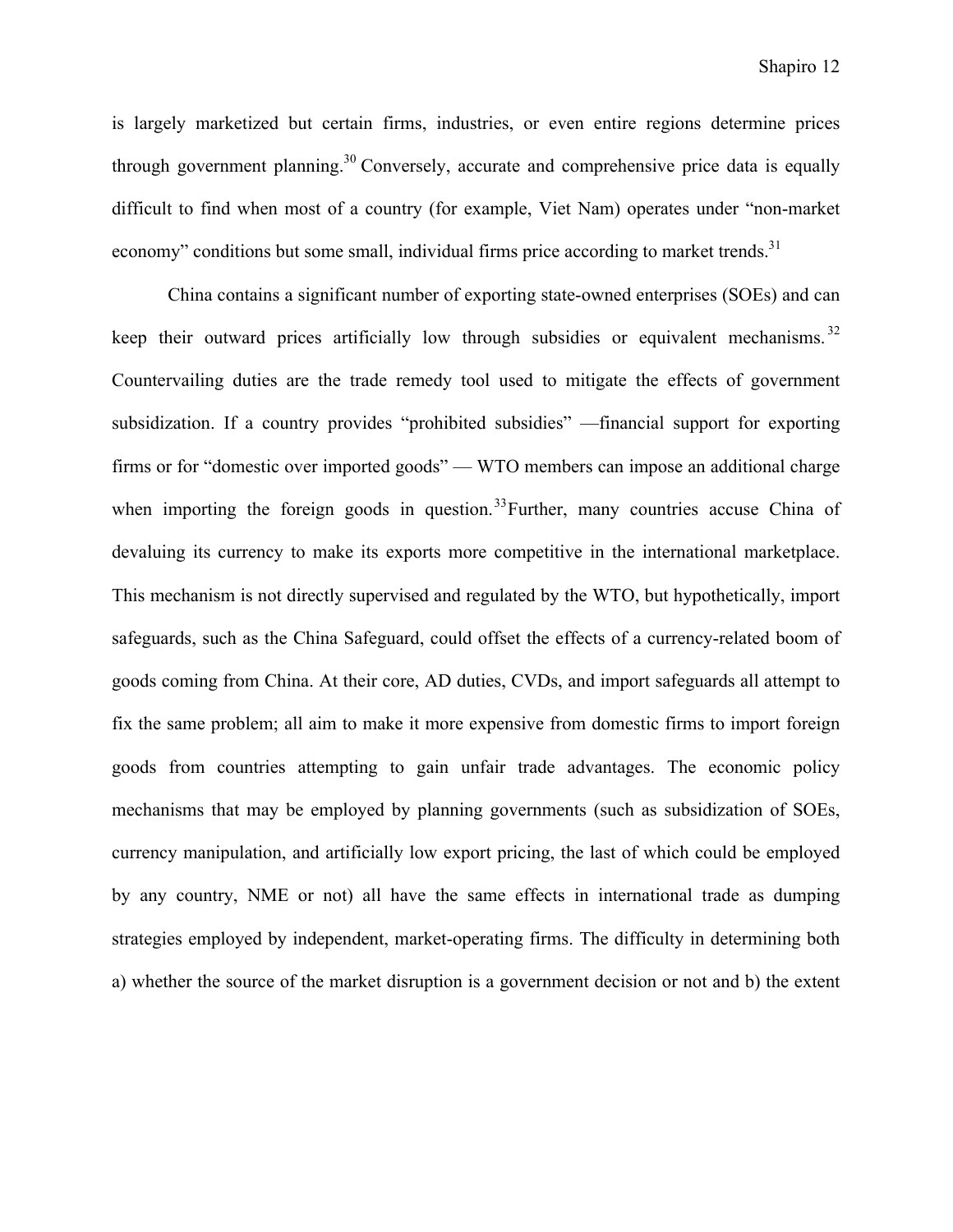to which each of the aforementioned policy mechanisms is responsible for a cumulative injury to a foreign market is amplified in cases involving planned or semi-planned economies.<sup>2</sup>

Though this paper explores "non-market economies'" effect on WTO institutions and legal functions, it cannot holistically or unequivocally define China as a "NMEs" nor can it treat "NME" as a monolithic term. Within this definitional ambiguity and diversity in bilateral NME treatment arises the first, and perhaps least explored, problem posed by non-capitalistic country involvement in the WTO. Over 30 WTO member countries already grant China de jure "marketeconomy status" (MES), but the United States and the EU — arguably the two most powerful and sophisticated entities in dispute settlement — have not granted China this label.<sup>34</sup> As explained below, complexities in defining "non-market economy" contribute to this largely arbitrary and political designation, and may affect the extent to which NME status is, in practice, used effectively or even enforceable at all.

This thesis uses the terms "market economy" and "capitalist economy" interchangeably, and a discussion of the reasoning behind this choice, for a topic involving international economics and the WTO in particular, is warranted. Harvard economist Bruce Scott presents a comprehensive definition of capitalism as "an economic system where private actors are allowed to own and control the use of property in accord with their own interests, and where the invisible hand of the pricing mechanism coordinates supply and demand in markets in a way that is automatically in the best interests of society."<sup>35</sup> He then explains his own paper's description of capitalism as a category of political-economic organization, writing:

<sup>&</sup>lt;sup>2</sup> The notorious "double remedies" case, initiated by China in 2008 and concluded in 2011, focuses on the problem of imposing simultaneous AD duties and CVDs on industries in nonmarket economies. Difficulties arise in parsing out dumping actions and subsidy effects from an SOE because, to some extent, government subsidization of industry is an inherent characteristic of NME and because an NME can subsidize an SOE while that SOE is also dumping.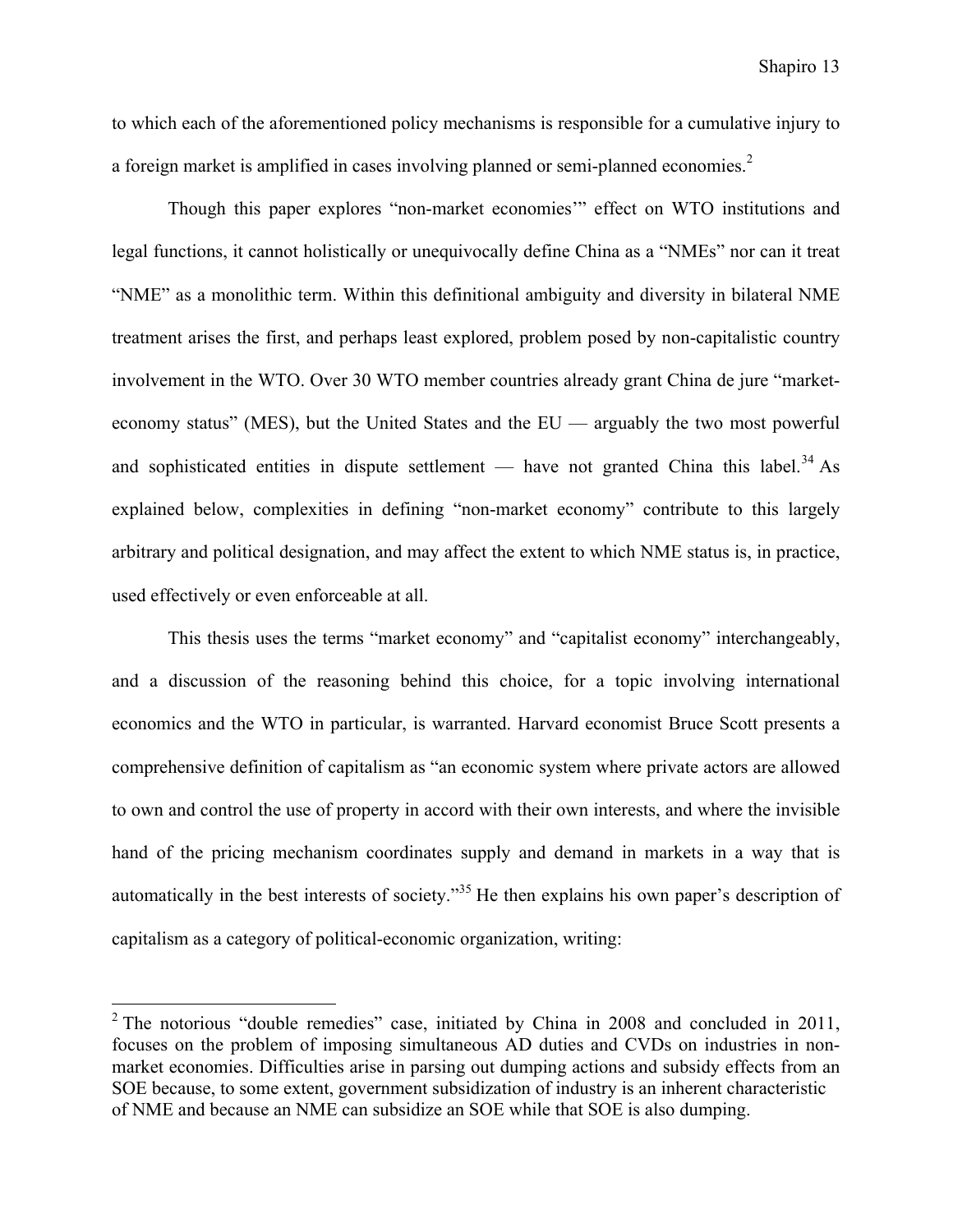"Capitalism…[is] a system of indirect governance for economic relationships, where all markets exist within institutional frameworks that are provided by political authorities, i.e. governments…capitalism is a three level system much like any organized sports. Markets occupy the first level, where the competition takes place; the institutional foundations that underpin those markets are the second; and the political authority that administers the system is the third." $36$ 

These two definitions offered by Scott suggest that there is more to a capitalist economy than the determination of prices based on market forces of supply and demand. However, the determination of prices based on such market forces is an inseparable feature of a capitalist economy. A market economy is not always a full-blown capitalist economy, but a capitalist system always has market economy. That said, for the sake of trade remedies cases, pricing based on supply and demand is all that matters. The political institutions inherent to a capitalist country are irrelevant when considering whether or not a state (or a customs union, in the case of the E.U.) economy is market-based by the standards of the WTO. In the words of one interviewee, "the WTO is not a club of democracies" and "the political character of the members…is not relevant."<sup>37</sup> When discussing the "global capitalist economy," this thesis focuses on just that: the economy. Countries, and an international system like the WTO, are referred to as capitalist if they are market-based, regardless of their espousal (or rejection) of the political or governmental components of a comprehensive definition of capitalism.

Scott does not argue that government regulation of the economy disqualifies a country from capitalist classification. In fact, he considers that reception of the capitalist label requires the existence of effective government management of and support for the evolution of the country's markets.<sup>38</sup> Still, a strict textual analysis of Scott's definitions suggests that even Western European countries and the United States cannot even be considered fully capitalist or marketized economies as not all markets in these countries exist in a "system of indirect governance" by political officials.<sup>39</sup> In a pure capitalist economy, the only goods provided (and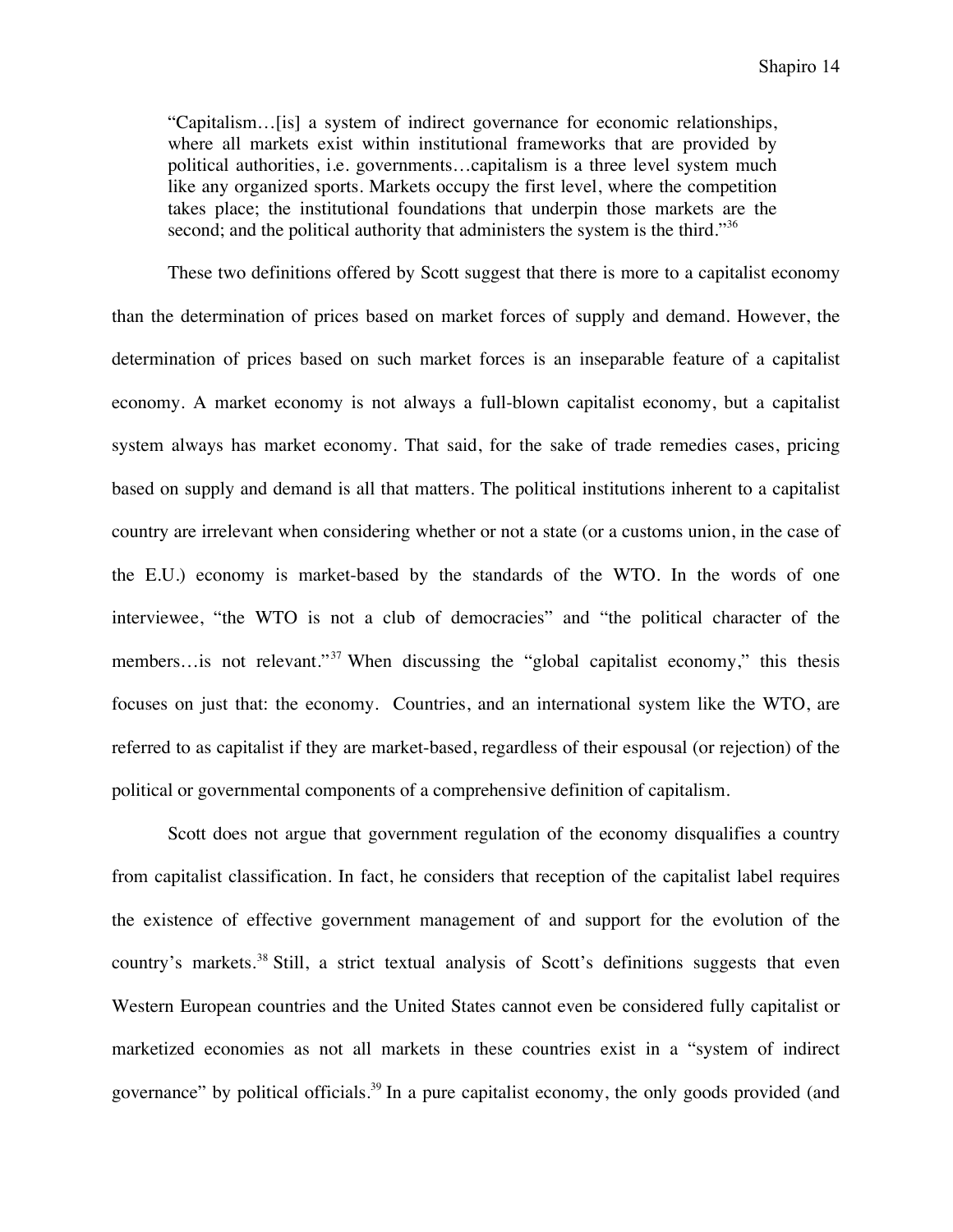thus only markets controlled) by the government are "public goods such as national defense" and internal law and order.<sup>40</sup> More flexible and realistic definitions of pure capitalism would include "basic education" as a public good administered by the government in such an economy.41 No country on earth meets these strict qualifications for capitalism/marketization, as even in highly capitalist economies such as that of the U.S., for example, the government controls the allocation of certain goods, such as food and housing, through welfare programs. The United States also subsidizes its exporting producers of agricultural products, which, in the international economic context, means it tampers with pure markets as well. To be sure, neither China nor Viet Nam maintain economies in which prices are as determined by supply and demand as they are in the West. Precise classification of China, Viet Nam, or any other country is somewhat qualitative and subjective, as no pure nonmarket economy or pure market economy exists and thus all countries in the WTO fall somewhere on market economy-NME spectrum. This thesis' exploration of this problem of the spectrum supports the argument that "NME" is just as political (if not more political) of a label as it is a legitimate economic one.

Regardless of varying nuances in definition, the purpose of non-market classifications remains the same: to clarify that "domestic prices cannot be used as a reference point" in trade remedy cases because the prices are affected by government subsidization, government price setting, or excessive currency manipulation.<sup>42</sup> Since this paper considers how the participation of China (and Viet Nam) influenced applied definitions of NME, this section details the defined components of a "non-market economy" according to trade law before 2001. The first multilateral insinuation that an economy exhibiting non-market characteristics could participate in the institutionalized international trading system came in an Interpretive Note to the GATT added by Czechoslovakia during a 1954-1955 review of the treaty.<sup>43</sup> Wolfrum et al.  $(2008)$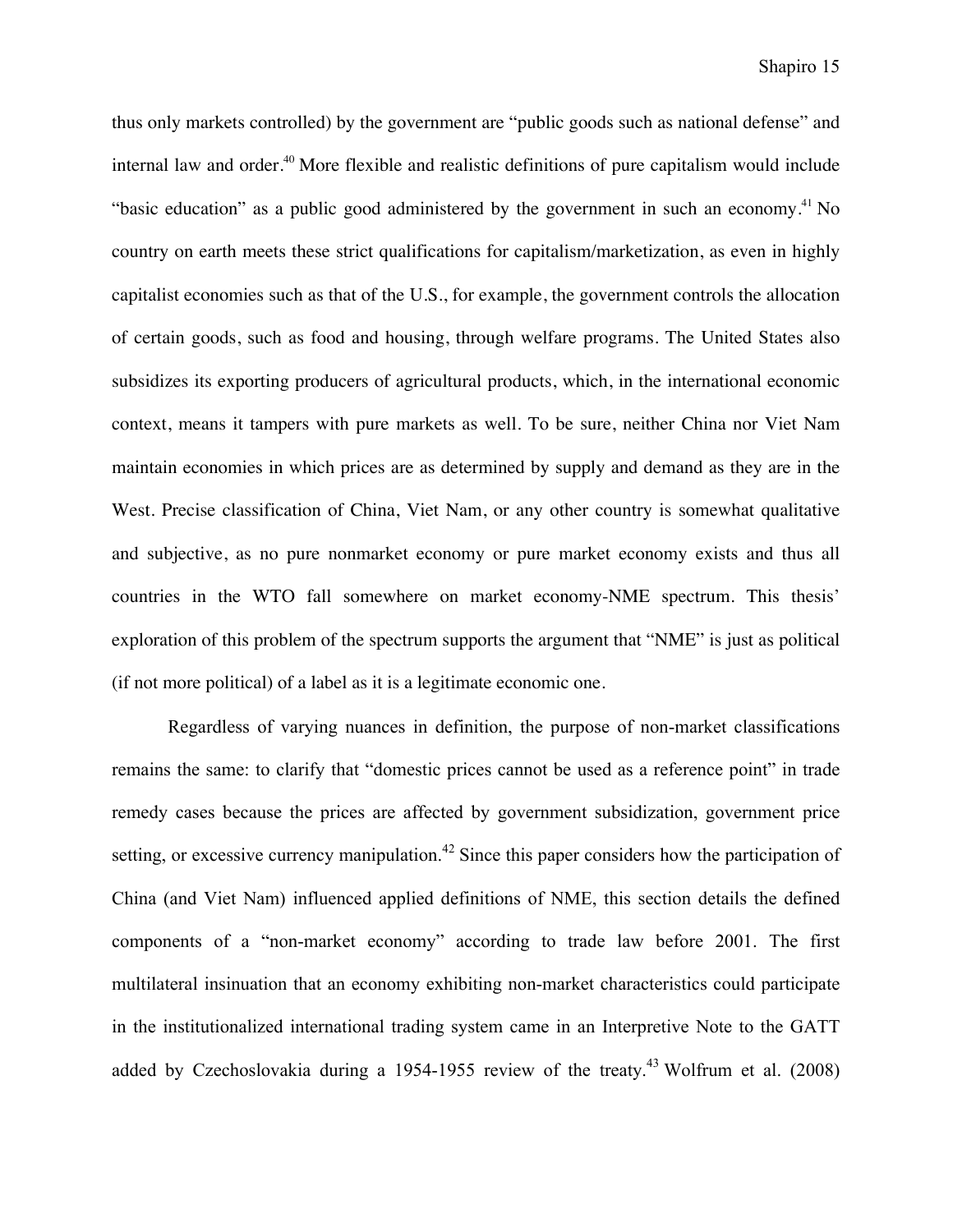unpack the note and determine that it contains "three essential criteria" recognized as hindrances to non-discriminatory, liberalized international trade.<sup>44</sup> According to the Note text and as reiterated by Wolfrum et al., the criteria are as follows:

- 1. "A country which has a complete or substantially complete monopoly of its trade"
- 2. "All domestic prices are fixed by the State"
- 3. "A strict comparison with domestic prices in such a country may not always be appropriate."<sup>45</sup>

Before beginning a more in-depth analysis of the Note, it is interesting to mention that scholarship disagrees on myriad aspects of the Note's language, even including the meaning of the word "comparison." Wolfrum et al. assume that this refers to a comparison struck between domestic prices in a foreign economy and export prices of that same economy.<sup>46</sup> Thorstensen et al, however, argues that this language refers to "price comparability between market and centrally planned economies."<sup>47</sup> Though Wolfrum's side appears to be correct considering the methodology of calculating dumping margins, this ambiguity raises an important philosophical point. Who is to say that the prices of one country and another country, regardless of those countries' political economies, should be comparable? Are differing prices simply indicative of a monopolistically competitive international market? Most importantly, should engagement in the competitive pricing that underpins a "global capitalist economy" be denied to countries that, internally, subvert the political and governmental components of capitalism?

The Interpretive Note lacks concrete methods for handling this puzzle of noncomparability.<sup>48</sup> In his the analysis of these provisions, Wolfrum argues that for "special difficulties" to arise in an attempt to compare domestic and export prices to detect dumping, the third criterion must (rather than may) be fulfilled. In other words, countries can possess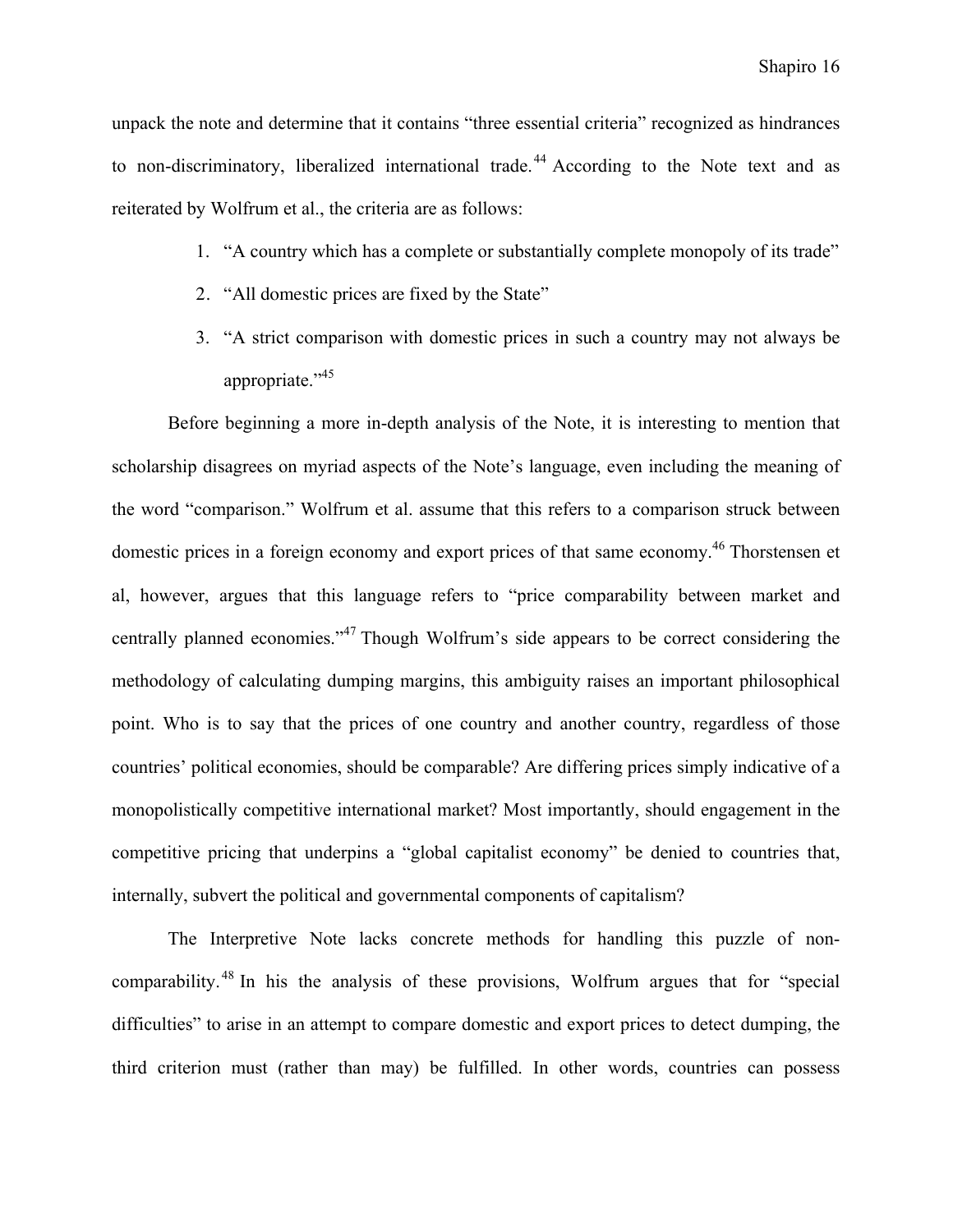characteristics 1 and 2 without possessing characteristic  $3<sup>49</sup>$  There are two possible utilitarian interpretations of this dynamic: 1) a country cannot qualify as this embryonic form of NME for the purposes of AD cases without possessing all three traits or 2) a country need only fulfill criterion 3. Like post-2001 NME classification, the Interpretive Note intended to provide the (abstract) opportunity for AD cases to function without direct export/domestic price comparison. It is the implementable *end* (non-price comparability) not the descriptive means (criteria 1 and 2) that matter in the Interpretive Note. In this primitive definition, attention to constructing an eventual toolkit to *handle* NMEs in the WTO is evident; however, there seems to be less concern for requiring certain nuanced and internal political-economic characteristics to distinguish some economies, in practice, from economies that meet some nebulous and conceptual capitalist benchmark. The lack of adamantly required characteristics for NME status, in the rhetorical sense, allows for the possibility that future hybrid countries (enter China) could fill a liminal space in which NME status is ill-fitting but still the only non-capitalist option.

The agreement establishing the WTO did not include a definition of non-market economy or even the direct mention of such a term, even though Chinese accession negotiations were well underway.<sup>50</sup> In a 1984 Department of Commerce trade remedy case involving wire-rod from Czechoslovakia, USDOC defined a non-market economy as one in which planning rather than market forces determine the allocation of resources.<sup>51</sup> In the most comprehensive US definition of NME provided by the Department of State, the Soviet Union is listed as the prime historical example.<sup>52</sup> This entry in State's Glossary of Trade insists that an NME's government touches all corners of the economy: "production targets, prices, costs, investment allocations, raw materials, labor, international trade, *and* most other economic aggregates."<sup>53</sup> The U.S. Code criteria for a non-market economy generally follow the Department of State criteria. The major U.S. laws that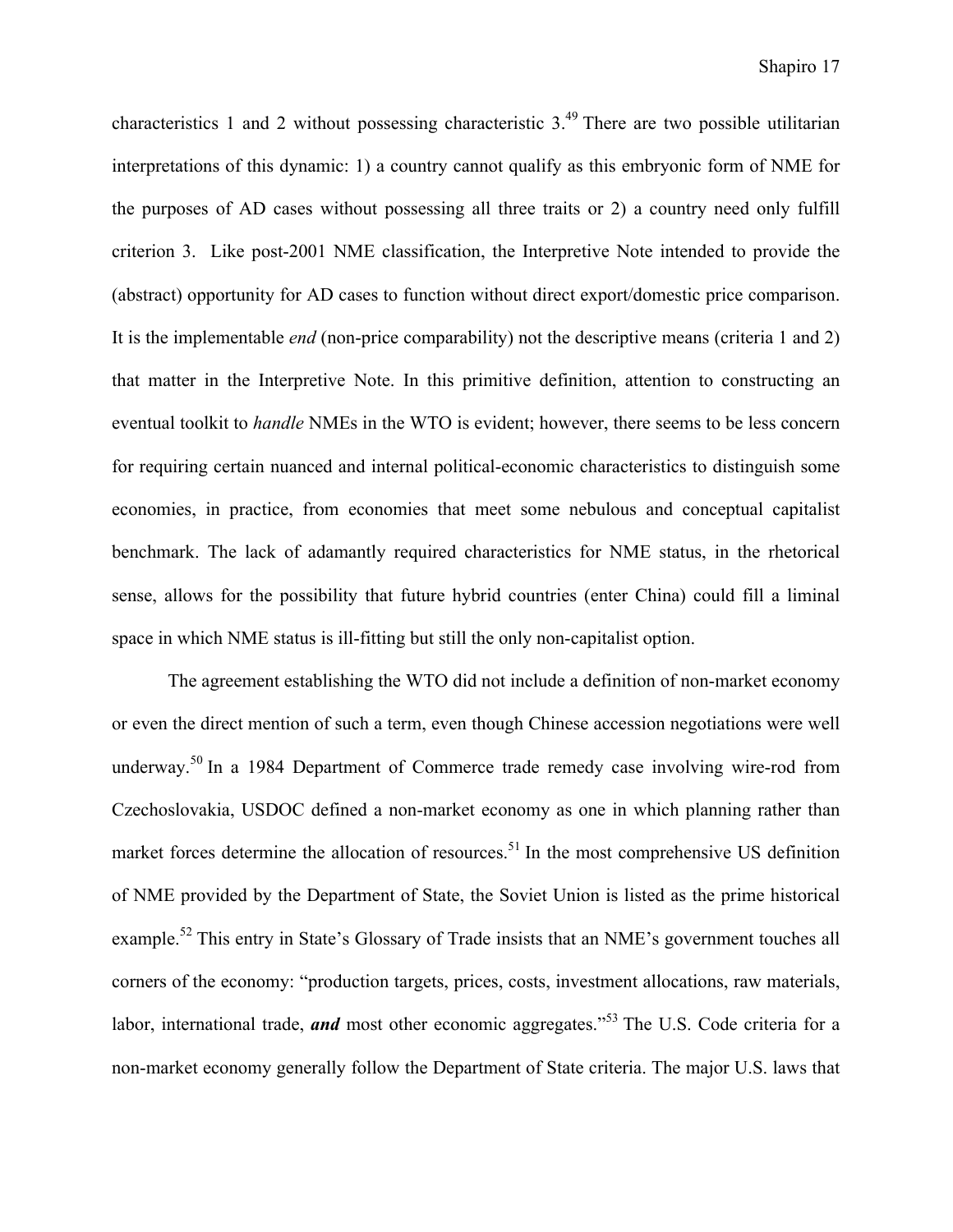deal with comparable price determinations from non-market economies determine NMEs to exist according to "the extent to which" government intervention exists (the positive existence and magnitude of socialistic factors), rather than the extent to which it is absent.<sup>54</sup> The U.S. laws suggest that an NME government must intervene in all of the aforementioned economic arenas. However, the state could intervene in some of those arenas to a miniscule degree and still qualify as an NME.

The European Union does not have "a clear definition of NME" based on existing economic characteristics, but rather maintains a list of non-WTO members deemed to be noncapitalist.<sup>55</sup> Unlike the U.S., the EU understands market economies through an extensive test that considers the positive existence of *capitalistic* factors. <sup>356</sup> In the U.S. case, it is difficult to establish the maximum quantifiable level or type of government intervention that bars a country from non-market economy classification. Since the U.S. definition offers no quantifiable benchmarks, there is room for the U.S. to grant NME status to an ambiguous or mostly marketized country. Certainly, the lack of quantifiable benchmarks facilitates the fact that the U.S. is still able to label China as an NME.

 $3$  To determine whether or not a country operates a "non-market economy," the EU establishes a list of five political-economic factors in Article 2(7) of its Basic Anti-Dumping Regulation. The criteria are as follows: "A claim under subparagraph (b) must be made in writing and contain sufficient evidence that the producer operates under market economy conditions, that is if: 1) decisions of firms regarding prices, costs and inputs, including for instance raw materials, cost of technology and labor, output, sales and investment, are made in response to market signals reflecting supply and demand, and without significant State interference in this regard, and costs of major inputs substantially reflect market values, 2) firms have one clear set of basic accounting records which are independently audited in line with international accounting standards and are applied for all purposes, 3) the production costs and financial situation of firms are not subject to significant distortions carried over from the former non-market economy system, in particular in relation to depreciation of assets, other write-offs, barter trade and payment via compensation of debts, 4) the firms concerned are subject to bankruptcy *and*  property laws which guarantee legal certainty and stability for the operation of firms, and 5) exchange rate conversions are carried out at the market rate" (Official Journal of the European Union, Council Regulation (EC) No. 1225/2009 of 30 November 2009).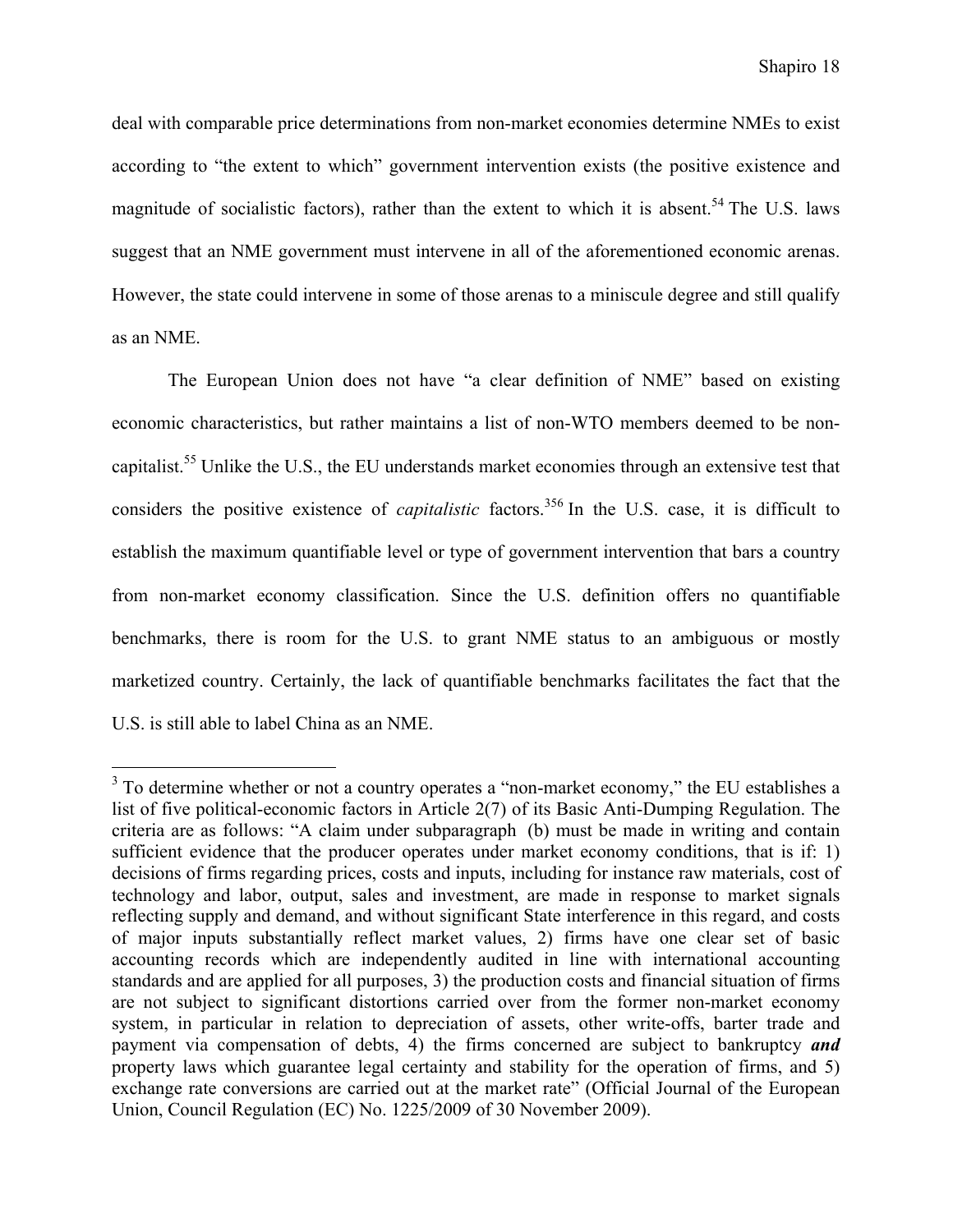In U.S. law, after already receiving the NME classification, the label is harder to shake. But in E.U. law, the issue is not shedding NME status but rather exhibiting elements of capitalism. The E.U. law pinpoints NMEs by process of elimination, or in other words by clarifying which countries exhibit capitalist characteristics and then placing all other countries in the NME basket. The E.U. definition does not provide quantifiable benchmarks nor include the phrase "the extent to which." Though these EU provisions do not mention China or Viet Nam as NMEs, the EU still treats these countries as such based on the guidelines in their particular accession protocols. <sup>57</sup> However, Chinese NME status for antidumping purposes is up for reevaluation at the end of 2016. The E.U. law, based on the un-quantified existence of capitalistic factors rather than the equally qualitative extent to which a government intervenes, may prove beneficial for China, since China does exhibit some capitalist factors but still retains significant government intervention.

In fact, Argentina and other countries that have already granted market economy status to China use, verbatim, the same checklist used by the EU.58 Unlike the EU's criteria, Argentina's checklist notes that the list of factors "is not exhaustive, and the implementing authority may request such other evidence as it deems relevant."<sup>59</sup> That said, this phenomenon supports the idea that it is and will likely be easier for China to shed E.U.-based NME classifications that the U.S. classification. That countries granting China MES and countries maintaining China's NME classification use the same NME criteria supports this thesis' argument that NME status is a political statement more so than a technically accurate economic safeguard.

As the Swedish National Board of Trade argues, many of these definitions were established during an era in which "there was a clear divide between economies following the ideas of market-based economics and those which followed the idea of central planning."<sup>60</sup>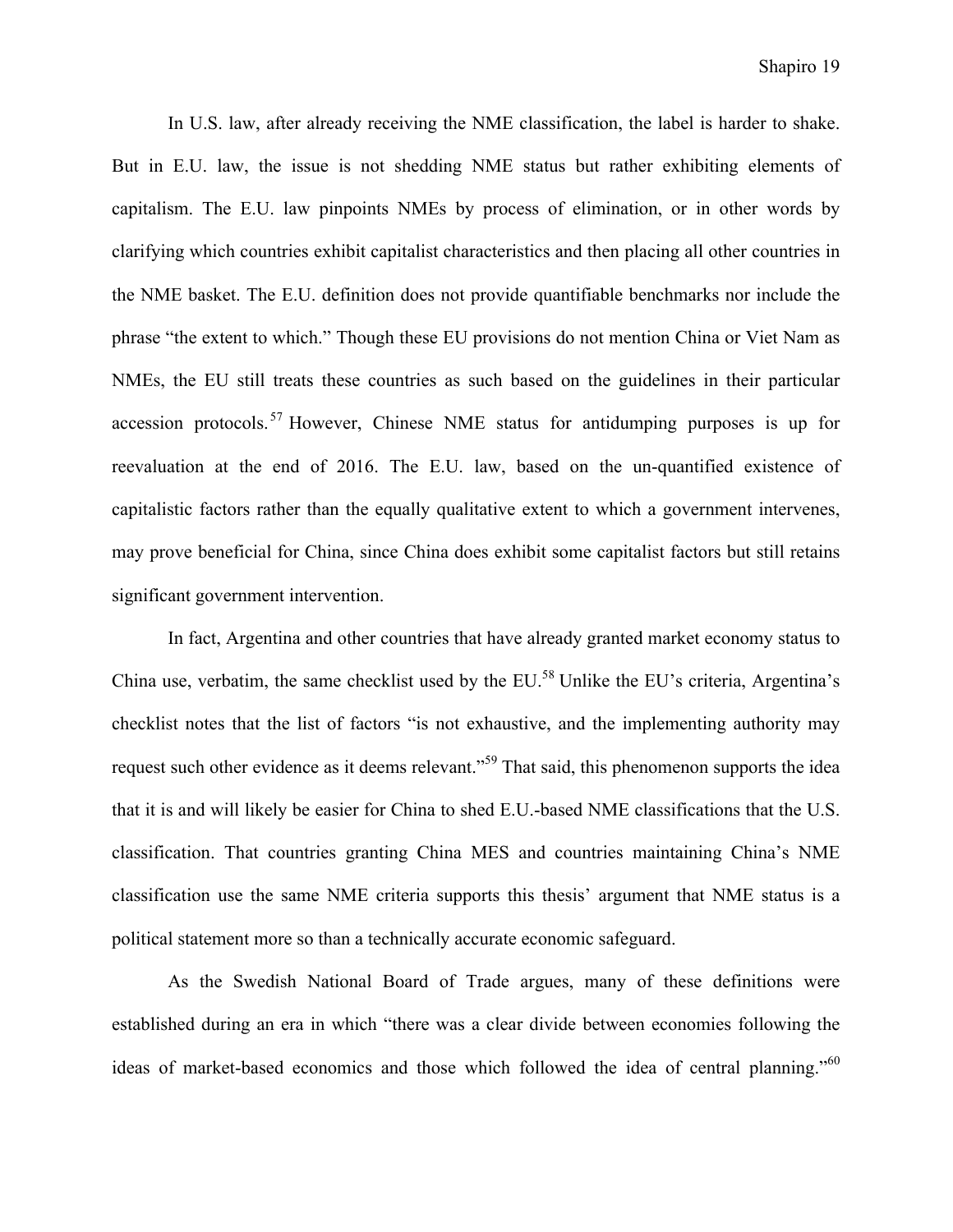Thorstensen et al. (2013) note that the Working Party Report on the Accession of China designates China as a "Socialist Market Economy" that "bears characteristics of both market and non-market economies."<sup>61</sup> Despite this sophisticated Working Party argument, the Department of Commerce and most other WTO member government's agencies only allow for two possible classifications, market economy or non-market economy, for trade remedies purposes.<sup>62</sup> As explored in the literature and expounded upon in the findings, this thesis shows why this established binary causes trouble for certain members (particularly the NMEs themselves) and for actual WTO institutions.<sup>63</sup> At least in practice in the international trading context, rigid political-economic definitions no longer exist, and thus, this binary could undermine the legal accuracy and general rules-based nature of the dispute system, which remains the most prized component of the WTO.

For import measures and AD/CVD cases brought before the WTO dispute settlement body (DSB), complainants must show that "rapidly" increasing importation ("either absolutely or relatively") of the defendants underpriced products are and have been "a significant cause of material injury" to domestic markets.<sup>64</sup> Injury, according to the WTO, occurs when there has been "significant price undercutting by the dumped imports as compared with the price of a like product of the importing Member" and this serves to "depress prices to a significant degree or prevent price increases, which otherwise would have occurred, to a significant degree."<sup>65</sup> Material injury of a domestic market contrasts with market "disruption," which occurs either when a material injury is present or when the "*threat* of material injury" arises.<sup>66</sup> This definition is specifically used to legitimate the use of the China Safeguard and is stipulated in the Protocol on the Accession of the People's Republic of China.<sup>67</sup> The loose concept of threat is a tenuous requirement that undermines the rules-based system, as is discussed in the literature review.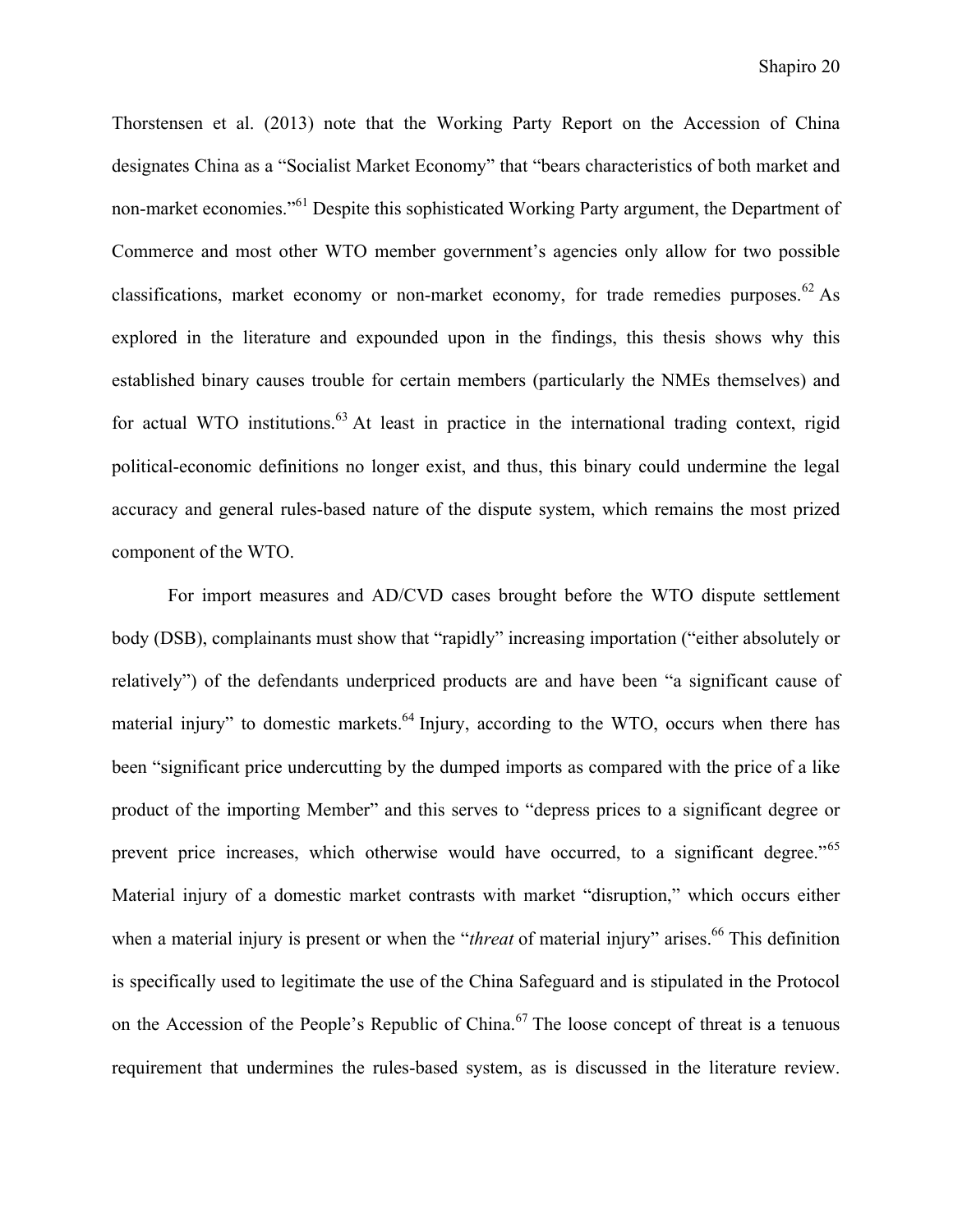However, this thesis does not offer additional analysis of the "threat" provision, as it has been explored quite a bit. Its mention serves as another piece of evidence towards the consideration that allowing China entry into the WTO led to a series of legally shaky and controversial rules.

Since Chinese participation undoubtedly affected the definitions of state-owned enterprise (SOE) and public body used in WTO dispute settlement, detailed here are the definitions of these entities that existed in the WTO context before Chinese participation affected the definition. As will be explained in the findings section, both arguments from the parties and the panelists in relevant trade remedies cases against China contributed to a more sophisticated and workable, or perhaps a more convoluted, definition of "public body." This thesis provides original analysis of the relevant WTO jurisprudence to determine how and why certain WTO define "public body" differently. The WTO Agreement on Subsidies and Countervailing Measures (SCM), Article 1 states that a subsidy constitutes a "financial contribution by a government or any public body within the territory of a Member [government]."68 This definition precludes a distinction between outlawed subsidies, such as subsidies for exporters, and permitted subsidies, such as those that bolster domestic industries without "adversely affect[ing] other [WTO] members."<sup>69</sup> This explanation is the only one given in the SCM Agreement regarding the term "public body."70 In subsequent disputes, the DSB and AB would resort to extrapolation of the terms "government" and "state" in the International Law Commission Article on State Responsibility in order to form a nascent definition of "public body."<sup>71</sup> The USDOC, as it argued in subsequent trade remedies cases involving Chinese subsidies, supports defining a "public body" as an "entity controlled by a government via majority state ownership," without any requirement that the entity perform governmental functions or hold and wield "governmental authority."72 Contrastingly, as replicated in its argument in a trade remedies case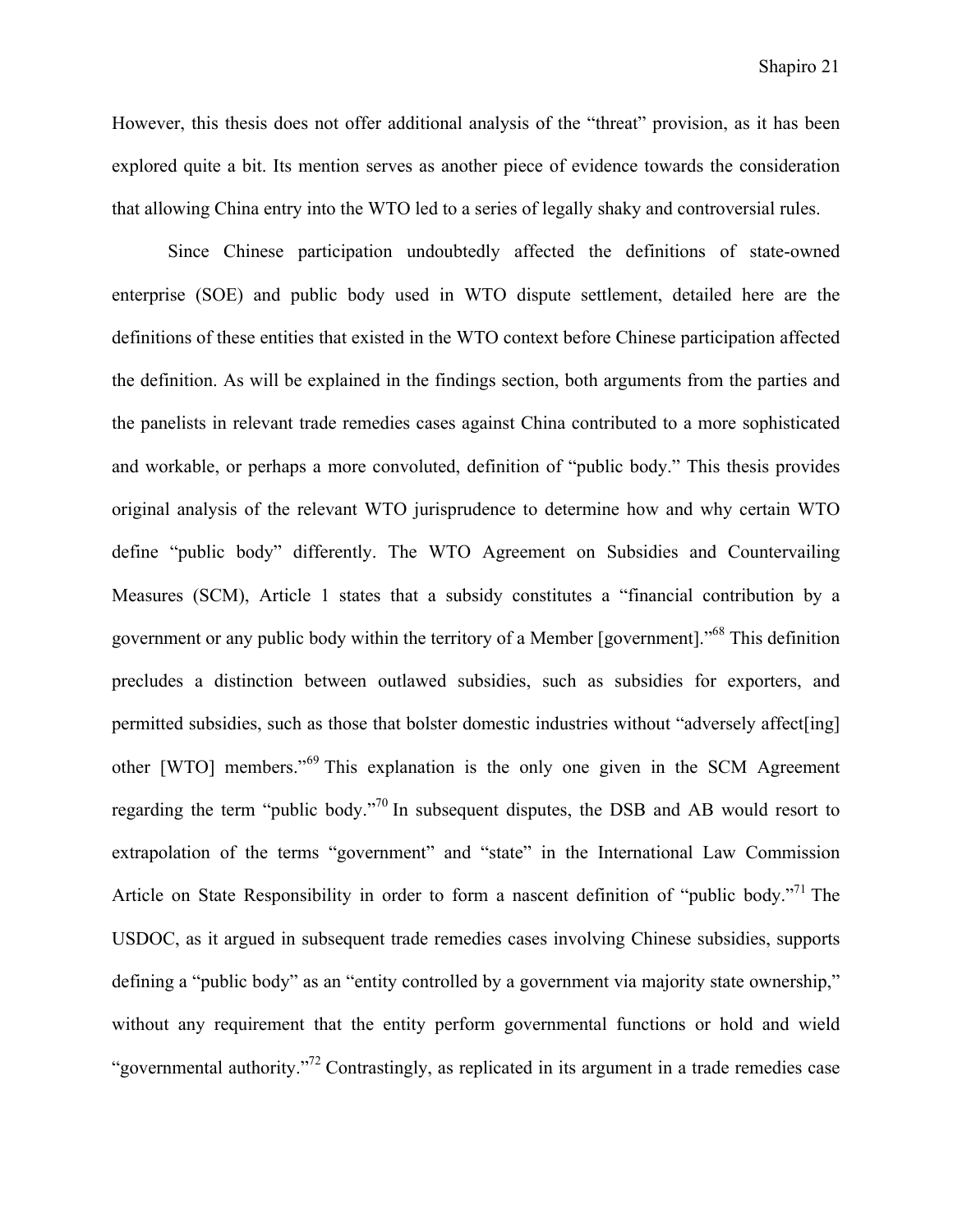involving China, Brazil asserts that, by definition, a "public body" must have the ability to perform "typical governmental functions and [exercise] the authority inherent to such functions."<sup>73</sup> This 2014 case, entitled *United States – Countervailing Duty Measures on Certain Products from China,* as well as an earlier AD/CVD cases involving concerns over the definition of "public body," will be discussed in Sections V and VI in greater detail.

#### SECTION IV: CASS AND JACKSON

One of the first prominent international trade scholars to discuss China's effect on the WTO was John Jackson in 2001. Jackson postulated about China's future effect on the organization in the March before Chinese accession. In his article, Jackson wrote:

"There is the accession process itself. What has China's accession process perhaps already done to the WTO? ...There is the question of…the dispute settlement system and its impact on the China/WTO relationship and vice versa…[there] is the question of China and its diplomacy in the WTO; that is, China as a leader of diplomacy with the accompanying coalition, attitudes towards decision-making, allocation of decisionmaking as a matter of allocating power between the international and national levels, and the question of sovereignty. Finally…the institutional problems for the WTO...there are...150 or 200 items on various lists of suggested reforms to the WTO dispute settlement system…the broad question is: what is going to be China's role in these various reforms?<sup>74</sup>

Also in 2001, Deborah Cass hypothesized that in certain situations, Chinese participation

would further the constitutionalization of international trade law.<sup>75</sup> By "constitutionalization," Cass means the organization of international trade law into one coherent and legitimate framework of WTO-based law.76 This requires that WTO law to be considered not only the preeminent law of trade, but also a coherent and cumulative system of law. Two vectors upon which to assess the relationship between political-economic diversity in the WTO and the constitutionalization of trade law are 1) the extent to which NME participation has affected the use of legal precedent and jurisprudent cross-reference in dispute settlement and 2) the extent to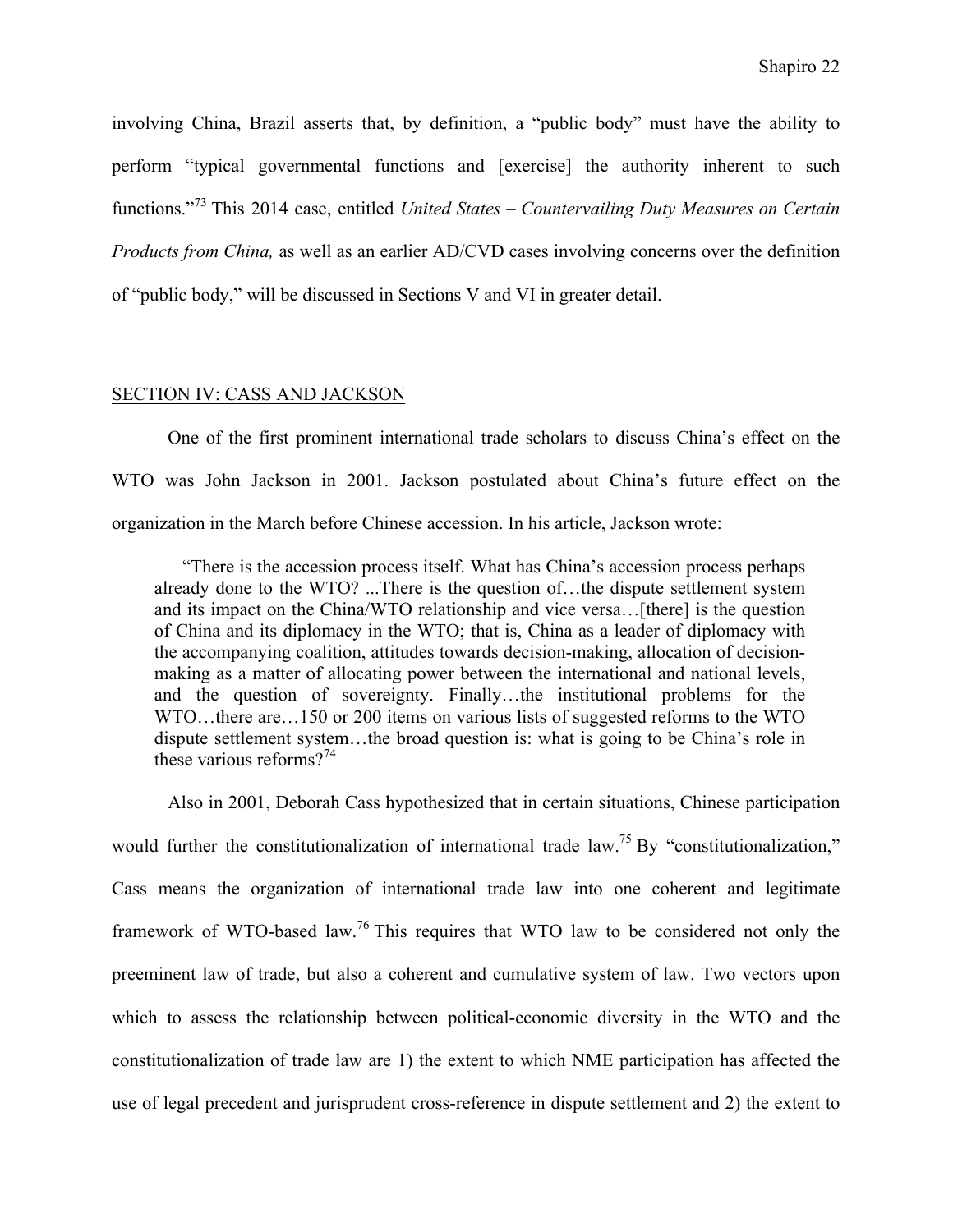which one can develop comprehensive answers to new problems in trade disputes within the WTO legal context.

The hypotheses of Cass and Jackson served as the framework through which this thesis conceptualized the potential "changes" to the WTO of Chinese participation. These postulations help pinpoint the important (and perhaps most malleable) WTO institutions and the intellectual and pragmatic shortcomings of international economic law (its potentially in-coherent, nonconstitutional nature, lack of de jure *stare decisis*, etc.). Most importantly, though, Cass and Jackson's work provided clues about where to look for China/NME-induced changes to the multilateral trading system. Cass and Jackson precipitate their arguments on the assumption that Chinese participation would certainly change and indeed has changed the institutions and functions of the WTO to a significant extent. This thesis examines how the WTO was changed by Chinese participation, but also considers that certain WTO institutions and norms remain just as effective as they were pre-2001, or perhaps have even been strengthened. Though the author of this thesis hesitates to make holistic statements about the effect of China and other NMEs on the WTO, her research shows that, in many institutional and cultural arenas, the WTO stands unwaveringly operative and legitimate in the midst of this political-economic diversity. The WTO's legal ambiguity and lack of effectiveness mentioned in Keohane's 2002 analysis may exist, but even after this potential and slight degradation, Keohane remains correct that the WTO is a nonpareil international institution respected by its members.

#### SECTION V: LITERATURE REVIEW

Little scholarship exists on the effect of NME participation in the WTO. However, some scholars have explored China's influence, and a few scholars analyze the influence of one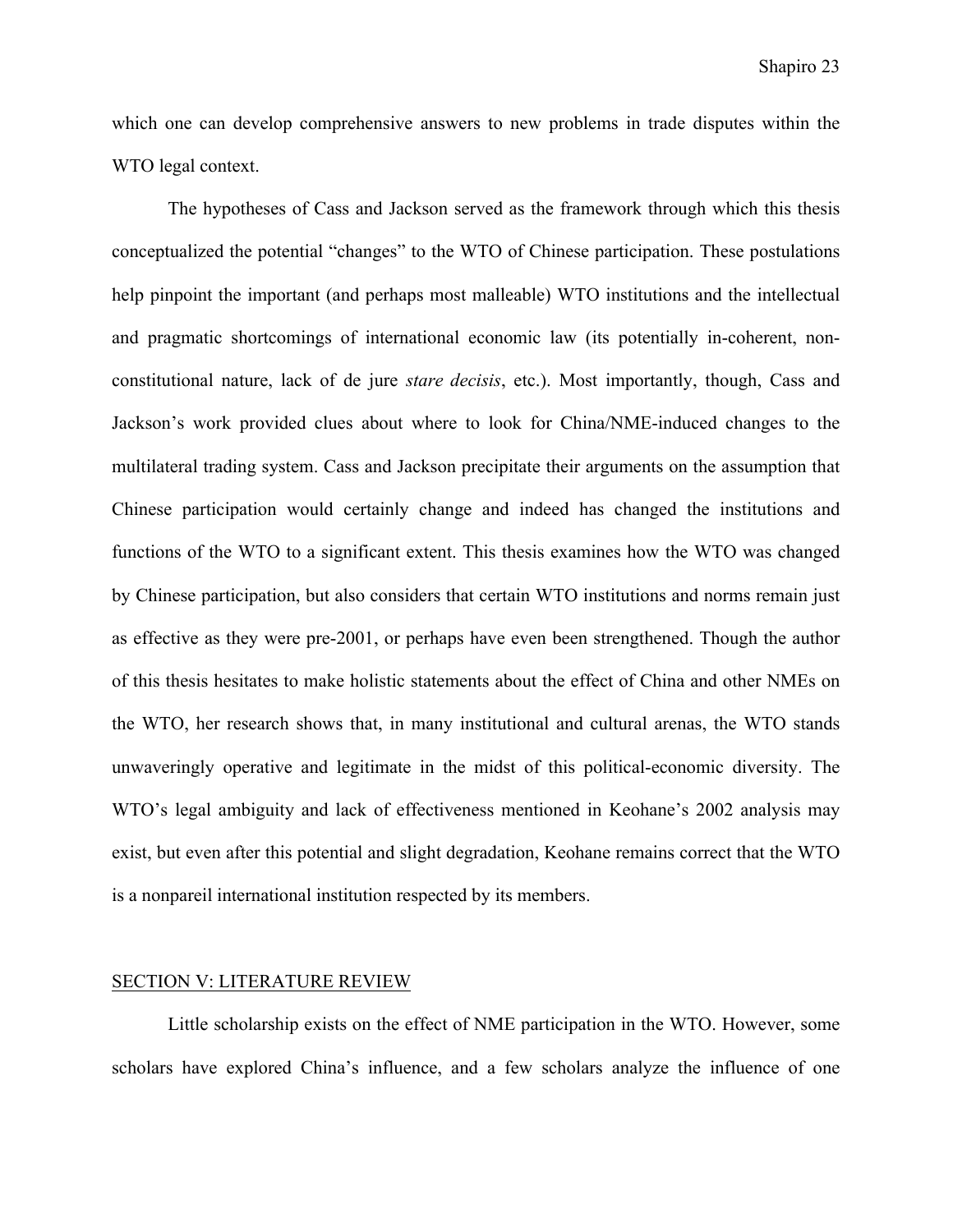notable WTO case involving Viet Nam and the United States. Bown and McCullough consider two aspects of WTO law affected by Chinese accession, examine the effect of Chinese accession on countries' use of WTO forums, and discuss the perceived international legitimacy of the WTO itself after Chinese inclusion. They note that use of the "China Safeguard" translates into a "strain on the reciprocity-based trading system" and the MFN law in the WTO.<sup>77</sup> The authors define "reciprocity" as emphasized in the GATT/WTO as the norm that when "major players in the system" negotiate, they maintain a "balance of concessions" in terms of trade liberalization and market access.<sup>78</sup> Zhuang explains that countries only have to claim that the goods in question are causing a domestic "market disruption," but not a full injury or even potential injury when instituting the Safeguard.<sup>79</sup> Wu also emphasizes this low standard of "market disruption" that countries must meet.<sup>80</sup> This ambiguity and thus carte blanche could give complaining countries even more disproportionate power and further undermine reciprocity in the WTO.

Bown and McCullough's case documentation suggests that as Chinese presence in the WTO increased, the U.S. relied on domestic trade courts as much or more than the WTO dispute settlement mechanism (DSM) to deal with Chinese trade issues outside the subject matter of WTO law.<sup>81</sup> This suggests that political-economic diversification sent a signal to the U.S. that WTO dispute settlement would be more difficult. Perhaps, China's accession signaled a deterioration of WTO functionality and institutional benefit to the Western developed countries, who fashioned the underlying GATT according to their own interests. On the other hand, in detailing China's extensive use of the DSM and eagerness to sit on cases as a third party, Zhuang shows that China respects and trusts the WTO system despite the politically disadvantageous provisions in its accession protocol.<sup>82</sup> However, this increased reliance on the WTO can also be viewed as a symptom of the NME classification retained by China.<sup>83</sup> Urdinez and Masiero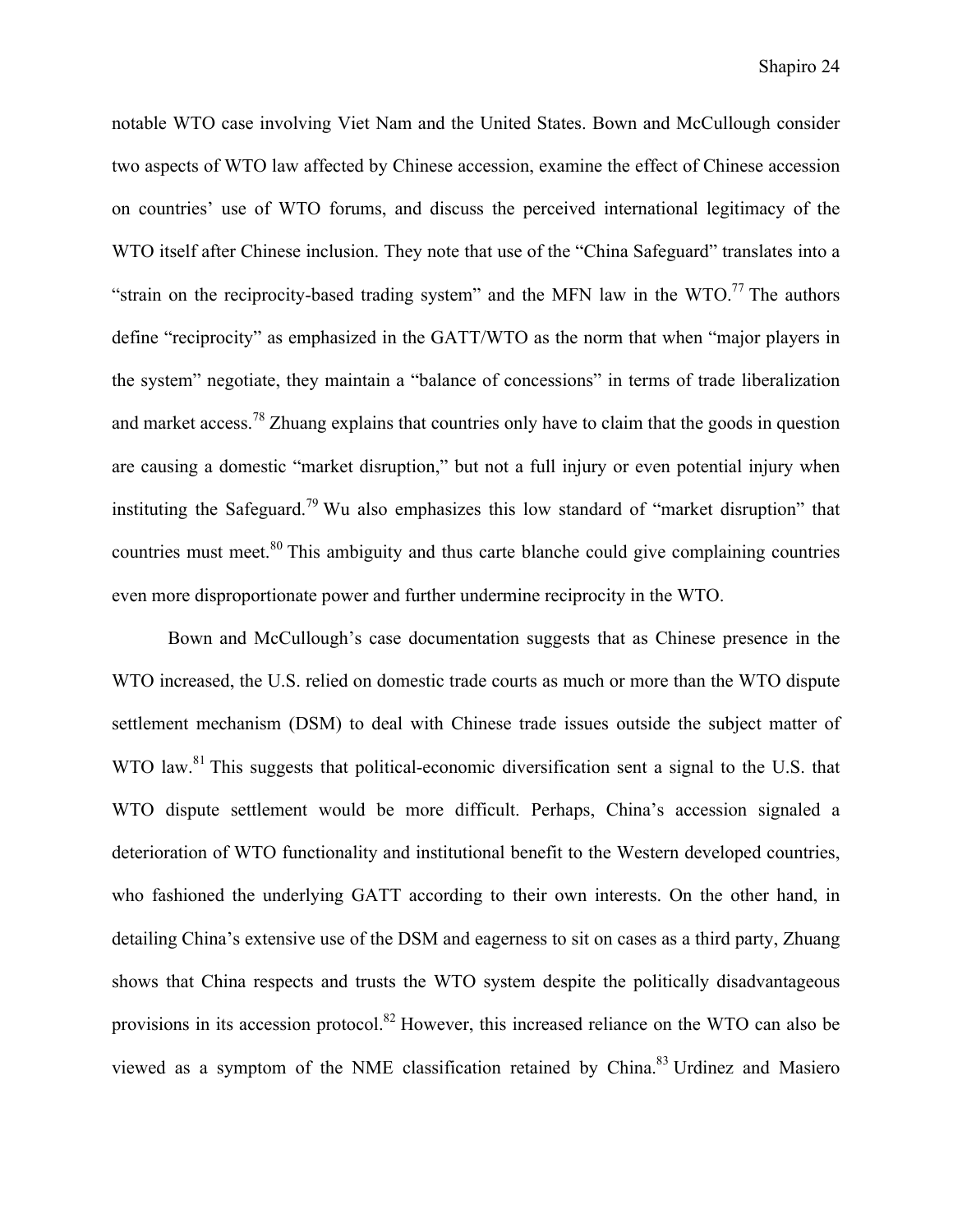conduct a quantitative study of Chinese WTO cases and determine that, since 2001, countries that have already awarded China "market economy status" (MES) have "initiate[d] fewer antidumping investigations than countries still treating China as an NME.<sup>84</sup> However, Urdinez and Masiero's work also shows that some countries, such as Brazil and Argentina, granted MES to China de jure but still use dumping margin calculation methods and other tools that treat China as an NME.<sup>85</sup> Puccio goes as far as to say that Brazil only announced China's MES and never took any steps to enforce the status at all.<sup>86</sup>

Ji examines the specific techniques used to calculate dumping margins on products from non-market economies. <sup>87</sup> He defines the "analog method" and explains that the two biggest WTO economies — the United States and the EU — use different methods of choosing analog countries and are not required to share their processes with the targeted NME.<sup>88</sup> Ji notes that the EU does not clearly define "NME" and he questions the legality of the European methods. $89$  Ji explains that EU NME "criteria" fail to constitute a comprehensive definition because they specify what the economy in a country must *not* be to qualify, rather than what it must be.<sup>90</sup>

Ji argues that these discrepancies increase "the possibility of affirmative findings in an anti-dumping case when in fact the price exceeds the cost of production," giving the complainants disproportionate power over a respondent NME's fate.<sup>91</sup> He explains that the analog method often compares China to more developed countries and overestimates incidents of dumping as opposed to market-based pricing.<sup>92</sup> A review of scholarship from Puccio (2015), as well as the U.S. Government Accountability Office's 2006 study of American anti-dumping calculation methodology vis-à-vis China adds to Ji's argument; these sources contend that "in general, NME methodologies [used] to calculate normal value have proven to lead to higher antidumping duties."<sup>93</sup> Thorstensen et al. analyze the political implications of NME labeling and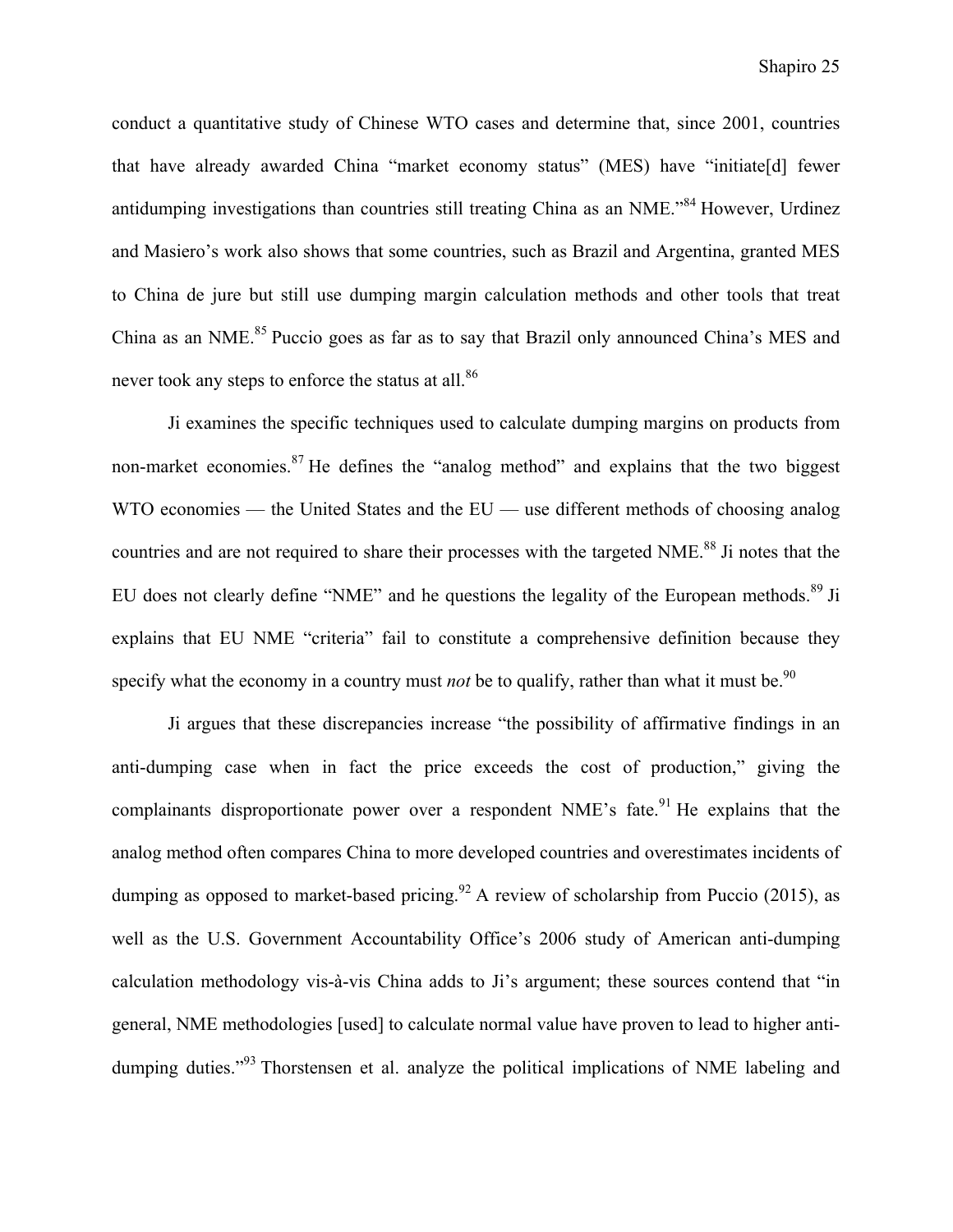dumping margin calculation methods. Like Ji, the authors discuss that while China may generally be an NME, certain individual firms and industries exhibit stronger indications of capitalist operation than China as a whole.<sup>94</sup> Cases against more market-oriented Chinese industries could disproportionately hurt said industries if methods used to calculate dumping margins or subsidy levels consider the Chinese economy as a whole and not the idiosyncrasies of the industry.

Ahn and Lee argue that up until recently, NME classification and methodologies made it possible for market economies to levy CVDs and ADs on NMEs at the same time, even though this can cause a WTO-prohibited "double remedy" to occur.<sup>95</sup> Simply put, a "double remedy" occurs when Ads and CVDs overlap, causing a double-taxation of sorts on the foreign products. Beshkar and Chilton analyze the implications of one specific WTO case between the United States and China in which China challenged a U.S. law "stipulating that the application of CVD law to NMEs starting in 2006 was legal."<sup>96</sup> Focusing on how this case affected ideas of DSM capacity and procedural norms, the authors contend that it affected 1) norms regarding complainants' invocation of specific GATT articles breached 2) understanding of the importance and use of legal precedent and 3) philosophical and literal relationships between WTO law and municipal (national) trade laws and policies.<sup>97</sup> Further, the authors complement Ahn and Lee in discussing this case's implication that the AB could re-legalize simultaneous AD and CVD imposition using NME calculation methods for both. $98$ 

When surveying the literature on political-economic diversity in the WTO and the DSM, it is worth discussing Vietnamese participation to understand the new legal considerations that come with NME status. Viet Nam's most notable case in the DSM, brought against the US, first involved a Vietnamese complaint against "zeroing," or the US practice of changing any negative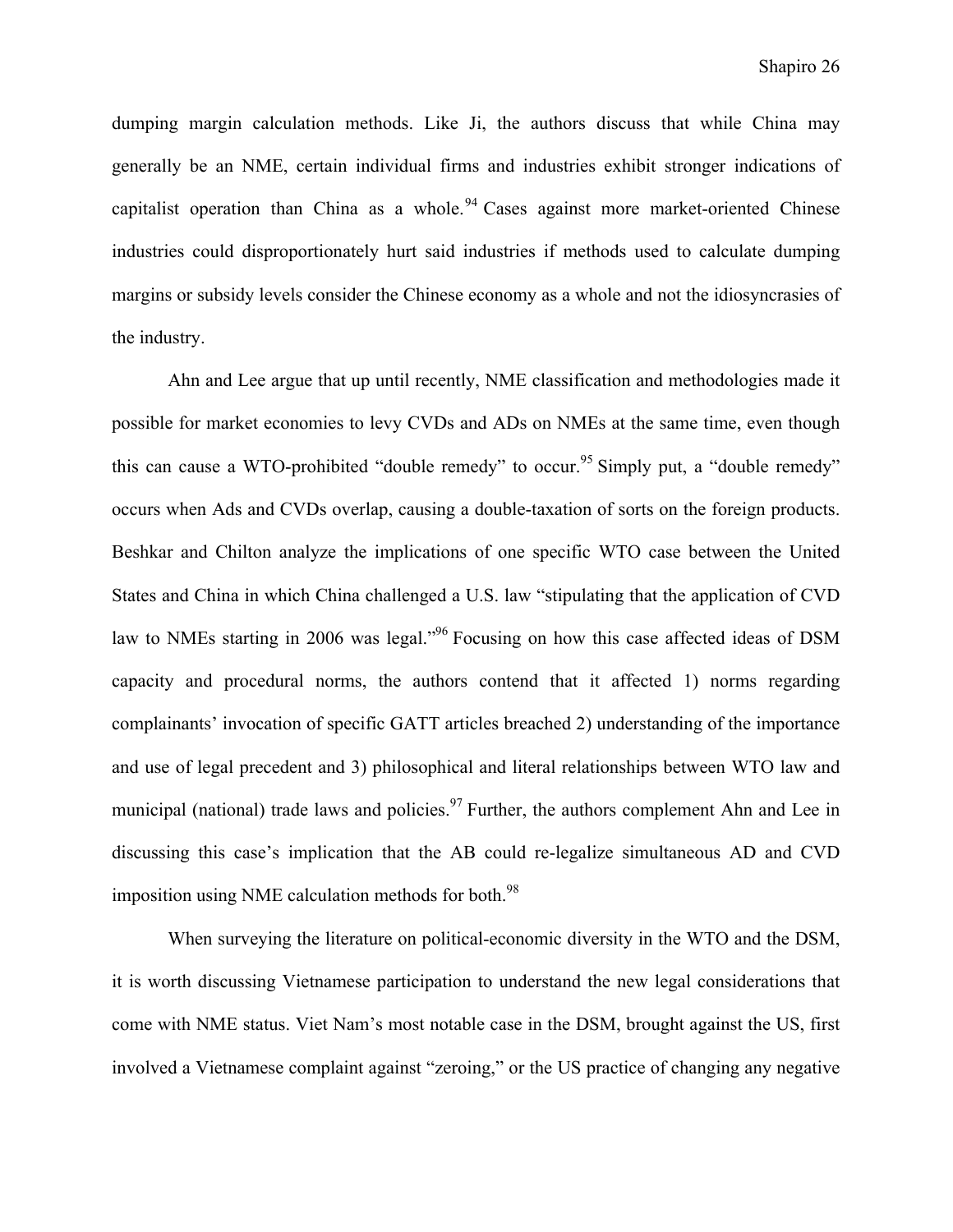dumping margins (or over-pricings) into zeros.<sup>99</sup> Viet Nam complained that the United States' use of zeroing with regard to certain imports of Vietnamese shrimp violated the WTO Anti-Dumping Agreement, and the Panel agreed with Viet Nam.<sup>100</sup> Viet Nam also brought more convoluted complaints that have specific considerations with regards to NME status in later reviews of *US-Shrimp*. <sup>101</sup> The proceedings of *US-Shrimp* administrative reviews, as Broude and Moore note, illuminate some arcane but still pervasive shortcomings of WTO legal texts.<sup>102</sup>

Viet Nam argued that the United States did not sample a sufficient number of shrimpexporting enterprises to calculate the "all others" dumping margin.<sup>103</sup> The complainant against an especially large foreign industry may calculate an "all others" margin from a sample of enterprises and then impose that rate on the exporters for which individual data is not considered.<sup>104</sup> De jure, "sampling" is the exception to the general rule of using individual data from as many individual exporters as possible.<sup>105</sup> Broude and Moore mention that in *US-Shrimp*, Viet Nam criticized the U.S. for using sampling as frequently as if this was the general rule and collecting broad firm-by-firm data as if this was the anomalistic method.  $106$  Further, the Vietnamese critique here targeted USDOC practice not only in cases with NMEs, but across the board.<sup>107</sup> This suggests that the US misapplied WTO law for some time — exposing the shortcomings of WTO legal language and the Anti-Dumping Agreement as a DSM subinstitution — and that factoring NMEs into the mix hardly made a difference about this.

The Panel rejected Viet Nam's claim about insufficient sampling in the initial investigation.<sup>108</sup> Broude and Moore rationalize the Panel's decision by noting that as the number of relevant exporters in an investigated market increases, so does the "cost of conducting an investigation."<sup>109</sup> That said, the Panel's decision suggests the WTO's recognition that providing comprehensive and holistic data from a foreign industry, especially if it is a large industry, is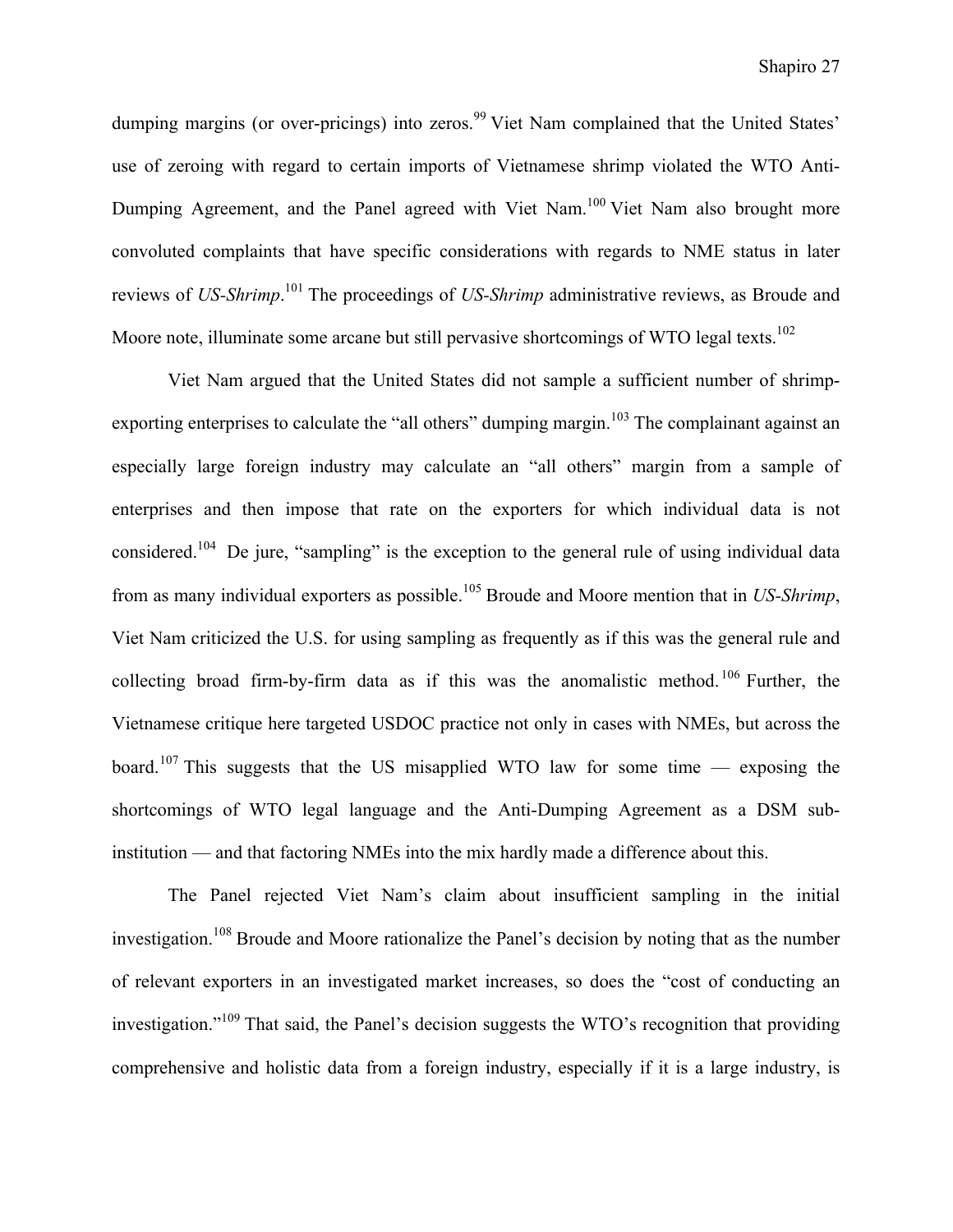difficult regardless of the political economies of parties to a dispute. Various interviewed experts contended that evidentiary standards in the DSM remain intact despite NME participation, implying that evidentiary standards were high quality both before and after NME accessions. Broude and Moore insinuate that since problems with sampling exist regardless, evidentiary collection processes and thus standards were lacking even before the NMEs joined.

Viet Nam also complained (and the Panel ultimately supported this claim) that the United States levied unfairly high dumping duties on state-controlled exporters.<sup>110</sup> In fact, the US chose not to impose the "all others" rate on state-owned shrimp enterprises but instead imposed a rate over five times as high.<sup>111</sup> Even in AD cases involving non-market economies, the "all others" rate should apply to all exporters in an industry. Despite the intuitive presumption that underpricing would be more pronounced among firms owned or mostly controlled by government planners, WTO jurisprudence suggests that complainants against NMEs should still impose the general "all others" rate on state-owned enterprises as well.<sup>112</sup>

Wu contemplates the effect of China's participation on the norms of dispute settlement, the perceived legitimacy of WTO law, and members' ability to adhere to WTO rulings. The author considers that holding China to impossible standards of marketization, whether in negotiations or as a prerequisite for certain legal treatment in dispute settlement, delegitimizes said standards and thus the broader WTO advocacy of marketization and trade liberalization.<sup>113</sup> Additionally, the complex and unique requirements placed on China for accession contain a significant amount of legal and economic ambiguity that caused a proliferation of convoluted disputes brought against China.<sup>114</sup> Wu argues that the DSM's traditional methods of legal interpretation are insufficient to handle cases involving China.<sup>115</sup> Last, Wu suggests that China's asymmetric concessions (and their uses in dispute settlement) subvert the idea of "non-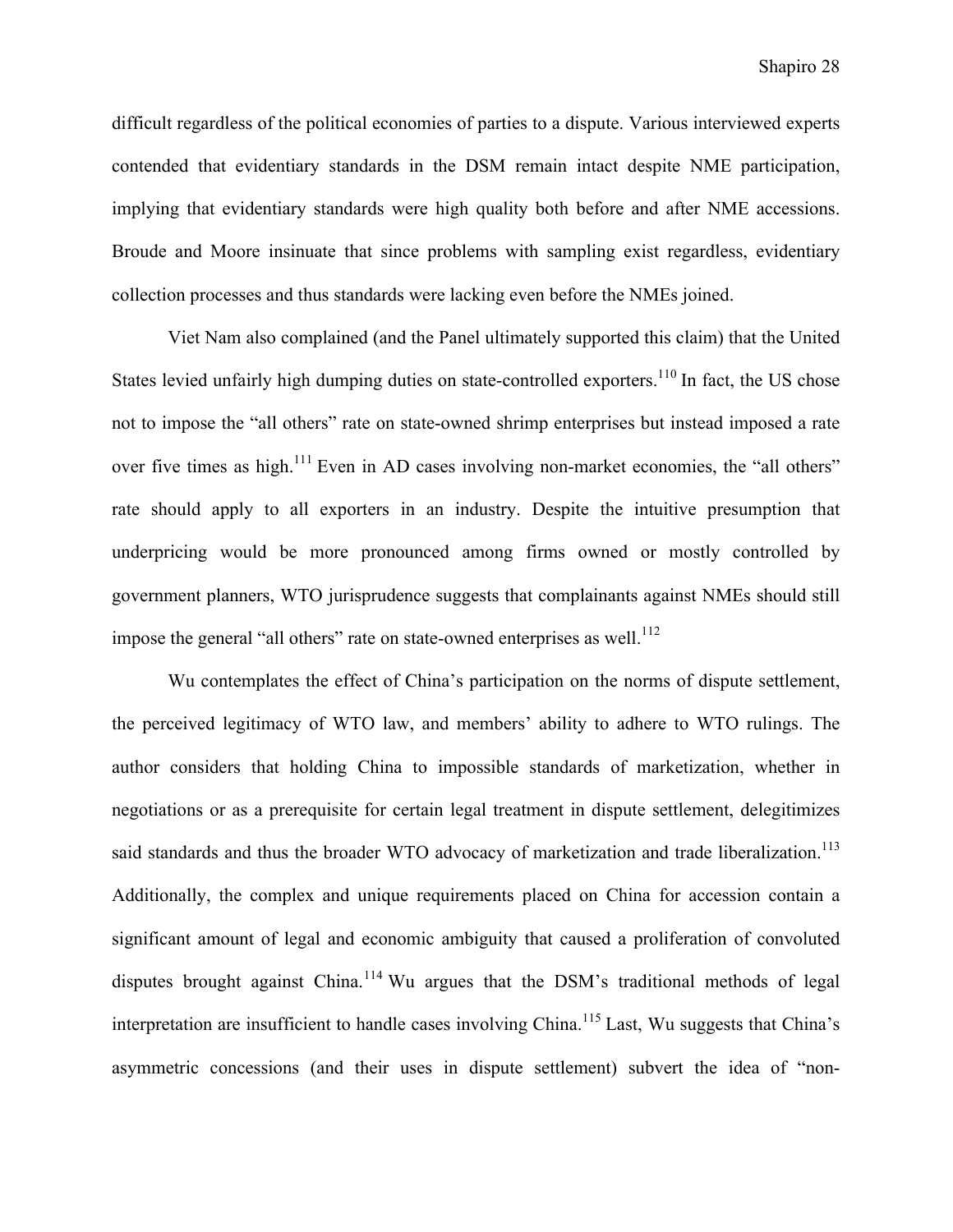discrimination" in the WTO such that these concessions signal the need for a revamped and particularized definition of "non-discrimination."<sup>116</sup> However, like Zhuang, Wu shows that China is a top performer in the WTO in terms of compliance with DSB/AB decisions and new rules.<sup>117</sup> This implies that any remaining rhetoric targeting China as a tough case or a tricky economic and diplomatic partner in the WTO is not only unfounded, but also perhaps discriminatory and politically motivated. In an article discussing the WTO as the main organ of the "world capitalist economy system" and the experience of Russia in the WTO, Pilipenko (2015) contends that "the WTO is the organization that is not of political but exclusively of economic nature."118 Pilipenko's analysis also insinuates that there is no place for international politics in the WTO, or that issues more political than economic in nature would never arise within the context of this international organization. The results presented later from interviews with experts show that this is not the case at all. International politics undoubtedly matter, and often matter more than pure economic interests, in the WTO and do inform the decisions of WTO members. This plays out in the realms of negotiations, dispute settlement, and even in accession processes themselves. As considered throughout this thesis, NME status is the quintessential subversion of the idea that economic realities always determine outcomes in the WTO.

One interesting phenomenon related to Chinese participation involves the discrepancies between China's perception of its own behavior in the WTO and the perceptions of China held by other members. In a short article about Chinese effect on WTO institutions, Scott Kennedy (2011) argues: "the gap between China's own self-image and that of foreign observers, especially in advanced industrialized economies, appears to be growing by the day."<sup>119</sup> In the beginning, China viewed itself as the reluctant victim of harsh accession conditions; as will be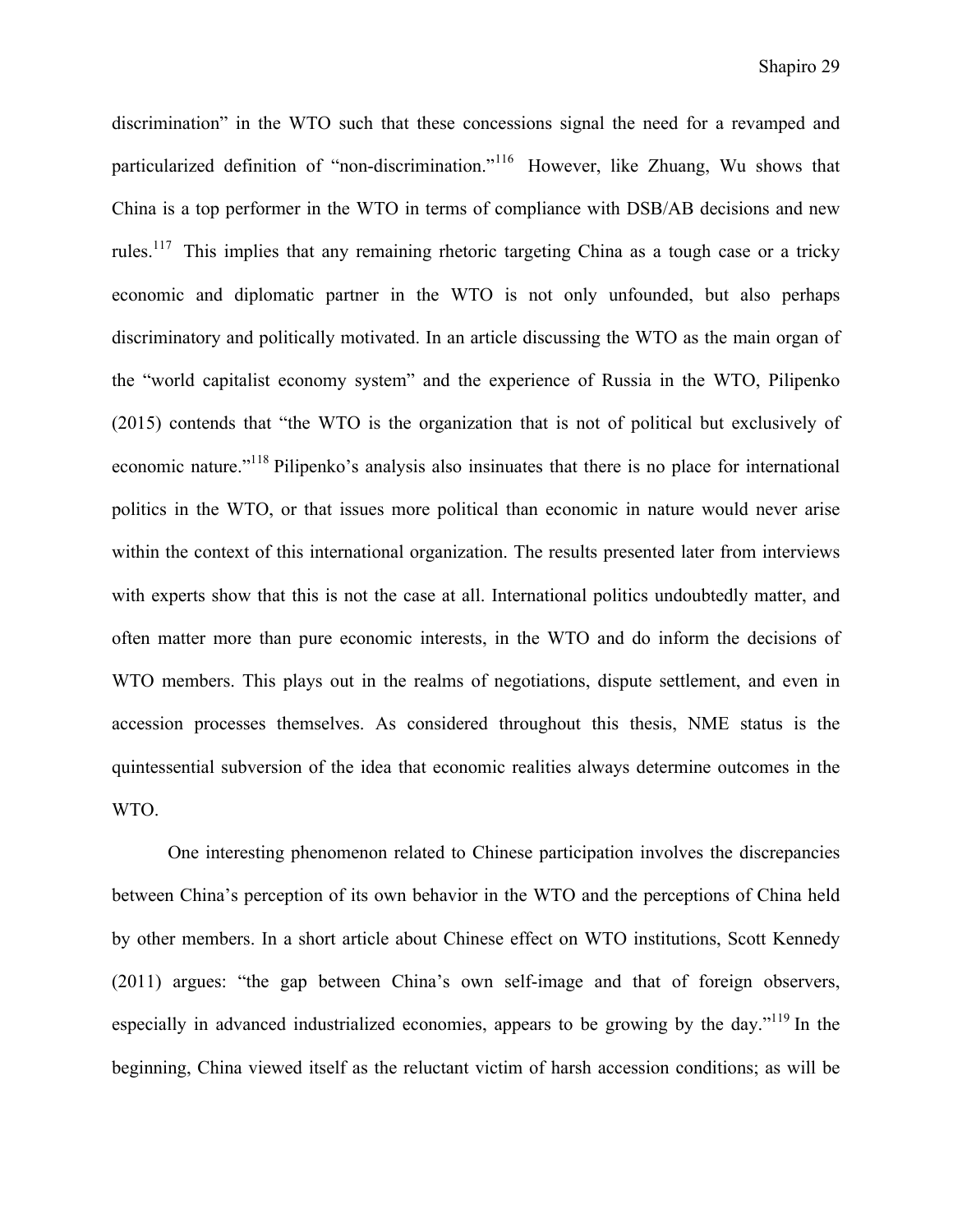discussed later, this perspective greatly affected China's strategy in early Doha.<sup>120</sup> The other WTO members that conduct significant trade with China hardly agree; Kennedy notes that many of these countries consider the Chinese Accession Protocol a "sweetheart deal."121 According to Kennedy, Chinese officials constructed an underdog narrative in which China joined the WTO while "struggling to understand the basic the basic rules and procedures," but now China exhibits sophistication and skill in "the regular committee work, high-level negotiations, and dispute settlement system."<sup>122</sup> But this teleological narrative lacks evidentiary support; the last findings subsection details how China uniquely used the WTO as a domestic political tool. This usage marks perhaps the first time that a country as powerful as China exhibited excitement about what an international organization could do for it rather than what it could do to influence the organization. In short, the humility and cosmopolitan enthusiasm with which China approached its own role in the WTO and international economic community respectively ironically served as the catalysts that caused China to change how the international community understands the WTO.

Zhuang, other scholars, and many experts interviewed for this thesis would attribute much of this developed prowess to China's high rate of third-party participation in the DSM. In fact, China has sat on 129 cases as a third party observer or vocal commentator.<sup>123</sup> Other large members and members with significant trade flows boast similar statistics. The most active third parties, with over 100 cases each, are Japan (159), the European Union (155), the United States (130), China (129), India (116), Canada (110), and South Korea (101).<sup>124</sup> However, all of these members except for China acceded to the WTO and the DSM on January 1, 1995.<sup>125</sup> Below are the average third party cases-per-year figures for the aforementioned members; the figure show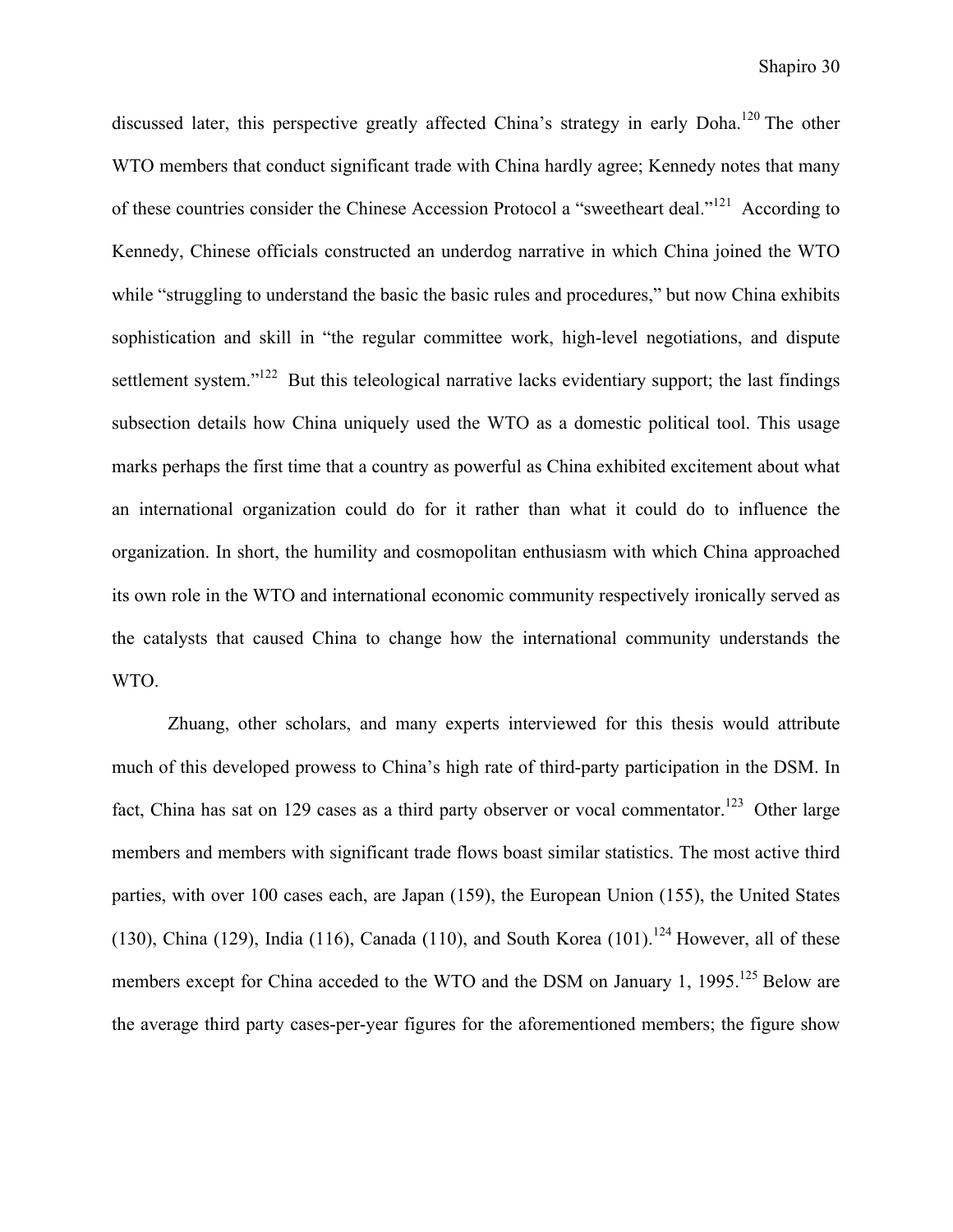| Member                                           | Third Party Observation: Cases Per Year (1) |
|--------------------------------------------------|---------------------------------------------|
|                                                  | January 1995 to 1 February 2016)            |
| Japan                                            | 7.54                                        |
| European Union                                   | 7.35                                        |
| <b>United States</b>                             | 6.17                                        |
| China (Participation Begins on 10 November 2001) | 9.07                                        |
| India                                            | 5.50                                        |
| Canada                                           | 5.22                                        |
| South Korea                                      | 4.79                                        |

that China raced to experience as much of the DSM as possible and catch up with other large members.

As Bown and Crowley assert, "the most radical change introduced by the new China Safeguard is the weakened evidentiary criterion that WTO members must satisfy in order to legally impose a new barrier to Chinese trade."<sup>126</sup> Less explored is how NME participation has affected the evidentiary standards to which DSM panels hold parties in AD and CVD cases. Quantitative data on the evidentiary standards affected by both the Safeguard and trade remedies calculation for NMEs is difficult to compile due to the confidential nature of many evidentiary submissions to the WTO. This thesis addresses this phenomenon as thoroughly as possible given the constraint of confidentiality and presents all relevant information, as presented to the author in interviews and as found in legal research. One would assume that the proverbial carte blanche given to complainants when calculating dumping margins for China or any other NME, as well as the ease with which a country could institute the China Safeguard (for the first twelve years of Chinese involvement) has eroded the standards of evidence in the DSM. Though any answer to this question is largely informed by experiences and opinions of experts, synthesis of discussions with these experts suggest that the record is mixed and highly political.

On the macroeconomic level, authors of the 2007 WTO *World Trade Report* (some of whom were interviewed for this thesis project) pose questions about China's integration into the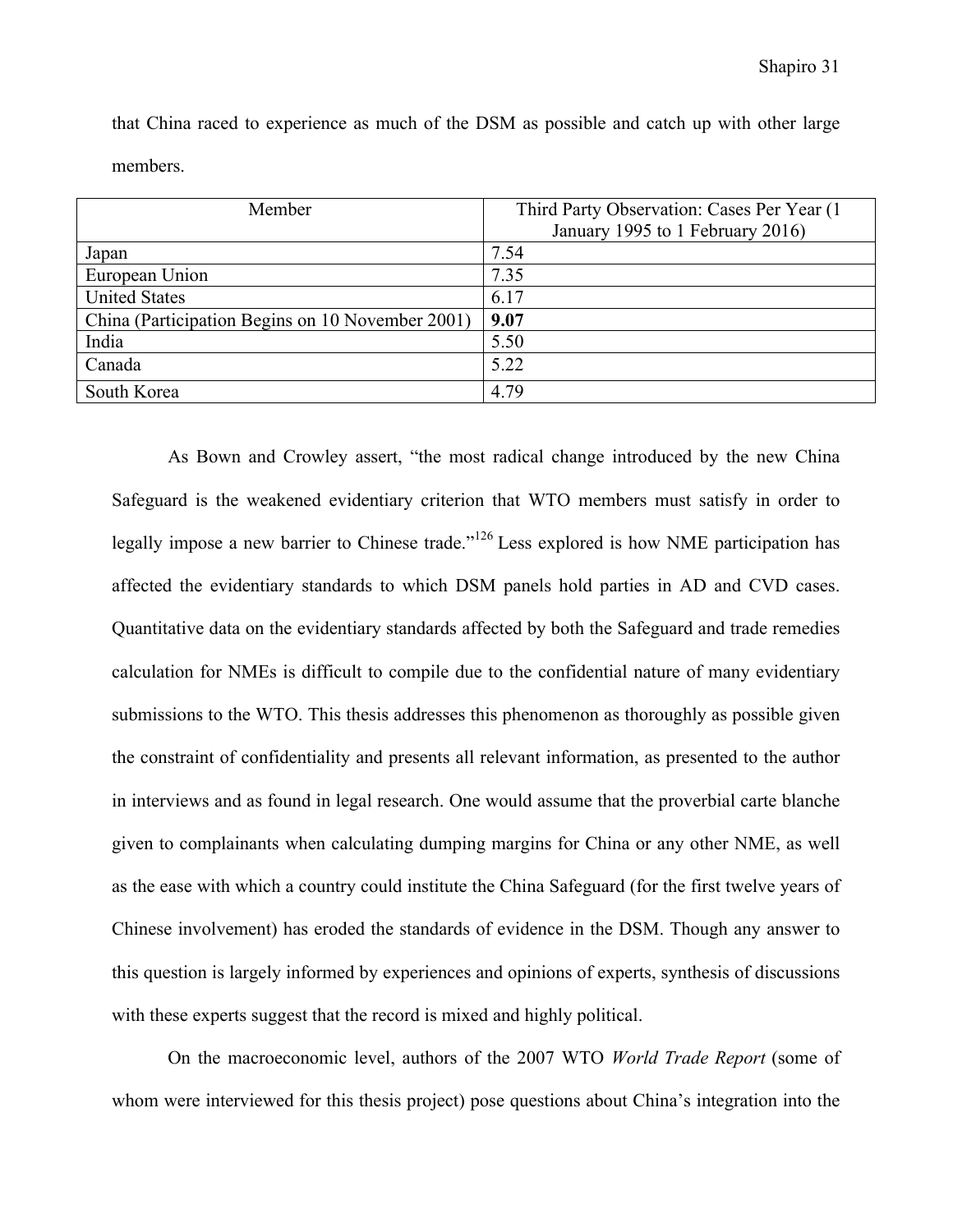global market economy that consider how WTO accession may be more of a political act than an economic undertaking.<sup>127</sup> Stated in the report is the "idea that signing a trade agreement can be used as a signaling device" and that "WTO membership provided a potent symbol of China's continuing 'opening up' to the rest of the world."<sup>128</sup> One must wonder then, how much of the boom in trade flows to and from China in the  $21<sup>st</sup>$  century resulted from the domestic macroeconomic and political changes required for WTO membership, or the announcement of membership in an of itself. It may be hard to arrive at a quantifiable, definitive answer to this question of political strategy vs. macroeconomic reality, and the *World Trade Report* concedes that this question is difficult to answer. The Brookings Institution's Paul Blustein suggests that the political signal of membership did have its own marked effect by writing that "China's WTO membership made many foreign firms much more comfortable about investing in the country and using it as a prime base for their manufacturing operations."<sup>129</sup> Interviews with trade lawyers, political economists, and former WTO officials aim to shed additional light on how the international trade community would answer this question based on perceptions of and trends regarding China's participation and behavior in the WTO.

#### SECTION VI: INTERVIEW METHOD AND ANALYTICAL CONSIDERATIONS

The author interviewed 12 international trade experts including lawyers and economic consultants, Secretariat members, and former US government officials. All 12 interviewees participated in "first round" interviews or in direct email correspondence, and 3 participated in further interviews which yielded more in-depth and often less public information. Interviewees and other contacts also engaged in regular correspondence in order to provide further content and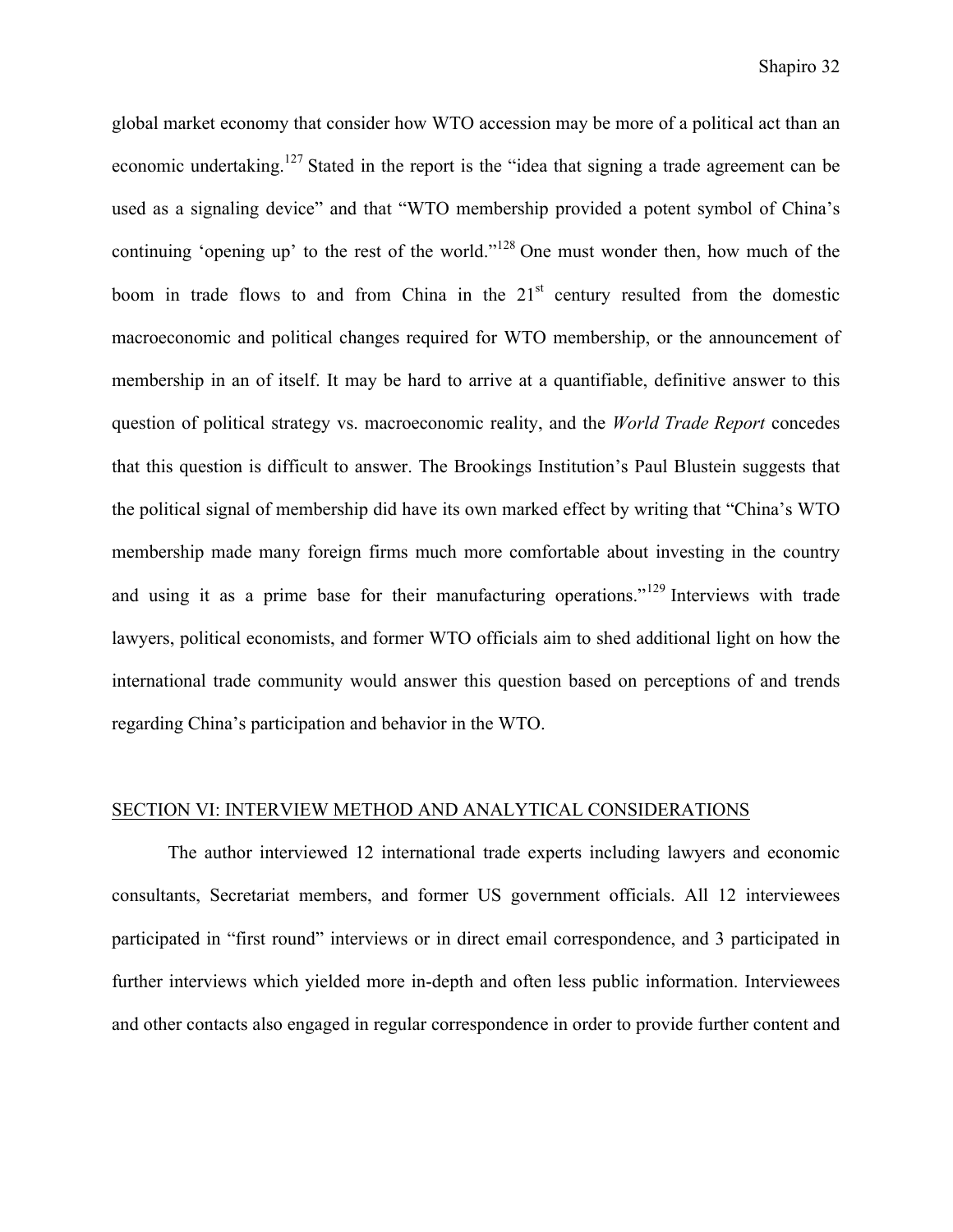guidance in the interpretation of WTO legal language. All interviewees were asked the same set of questions in the first round. These questions were as follows:

- 1. Does China instigate more "as such" cases than "as applied" cases, proportionally speaking, than other NMEs or than other developing countries? Do you think this trend relates to either of the aforementioned classifications or another characteristic of China? How has this affected the interpretive strategies, procedures, and legal functions of the DSB and AB?
- 2. Has NME participation led the AB to adopt a more meta-legal function? In other words, has the AB become more of a rule-maker, more activist, and more concerned with assessing the integrity and legality of WTO laws themselves as opposed to assessing the evidence presented or methods used in the DSB hearing?
- 3. To what extent did increased trade flows to and from China result from China adhering to the requirements in the Protocol? China has yet to fully complete implementation of these requirements; to what extent was joining the WTO simply a political signal that led to more trade flows, regardless of internal political and economic reforms?
- 4. Why have China and Viet Nam been rather silent on the impeding potential change to NME status? Why are trade associations and industries with a stake in the change in status being silent as well?
- 5. How has China behaved in the Doha Round? Does it "lead from behind" and let other developing countries lead advocacy for the maintenance of agricultural subsidies?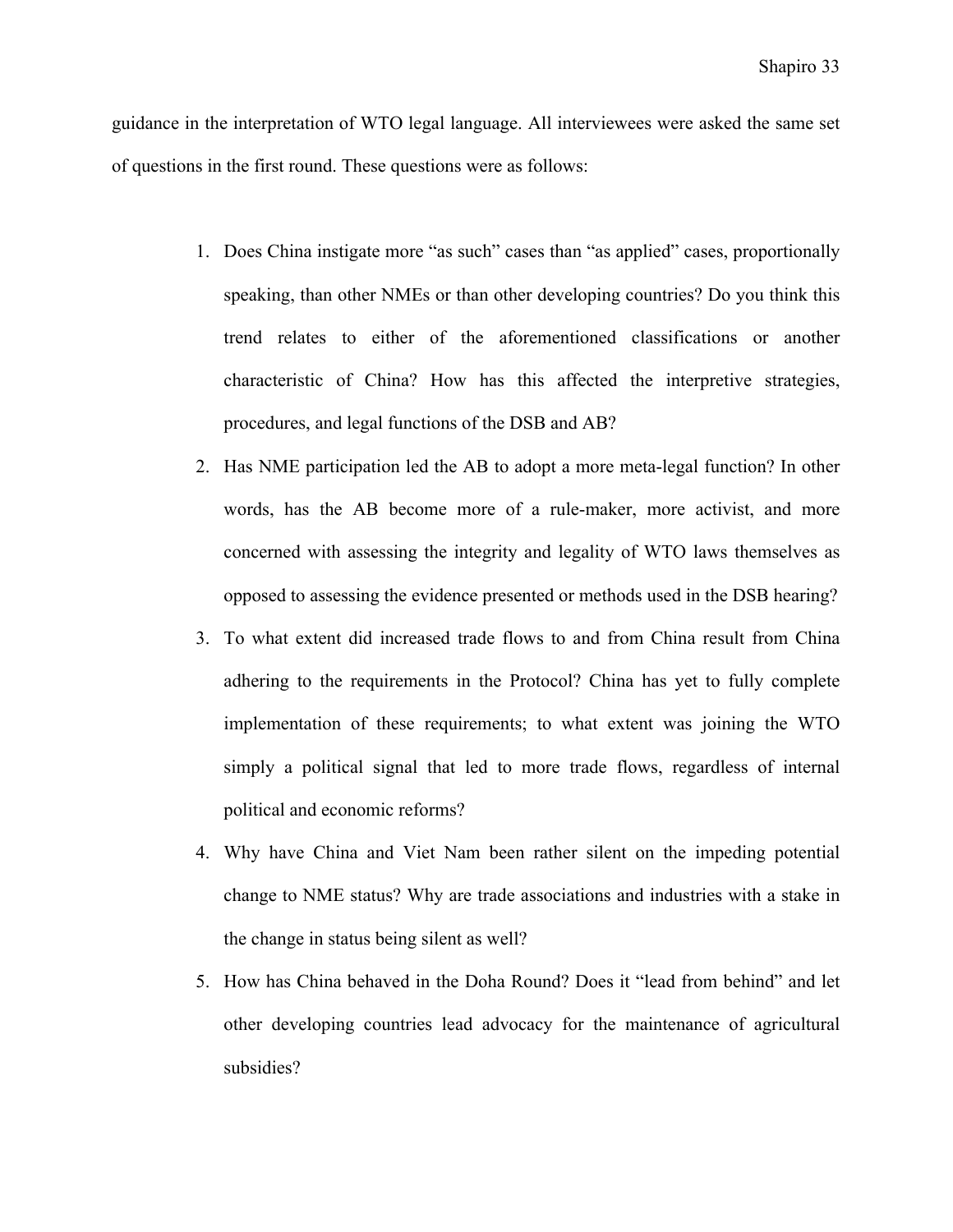- 6. To what extent are the different experiences of China, Viet Nam and Russia reflective of China's unique initiative to be an active third party in dispute settlement? Why have Russia and Viet Nam, and perhaps especially Russia, not taken on similar roles?
- 7. How has the use of the China Safeguard and a variety of NME methodologies for AD/CVD purposes affected evidentiary standards and the allocation of the burden of proof in dispute settlement?
- 8. How does China view the DSM, its procedures, and its accepted methods of legal interpretation? Does China act the way it does out of genuine respect or a desire to gain a purely strategic "upper hand" in the multilateral trading system?

The author also conducted original analysis of the following cases in which China acted as complainant:

- *a. EC – Definitive Anti-Dumping Measures on Certain Iron or Steel Fasteners from China* - DS397
- *b. EC – Anti-Dumping Measures on Certain Footwear (Leather) from China*  DS405
- *c. US- Definitive Anti-Dumping and Countervailing Duties (China)* (DSB and AB)  $(2008-2011) -$ DS379
- *d. US- Countervailing Duties on Certain Products from China*  DS437
- *e. United States – Anti Dumping Measures on Shrimp and Diamond Sawblades from China* - DS422
- *f. United States – Certain Methodologies and Their Application to Anti-Dumping Proceedings in China* – DS471
- *g. US- Preliminary Anti-Dumping and Countervailing Duty Determinations on Coated Free Sheet Paper from China (in consultations)* - DS368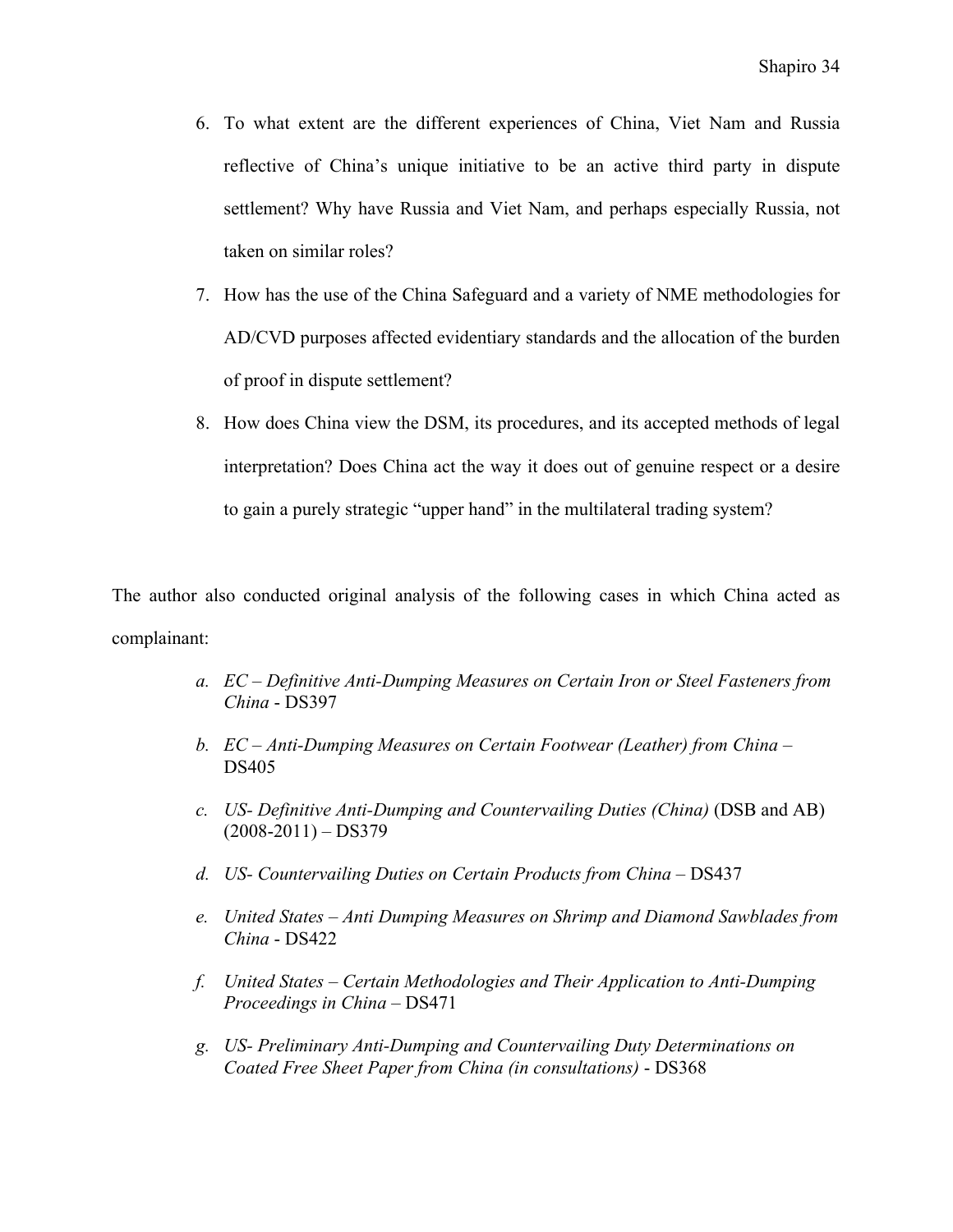*h. United States – Countervailing and Anti-Dumping Measures on Certain Products from China* (double remedies case) – DS449

Cases (A), (C), (D), (F), and (H) form a set of cases in which AD duties were imposed by the United States or European Union, and in which certain defendant firms received separate rates, individual treatment rates, or general NME rates. The section on dispute settlement presents the product specifics<sup>4</sup>, margins and methodological considerations of the United States or the European Union in each case. This findings subsection then juxtaposes the levels of marketization of each industry as a whole by synthesizing statistical information about both private firms and state-owned enterprises in each industry. Next, an overall marketization analysis is provided for the relevant industries, as they exist in India, the most commonly chosen analog. Through the presentation of this data, the author opens a discussion of whether the specific Chinese industries targeted in WTO dispute settlement are in fact so significantly less marketized than the "market-based" industries to which they are compared in AD investigations. On the one hand, the targeted industries could be on par with analogous industries in India, suggesting that NME methodologies disproportionately hurt their Chinese targets. On the other hand, these industries could be on par with marketization levels in China as a whole, suggesting that NME methodologies do not have any *unintended* disproportionate victims. If the latter is the case, NME methodologies could still be discriminatory towards Chinese industry but without holding back industries that already perform according to WTO-championed, market-based principles.

<sup>&</sup>lt;sup>4</sup> As explained in the dispute settlement findings, these products all fall within the aquaculture products and manufacturing sectors. Margins are considered against the backdrop of industry marketization rates and the marketization of relative industries in India. This offers insight into whether or not NME methodologies for these specific products in WTO cases hurts certain Chinese industries more than is technically and economically legitimate.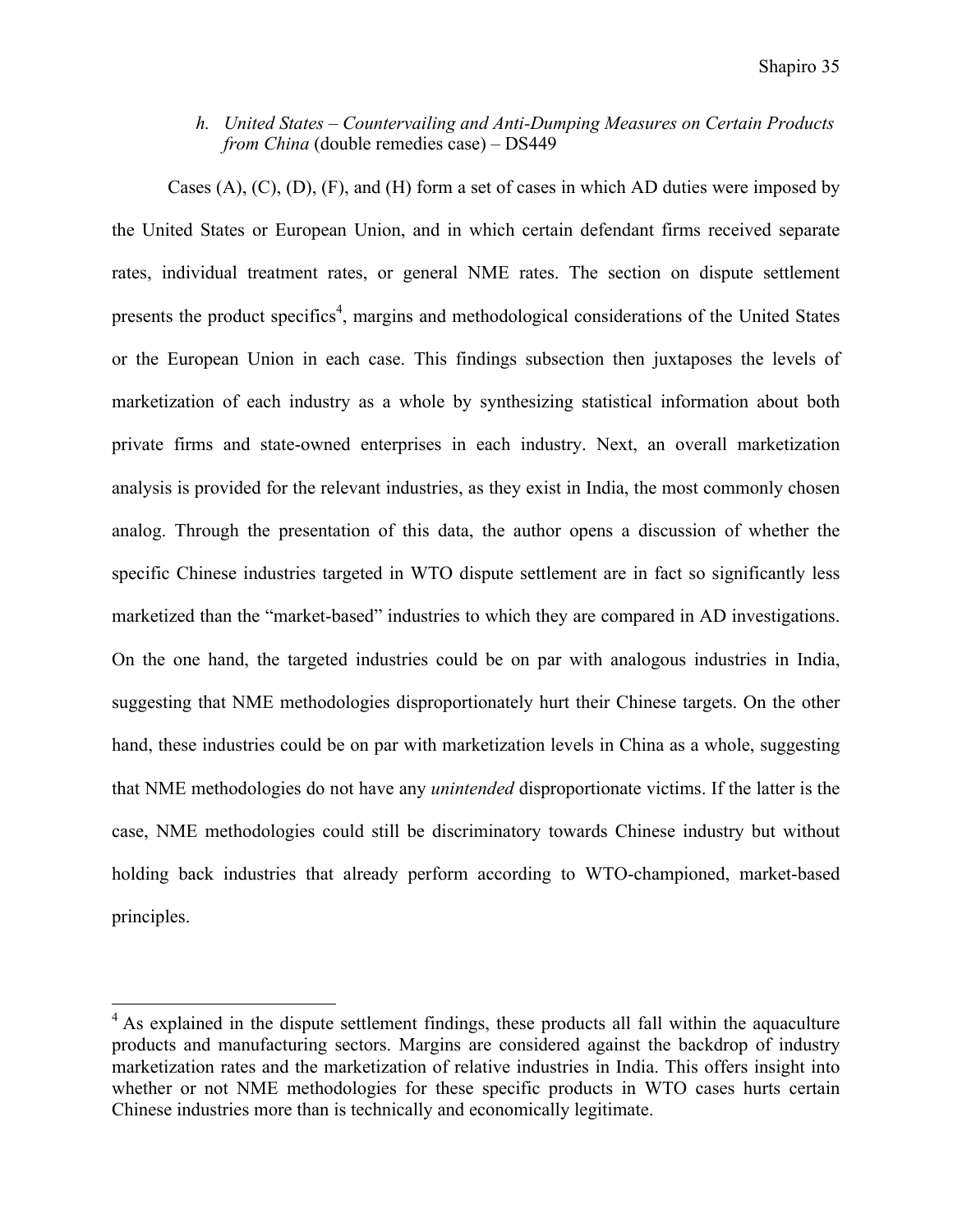To tie case interpretation back to Cass' predictions, this thesis examines elements of precedent, cross-connectivity and consistency present in these cases, and how these elements interacted with the cases' focus on NME and public body definitions. Further, interviews illuminated the idea that legal language and methods of jurisprudential interpretation in the WTO are highly Western-biased and without regard for "quasi-Confucian" or other Eastern legal methods.<sup>130</sup> This is kept in mind while conducting legal analysis. AB and DSB Panelists, as well as private lawyers with experience litigating before WTO Panels were asked more targeted and detailed questions about this Western bias. The implications of this are elaborated upon in the concluding pages.

The author of this thesis recognizes the problematic lack of verifiability with regard to certain new information presented in this paper. Much of the presented findings originate from interviews with trade consultants and litigators that wished to remain anonymous. Some interviewees requested to remain off the record. Their testimonies are omitted from this thesis and simply served to inform the author's original research. Finally, large amounts of the findings about Chinese negotiating techniques, Chinese impact on DSM legal procedures and interpretive methods, and Chinese regard for the WTO itself are based analysis and synthesis of testimony from people involved in trade negotiations and dispute settlement with China. Much of this information cannot be quantified or systematized simply because empirical data on these phenomena does not exist.

### SECTION VII: FINDINGS

The content of the conducted interviews is organized and presented in accordance with the sub-institutions of the World Trade Organization itself. This section discusses China/NME influence on the Doha Round (the most recent diplomatic WTO sub-institution), the dispute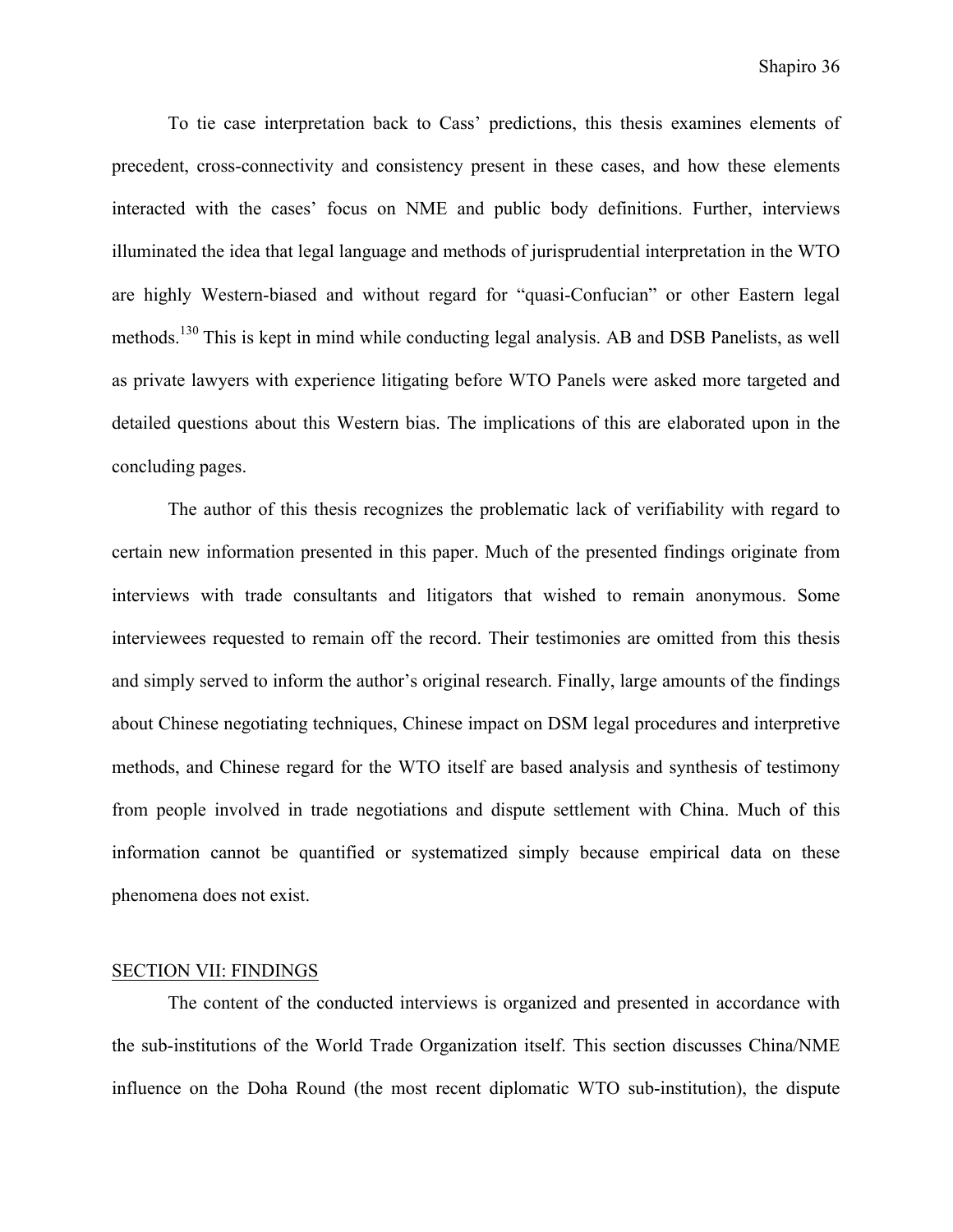settlement mechanism (DSM), and lastly the other mechanisms of the WTO. In all sections, the author will discuss information particular to China's influence as an NME, China's influence as a developing country, and China's influence as its own unique country, both politically and economically, regardless of these classifications. However, with regard to information presented about China's influence as an NME, the author will also discuss findings with regard to NME status more generally and will include comparative analysis of China's experience to that of the other NMEs, namely Russia and Viet Nam. The findings regarding China in WTO Rounds and committees mention the other BRICS countries (Brazil, Russia, India, and South Africa), but not as comparative examples to China. Rather, as will be shown, the BRICS are included to support the information presented about China's experience in and influence on the Doha Round and WTO committees.

## CHINA IN THE DOHA ROUND

The Uruguay Round of multilateral trade negotiations concluded with the establishment of the WTO and espousal of the GATT (the basis for previous trade rounds) as the new "umbrella treaty for trade in goods."<sup>131</sup> Uruguay Round negotiators also completed the Agreement on Trade-Related Aspects of Intellectual Property Rights (TRIPS).<sup>132</sup> However, developing countries that participated in the Uruguay Round or joined later argued that the intellectual property protections granted by TRIPS would suffocate research and development efforts, and thus innovation-based economic growth, in developing countries.<sup>133</sup> Interestingly, the criticism (from both developing countries and the international community in general) that negotiated patent protections will hurt their R&D and raise prices of vital medicines for people in poorer countries currently underpins opposition to the Trans-Pacific Partnership, and seems to be a general sticking point for opponents of free trade agreements.<sup>134</sup> Building off of these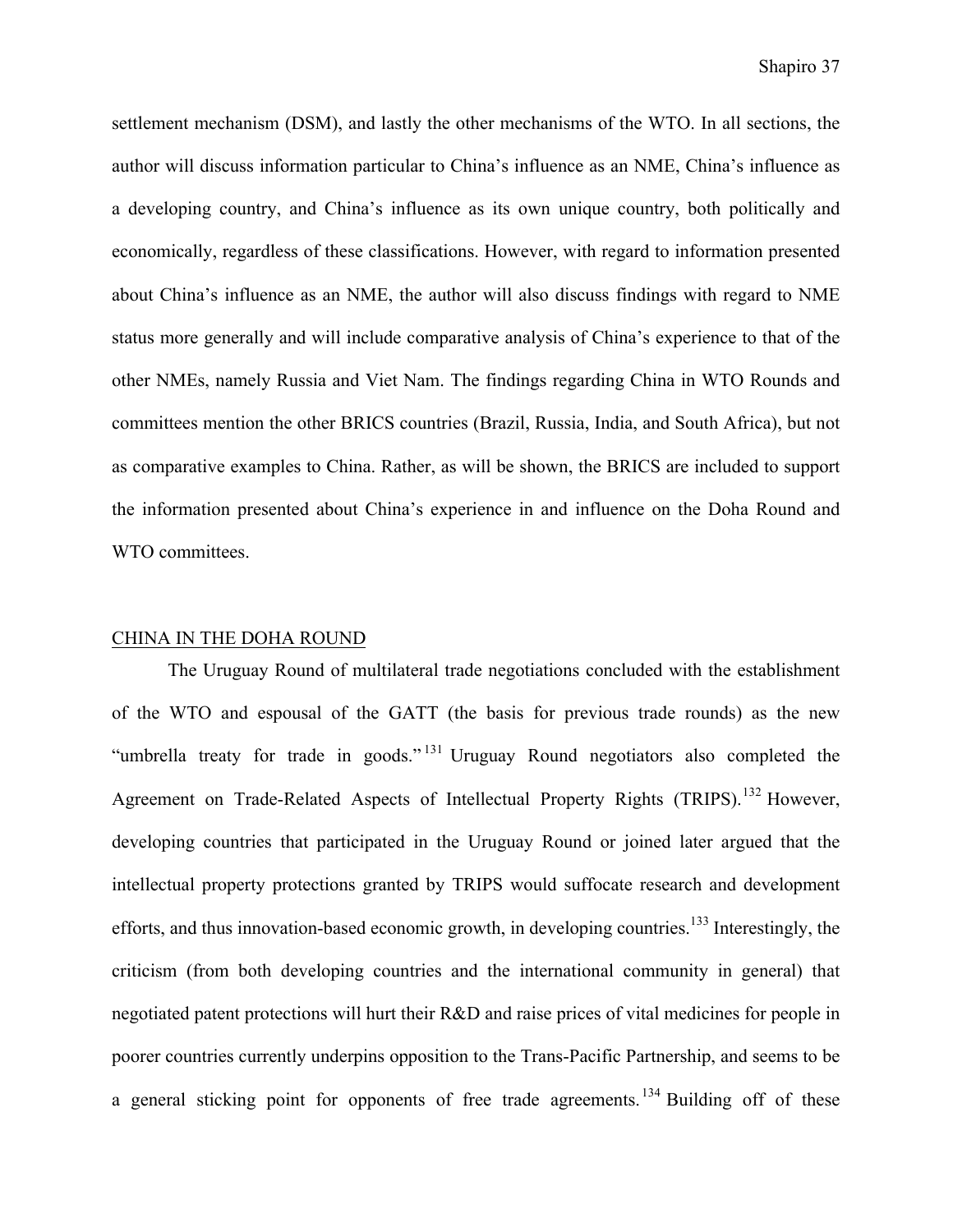grievances, in the same month of China's accession, WTO members initiated the Doha Round of negotiations, which would focus on developing countries' concerns such as trade in services, implementation of TRIPS, and agricultural subsidies.<sup>135</sup>

Scholars and international trade law practitioners generally agree that at this point, the Doha Round has stagnated and will probably be officially terminated in the near future. On one hand, the proliferation of bilateral and regional free trade agreements (FTAs), such as the recent US FTA with Korea, the Trans-Pacific Partnership, or the TPP's EU-US analog (the Transatlantic Trade and Investment Partnership) has diverted international trade policymakers' attention away from the WTO's negotiations channels.<sup>136</sup> On the other hand, the Doha Round arguably de facto failed on its own terms, due to stalemate and contention between multiple negotiators. As far as China's influence on the Round, a synthesis of scholarship and original interviews suggests that, China can be blamed, in part, for the stagnation of the Round. American scholars and trade lawyers generally attribute the plurality of the blame for Doha failure, so to speak, on China for its *own behaviors*. While China's behind-the-scenes and politically motivated actions did contribute to this stagnation, this thesis reframes that analysis, arguing that China's simple, even if passive, existence within the Round, would have contributed on its own to stagnation. That said, China cannot be blamed for its "simple existence" in the Round. This thesis argues that the WTO's decision to grant Chinese membership in concurrence with Round establishment, as well as the WTO's decision to frame the Round as development-focused (due to the recent inclusion of China within the system) led to stagnation.

The Doha Round has been a platform for the emergence and solidification of a developing country contingent in the WTO.<sup>137</sup> As the story of Chinese participation in and influence on the Doha Round will show, in the Round, diplomatic alliances between developing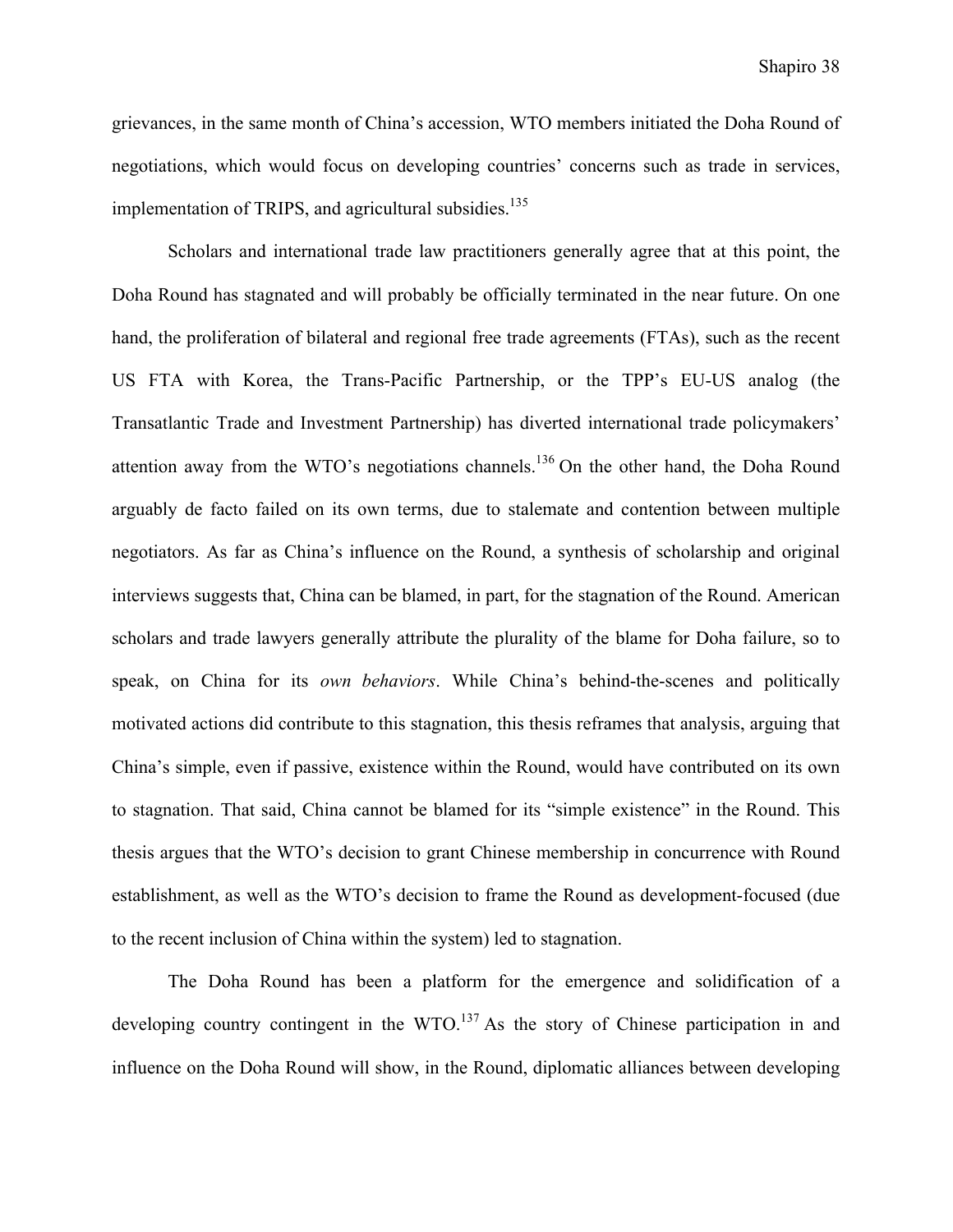countries outweigh economically divergent interests that these developing countries bring to the negotiating table.<sup>138</sup> This again refutes Pilipenko's arguments that the WTO does not house institutions in which international political interplay determines outcomes more than economic interests do. Before going forward with this discussion, it is important to note that policy outcomes in WTO-level negotiations are surely influenced by the domestic political considerations of the negotiating countries, which are sometimes distinct from said countries' domestic economic concerns. For example, Chinese scholars argue that the Chinese set of positions in the Doha Round emphasized the elimination or mitigation of tariffs on agricultural products "not because agricultural trade is crucial to the economy but because of the importance of the political stability of the farming population to Chinese society."<sup>139</sup> Still, supporting the agricultural sector certainly does not hurt the Chinese economy or run counter to domestic Chinese economic interests. This thesis attempts to broaden the understanding of "politicking in the WTO" by arguing that international political dynamics often overwhelm international economic relationships, and that the two are not always parallel. Further, one vignette of China's notable behavior in Doha Round negotiations provides an example of this phenomenon. In this case, a desire to establish international symbolic affiliation with other large developing countries such as India trumped China's specific domestic economic and domestic political considerations.

In accepting massive domestic reforms and urging its population to learn as much about the WTO system as possible, China seemed, in the U.S. perspective at least, enthusiastic to contribute to Doha from the get-go.<sup>140</sup> But scholars and international trade policy practitioners now consider that in the first years of the Doha Round, China remained even more passive and unengaged in negotiations than it has been in the later years of the Round.<sup>141</sup> Two factors, one involving the then-recently completed Chinese accession process and one involving the subjects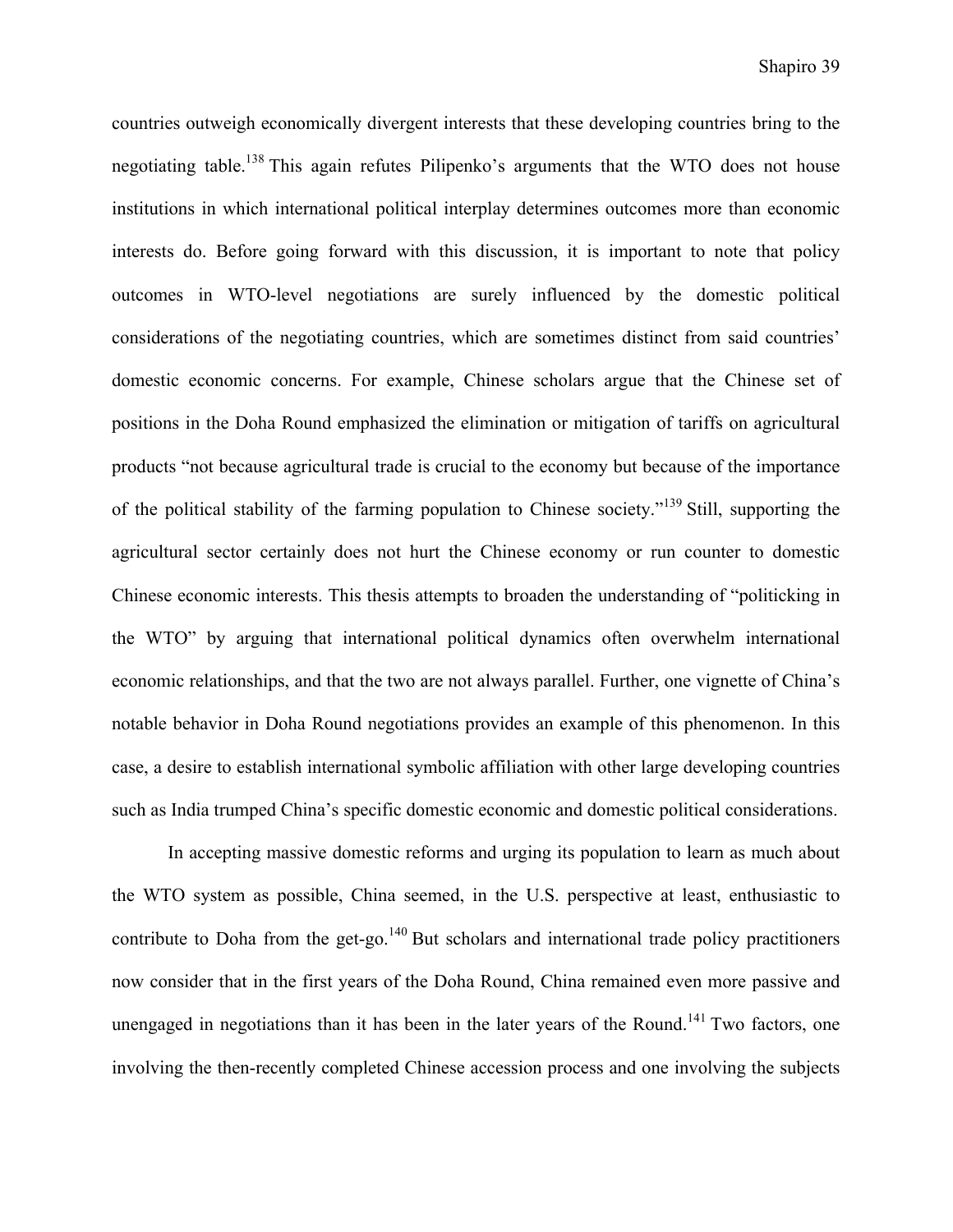of negotiation in early Doha, contributed to this potential passivity. First, Chinese officials still felt the weight of the massive internal reforms and concessions (such as the China Safeguard and NME status) made by exchange for membership in the  $WTO$ .<sup>142</sup> Though scholars have devoted entire books to describing the concessions and reforms made by China in exchange for membership, it will suffice here to mention that those concessions are similar, either in economic effect or statutory and conceptual substance, to proposals presented in the early Doha negotiations.

When a WTO member "binds" a tariff, they register the maximum tariff (the bound rate) with the WTO Secretariat.<sup>143</sup> At this point, tariffs on this particular good may not exceed the bound rate in the relevant member country or customs union.<sup>144</sup> However, WTO members often impose tariffs at rates considerably lower than the maximum potential rates registered in Geneva.<sup>145</sup> The international trade policy community calls the difference between these "applied" rates" and the bound rates "water."<sup>146</sup> It is in the interest of trading partners of China, for example, that China decreased its "water" levels because less potential movement in tariffs would provide exporters to China "greater policy security that import barriers will not easily be raised" and thus greater certainty in calculated trade-related economic projections.<sup>147</sup> One interviewee explained that developed countries pushed the reduction of water in BRICS countries as a major intention of Doha negotiations. His estimates provided in interview responses place pre-Doha water levels for the BRICS' tariffs in general at 8-25%.<sup>148</sup> Further, he mentioned that the Doha water initiatives aimed to reduce these water levels to between 5-8%. If this interviewee's generalizations are correct, and this thesis assumes that they are, the water levels for BRICS agricultural products leading into Doha were particularly massive. Calculations from Hufbauer, Schott and Wong (2010) suggest that Brazil and India maintained respective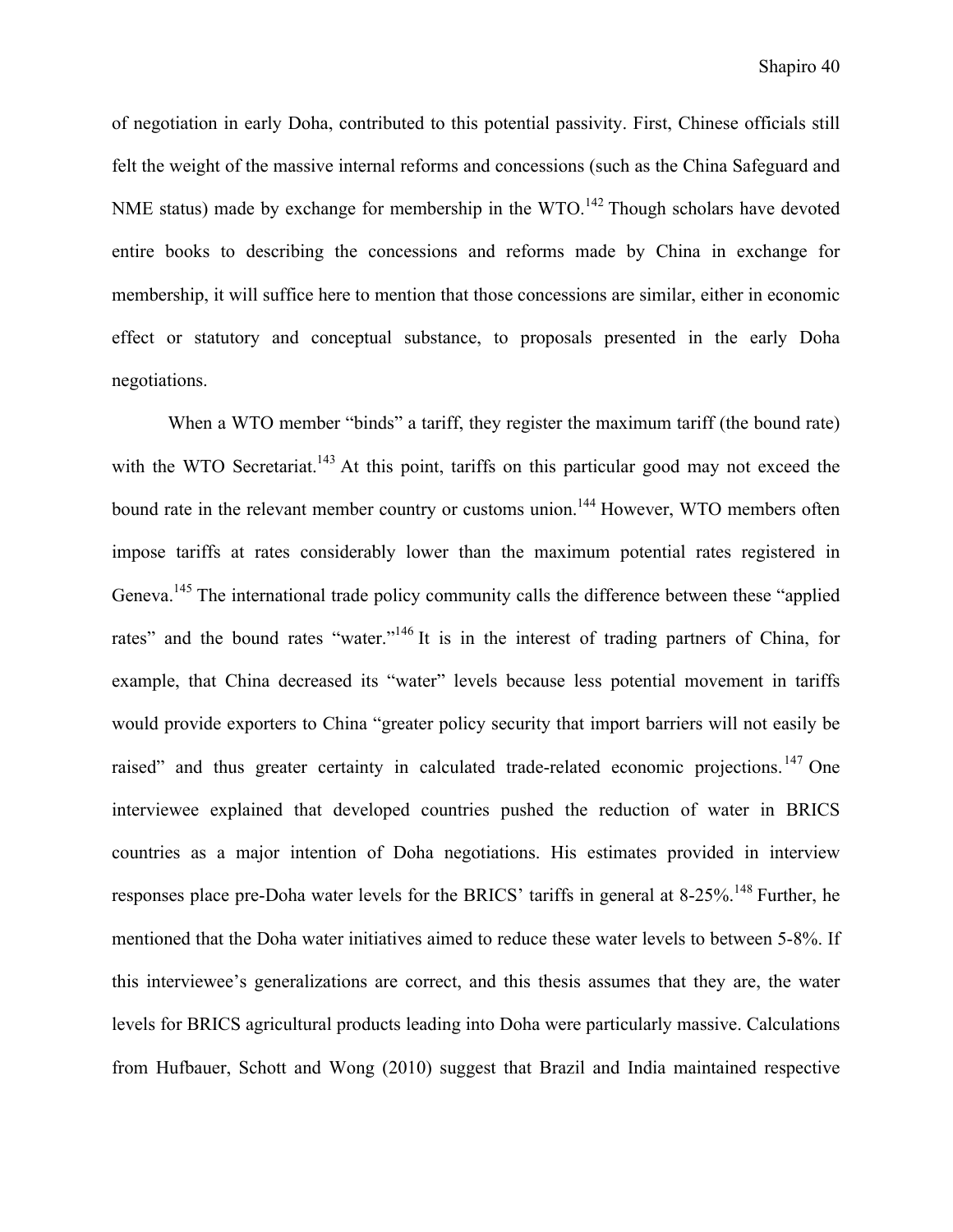water levels of 36.5% and a staggering 168.8% before any progress on water was made via Doha.<sup>149</sup> China however, was required to reduce its water levels as part of the accession process. If we extrapolate upon the method offered by Zeng and Liang (2013) we find that in the accession process, China reduced its "bound rates on industrial products" to 9.2% and eliminated all water.<sup>150</sup> This provided existent WTO members at the time of accession talks with greater confidence, even if only de jure, regarding the inability of China to wage effective safeguards on industrial imports from developed countries. Assessing this orthodox requirement of no water feeds into a normative analysis of the disproportionate harshness of the Chinese accession process, and helps to unpack whether hyper-strict conditions for Chinese membership had any effect on the diplomatic culture of the WTO and perceived appropriate uses of WTO-related and –based negotiations. The interviewees asked about historical tariff concessions could not say with certainty that any pre-2001 acceding countries made as drastic a concession as China's "no water" requirements.<sup>151</sup> That said, the main Doha Round expert implied in correspondence with the author that certain Russian concessions made in the accession process might be, by some interpretations, near those made by China.<sup>152</sup>

Hufbauer et al. pinpoint the overall Chinese water level for agricultural products pre-Doha but post-accession at 6.5%, which in relative terms, was hardly higher than the U.S. and EU levels and fell way below the average water levels for 22 cases calculated by the authors.<sup>153</sup> With regard to imports coming from other countries within the Doha coalition of developing nations, China maintained agricultural tariff water levels of just 3.4%, whereas India and Brazil had water levels of 130.7% and 42.8% respectively. In terms of agricultural tariffs *and* tariffs on imported products from other WTO members in more generally, China felt as though it had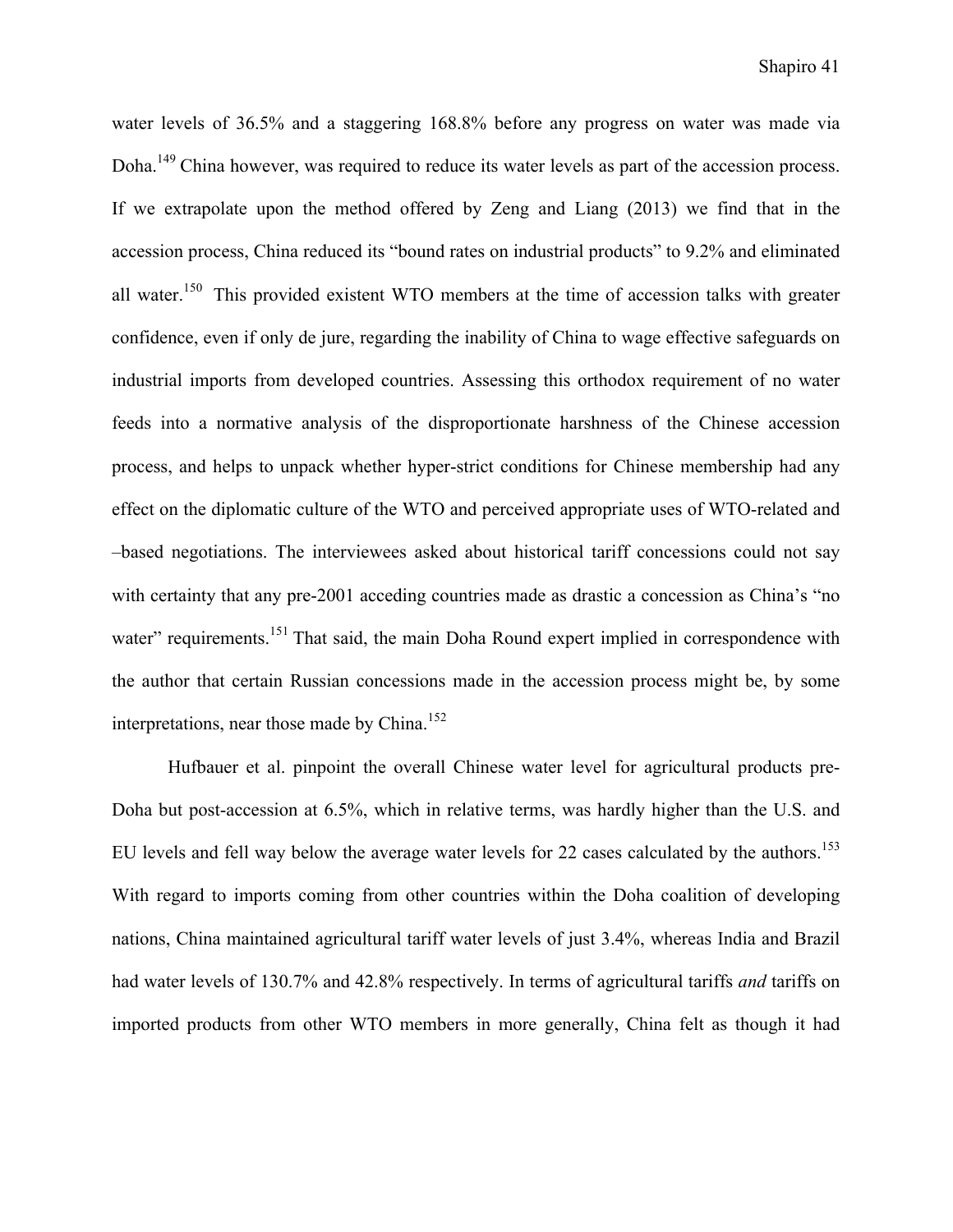already acquiesced to enough water reduction demands and was thus entitled to sit quietly in the early Doha negotiations.<sup>154</sup>

To what extent can the normative claim that China conceded enough in the accession process be supported by the historical quantitative data? One could examine pre-accession and post-accession (but pre-Doha involvement) water levels in China to provide a quantitative answer to this question. This information is notoriously difficult to access due to the lack of transparency provided by the Chinese government with regard to economic and technical trade information before the completion of the accession process.<sup>155</sup> This thesis can assess China's claim by considering the extent to which tariff concessions are, both economically and politically speaking, particularly difficult for China to implement. As the interviewed Doha expert argued: "reducing tariffs was one of the easier things for China to do…much easier than eliminating myriad aspects of state intervention in the Chinese economy."<sup>156</sup> In economic terms, this seems obvious. Tariff reduction, de jure, requires simple technical changes to tariff schedules and in terms of implementation, requires notifying the WTO (to list new tariffs in the WTO schedule) and ensuring that trading partners are aware of the changes. But privatization of SOEs, universalization of trading licenses, and improvement of government transparency standards require, for example, elaborate plans for corporate organizational change, blueprints for transitions of corporate power, increased efficiency in export licensing and economic data collection central agencies. It seems that the tariff concessions were not arduous enough for China to invoke the argument that it conceded enough, at least from this angle. But as another interviewee argued, China initiated its own accession process despite the anxieties of the WTO membership, and it did so with enthusiasm and commitment to entering the system successfully.<sup>157</sup> This dynamic granted existing membership the lion's share of political capital in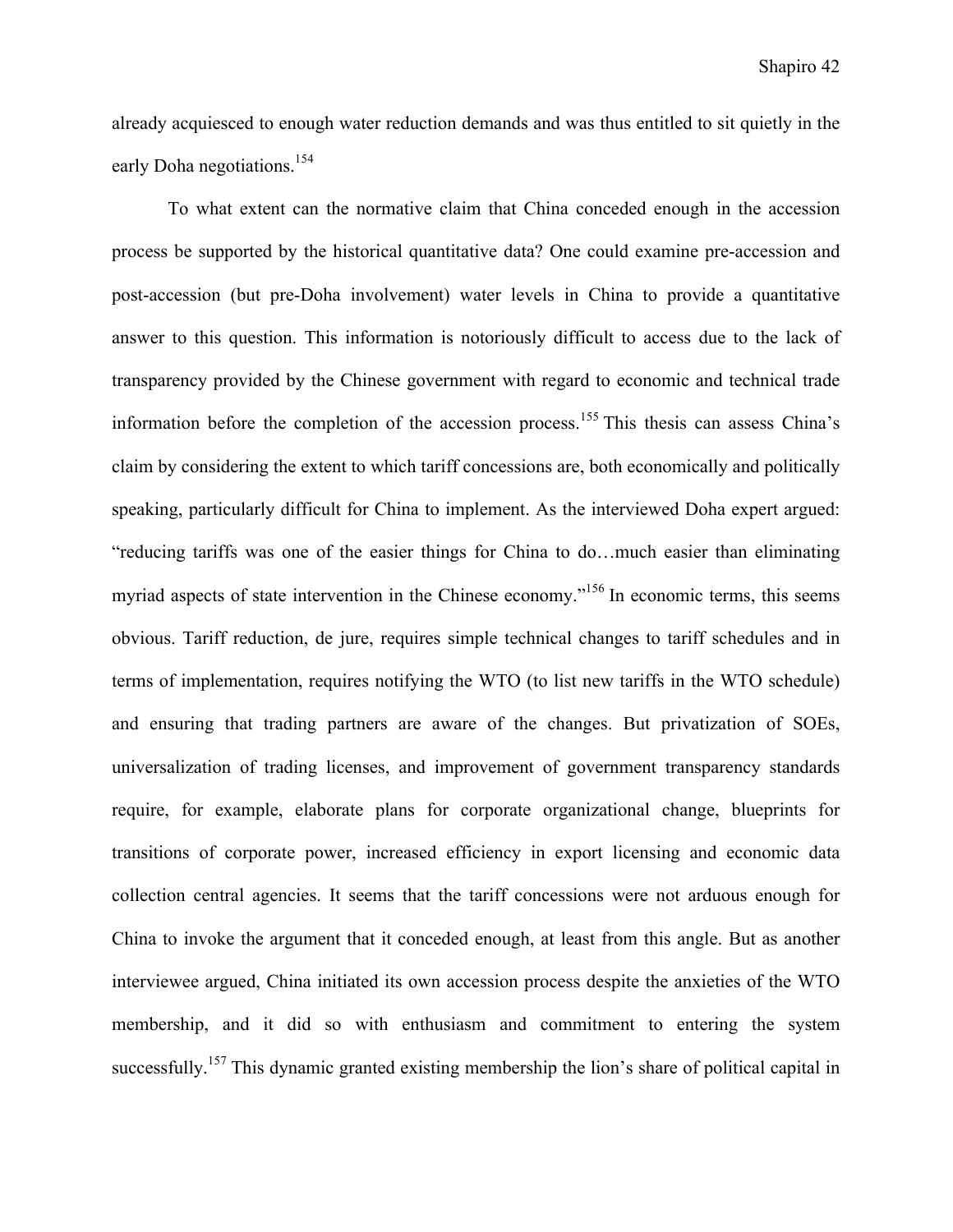Shapiro 43

the accession process, meaning that China lacked the negotiating power to whittle down the WTO-proposed concessions.<sup>158</sup> From this view, China did acquiesce to significant demands pre-Doha, as it squeezed relatively little compromise from the existing membership.

The second reason, according to Paul Blustein of the Brookings Institution, for a lack of Chinese presence in early Doha was that China did not have "major interests at stake in the disputes that plagued the Round in its first few years."<sup>159</sup> Blustein explains that the initial contentious conversations involved the extension of WTO jurisdiction to issues of "corporate investment…government procurement, and US cotton subsidies." <sup>160</sup> China refrained from assuming a leadership role on any topic.<sup>161</sup> Instead, "other developing countries" championed the push for government procurement and corporate investment rules, and sub-Saharan African countries were the most vocal on issues of US cotton subsidization.<sup>162</sup> In fact, the West African drafters of the Second Initiative in Favour of Cotton (submitted right before the 2003 Cancun Ministerial) criticized China as a cotton subsidizer whose actions were equivalent in scope and deleterious effect to those of the U.S. and E.U.<sup>163</sup> Issues of investment and procurement fell within the context of the "Singapore Issues," or a package of issues that were proposed by the European Union and other developed nations to be included on the Doha agenda; one major consideration within the Singapore Issue context was whether or not the WTO should or could have the authority to write the rules of these domains.<sup>164</sup> China exhibited flexibility with regard to this legal consideration.<sup>165</sup> Aside from occasionally throwing its weight around with developing countries behind the scenes, China did not attempt to vocalize any new, oppositional, or particularly loud opinions about the legal scope and purposes of the WTO system.

One instance of Chinese participation in the Doha Round that Blustein examines occurred during a July 2008 Ministerial Meeting in Geneva. Many Western academics argue that this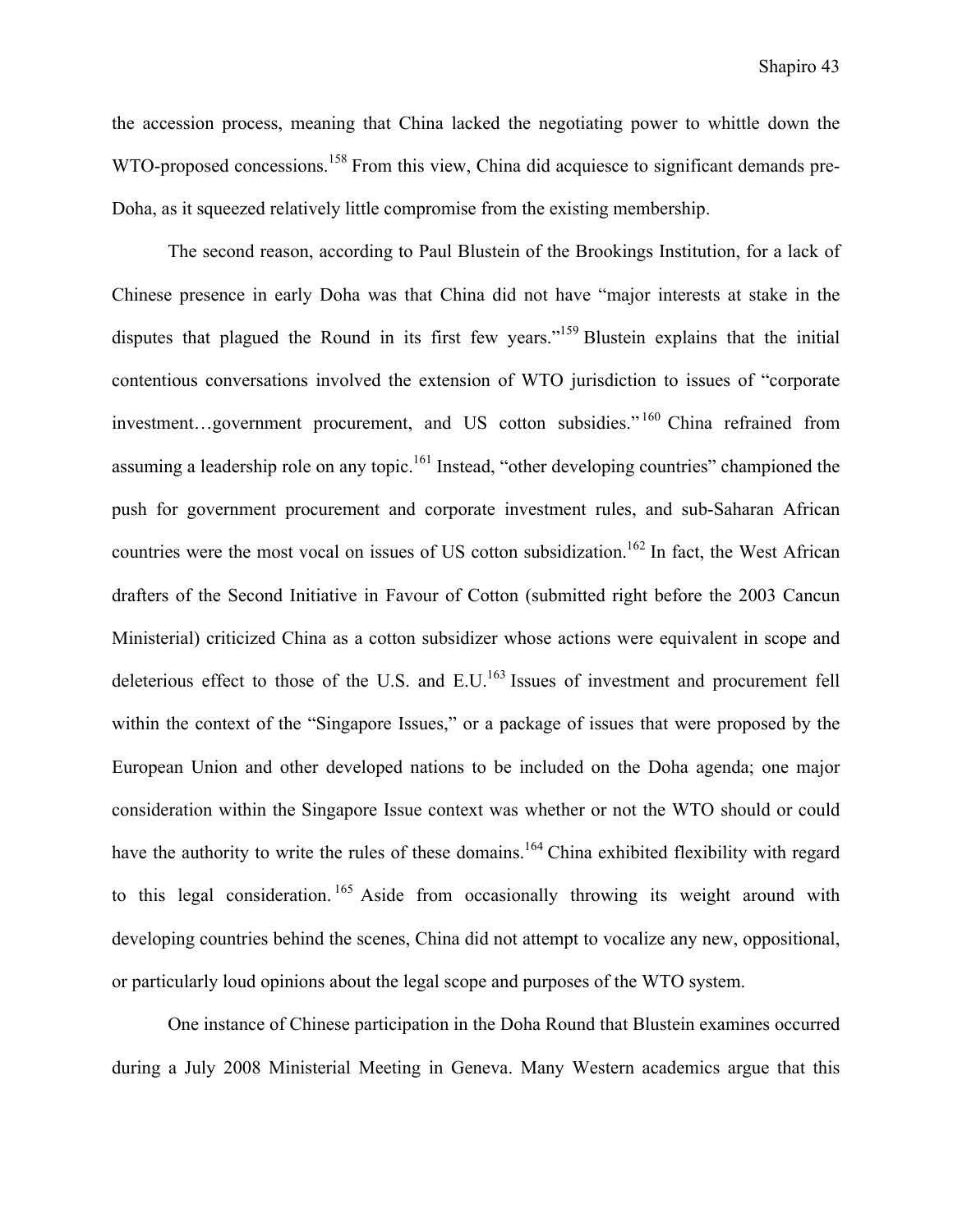moment marks China's increased participation, relevance, and oppositional behavior in the Round. Chinese and other East Asian scholars obviously push back against the ideas that this moment ruined progress in negotiations or that it signifies a change in Chinese interests and strategic reasoning. In his interview sessions, the international trade litigator with perhaps the most thorough knowledge of Doha Round history of any American lawyer interviewed, mentioned this 2008 meeting as a critical moment in China's Doha presence. First, the WTO Director General at the time, Pascal Lamy, invited China to participate in an elite subgroup of negotiations (called the G7) with six other powerful and large economies, including India and the United States.<sup>166</sup> At this Ministerial, India advocated to maintain subsidization of rural farmers and intended to resist intra-meeting initiatives for tariff reductions in order to protect its own unique domestic interests.<sup>167</sup> Further, India sought to establish the guidelines for a safeguard mechanism against increased agricultural products from developing countries, and specifically wished to write the rules counter to the proposals of the other chief safeguard negotiator, the United States.<sup>168</sup> India demanded Chinese support regarding subsidy maintenance and, given China's status as a developing country, perhaps expected its support on the safeguard mechanism.<sup>169</sup> In the initial negotiation interactions after this moment, Chinese behavior suggested to the rest of the G7 that it would remain uninvolved in these negotiations.<sup>170</sup> However, in a dramatic turn of events in late July, China decided to provide support for the Indian agricultural proposals and to vocally oppose U.S. positions and behaviors, which stunned U.S. trade policy practitioners. $171$ 

To be sure, in 2008, agriculture accounted for 10.3% of Chinese GDP compared to 17.8% of Indian GDP.172 Further, China was already undergoing a decrease in GDP share of agricultural production, whereas India maintains a steady, comparable level of agricultural sectoral share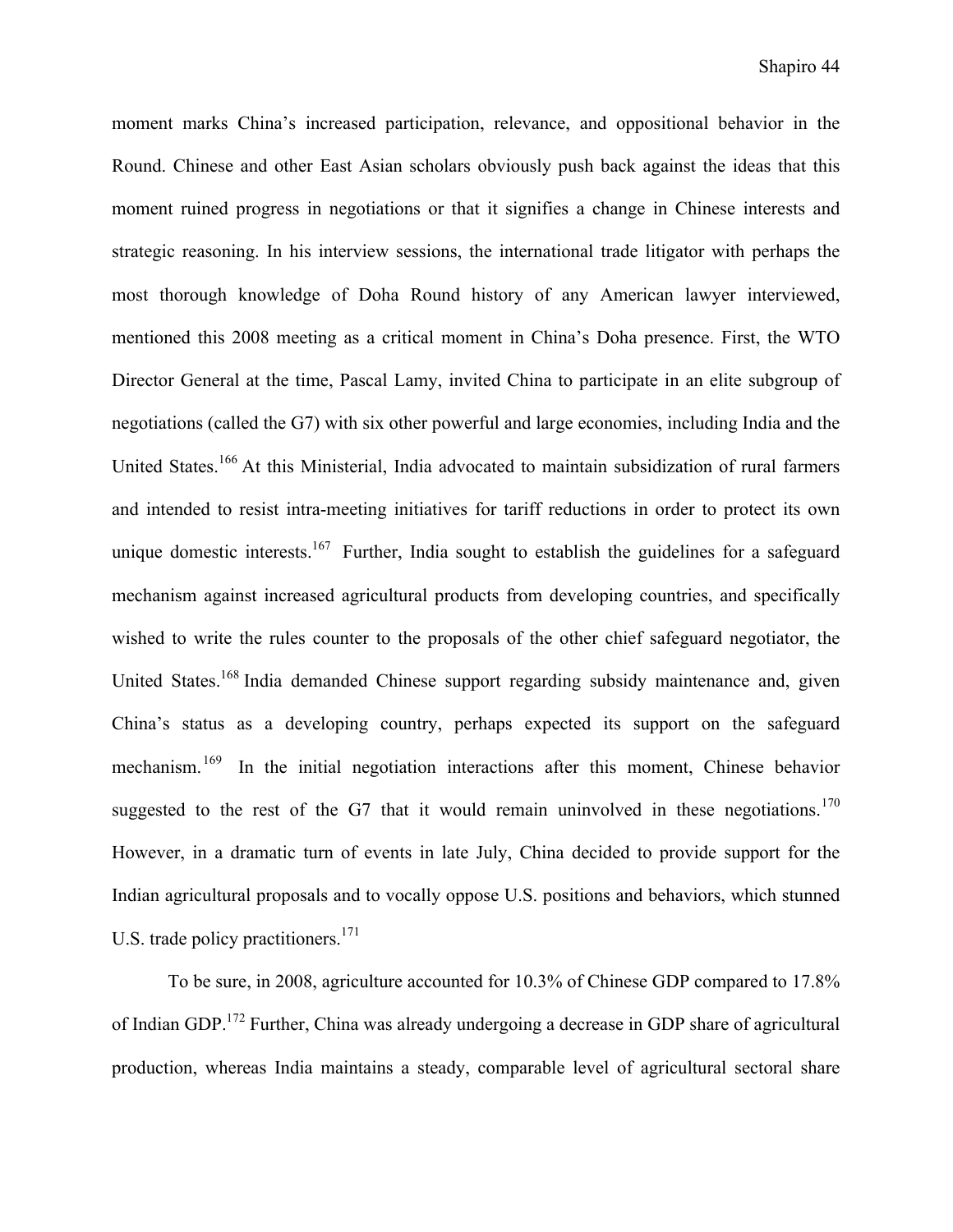today.<sup>173</sup> China's interests in maintaining agricultural subsidization and mitigating the potential damage caused by developed countries' safeguards on agricultural imports aligned with those of India. That said, in terms of pure economic policy, China's stake in the matter was less significant.<sup>174</sup> As a result, China was initially content to play the middleman between the U.S. and India on these issues, calling for import-increase rates at which safeguards could be employed that sat squarely between the U.S. proposed 40% rate and India's proposed 15% rate.175 Also, as considered above, the Chinese "post-accession" complex regarding concessions already made led China to argue that it deserved the role of middleman and was not obligated, politically, to pick a side. China's change of heart came from India's last minute, non-public push for the establishment of a developing country political coalition, not from a change in China's economic situation or China's understanding of its domestic political-economic stakes in the matter. Since no notable progress on agricultural subsidies or other major development initiatives has been made since, it is fair to say that this coalition building worked, and it solidified a developed/developing dyad within the WTO.<sup>176</sup> However, the schism here involves more than just the trade and macroeconomic interests of the membership; it is also a schism over what the purpose of the WTO itself *should* be. On one side are the traditionalists from developed countries, arguing that the WTO's main functions should still be tariff reduction and trade liberalization, as they were before the Uruguay Round.<sup>177</sup> On the other, the BRICS reformers who believe that poverty reduction should be the *main* focus of the WTO, perhaps despite the fact that another Bretton Woods institution, the World Bank, is already charged with this responsibility.<sup>178</sup> As is discussed in the section on currency manipulation, perhaps China's participation in the WTO has illuminated the ineffectiveness of the other Bretton Woods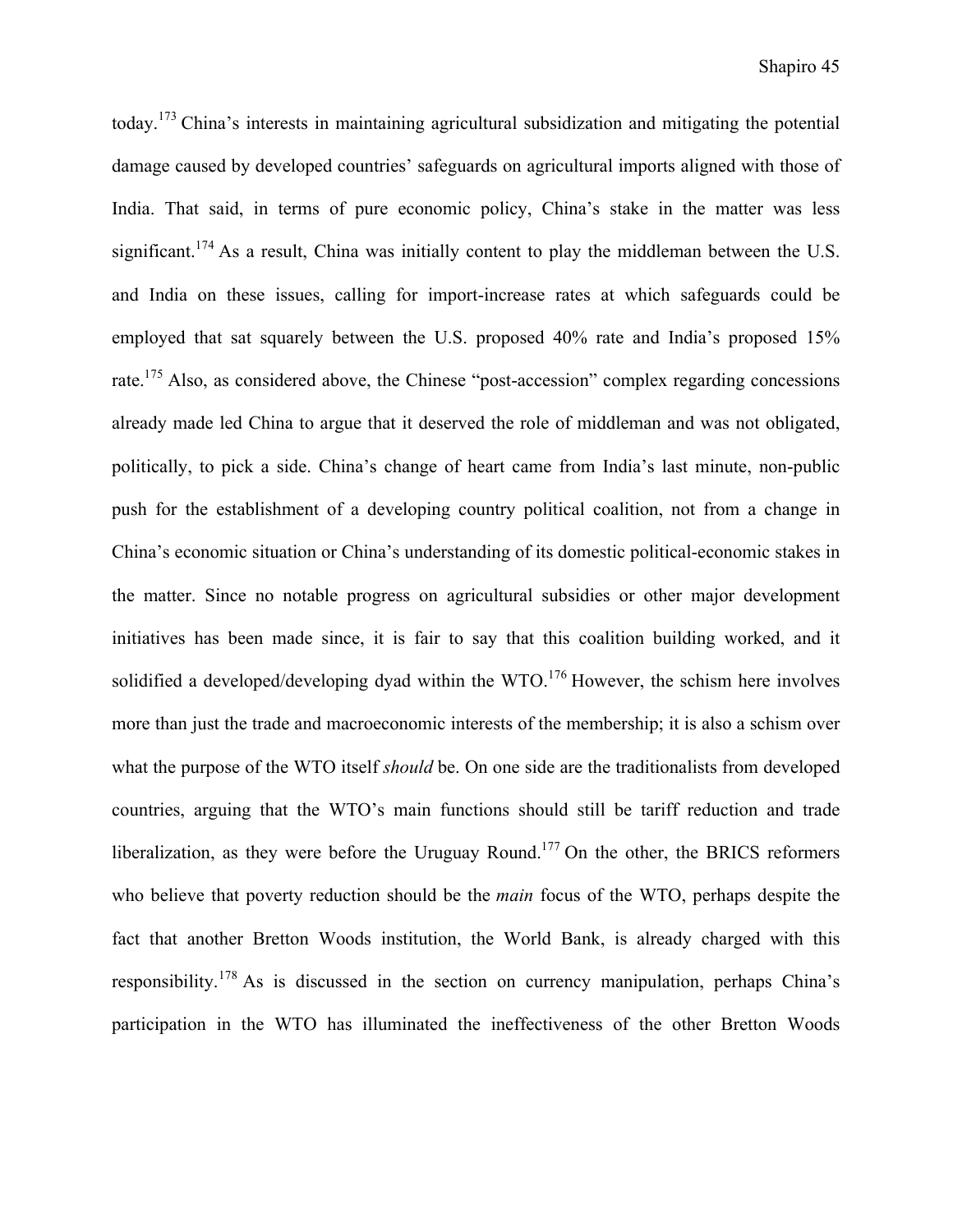institutions and thus instigated arguments that the WTO should assume the IMF's and World Bank's goals as its own.

The 2008 episode stands as compelling evidence towards the argument that the Doha Round may not have stagnated if it were not for the behind-the-scenes proactive behaviors of China. That said, as Cho (2010) argues, "developed countries appear to be increasingly oblivious to the original reasons for Doha's creation: to foster a development round launched in response to...the UN Millennium Development Goals (MDGs)."<sup>179</sup> Interview responses from one prominent American international trade lawyer and expert in U.S. trade policy support and expand upon Cho's argument. This specialist asserted that, despite the original Round name including and emphasizing the word "Development," the Round was never intended to be about development. <sup>180</sup> In fact, in this lawyer's opinion, the Round was both illegitimate and a misguided undertaking from the start.<sup>181</sup> She explained that WTO members launched the Doha Round in November of 2001 as an "act of solidarity post 9-11" rather than as a multilateral initiative with pragmatic or defined goals for trade liberalization.<sup>182</sup> Considering Doha's true political underpinnings, it seems that the WTO granted Chinese accession immediately before Doha in order to frame the Round as a development initiative rather than to be honest about its actual symbolic nature. With this in mind, China could have acted in almost any other way — as a committed contrarian to U.S. proposals, as a U.S. supporter, or even as a developing world leader — and the Round still would have stagnated. This is because China, as a large and developing country, inevitably brings the "developed vs. developing world" showdown with it wherever it goes, and the Round was never, in actuality, prepared to handle the issues that arose as the result of this bipolar relationship.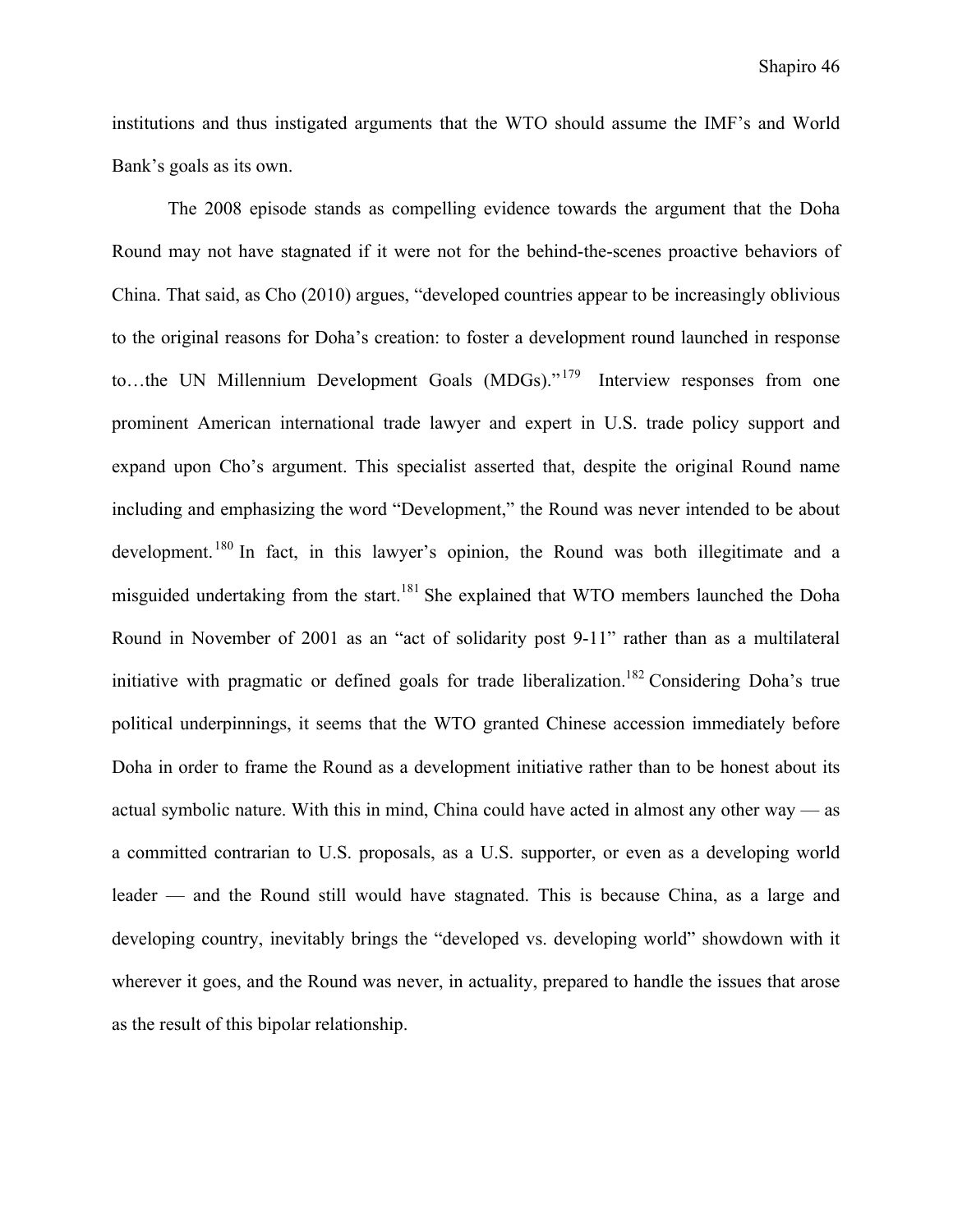As a mostly-passive member of the development and agricultural coalition, China's actual actions neither illuminated legal or structural shortcomings in the WTO system, nor did it strengthen the WTO's legal and diplomatic channels. Overall in the Round, China did and still does exhibit passivity or at least quiet strategic behavior.<sup>183</sup> At this point China's ability to maintain a spot as a top Doha negotiator without actually providing substantial support for or contributions to the progress of the Round suggests something new about the institutional prognosis of WTO-level multilateral trade negotiations. China's population, enormous GDP, and internationally consequential volume of trade flows grant it a seat at the table with the major WTO players.<sup>184</sup> That said China has done little to champion proposals integral to the interests of the developing world, despite the vaguely supported counterarguments from Chinese officials.185 Of course, to suggest that China should be denied a seat at the table with other large countries would be a representational slight to the Chinese state and people. That said, the inevitable impasse that occurs from including a non-proactive member in top negotiations means that WTO negotiation channels will remain subpar, and regional and bilateral trade agreements and negotiations forums will proliferate.

### CHINA AND WTO DISPUTE SETTLEMENT

Upon acceding to the World Trade Organization, all countries, including China and other non-market economies, accept the Organization's Dispute Settlement Understanding, which was signed alongside the founding treaties in 1994. This text stipulates the procedural and substantive rules governing dispute settlement as well as the appellate process in the WTO. Initial research and consultation with experts suggested that China's greatest effect, and perhaps greatest negative effect, on the WTO as a functional institution would appear within the context of the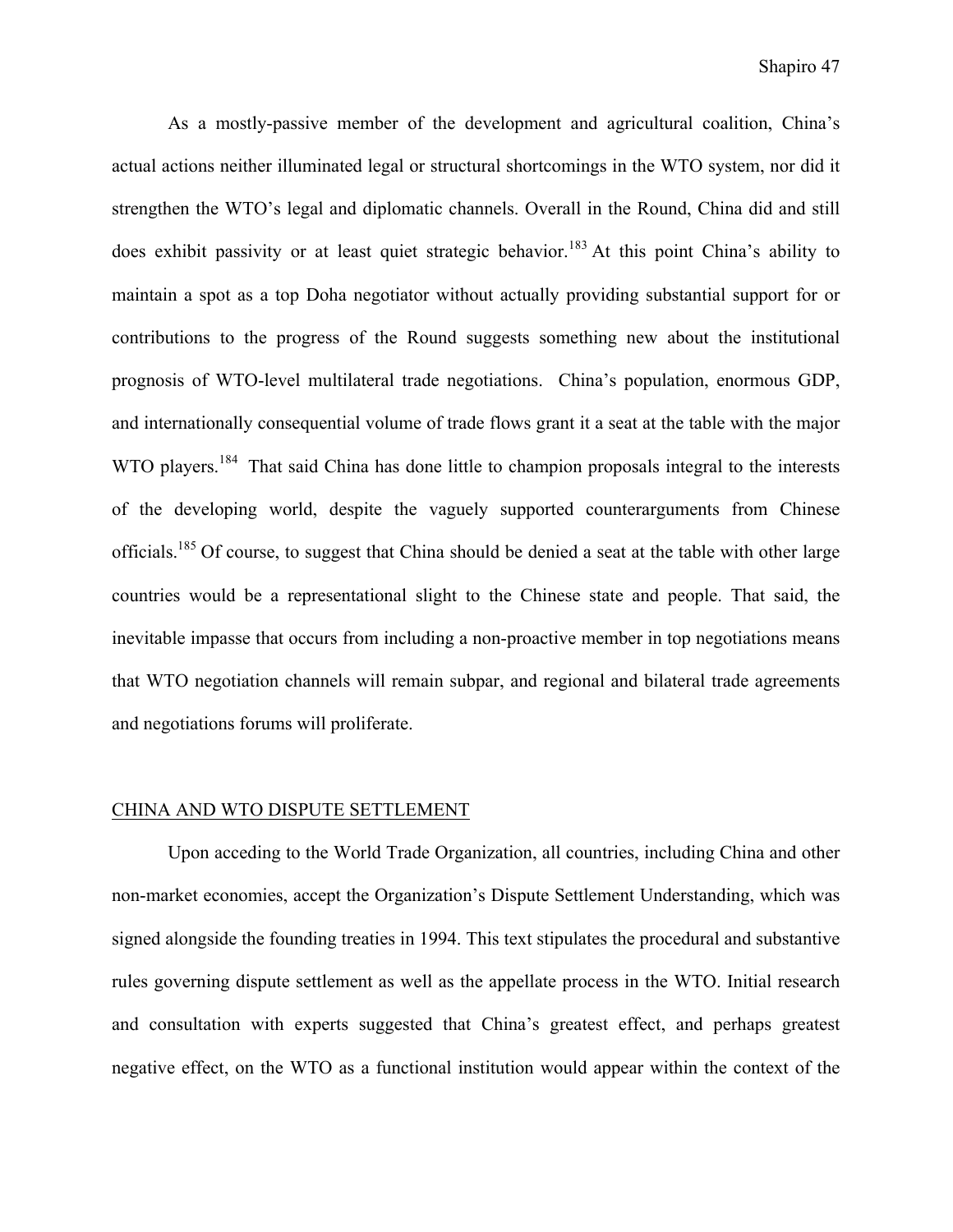dispute settlement mechanism.<sup>186</sup> Of course, comprehensive answers to this question largely rely on information protected within client-representation relationships. This thesis provides all information on this topic collected during the interview process and public data and begins to build an analysis that, in tandem with future information made public, could develop into a compelling diagnosis of the DSM's ability to handle a diverse membership.

As introduced in the literature review, China acquiesced to a unique safeguard mechanism that countries could use against China as an "import-restricting policy instrument."<sup>187</sup> The terms of China's Accession Protocol also permitted (and still permit, until December 2016 at the earliest) countries to use NME-specific methodologies for calculating dumping margins.<sup>188</sup> To calculate dumping margins for countries without reliable, market-based pricing information, the United States, as the most prolific wielder of such AD cases against China begins by pinpointing an analog market economy from which comparable pricing data can be pulled. <sup>189</sup> The U.S. usually picks India, as it is "at a level of economic development comparable to [China]" is usually also a "significant producer" of the product at question, and "Indian data for valuing factors of production are readily available."<sup>190</sup> The United States then calculates the normal value of the product through determining input value from factors of production and adding that to shipping, handling, and administrative costs.<sup>191</sup> If the USDOC determines that neither India nor any other potential analog candidate comparably produces the product at question, the DOC is in methodological no-man's land and must improvise in a more makeshift fashion than the aforementioned practices.<sup>192</sup>

The European Union and the United States provide for Individual Treatment (IT), or individual examination of certain exporting companies within non-market economies.<sup>193</sup> In both the E.U. and U.S. practices, only exporters can apply for these special rates.<sup>194</sup> Just as it does for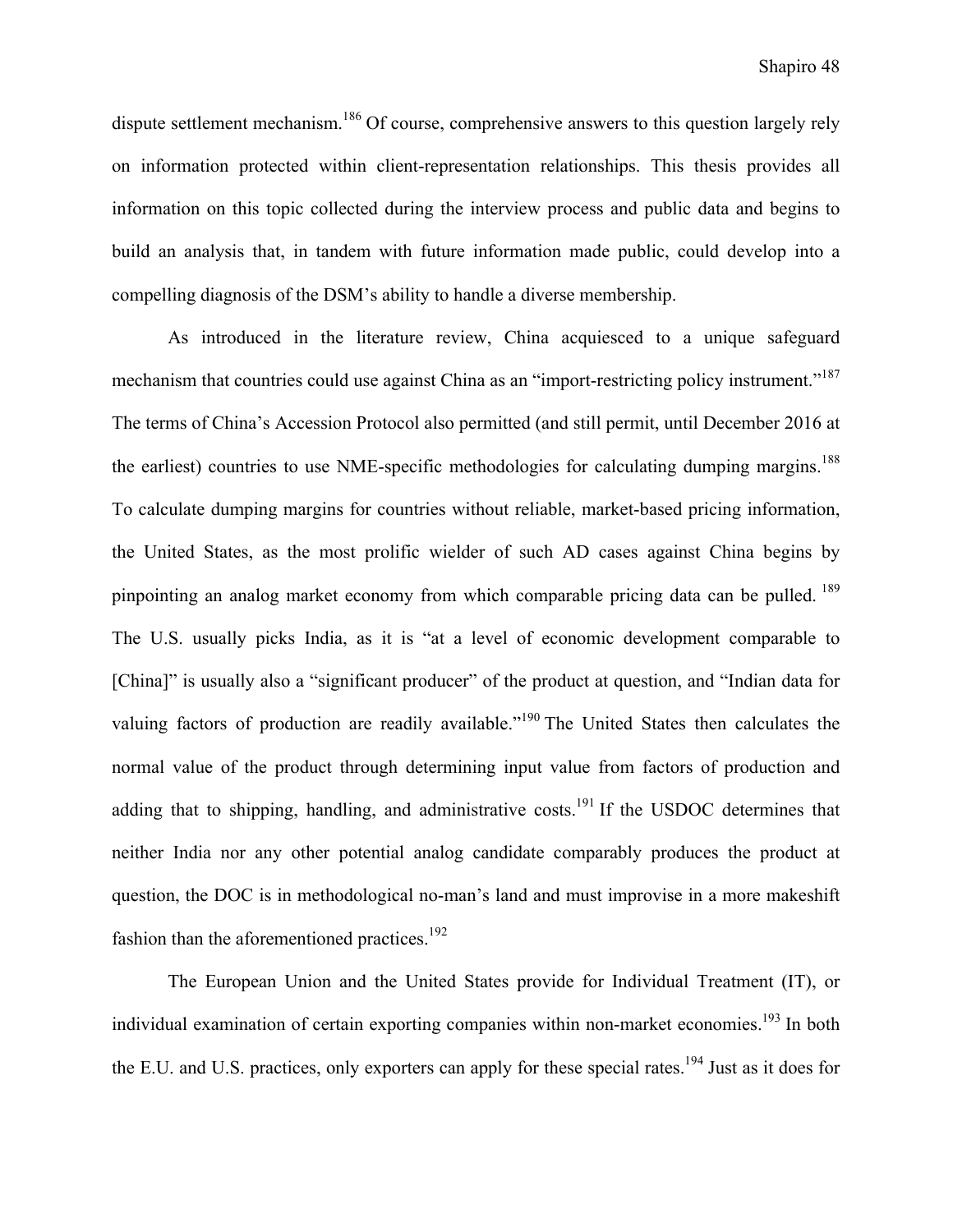non-market economy classification, the E.U. uses a positive list of company characteristics that permit an exporter or importer in an NME to receive market treatment, and thus individual (and likely lower) dumping margins.<sup>1955</sup> As China explained in its written submission for an AD dispute with the E.U., if a firm qualifies for individual treatment, their dumping margins are calculated by directly comparing their pricing data with that of a specific, equivalent firm in the analogue country. If a firm fails to meet the market treatment requirements, they receive the general dumping margin calculated from the country wide analogue method.<sup>196</sup>

The United States DOC criteria for a separate rate are divided into de jure requirements and requirements that, in practice, follow as a result of the codified requirements. The de jure requirements specify three aspects of the firm's relationship to the government that emphasize the absence of connection, whereas the in practice requirements focus on the presence of pricing and corporate management factors.<sup>1976</sup> As explained in the case description for one of the

<sup>&</sup>lt;sup>5</sup> In the resolution imposing anti-dumping duties on Chinese steel fasteners, the European Union details its five requirements for market economy treatment. In order, the necessary characteristics are: "1. business decisions and costs are made in response to market conditions and without significant State interference; 2. firms have one clear set of basic accounting records which are independently audited in line with international accounting standards and are applied for all purposes; 3. there are no significant distortions carried over from the former non-market economy system; 4. bankruptcy and property laws guarantee legal certainty and stability; and 5. exchange rate conversions are carried out at market rates" (http://eurlex.europa.eu/LexUriServ/LexUriServ.do?uri=OJ:L:2009:029:0001:0035:EN:PDF)

<sup>6</sup> From a Sidley Austin International Trade Update: "The de jure factors are: 1. An absence of restrictive stipulations associated with an individual exporter's business and export licenses; 2. Any legislative enactments decentralizing control of companies; and 3. Any other formal measures by the government decentralizing control of companies. The de facto factors are: 1. Whether the export prices are set by, or subject to the approval of, a governmental authority; 2. Whether the respondent has authority to negotiate and sign contracts and other agreements; 3. Whether the respondent has autonomy from the central, provincial and local governments in making decisions regarding the selection of its management; and 4. Whether the respondent retains the proceeds of its export sales and makes independent decisions regarding disposition of profits or financing of losses." (http://www.sidley.com/~/media/update-pdfs/2015/05/20150507 international-trade-update.pdf).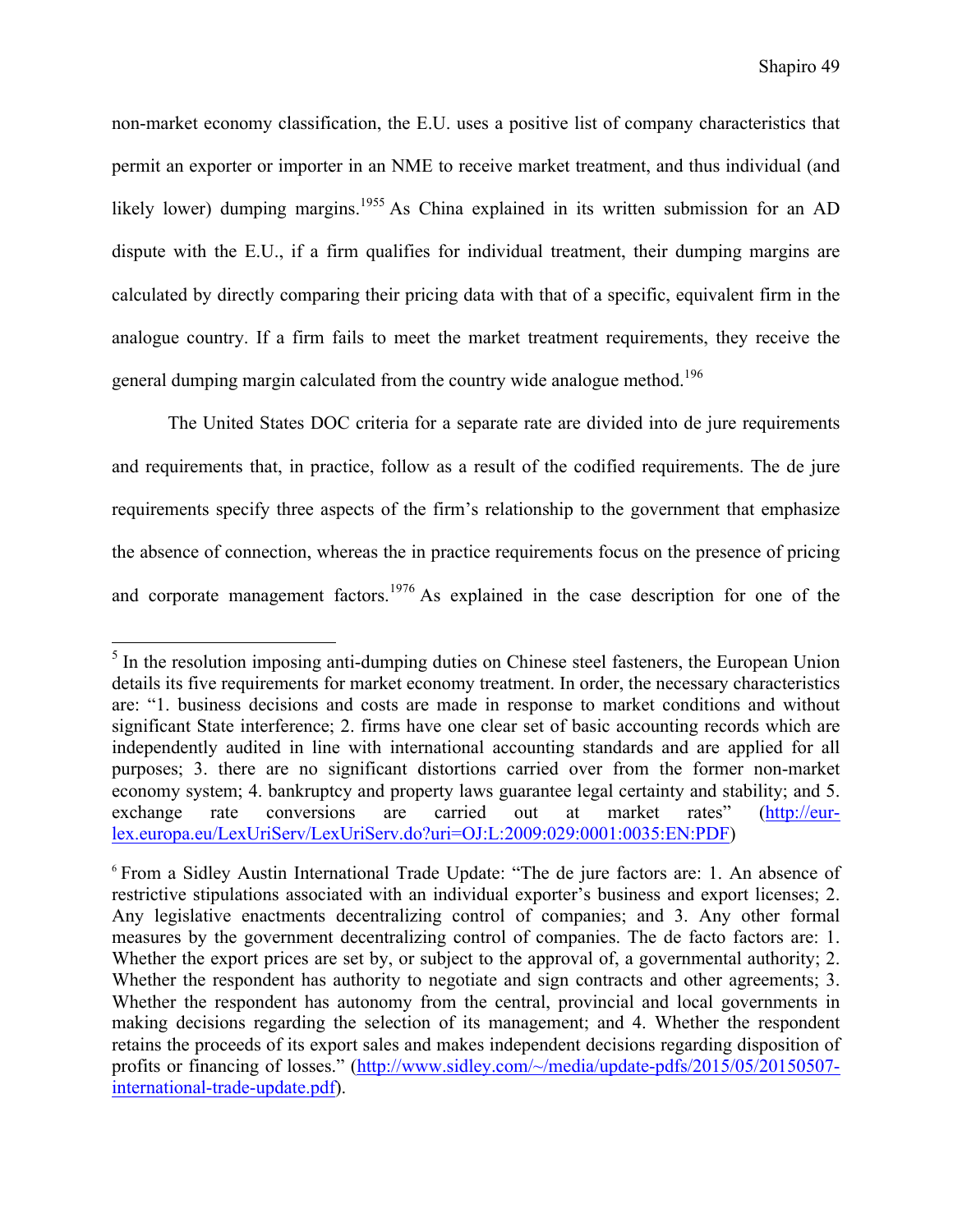domestic cases revisited in *US-AD/CVD* (2010), the USDOC explains that it "begins with a rebuttable presumption that all companies within [an NME] are subject to government control and, thus, should be assigned a single antidumping duty deposit rate."198 As determined in the USDOC original Shrimp and Sawblades case against China (revisited below), a firm qualifies as government controlled if it fulfills as little as one of the structural or financial criteria necessary to receive the country-wide NME rate.<sup>199</sup> This again illuminates the problem with the WTO's permission of a rigid market economy-NME dyad. In China and Viet Nam, this overgeneralization would lead to the marginalization and discrimination of market-based firms with just one non-market characteristic that could not thoroughly and accurately respond to USDOC investigational questionnaires, which could occur for a variety of reasons. Potential reasons include a firm's lack of legal resources to adequately complete the questionnaires, communication asymmetries between USDOC and the firms, shorter timeframes imposed on NME-based firms "by which to complete the lengthy application necessary to demonstrate the absence of government control," or the possibility that the USDOC simply did not know of the particular firm's existence.<sup>200</sup> For industries on the whole as marketized as those in market economies, the methodologies are both procedurally superfluous and potentially discriminatory.

With regard to the following data, this thesis uses the terms "privatized" and "marketized" both interchangeably and synonymously. The author recognizes a few problems with this conflation but ultimately decided to retain it. There always exists the possibility that certain Chinese SOEs (and international SOEs, for that matter) align their prices with those of private national firms in a given period. In this sense, SOEs can be momentarily "marketized," as they would behave according to the market forces of supply and demand, but would remain unprivatized.201 That said, Chinese SOE pricing data does not exist in a comprehensive or reliable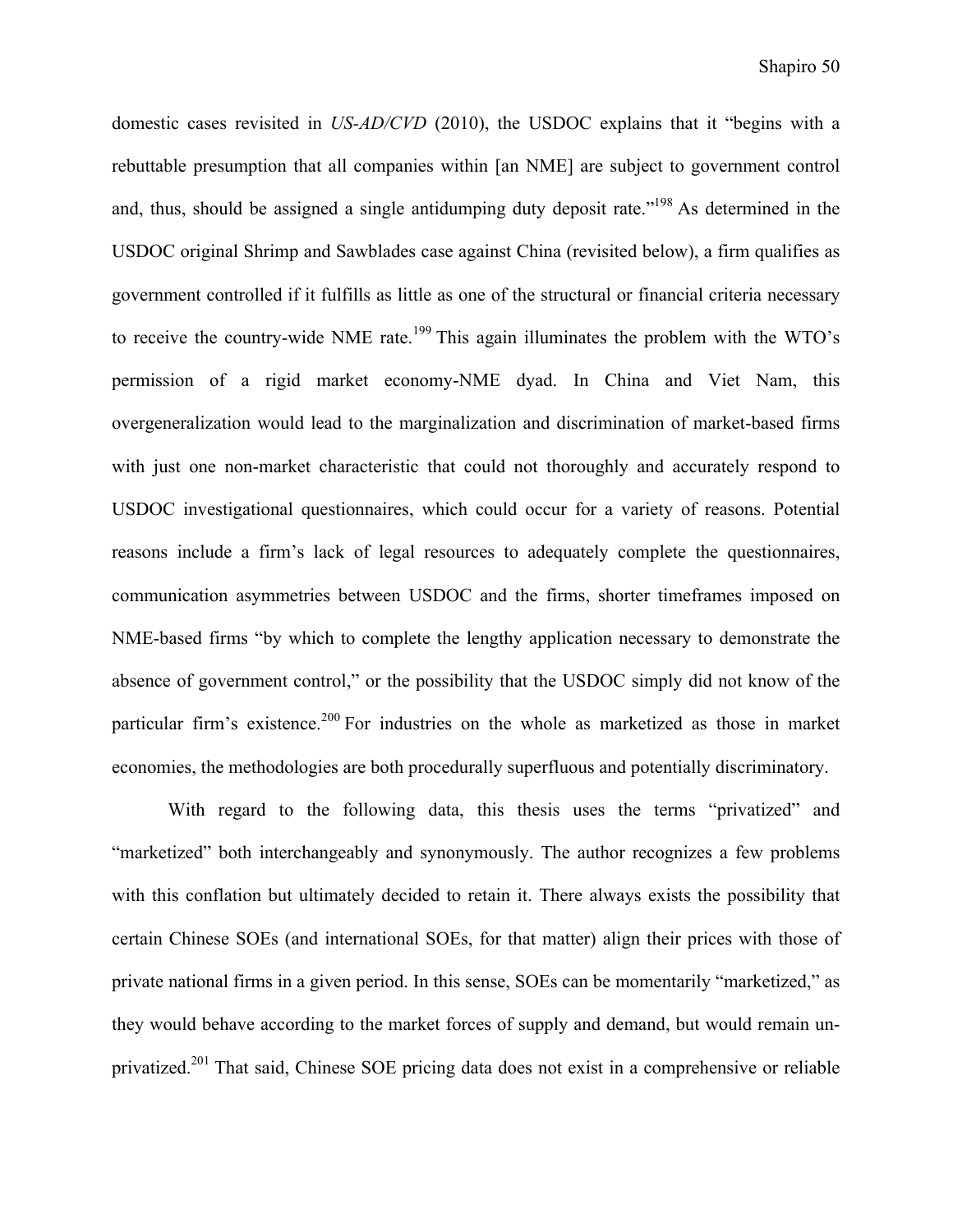location, as the Chinese government is notoriously opaque with regard to this information. Further, given the sheer number of Chinese SOEs in each industry, this data, if it were available, could take years to compile. Given these setbacks, privatization based on privately produced percentage of total output serves as the best analog method, so to speak, for determining marketization rates.<sup>202</sup>

Scholarship shows that NME status correlates positively with higher-than-average dumping margins calculated by the U.S. Department of Commerce.<sup>203</sup> Specifically, Blonigen (2003) shows that "foreign firms from non-market economies, where the USDOC uses thirdcountry data to estimate normal value leads to dumping margin that is 25.4% larger than average."<sup>204</sup> Chu and Prusa (2003) interpret Blonigen's work as a positive determination that "even after controlling for all these unfavorable factors, China is subject to an inexplicably large number of anti-dumping attacks."<sup>205</sup> If AD cases (initiated with anomalous frequency and consistent use of NME methodologies) against China that make it to the WTO and target industries that have marketized more than the Chinese economy on the whole, then the WTO DSM and NME rules contribute to a dynamic in which Chinese industries are asymmetrically and unfairly attacked in the AD arena. The margins are not only higher than they should be in cases of state ownership, but also higher than they should be for the firms that are truly marketized but fall between the cracks.

Review of AD cases involving China shows that the targeted Chinese industries are those of coated free sheet paper, iron and steel products, pneumatic tires, footwear, shrimp, and diamond sawblades. To be sure, the individual cases focused on these products also bring to light other idiosyncratic issues of NME participation. These include considerations such as simultaneous imposition of AD duties and CVDs, the definition of "public body" for the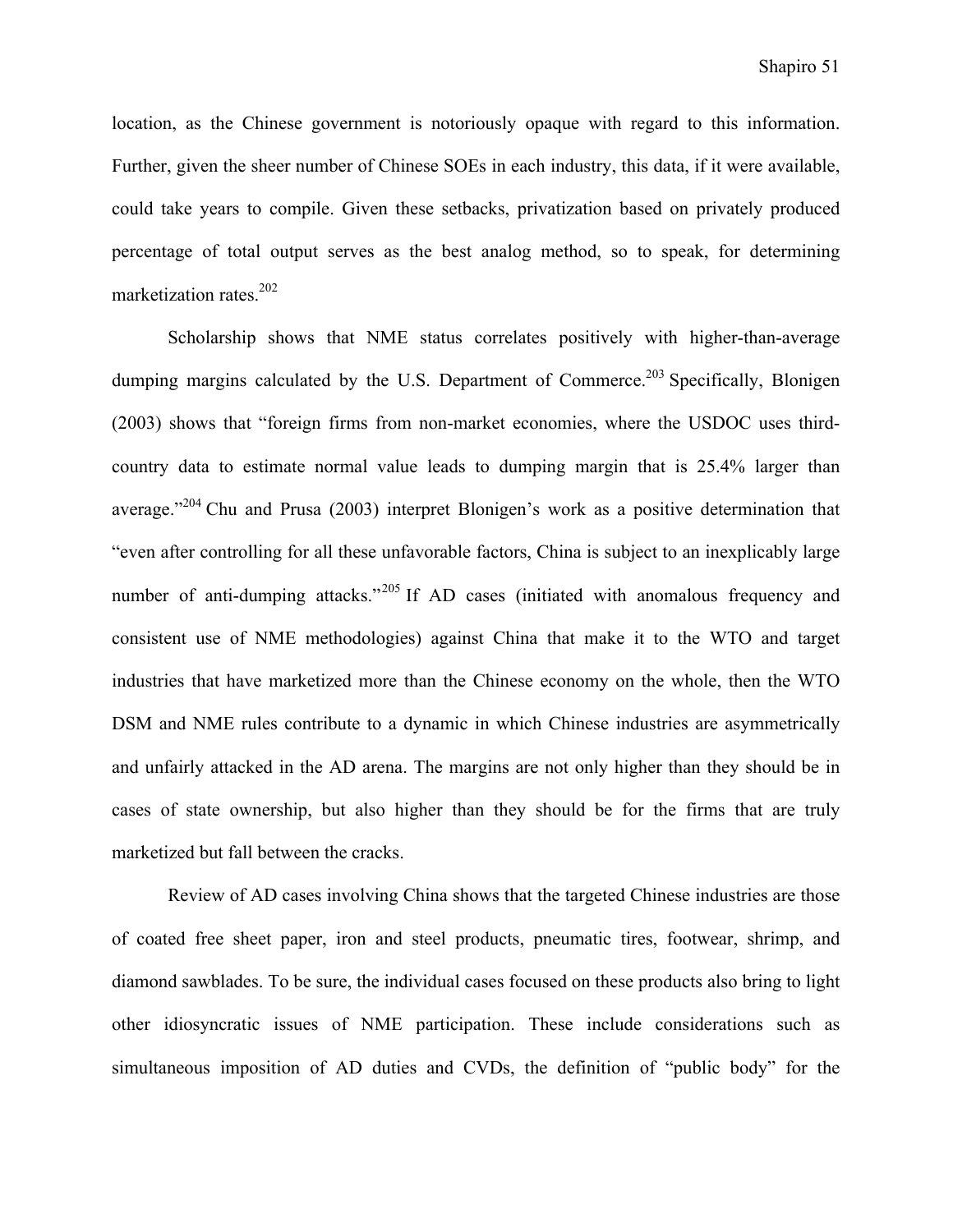purposes of an NME, and the practice of zeroing, both in general and with regarding to stateowned enterprises.<sup>206</sup> There is also a recent case in which China complained about NME AD methodologies directly.

The following table provides the dumping margins and methodological specifics used by the United States and the European Union in the aforementioned AD cases involving China. CVD calculations in the cases (or cases involving only CVDs) are omitted. Next shown are the marketization rates for targeted industries. Shrimp is omitted for reasons explained below.<sup>7</sup>

| Case                                                                                                                                            | Dumping Margins Imposed<br><b>Before WTO Case</b>                                                                              | Methodological Information for Dumping<br>Duty Calculation and Imposition                                                                                                                                                                                                               |
|-------------------------------------------------------------------------------------------------------------------------------------------------|--------------------------------------------------------------------------------------------------------------------------------|-----------------------------------------------------------------------------------------------------------------------------------------------------------------------------------------------------------------------------------------------------------------------------------------|
| European<br>$Communities -$<br>Definitive Anti-<br><b>Dumping Measures</b><br>on Certain Iron or<br><b>Steel Fasteners</b><br>from China (2009) | <b>Individual Treatment</b><br>Average Margin:<br>56 73% <sup>207</sup><br>General NME Margin:<br>$\bullet$<br>$115.4\%^{208}$ | • Use of India as an analog <sup>209</sup><br>Only 10 Chinese exporting companies<br>willingly provided credible pricing<br>information to the EC, and 9 of these<br>10 fit the IT qualifications and were<br>chosen to support the individual<br>treatment calculation. <sup>210</sup> |

# AD WTO CASES: CHINA AS COMPLAINANT

 $\alpha$ <sup>7</sup> Chinese aquaculture and fishing firms often catch and sell both fish and prawns (including but) not limited to shrimp), alongside myriad other aquaculture products. It is possible to conduct a marketization analysis for the whole fishing industry at large and it is possible to find total output values for the total shrimp industry specifically. It is not possible to find the output value of SOE-produced shrimp specifically as the SOEs do not publish the percentage of their total output devoted to prawn production. SOE outputs are divided into fish and aquaculture outputs, whereas POE outputs are divided by species. In other words, the categories for SOE and POE do not match up and therefore marketization analysis using the below method would be meaningless and probably inaccurate. Further, this thesis only considers centrally owned SOEs (in all examined countries and industries), and much of the shrimp production occurs at the provincial and local levels.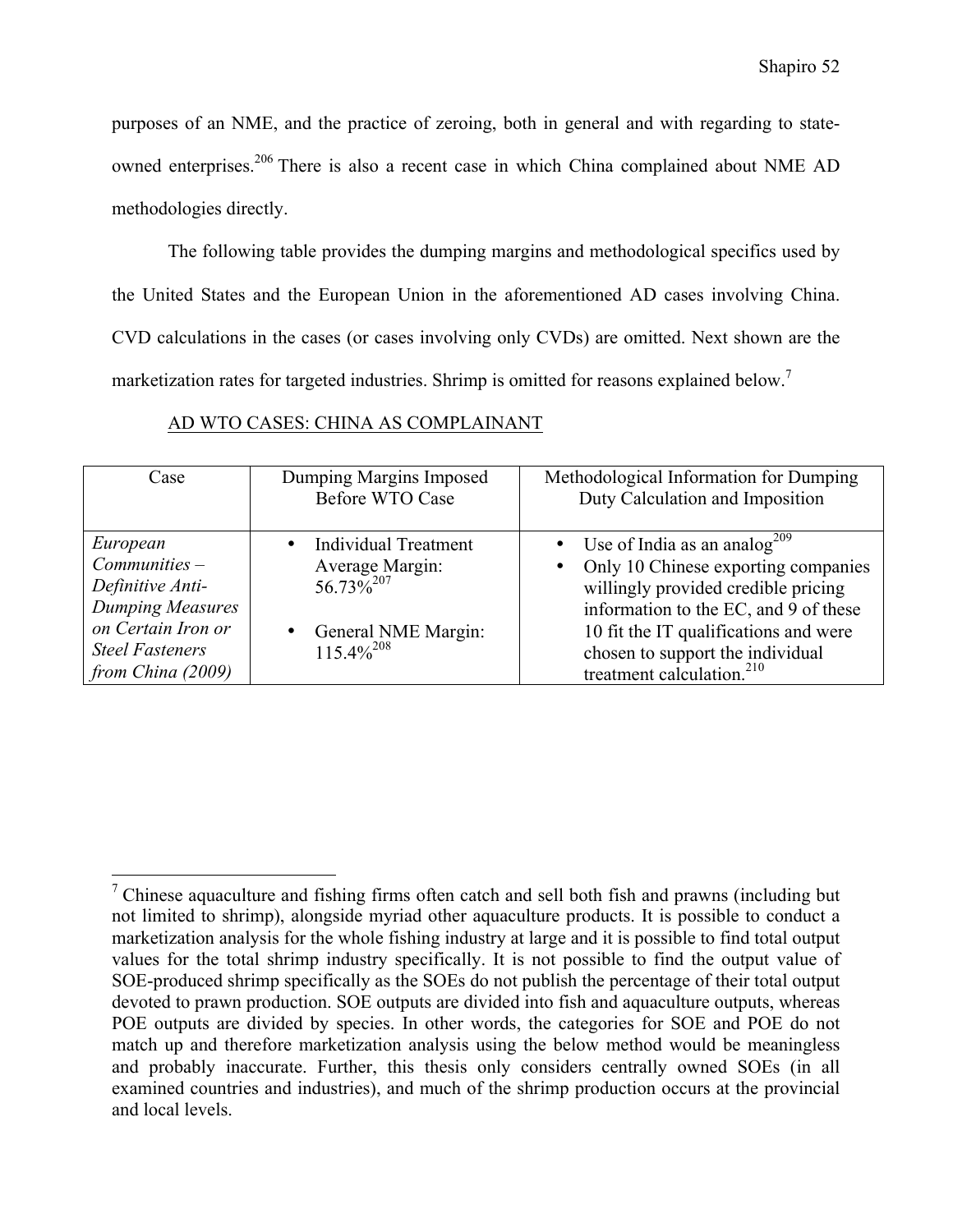| US- Definitive Anti   | (Dumping Only)                                         | CWP: Use of India as an analog. <sup>215</sup><br>$\bullet$ |
|-----------------------|--------------------------------------------------------|-------------------------------------------------------------|
| Dumping and           | Circular Welded Carbon Quality                         | Pneumatic Tires: use<br>of Maersk<br>$\bullet$              |
| Countervailing        | Steel Pipe (CWP):                                      | and<br>Indian<br>conglomerate<br>prices                     |
| Duties on Certain     | General NME rate:<br>$\bullet$                         | companies for surrogate pricing. <sup>216</sup>             |
| Products from         | 85.55%                                                 | Interestingly, these surrogate choices                      |
| China (2009-2011)     | Uniform Separate Rate:                                 | were retained despite the inclusion in                      |
|                       | $69.2\%$ <sup>211</sup>                                | this case of dumping complaints                             |
|                       | Pneumatic Off-the-Road Tires:                          | against Indian companies. <sup>21</sup>                     |
|                       | General NME rate:<br>$\bullet$                         | LWR: Use of India as analog. <sup>218</sup><br>$\bullet$    |
|                       | 210.48%                                                |                                                             |
|                       | Uniform Separate Rate:<br>$5.25\%^{212}$               |                                                             |
|                       | <b>Light-Walled Rectangular Pipe</b>                   |                                                             |
|                       | and Tube (LWR):                                        |                                                             |
|                       | General NME rate:<br>$\bullet$                         |                                                             |
|                       | 264.64%                                                |                                                             |
|                       | Uniform Separate Rate:                                 |                                                             |
|                       | 249.12% <sup>213</sup>                                 |                                                             |
|                       | Laminated Woven Sacks (LWS):                           |                                                             |
|                       | General NME rate:<br>٠<br>91.73%                       |                                                             |
|                       | Uniform Separate Rate:<br>$64.26\%^{214}$              |                                                             |
| United States -       | Shrimp:                                                | Shrimp: The USDOC used zeroing to<br>$\bullet$              |
| <b>Anti Dumping</b>   | <b>Individual Respondent</b><br>$\bullet$              | calculate the margins for the "separate"                    |
| Measures on           | Margins (Average):                                     | rate" firms. <sup>225</sup>                                 |
| Shrimp and            | $48.79\%^{219}$                                        | Sawblades:<br>Use of India as<br>$\bullet$<br>an            |
| Diamond               | Uniform Separate Rate<br>$\bullet$                     | analog. $^{226}$                                            |
| Sawblades from        | Margin: 55.68% <sup>220</sup>                          |                                                             |
| China (2011)          | General NME Margin:<br>$\bullet$                       |                                                             |
|                       | $112.81\%^{221}$                                       |                                                             |
|                       |                                                        |                                                             |
|                       | Sawblades:                                             |                                                             |
|                       | <b>Individual Respondent</b><br>$\bullet$              |                                                             |
|                       | Margins (Average):<br>28.94% <sup>222</sup>            |                                                             |
|                       |                                                        |                                                             |
|                       | Uniform Separate Rate<br>Margin: 21.43% <sup>223</sup> |                                                             |
|                       | General NME Margin:                                    |                                                             |
|                       | $164.09\%^{224}$                                       |                                                             |
| <b>US-Preliminary</b> |                                                        | Use of India as an analog. <sup>229</sup><br>$\bullet$      |
| Anti-Dumping and      | <b>Average Separate Rate</b>                           |                                                             |
| Countervailing        | Margin: 33.83% <sup>227</sup>                          |                                                             |
| Duty                  |                                                        |                                                             |
| Determinations on     |                                                        |                                                             |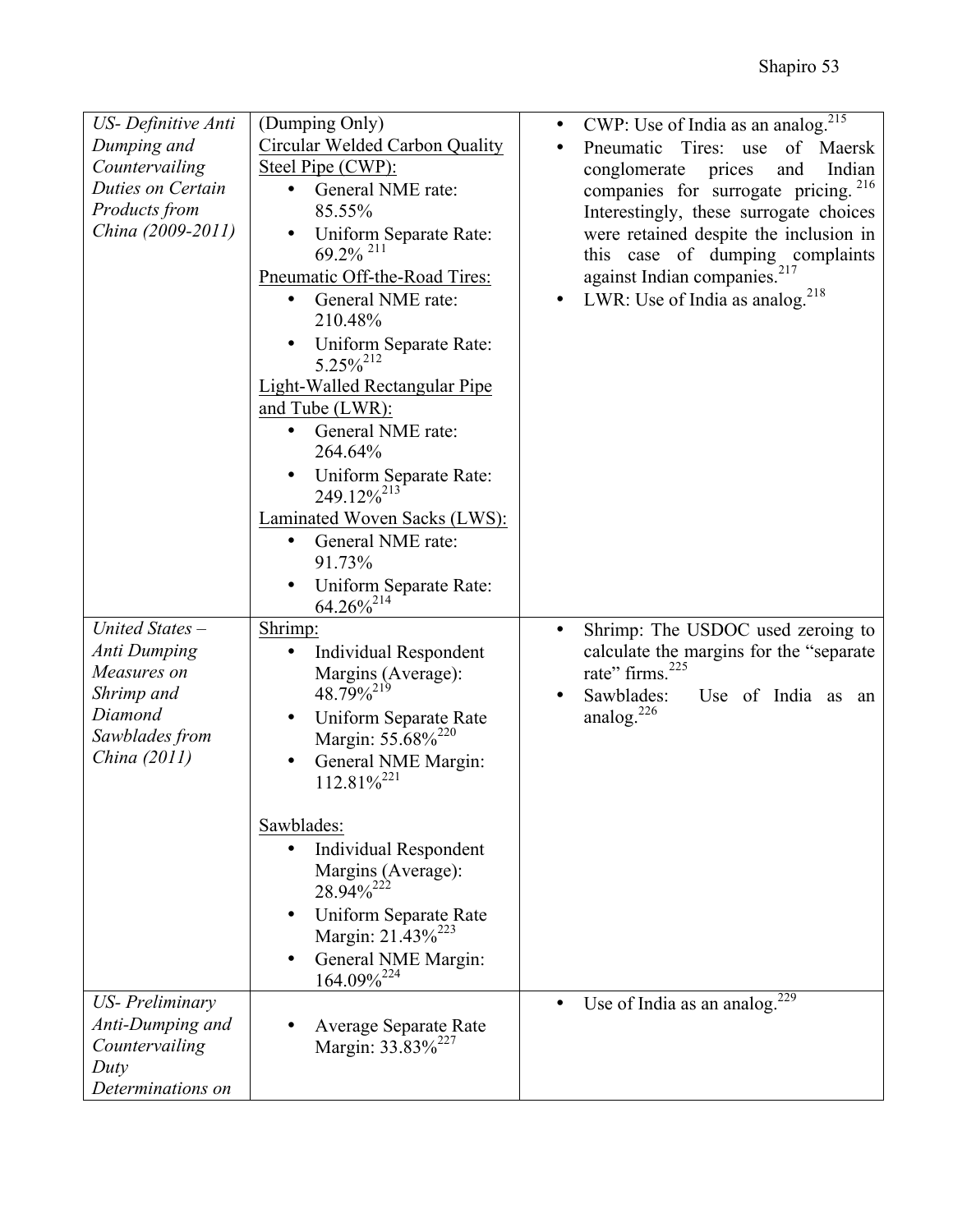| <b>Coated Free Sheet</b><br>Paper from China<br>(2007)            | General NME Margin:<br>$\bullet$<br>99.65% <sup>228</sup>                                                                                                                                                                                                                                                                             |                                                                                                                                                                                                                                                                                                                                                                                                                                                                        |
|-------------------------------------------------------------------|---------------------------------------------------------------------------------------------------------------------------------------------------------------------------------------------------------------------------------------------------------------------------------------------------------------------------------------|------------------------------------------------------------------------------------------------------------------------------------------------------------------------------------------------------------------------------------------------------------------------------------------------------------------------------------------------------------------------------------------------------------------------------------------------------------------------|
| EC- Anti-Dumping<br>Measures on<br>Certain Footwear<br>From China | China<br>Market Economy<br>$\bullet$<br>Treatment Rate: 5%-16%<br>NME Rate Using<br>$\bullet$<br>Indonesia: 19%-22%<br>NME Rate Using Brazil:<br>$\bullet$<br>35%-38%<br>Viet Nam<br>Market Economy<br>Treatment Rate: none<br>granted<br>NME Rate Using<br>$\bullet$<br>Indonesia: 28.4%<br>NME Rate Using Brazil:<br>$43.8\%^{230}$ | This case also involved imports from<br>$\bullet$<br>Viet Nam.<br>Use of Brazil as analog due to a<br>$\bullet$<br>sizeable product market in Brazil. The<br>EC notes, though, the faultiness of this<br>analog decision, as Brazil, China, and<br>Viet Nam do not show similar levels<br>of economic development. Given the<br>analog choice problems, margins were<br>also calculated using Indonesia as an<br>analog for a second opinion, so to<br>speak. $^{231}$ |

# MARKETIZATION/PRIVATIZATION IN CHINA: (2011)<sup>2328</sup>:

| Industry                     | Total Output from       | Total Output of      | Total     | Marketization/      |
|------------------------------|-------------------------|----------------------|-----------|---------------------|
|                              | State-Owned or State-   | Privately-Owned      | Output of | Privatization       |
|                              | <b>Held Enterprises</b> | Enterprises          | Industry  | Level for           |
|                              |                         |                      | $(SOE +$  | Industry            |
|                              |                         |                      | POE)      |                     |
| Manufacture of               | Number of SOEs: 100     | Number of POEs: 1847 | Output:   | $75.22\%$ of output |
| Rubber Products <sup>9</sup> | Gross Output Value:     | Gross Output Value:  | 3591.62   |                     |
|                              | 889.96                  | 2701.66              |           |                     |
|                              |                         |                      |           |                     |
| Manufacture of               | Number of SOEs: 381     | Number of POEs: 9982 | Output:   | $89.59\%$ of output |
| Metal Products <sup>10</sup> | Gross Output Value:     | Gross Output Value:  | 12937.10  |                     |
|                              | 1346.28                 | 11590.82             |           |                     |
|                              |                         |                      |           |                     |
| Smelting and                 | Number of SOEs: 312     | Number of POEs: 4246 | Output:   | $41.05\%$ of output |

 <sup>8</sup> Statistics come from the China Statistical Yearbook of 2012. Output percentages for aquaculture come from a publication cited in note 12. All data comes from the year 2011 as by that time all cases considered in the above AD margin chart had been initiated by then. Gross Output Value is measured in 100 million Yuan.

<sup>&</sup>lt;sup>9</sup> The author assumes that pneumatic tires fall within the rubber and plastics manufacturing category.

<sup>&</sup>lt;sup>10</sup> The author assumes that diamond sawblades and LWR fall within the metal products category.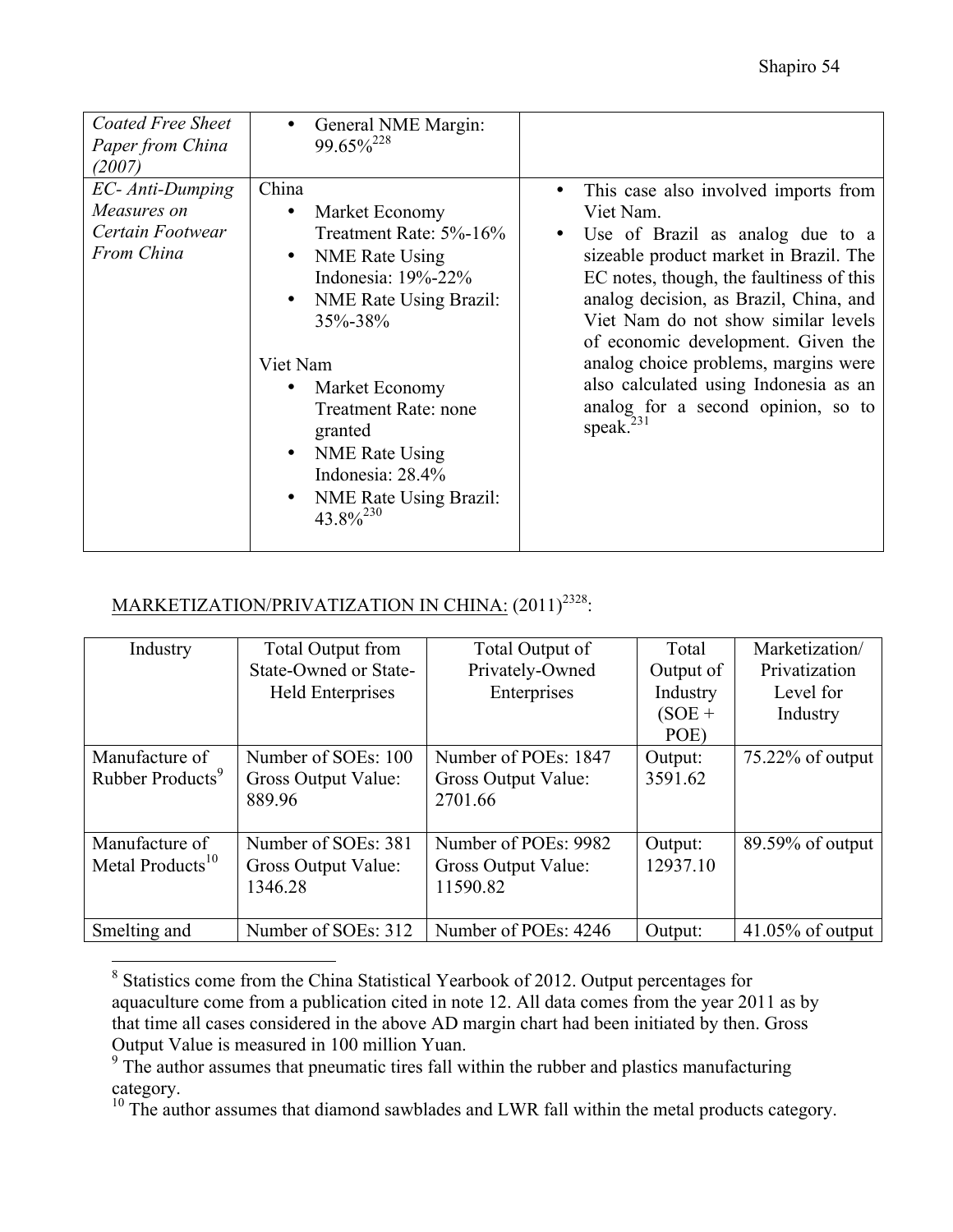| Pressing of<br>Ferrous Metals <sup>11</sup>                                  | Gross Output Value:<br>23652.24                      | Gross Output Value:<br>16469.26                          | 40121.50            |                     |
|------------------------------------------------------------------------------|------------------------------------------------------|----------------------------------------------------------|---------------------|---------------------|
| Paper and Paper<br>Products                                                  | Number of SOEs: 127<br>Gross Output Value:<br>838.64 | Number of POEs: 4182<br>Gross Output Value:<br>4604.78   | Output:<br>5443.42  | $84.59\%$ of output |
| Manufacture of<br>Textile (non-<br>wearable and<br>non-carpet) $^{12}$       | Number of SOEs: 275<br>Gross Output Value:<br>769.96 | Number of POEs: 14883<br>Gross Output Value:<br>16464.33 | Output:<br>17234.29 | $95.53\%$ of output |
| Manufacture of<br><b>Textile Wearing</b><br>Apparel,<br>Footwear and<br>Caps | Number of SOEs: 124<br>Gross Output Value:<br>183.59 | Number of POEs: 6060<br>Gross Output Value:<br>6039.93   | Output:<br>6223.52  | $97.05\%$ of output |

Before presenting the Indian data, it should be noted that only 225 centrally owned SOEs were operating in India by the end of  $2011$ <sup>233</sup> Due to this fact, statistics regarding the number of SOEs per industry are omitted, and only output value statistics (revenue) are shown. The list of CPSEs is taken from the Indian Department of Commerce website.234

# MARKETIZATION/PRIVATIZATION IN INDIA (2011) 13

| Industry                                         | <b>Total Output from State-</b> | Total Output of   | Marketization/          |
|--------------------------------------------------|---------------------------------|-------------------|-------------------------|
|                                                  | Owned or State-Held             | Industry $(SOE +$ | Privatization Level for |
|                                                  | Enterprises                     | POE)              | Industry                |
| Manufacture and Reparation   Gross Output Value: |                                 | Output: 48,205    | $99.94\%$ of output     |
| of Rubber Tires and Tubes <sup>14</sup> .        | $\vert$ 27.04 (one firm, Tyre   |                   |                         |

<sup>&</sup>lt;sup>11</sup> The author assumes that all iron and steel products discussed in this thesis fall within this category.

<sup>&</sup>lt;sup>12</sup> The author assumes that Laminated Woven Sacks fall within this category of textile production.

<sup>13</sup> Data comes from 2011 or the closest available year (marked when applicable). However, it is assumed that while new private firms may have been established in India between 2011 and 2016, the number of SOEs remained relatively static, as India is not undergoing marketization process like China. SOE data are collected from various sources, as cited in the notes, and total industry output values collected from the India Statistical Yearbook, 2015. Output Values are in 10 million Rupees.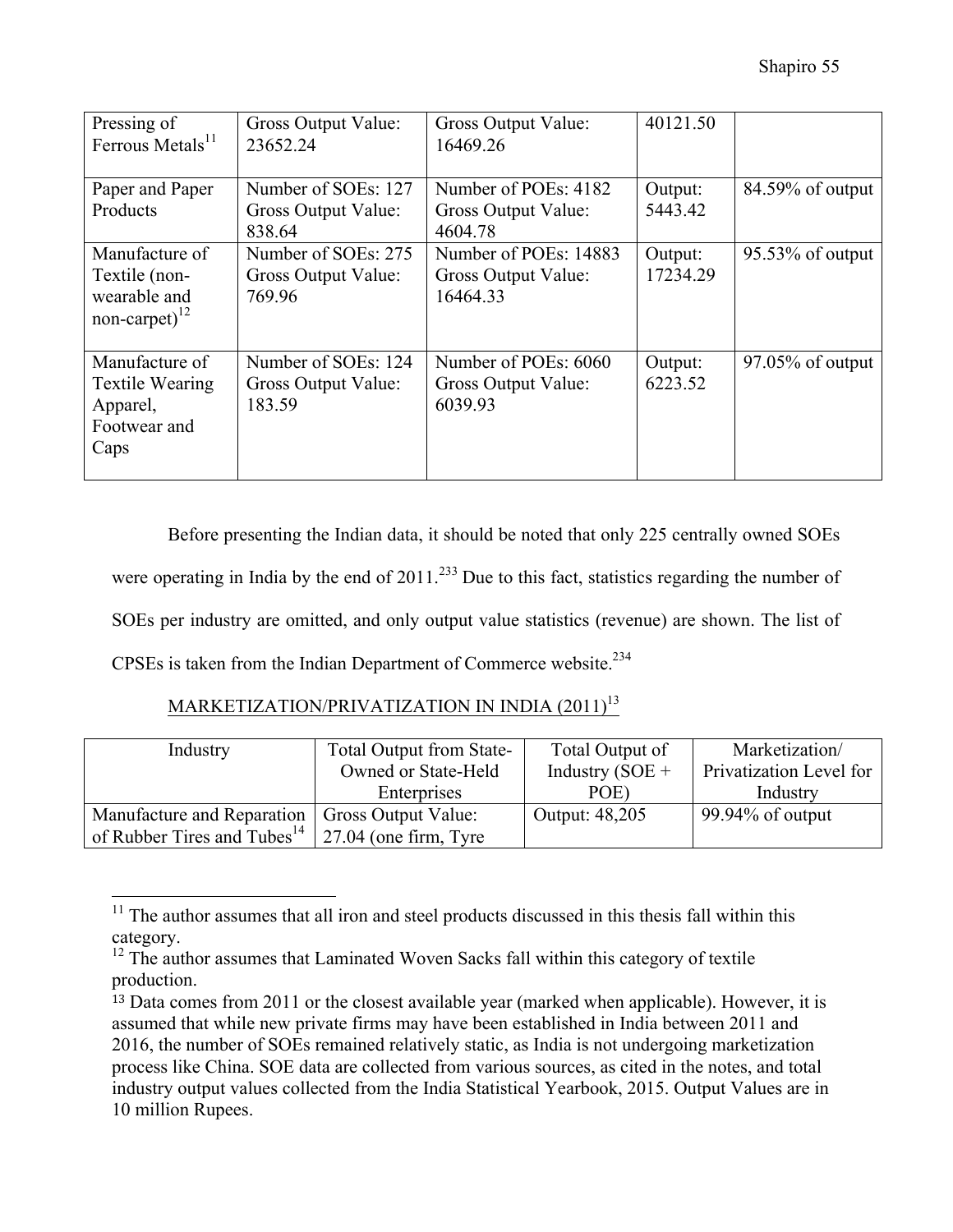| Manufacture of Cutlery,<br>Tools, and General<br>Hardware <sup>15</sup> | Corporation of India<br>Ltd.) $^{235}$<br>N/A                                                                                                                                                                                         | Output: 11,327  | Virtual full<br>marketization |
|-------------------------------------------------------------------------|---------------------------------------------------------------------------------------------------------------------------------------------------------------------------------------------------------------------------------------|-----------------|-------------------------------|
| Manufacture of Iron and<br>Steel <sup>16</sup>                          | Gross Output Value:<br>58,136<br>Three Firms:<br>Mishra Dhatu<br>Nigam<br>$(518.5442)^{236}$<br>Steel Authority of<br>$\bullet$<br>India<br>$(42,718.71)^{237}$<br>Rashtriya Ispat<br>$\bullet$<br>Nigam Ltd<br>14,899 <sup>238</sup> | Output: 607,846 | $90.44\%$ of output           |
| Paper and Paper Products                                                | Gross Output Value:<br>7,002.8 <sup>239</sup> (one firm,<br>Hindustan Paper)                                                                                                                                                          | Output: 67,589  | 89.64% of output              |
| Manufacture of Textile<br>(non-wearable and non-<br>carpet) $17$        | Gross Output Value:<br>448.26 (National Textile<br>Corporation) <sup>240</sup>                                                                                                                                                        | Output: 302,500 | 99.83% of output              |

# MARKETIZATION/PRIVATIZATION IN BRAZIL AND INDONESIA (2011) 18

<u> 1989 - Andrea Santa Alemania, amerikana amerikana amerikana amerikana amerikana amerikana amerikana amerikana</u>

<sup>14</sup> Used as a sub-industry of the rubber industry to provide a more accurate categorization for pneumatic tires.

<sup>&</sup>lt;sup>15</sup> More specific Indian industry used as a benchmark for the diamond sawblade industry.

<sup>&</sup>lt;sup>16</sup> Closest analog industry category to Chinese "Smelting and Pressing of Ferrous Metals." LWR included, conceptually speaking, for Indian data in this category.

<sup>17</sup> State-owned textile production in India originates with the National Textile Corporation (NTC). The NTC was lossmaking and considered a sick SOE until late 2014. The output value provided represents sales of yarn and cloth products in 2011-2012. This company makes almost entirely non-apparel textiles (Personal correspondence, Prof. Devesh Kapur, Director, Center for Advanced Study of India University of Pennsylvania, March 23, 2016).

<sup>&</sup>lt;sup>18</sup> Indonesian output value in billion U.S. dollars and Brazilian output in 1000 Brazilian Reals.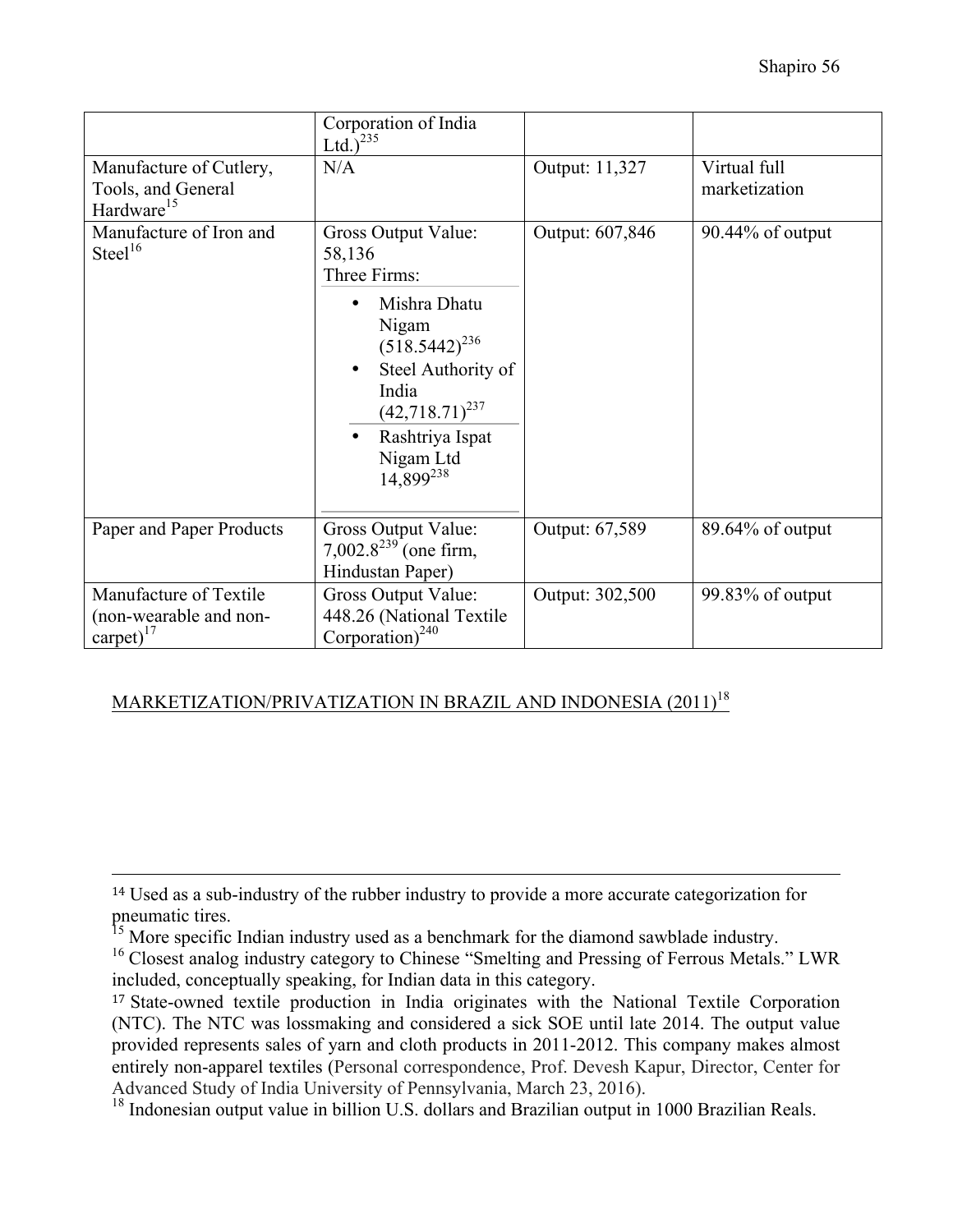| Manufacture of<br>Footwear and<br>Apparel in<br>Brazil <sup>241</sup> | N/A | N/A | Output:<br>7,356,925 | Virtual full<br>marketization <sup>19</sup> |
|-----------------------------------------------------------------------|-----|-----|----------------------|---------------------------------------------|
| Manufacture of<br>Footwear in<br>Indonesia <sup>242</sup>             | N/A | N/A | Output:<br>50,096    | Virtual full<br>marketization               |

The author considered certain Indian industries to be operating at virtual full marketization levels if, after scrutiny of India's 225 active central SOEs, it was not apparent that any SOE produced the product in question. Though the industries may include provincial SOEs, this thesis does not consider those and instead conceptualizes provincialization as akin to decentralization and thus as evidence of a trend towards privatization and marketization. To be sure, Indian SOEs are notoriously conglomeratic, and the production of obscure products, such as certain laminated woven sacks, could be buried within their production data. The author recognizes this fact, but after surveying a variety of publications detailing the activities of certain candidate Indian SOEs, arrived at the conclusions that a) either the production of these obscure goods was not present or b) it was inconsequential with regard to the SOE's output and the relevant industry share as a whole. Last, to analyze this data, this thesis defines a "marketized and privatized" industry as one operating at an 89% marketization level or above. The author chose this level, as it is the marketization level to the closest integer, rounded-down, for the least marketized Indian industry in the data, and India is considered a full market economy.

<sup>&</sup>lt;sup>19</sup> Despite the fact that the Brazilian government does not operate recognizable or substantial (if any) footwear production enterprises, in terms of government procurement, the Brazilian government does, arguably, provide disproportionate preference to its footwear and apparel companies vis-à-vis foreign providers. For more information see: Bureau of Economic and Business Affairs, "2015 Investment Climate Statement – Brazil," (Washington, DC: United States Department of State, 2015), http://www.state.gov/e/eb/rls/othr/ics/2015/241494.htm.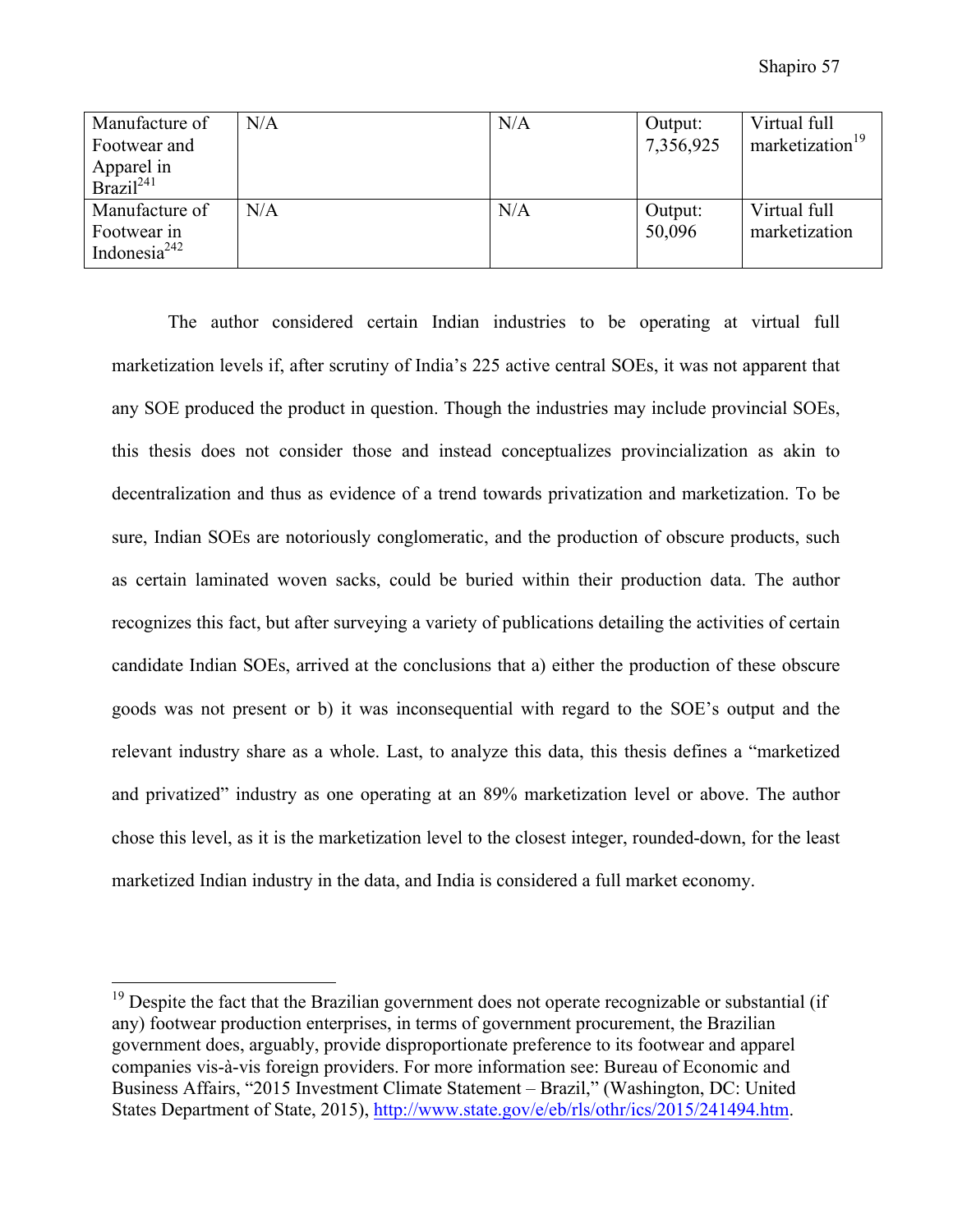Based on the above data, the Chinese textile and metal products industries constitute privatized and marketized industries. Though it fails to meet the benchmark established in this thesis, the Chinese paper products industry also comes close to qualifying as a marketized industry. According to this data, the greatest possibility for NME status-based discrimination, rooted in the technical, legal, and administrative reasons listed above, has existed within these industries. The Chinese rubber firms unable to prove autonomy seem to deserve the NME rate. That said, the analog Indian industry used includes the reparation of tires; the categories are not entirely equivalent, and it may be that Chinese reparation services are housed in separate and possibly, on average, more privatized firms than tire manufacturing.

The data above supports the comments from various interviewees that steel industries stand to lose the most from a change in the status for the Chinese economy.<sup>243</sup> The privatization discrepancy in steel between China, India, and other WTO members is vast; thus the steel industry's push to maintain NME status despite China's general marketization makes sense. However, the above data suggests that the push to conserve NME status is an anchor, dug into the groundwork of steel interests, dragging the other Chinese industries underwater. That NME status seems to align most effectively and ethically with steel suggests that for other Chinese industries and perhaps many individual firms, NME status is nothing but a political roadblock keeping them from recognizing the full benefit of an earned WTO membership.

#### EVIDENTIARY STANDARDS

Interviewees tended to provide "yes-or-no" answers, often with explanation added later in the interview, to the questions involving the degradation of evidentiary standards. To clarify, this question goes beyond asking whether or not NME methodologies as a whole system ignore the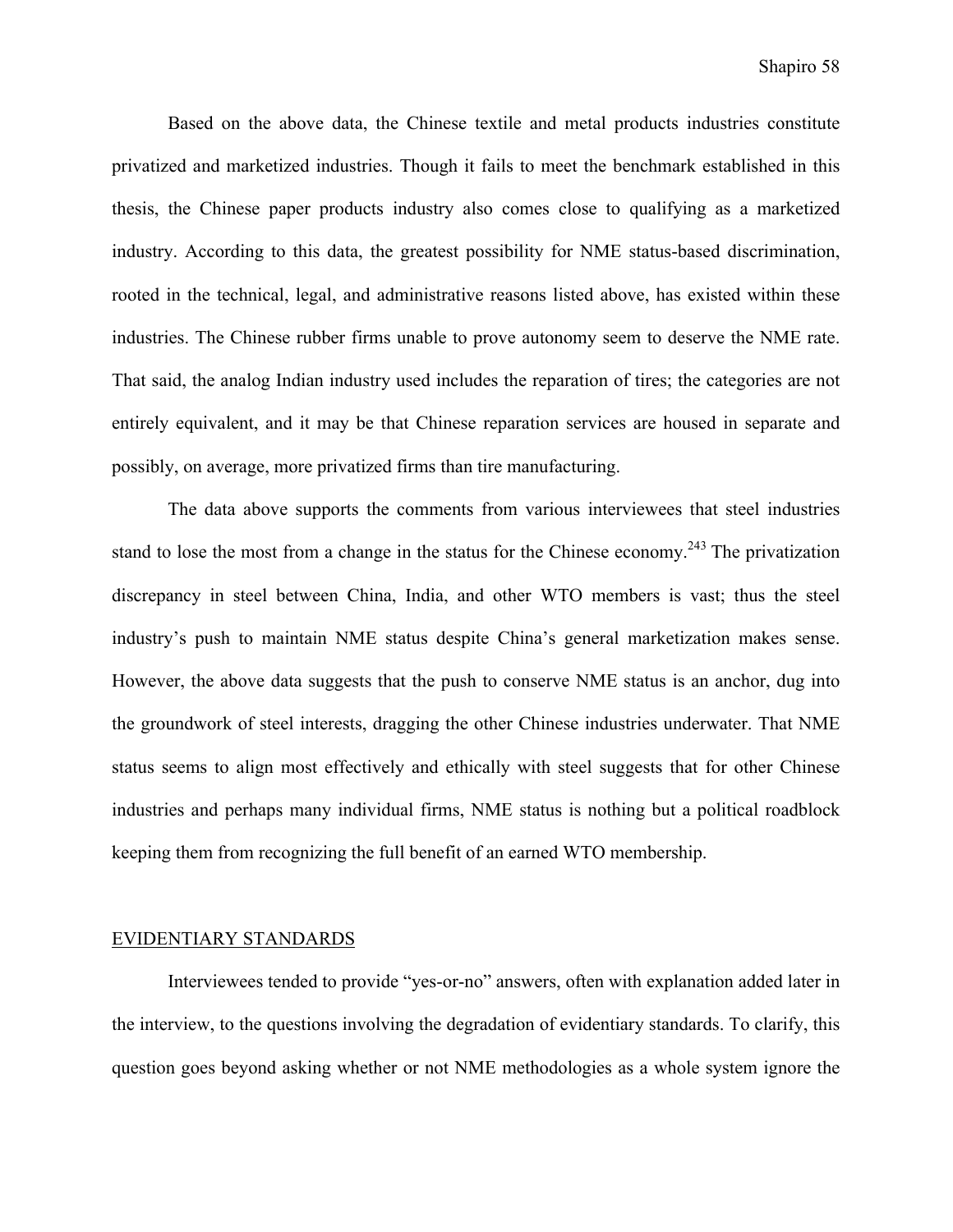increasing marketization of targeted Chinese industries. Instead, it asks whether or not invoking NME methodology sends a signal to a WTO Panel that the Panel need not require as much economic evidence, analog or not, to assess a case. Of the 12 interviewees, three answered "no" to question 7, three answered yes or yes to some extent, two provided unique, potentially neutral answers, and four did not comment or felt as though the question could not be answered. Three of the eight responders offered extended answers, detailed below:

### "FUNGIBILITY OF NATIONS" (YES)

The interviewee possessing the highest level of familiarity with China's accession process argued that these "rules apply a fungibility of nations."<sup>244</sup> Though this subject did not elaborate much, Ji Ma's work on the analog method both supports and expands this analysis. As Ji Ma notes, "the most often chosen analogue country [in trade remedies cases in general, not just in the DSM] to China by the U.S. is India, while for the E.U. it is [the] USA."<sup>245</sup> As shown in the *Footwear* case, members sometimes use Indonesia and Brazil as well. It seems that the vague guidelines, as stipulated individually by WTO members and sanctioned by the WTO, allow, in practice, for members to choose analog countries based on one metric such as comparable production of the good in question and/or level of economic development. Perhaps a test using just these two components can at times draw meaningful comparisons between China and India, China and the U.S., China and Brazil, or China and Indonesia. However, the facts-on-the-ground show that the analog method allows for an interchangeability of countries even when the production or development data does not match up as best as it could.

Of Chinese industries that find categorically equivalent analogs in the Indian data, each is substantially larger than its Indian counterpart.<sup>246</sup> While the data above provides rough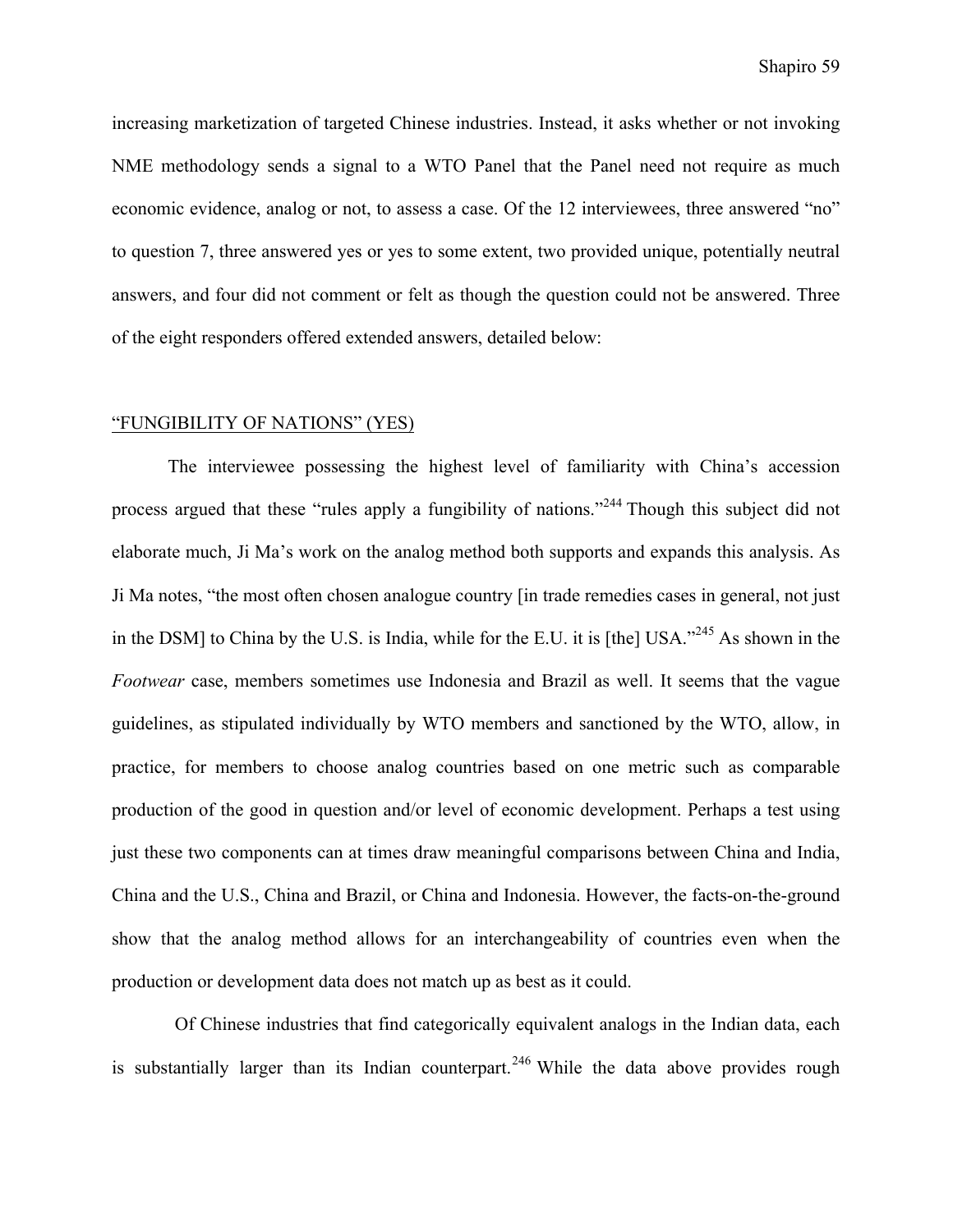estimations for the relative size of Chinese and Indian industries, to accurately compare industry size, one must look at crude production rather than at income. Comparative factors of consumer preference, nuanced quality of goods, or the conglomeratic and multi-product nature of certain companies could make prices, and thus total income/output, a faulty measure of relative industry size. Further, the categories presented in the marketization data may not match up perfectly across countries; for example, the Indian hardware and tools industry is smaller, obviously, than the more general Chinese "metal products" industry. To remain as accurate and politically relevant as possible, one can consider the steel industry a case in point here. The Chinese steel industry was 9.59 times larger than the Indian steel industry in terms of crude production in 2011, and the closest comparable producer to China was Japan.<sup>247</sup> That said the Japanese enjoy an astronomically higher level of macroeconomic wellbeing than the Chinese do. For a factor test as rudimentary as that involved in the analog method, the best analog for the Chinese steel industry exists somewhere between the Indian and Japanese markets and thus, of course, a suitable analog does not actually exist. This specialist's comment and the simple example of Chinese steel show that the analog method allows WTO members to assess the Chinese economy through rudimentary and inappropriately isolated factors. As a socialist market economy, a developing nation, and a manufacturing hegemon, China is idiosyncratic and un-replicable by the models and methods of AD calculation.

### AD/CVD IN GENERAL (NO)

One international trade lawyer pushed back against the idea that NME methods in particular caused an erosion of evidentiary standards in the DSM. Instead, he argues that the way in which the WTO Panels assess AD and CVD cases in general bring a degraded sense of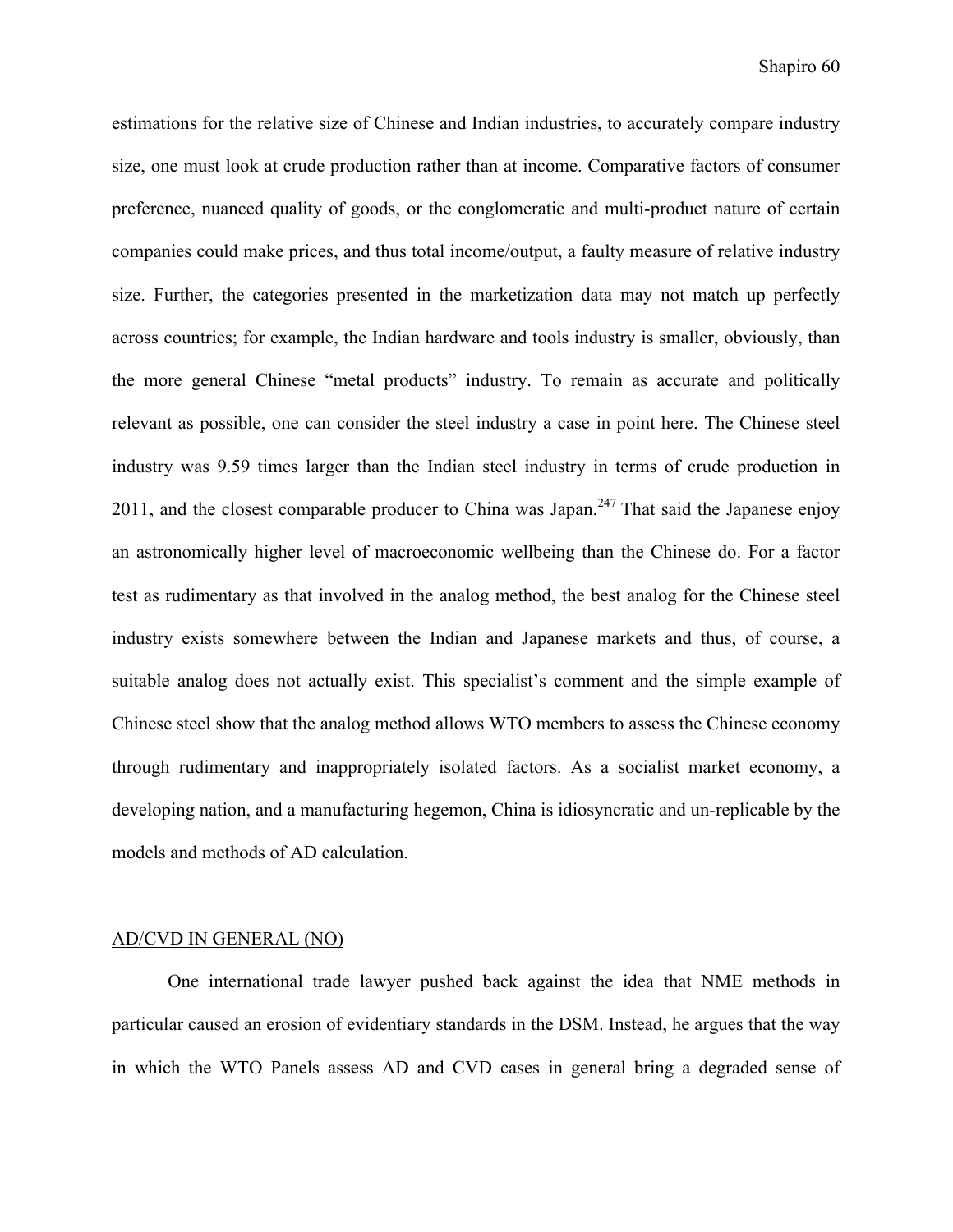evidence to the multilateral trading system.<sup>248</sup> First, this interviewee distinguished between "as such" claims (challenge of a provision, method, or trade regulation as a whole) and "as applied" cases (challenge of how a provision, method, or regulation was used in a particular moment). He mentioned that, overall, more "as such" claims than "as applied" claims have been made by China in WTO dispute settlement. He argued that "as such" claims impact the DSM structure and functionality more than "as applied" do in that the espousing cases for "as such" claims require less factual evidence to be presented and grant greater room for the dispute parties to offer divergent, multifaceted, and far-reaching interpretations.<sup>249</sup> China's participation may have degraded the evidentiary standards of the DSM, but this was not due to any unique economic or political characteristic of China itself. Rather, China has often challenged U.S. provisions as whole statutes, thus facilitated the emergence of a dispute settlement system that relies on less evidence more frequently to establish Panel decisions.

#### THE RULES ARE AIRTIGHT (NO)

A few interviewees seemed astonished at the idea that NME methods cause structural problems related to evidence presentation. These subjects added that the DSM system for trade remedies, in general, is as structurally sound as it could be. The interviewees who maintained this position have worked within the WTO system itself as panel members or Secretariat counsel.

Interview subjects remain entirely anonymous, even when assessing the underlying motivations behind a "yes" vs. "no" answer. What can be said, though, is that those with more expertise in the WTO system tended to reject the notion of degraded evidentiary standards, whereas those with more expertise in Chinese trade and legal practices tended to consider it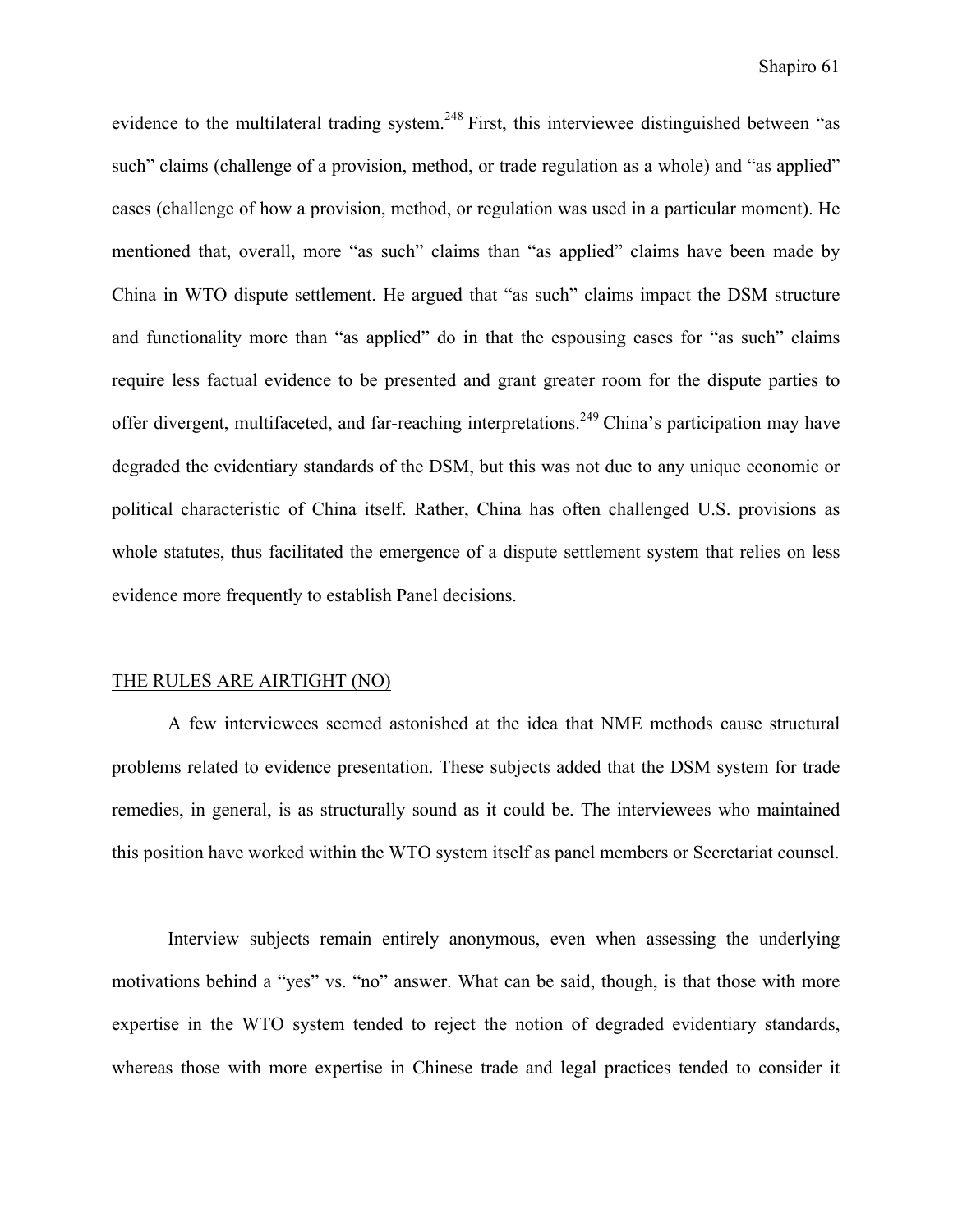plausible. All of this considered, the trend remained clear that if standards were degraded, it was less because of particular challenges brought by China and more because of the potential for inconsistencies in interpretation and application of NME rules as written and used by market economies.

Interviewees pinpointed the 2014 CVD case brought by China against the U.S. (case D in the method section) as an instance metonymical of China's participation in the DSM. To reiterate, this case involved deeper interpretation of the term "public body" for the purposes of determining the existence of prohibited subsidization. It was initiated a few years after DS379, which was the first instance of China challenging a U.S. understanding of "public bodies." Evidently, this claim constitutes an "as such" claim rather than an "as applied" claim. In DS379, "the [AB] reversed the Panel's finding that the term 'public body' in…the SCM Agreement means 'any entity controlled by the government."<sup>250</sup> Instead, the AB asserted that a public body is, at its "core," that "possesses, exercises or is vested with governmental authority"<sup>251</sup> In the 2014 case, China disagreed with the USDOC's revised criterion that a "public body" be more than 50% government owned.<sup>252</sup> One D.C.-area international trade lawyer recalled the 2014 case and explained that the "conflicting economic systems" of the parties "underlay the different interpretations of public body," or in other words, economic structure of the arguing members affected each member's respective definition of "public body."253 This insight is consistent with the capitalist nature and trade-related interests of the United States, as well as the trade interests of China and the hybrid, ambiguous nature of Chinese SOEs. However, comments from the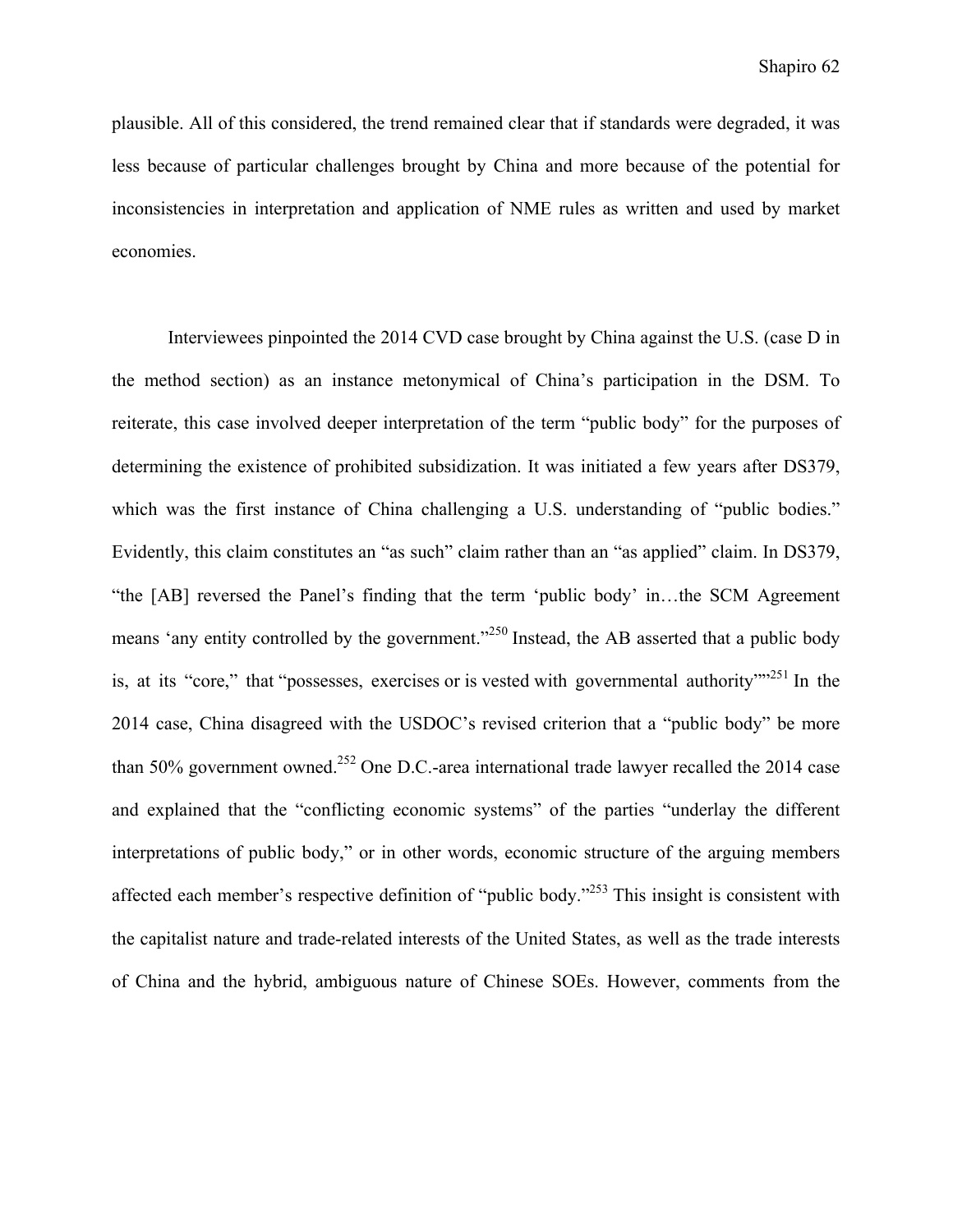third-parties' submissions, listed below, in the 2014 public body case offer another layer to this

comment with regard to their respective market/NME treatment of China itself.<sup>20</sup>

| Party (status given to China) | Comments                                                                               |
|-------------------------------|----------------------------------------------------------------------------------------|
| Australia (NME)               | Australia disagrees that a firm must be "vested with government authority" to be a     |
|                               | public body and argues that a firm can have government authority, and thus be a        |
|                               | public body, without being "vested with it."                                           |
| Brazil (MES)                  | Government ownership alone does not unequivocally mean that a firm is a public         |
|                               | body according to the previous WTO definitions.                                        |
| Canada (NME)                  | Canada maintains support for the original definition in DS379, that a firm is a public |
|                               | body if simply "controlled by the government."                                         |
| European Union (NME)          | EU argues that China's rhetoric and word choice in submissions in general<br>$1_{-}$   |
|                               | are repeatedly ambiguous and hard to interpret.                                        |
|                               | 2. The EU also comments that when the USDOC defines a public body to                   |
|                               | exhibit "the possibility of [government] control through whatever means is             |
|                               | too broad," as every firm in a given country is subject to taxes and                   |
|                               | government regulations and thus is subject to indirect control.                        |
| Norway (NME)                  | Norway notes that the WTO DSM aims to "ensure 'security and predictability" in         |
|                               | the dispute settlement system, and thus earlier public body definitions should be      |
|                               | upheld. Thus, Norway, like Canada, supports the first definition. That said, it also   |
|                               | emphasizes, that despite government control being the fundamental criterion for a      |
|                               | public body, the terms "government" and "public body" are neither rhetorically         |
|                               | synonymous nor conceptually equivalent.                                                |
| Saudi Arabia (NME)            | Saudi Arabia did not support, in terms of value, any of the previous interpretations   |
|                               | or arguments involving the definition of a public body. That said, Saudi Arabia did    |
|                               | emphasize the AB argument in DS379 that "a public body must possess the ability        |
|                               | to compel, command, control or govern a private body. Government ownership or          |
|                               | control of an entity is not sufficient to establish that the entity exercises          |
|                               | governmental authority, and no other factor is dispositive."                           |

The European Union comment arguing for a narrower and more stringent definition of public body seems like related to the level of difficulty with which a firm could be designated an NME and more related to a genuine political-economic clarification. In stating that taxation and regulation of firms does not constitute "public body" level control, the E.U. improves the "public body" definition objectively and universally, as all countries tax and regulate their corporations.

 <sup>20</sup> All chart data taken from The World Trade Organization, *United States – Countervailing Duty Measures on Certain Products from China: Report of the Panel (Addendum),* WT/DS437/R.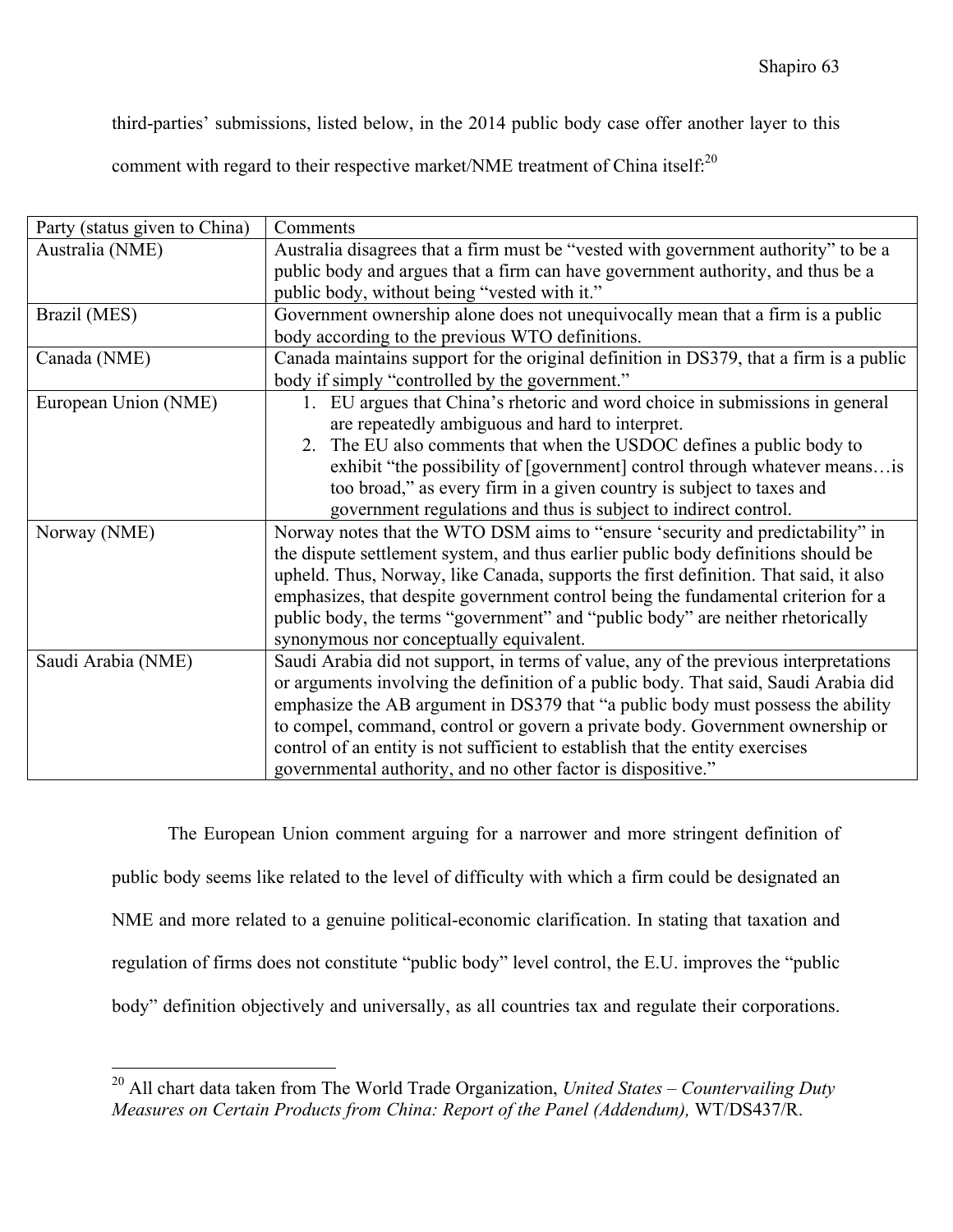Aside from the EU comment, the interpretive divide on this issue falls along the lines of the developed-developing nation binary, and by default also falls along the granted MES status vs. retained NME status dyad. The Canadian and Norwegian submissions retain the original, simplistic definition of "public body" and thus retain the simplicity and ease with which a member state could designate a Chinese firm as a public body. Similarly, the Australian submission removes a criterion ("vested" with government authority") from the proverbial "public body" checklist, thus also easing the process of pinpointing a Chinese public body and protecting against its subsidization.

Brazil's interpretive notes stand in stark contrast to those of the developed nations mentioned above. Brazil is a member of the BRICS developing countries along with China and already grants China nominal market-economy status. Further, Brazil (along with India) led the developing nation contingent against U.S. and E.U. agricultural subsidies in the early Doha Round, whereas China opted to stay passive and relatively quiet on this issue.<sup>254</sup> Brazil argues that assigning a firm the "public body" definition requires more than a simple determination of government control. In making it more difficult to label a Chinese firm a "public body," Brazil provides implicit support to Chinese firms, obstructing U.S. or E.U. ability to a) designate a subsidy as prohibited or b) use NME methods (and thus wield higher antidumping duties) against these firms. Saudi Arabia seems slightly more passive and ambivalent than Brazil, but nonetheless is attempts to further convolute the definition of "public body." Though Saudi Arabia still designated China as an NME, this oil exporter maintains close trade and investment ties with China and, like China, relies on nationalized entities (specifically, its one massive oil company, Saudi Aramco) for economic development.255 Saudi Arabia's rhetorical and analytical decisions are indicative of its desires to protect its economic relationship with China as well as to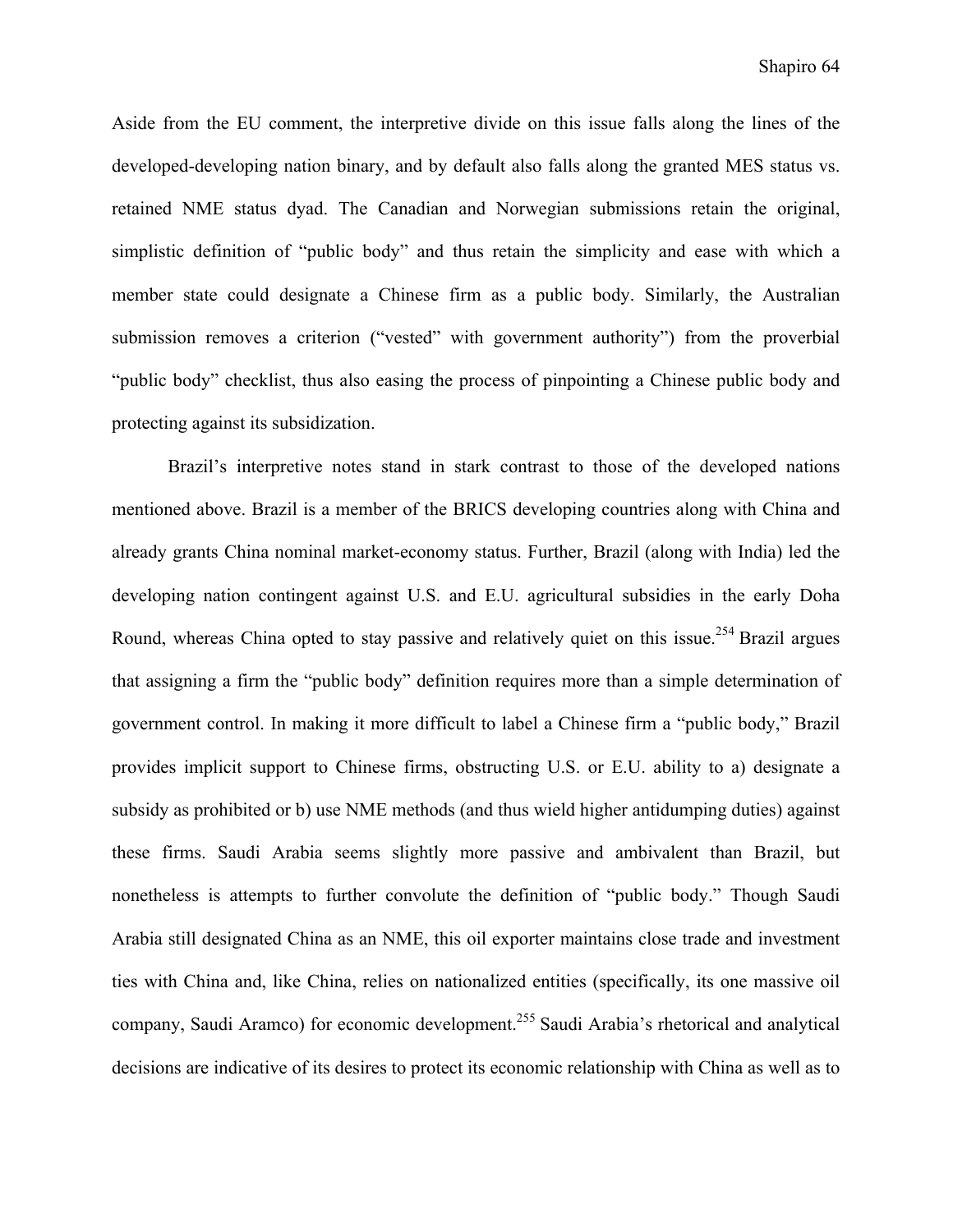maintain government support and preferential treatment for Aramco. Especially now, as Saudi Arabia debates offering ownership of certain Aramco assets to Saudi and international stockholders, a protective definition of "public body" could prevent this an Aramco initial public offering (IPO) from jeopardizing the state's ability to intervene with the company.<sup>256</sup> Thus the language of Saudi Arabia's claim in 2014 suggests its desire to make it more difficult for WTO members to target subsidization of Aramco in the future.

These interpretive divides on the issues of public bodies, government functions, and the appropriate scope of government between the "market" economies perhaps would not exist in the WTO context if the NMEs were not members. Further, whereas *space* for divergent interpretations may exist within the SCM Agreement provisions regarding public bodies and government control, this ambiguity would not have been brought to light if not for the NMEs, whose economies are affected differently by each new, potential interpretive outcome regarding these provisions. In other words, the WTO legal language on public bodies was already unclear, but China's participation prompted the discussion about this lack of clarity.

As noted in the 2014 case, both the United States and China agree that "in *United States – Definitive Anti-Dumping and Countervailing Duties on Certain Products from China*, [the AB] emphasized the case-by-case nature of the distortion inquiry.<sup> $257$ </sup> In other words, no precedential method can be set to determine whether subsidization is causing market distortion basis, nor can one be set for the process of selecting surrogate country pricing information for subsidies cases. The legal volatility surrounding the use of surrogate pricing methods subverts the ability of WTO law, at least with regard to AD/CVD, to become constitutionalized. Precedent is meaningless if each NME subsidies case is unique by definition. NME participation, and specifically that of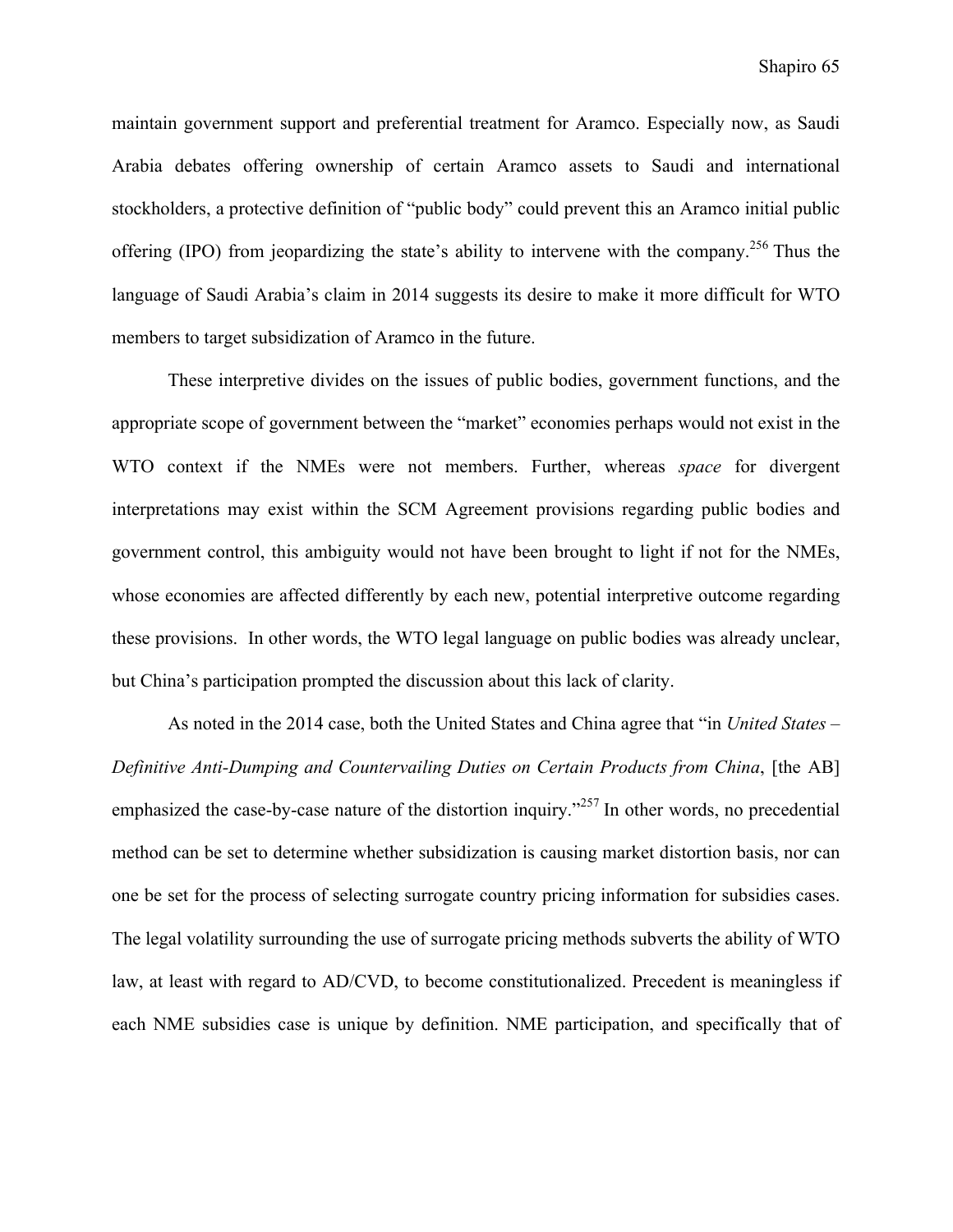China, has therefore undermined the constitutionalization process that Deborah Cass explains in her scholarly forecasts of China in the WTO.

#### CHINA AND WTO LEGAL CULTURE, SCOPE, AND INSTITUTIONAL PURPOSE

## 1. EDUCATIONAL INITIATIVES AND A TOP-DOWN APPROACH TO ACCESSION:

Most interviewees who offered opinions of China's view of the WTO emphasized that China itself "instigated the accession process" as it "really wanted to join the WTO."<sup>258</sup> Scholarship generally responds to this phenomenon by considering that China wanted (and even needed) the WTO to realize its intentions of export-oriented economic growth. However, one interviewee offered a less discussed and arguably more interesting interpretation of the Chinese government's enthusiasm towards WTO membership. This specialist considered that China, from the get-go, intended to use WTO membership to "legitimize the political power, authority, and capability of the Communist Party."<sup>259</sup> This interviewee confirmed the author of this thesis' hypothesis that, in order to legitimate the Communist Party and validate the push for WTO accession, the Chinese Government initiated an unprecedented and bizarrely thorough campaign to education the Chinese populace, especially businesspeople, about trade policy and WTO institutions.<sup>260</sup>

This seems counter-intuitive given the historical political-economic interests of Communist parties. In *The Politics of China's Accession to the World Trade Organization,* Feng (2006) reviews scholarship supporting the position that, with regard to trade liberalization, communist parties historically "block the external message of opportunity to domestic groups who would benefit the most."<sup>261</sup> Generally, international trade politics are centered upon the idea that business executives benefit most from market expansion whereas low-skilled workers lose jobs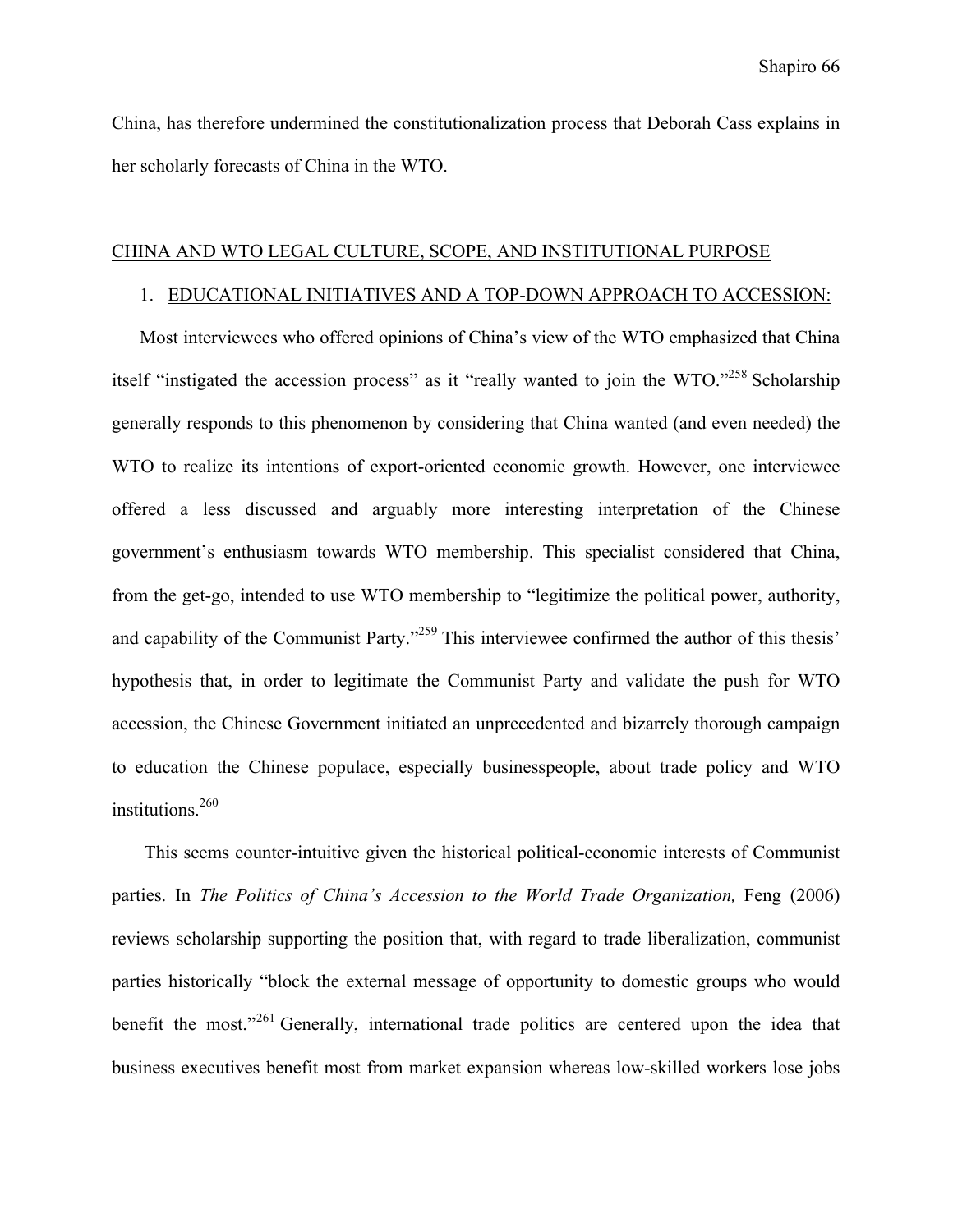and wages to foreign competition. Business leaders do not run the risk of losing their jobs and should thus be excited by the prospect of a larger consumer base created through reduction of trade barriers. In the unique case of pre-accession China, opposition "to the …bid for WTO membership" came from domestic industry and was championed by the "central decisionmaking body" in China (the Communist Party elite).<sup>262</sup>. The push to join the international economic community, then, involved the non-standard struggle of the Party elite to convince business leaders that WTO membership was worthwhile.

To sell the Chinese business community (and individual people as well) on accession to the WTO, the Communist Party waged an extensive educational campaign to increase public knowledge of WTO functions, institutions, and the implications of membership.<sup>263</sup> While many member countries have Offices for WTO Affairs within their national commerce or trade agencies, China's internal institutionalization of WTO educational resources, state-to-WTO interactions, and research initiatives to improve WTO strategy was and still is unique. At least three Chinese universities have offered graduate degrees in WTO law since 2002, and Wuhan University's WTO Studies School, the earliest of such programs, began in 1999.<sup>264</sup> In addition, China allowed foreign governments and international organizations to conduct WTO educational courses in China for CCP officials and businesspeople alike.<sup>265</sup> The Chinese government itself sponsored academic competitions for ordinary citizens to show off their WTO-specific knowledge.<sup>266</sup> Further, the Chinese government established and continues to finance a WTO Accessions Internship Program for young professionals from developing countries to bolster national "brain banks" of WTO knowledge.<sup>267</sup>

From the perspective of Chinese citizens and businesspeople, the educational campaigns and domestic institutional development form a political strategy to bolster trust in the CCP as a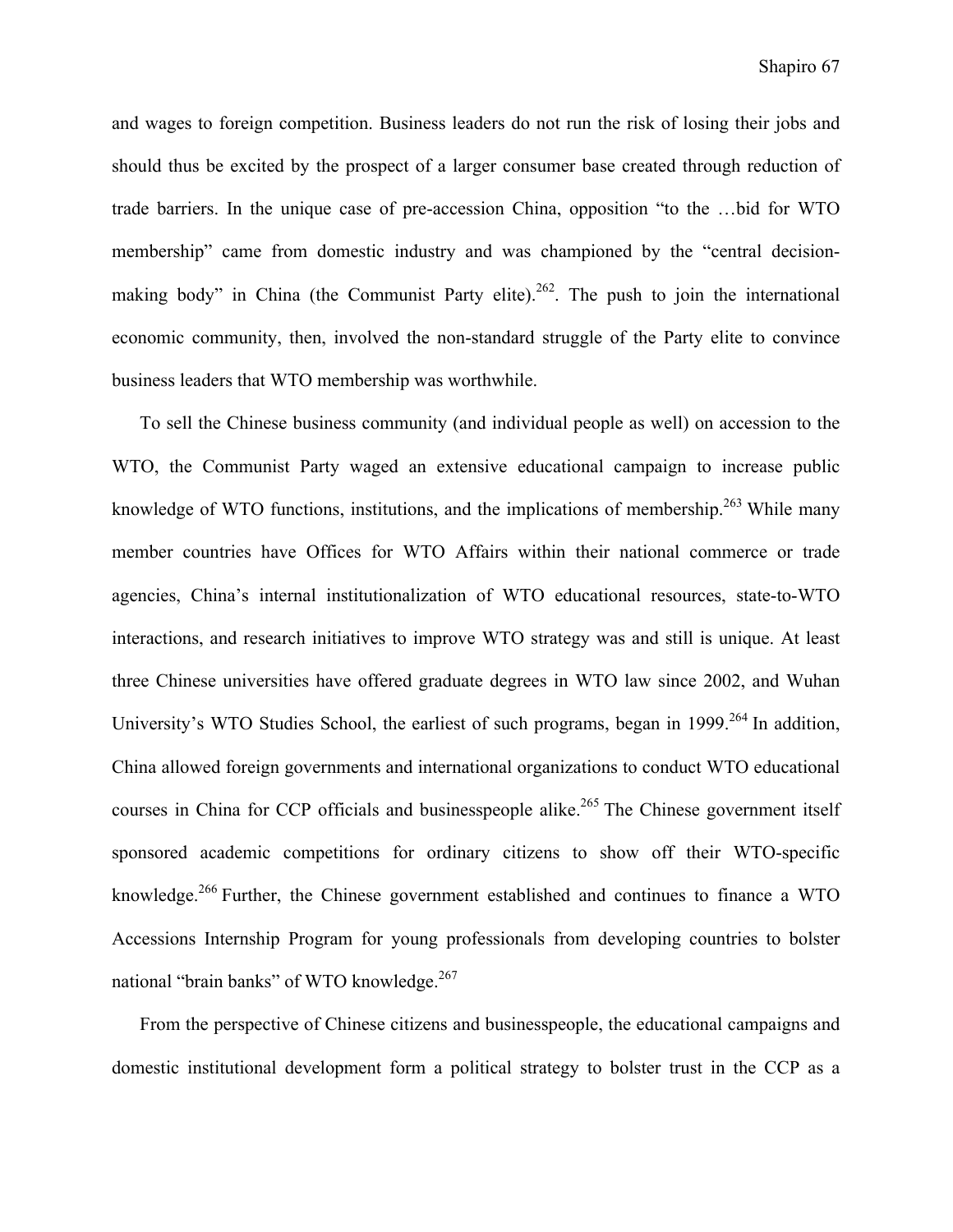provider of accurate and global information. The Chinese government emphasized the importance of understanding the WTO from the inside out in order to effectively and sophisticatedly perform within the WTO system. Even if Chinese citizens held biased views of WTO membership's normative and economic *implications* for the Chinese people, information about the technical and legal apparatuses of the WTO system in and of themselves was presented to the populace thoroughly, academically, and truthfully. China created its internship program within the WTO itself and allows professionals from other developing countries to join as well. This signals to the WTO membership that China is enthusiastic about integrating into the WTO in good faith and as a sophisticated player. Further, the internationalization of China's internship, as well as the allowance of foreign influences to provide WTO educational services send an important signal to the Chinese populace and business community. China's behaviors signal its commitment to providing internationally verified, and thus arguably truthful, information about the WTO to its people. The CCP certainly does not ensure this level of accuracy or thoroughness in all (or most) cases when presenting information to the citizenry. Arguably, the decision to provide the populace with factual WTO information is both a genuine initiative as well as a political move. On one hand, it ensures that the performance of China, as a monolithic entity, will be based on thorough understanding of WTO rules and norms. Thus China will succeed in the procedural sense, which could lead to China's success in the substantive sense. However, to say that this would help China realize its economic and diplomatic interests assumes that China, as a state member to an international organization, is a monolithic entity whose interests are espoused by the CCP position.

Following this logic, one can see how the CCP's choice to isolate WTO knowledge as one topic on which to provide the populace with correct and thorough information is strategic. The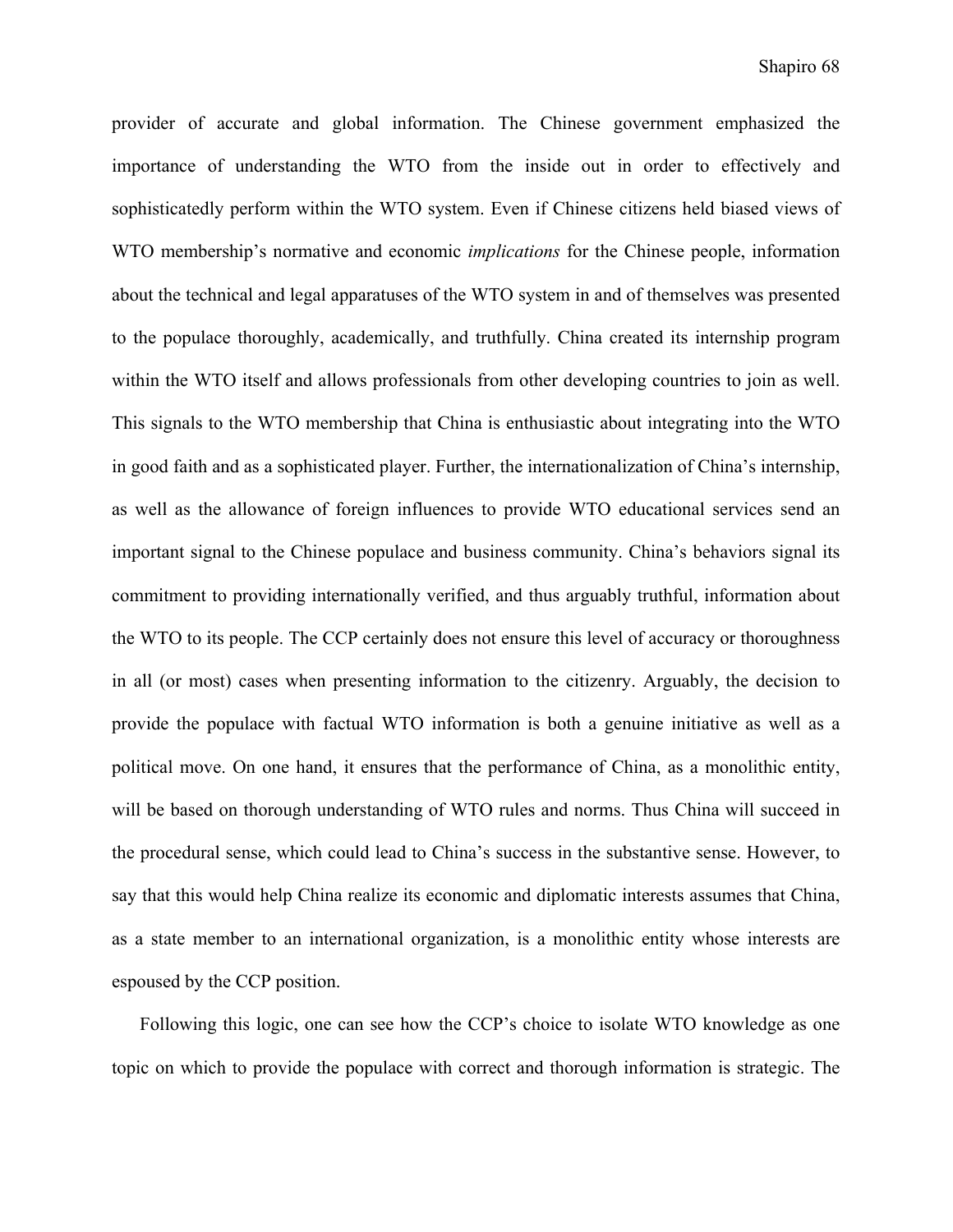move buys the CCP future political capital. It allows the CCP to refer back to WTO educational initiatives as an example that supports its image as a functional, globally connected, and accommodating regime. Even more broadly, in choosing international relations as the arena in which to be honest with its citizens, the CCP increases its chances that the Chinese people will feel comfortable with the CCP negotiating with foreign countries on their behalf. The Chinese people have little control over their government's policies, but citizens may remain complacent if they feel economically and internationally secure. Increasing the odds that they feel this way, by giving them a hand in the development of WTO policy, in turn secures the control and perceived legitimacy of the CCP.

# 2. CURRENCY MANIPULATION AND WTO LEGAL BANDWIDTH<sup>21</sup>

Accusations from the international community that China manipulates its currency to gain unfair trading advantages serve to paint China as a nefarious trading partner. Currency manipulation refers to actions taken by a government, often times in a developing country, to devalue its currency relative to the currency of a trading partner, usually in a developed nation. This artificially makes the exports from the manipulating country cheaper in the global market while raising prices on imports.<sup>268</sup> From the U.S. perspective, if a country devalues its currency relative to the dollar, exporting to that country becomes more expensive, meaning it is more expensive to maintain export-oriented jobs like manufacturing positions in the U.S.  $^{269}$ Manipulative actions include selling excessive amounts of the native currency and buying excessive reserves (bonds and other financial assets) in foreign currencies.<sup>270</sup> To give a country

 $21$  Parts of this subsection appear in a paper on the Trans-Pacific Partnership written by the author of this thesis in April 2015. Though this work is not published verbatim or in a long form piece, a condensed and rephrased version of this work is published in the Penn Journal of **Economics**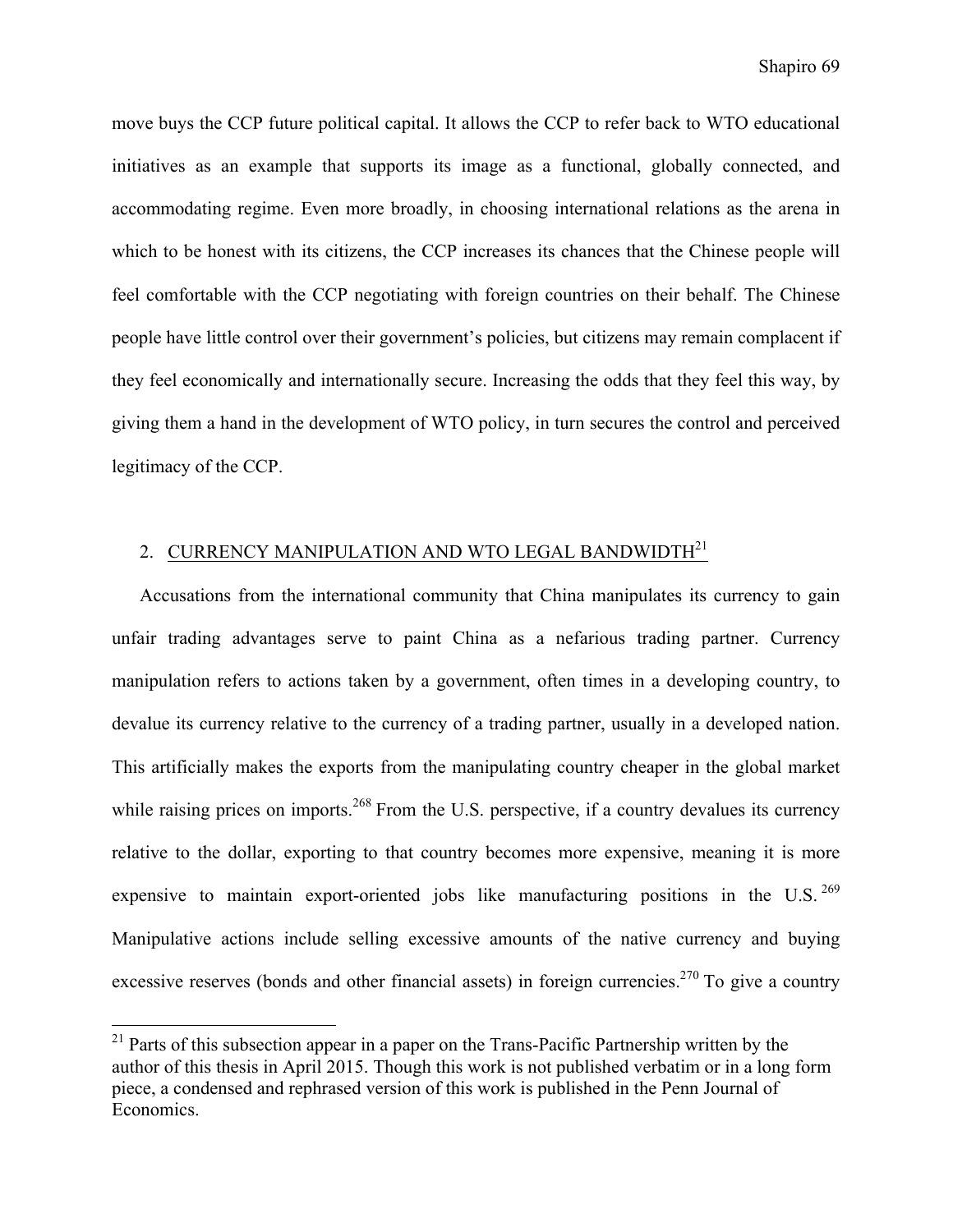case example, Bergsten and Gagnon (2012) at the Peterson Institute for International Economics note that recent currency manipulation from 20 countries has cost the United States between 1 and 5 million jobs and while increasing the U.S. trade deficit by between \$200 and \$500 billion.271

Establishing practical and enforceable currency manipulation controls against China may be impossible because "proving the existence and extent of currency misalignment…has proven enormously difficult."<sup>272</sup> In other words, it is difficult to distinguish between deliberate currency manipulation and indirect fluctuation resulting from legitimate domestic policy decisions.<sup>273</sup> The International Monetary Fund (IMF) articles and the World Trade Organization charter both attempt to define and prohibit currency manipulation.<sup>274</sup> However, respective restrictions on "chang[ing]…the par value of…currency except to correct [for] fundamental disequilibrium" and providing a "subsidy to exports" have not prevented Chinese (and others') currency interventions that negatively affect the U.S. economy.<sup>275</sup> The IMF prohibits manipulations that do not address a "fundamental disequilibrium" in exchange rates. However, determining whether or not a currency intervention policy corrects "disequilibrium" is difficult due to the inability of economists to "pin down the equilibrium [exchange] rate".<sup>276</sup> Economists do not agree on which of the multiple economic models available to measure currency manipulation and misalignment is most effective. Therefore, economists cannot accurately determine the extent to which China manipulates its currency. Estimates vary from a 49% undervaluation to a 100% overvaluation of the RMB. $277$ 

Though neither the WTO nor the IMF offers comprehensive enough descriptions of and protections against currency manipulation, the IMF definition and existent surveillance capabilities are certainly more sophisticated than the analogous provisions available in WTO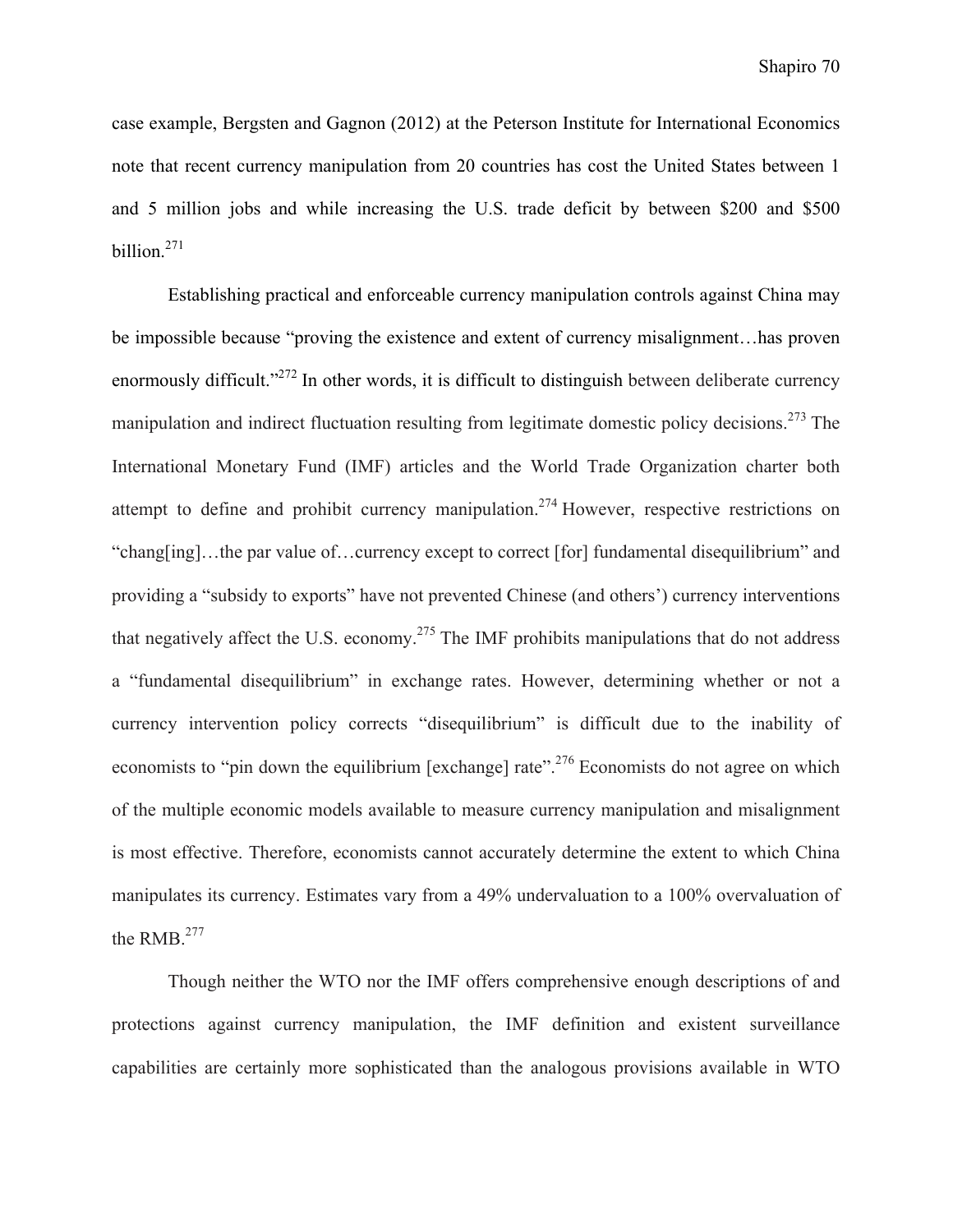treaties. Article IV of the IMF Agreement establishes that "avoid[ing] manipulating exchange rates or the international monetary system in order to prevent effective balance of payments adjustment or to gain unfair competitive advantage over other members" as a "general obligation" of IMF members.<sup>278</sup> This seems like an explanation for currency manipulation, and of course, the IMF is an organization devoted to the regulation and oversight of international monetary policies whereas the WTO is an organization established to lower international barriers to trade. Given these descriptions, one would expect the IMF to take the reigns on issues regarding currency manipulation, as this topic seems to exist outside of the WTO purview. However, as trade becomes increasingly liberalized, currency manipulation becomes more and more of a trade-related concern. The IMF general obligations section asserts that currency manipulation is a direct cause of "unfair competitive advantage," thus pinpointing currency manipulation as a trade issue, and the introductory IMF Articles direct the IMF to "facilitate the expansion and balances growth of international trade.<sup>2279</sup> That said, scholarship shows that the IMF practical capacity to enforce its rules, usually through making loans to countries conditional upon compliance with IMF rules, lags behind the practical enforcement capacity behind the WTO DSM rulings and negotiated agreements. Chorev and Babb (2008) explain that the IMF cannot demand compliance and maintain the conditionality of its loans when a) countries have access to significant amounts of private capital and b) when the IMF "engages in 'defensive lending.'" Essentially, once the IMF has provided capital to a country, it becomes invested in ensuring the success of the country "to preserve its own international image." Thus, the IMF is unlikely to follow through on conditionality threats and might even "provide new loans so that the government can pay off old ones" to keep up the perceptive that the IMF is effective.<sup>280</sup>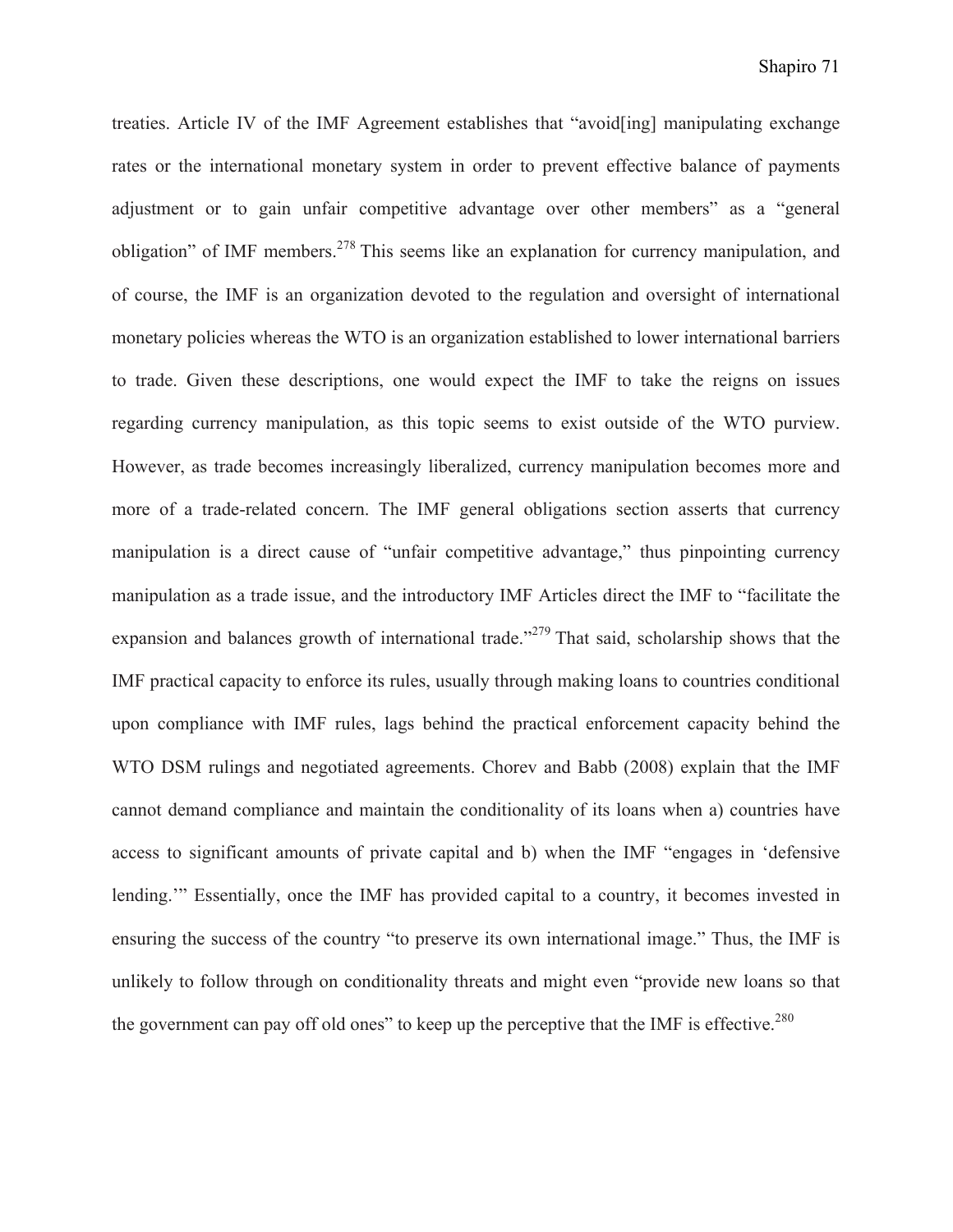On the other hand, the WTO's effectiveness does not rely on an external factor (private capital), nor does it rely on how the WTO manages some internal resource (i.e: loans within the IMF). Rather, WTO membership and compliance with the rules provide countries with a privilege that they already have the capacity to facilitate all on their own: the reduction of technical and domestically codified trade barriers.<sup>281</sup> Unlike the IMF, it is advantageous for a country to adhere to the WTO regardless of its economic performance because all countries want to realize gains from trade, and "all successful nations are trading nations" in the globalized economy.<sup>282</sup> Further, it would always be disadvantageous for existing members leave the WTO because then WTO members could discriminate against them in trade. The stakes of WTO entry or WTO exit do not change with the availability of a resource left uncontrollable by the WTO. The WTO is considerably more removed than the IMF from the problem of "resource leveraging" and seems more structurally resilient, sound, and stable. This assessment and its potentially implementable implications become important especially as China becomes a more active and consequential player in international trade. China, often criticized as the world's worst currency manipulator, has exposed the shortcomings of the WTO legal system in handling currency manipulation-related issues. However, this shortcoming is avoidable, given the rigidity of the MFN principle and the WTO's function as a moderator, but not controller, of resources in international trade.

## 3. WTO MEMBERSHIP AND POLITICAL-ECONOMIC "CONVERGENCE":

The method of expert testimony collection and synthesis used in this project allows for a nuanced rhetorical analysis of the language used by specialists in the field to discuss China as a player in the multilateral trading system. One interviewee with the greatest amount of China-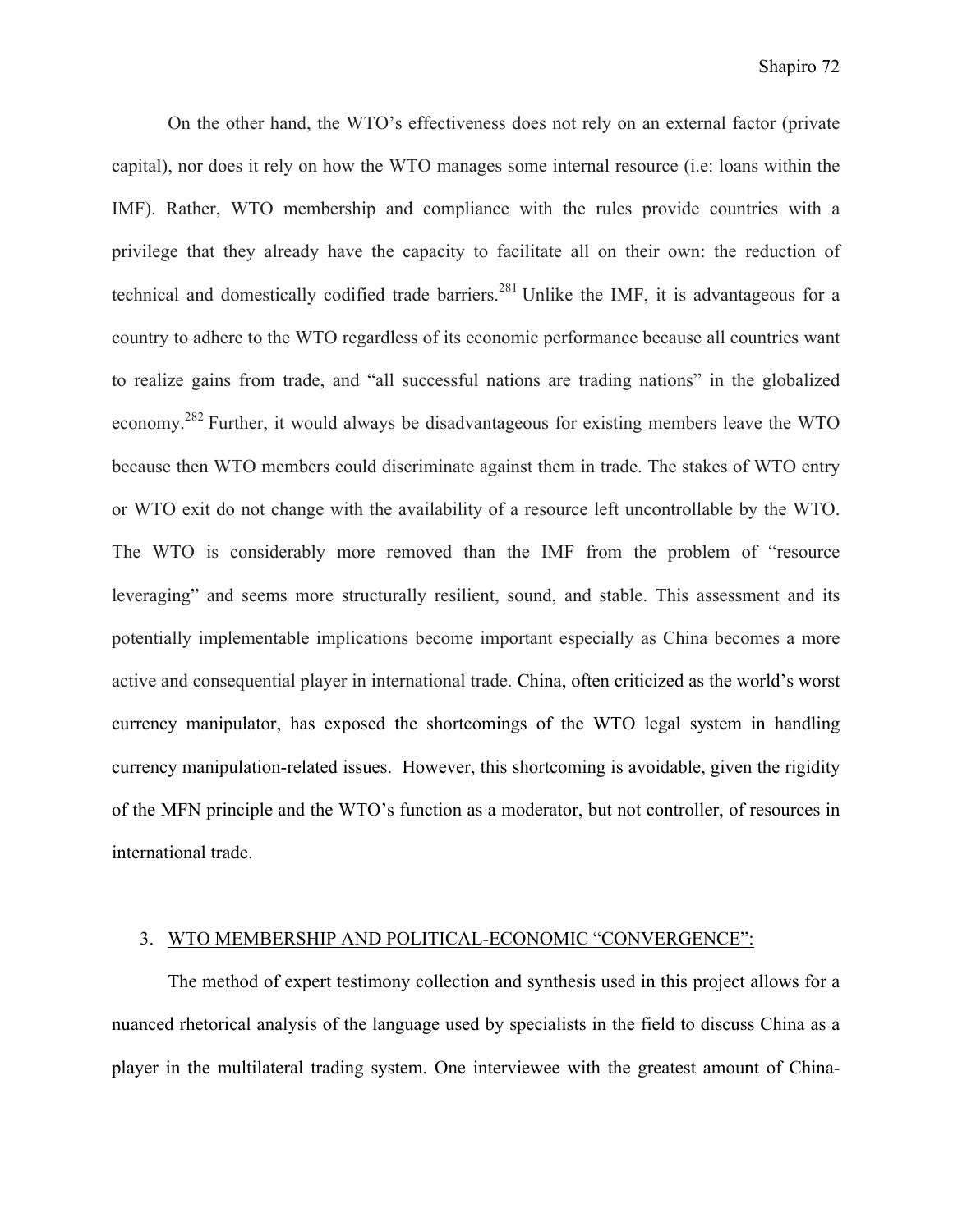specific trade law knowledge repeatedly referred to December 2016 as the moment of China's potential "graduation" to market-economy status.<sup>283</sup> This offers some initial insight into how certain international trade lawyers understand Chinese transition to MES as a progressive rite-ofpassage, or a development indicative of China's political-economic maturation. Teleological language of "graduation" implicitly characterizes the WTO as a capitalism-advocating and ideologically unwavering organization. In a word, the WTO's vision of ideal political economy is ideal and countries become true members of the international economic community when they embody said ideals. This may in fact be the view underlying usage of the term "graduation." This language implies a subjective and moral preference towards capitalist orientation, but whether capitalism is moralized here or not, scholars from other countries engaged in trade with China still emphasize that China joined the WTO "in order to transform itself into a market economy."<sup>284</sup> However, some Chinese scholars believe that China never intended to "graduate" within the WTO system in the first place. Hsieh (2010) argues that China's constitutionalized call for "socialism with Chinese characteristics" as the country progressed with economic reform and opening implies that China intended to use WTO membership to "participate in global trade to strengthen Chinese socialism rather than succumb to Western ideology."285

The last interview subject (an American lawyer) emphasized that China's accession to the WTO and subsequent implementation of internal economic and organizational reforms stipulated within the Protocol represented a process of "convergence" necessary to join the WTO.<sup>286</sup> In fact, this subject argued that the point of the WTO system was to "force convergence."<sup>287</sup> This suggests that the WTO system was never meant to welcome or even accommodate politicaleconomic diversity among its members, and thus in joining the WTO, China should have (and indeed may have) recognized its imminent development into a capitalist economy. In the same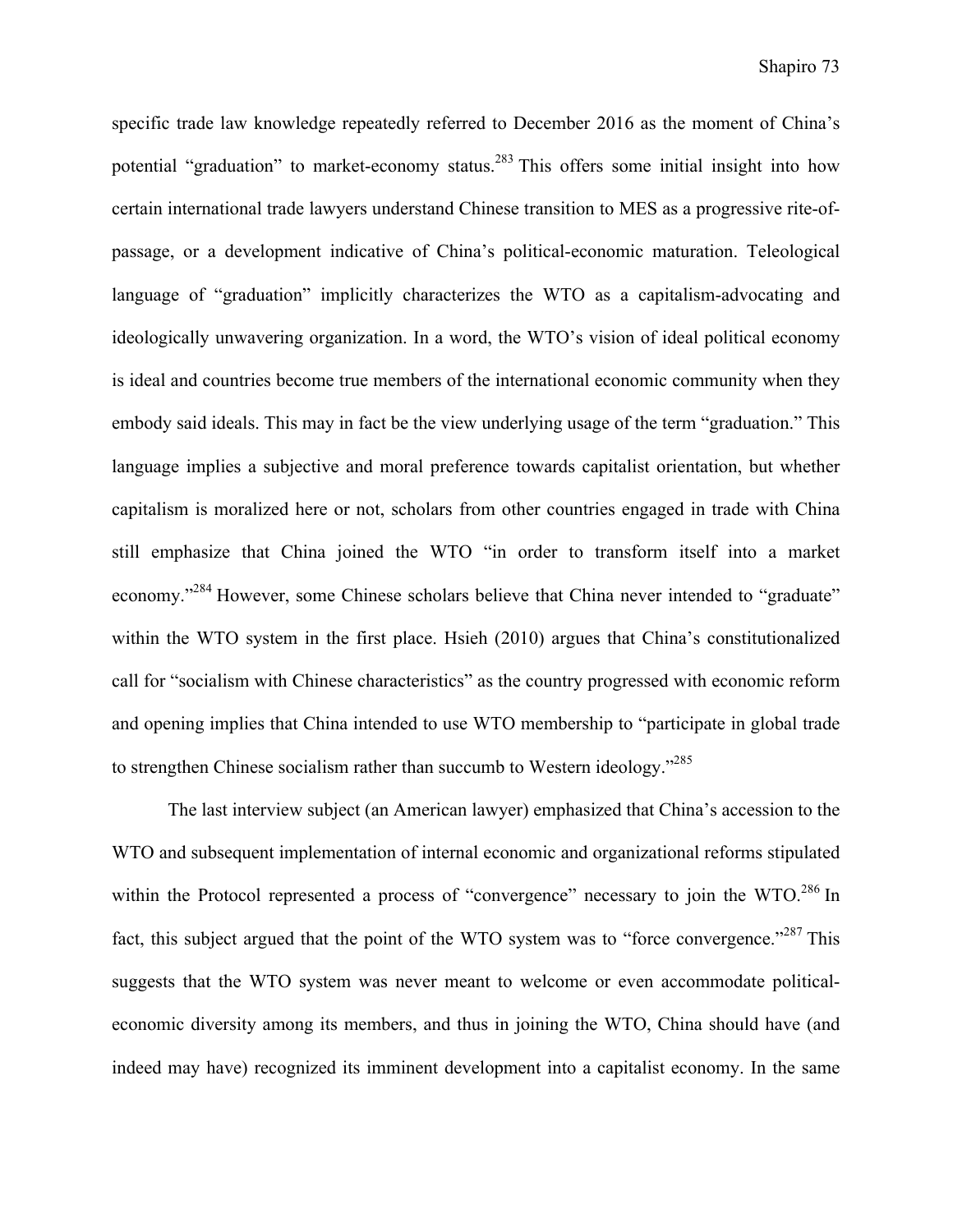interview, though, this subject adamantly insisted that the WTO "does not penalize countries for different political economic structures."<sup>288</sup> She backs up this claim by noting that the WTO "creates a set of uniform rules" to govern use of dispute settlement, facilitate negotiations for trade liberalization, ensure a "predictable" international trade arena, and protect countries from the discriminatory trading practices of others.<sup>289</sup>According to this interviewee, the system does not allow for non-market economies to bear disproportionate burdens. Her view suggests that the Safeguard and NME methodologies are corrective methods that have, both in practice and conceptually, brought NMEs in line with the rest of the pack. This would make sense if the most important bearer of these policies, China, was still unequivocally and wholly an NME. As this thesis shows in its literature review, now it is not and, at least as long as it has been a member in the WTO, perhaps never was. The problem then is not that the WTO-plus rules are inherently discriminatory but that the discrepancy between their intended target and the political-economic facts-on-the-ground in China create a space in which China receives inappropriate treatment.

## SECTION VIII: CONCLUDING THOUGHTS

Cass, Jackson, Bown, and others believed that China's participation in the WTO would forever alter the organization's institutions and norms and that such alteration would be negative. They projected that China's participation as a large and powerful developing country, as a nonmarket economy, and as a country lacking economic and political transparency would contribute to the de-legitimization of WTO juridical channels, the ineffectuality of multilateral negotiations, and a decline in members' view of the WTO as respectable and sophisticated. To some extent, their predictions hold true. That said, this thesis suggests that in the Doha Round and in the arena of dispute settlement and trade remedies, China cannot be blamed for proactively undermining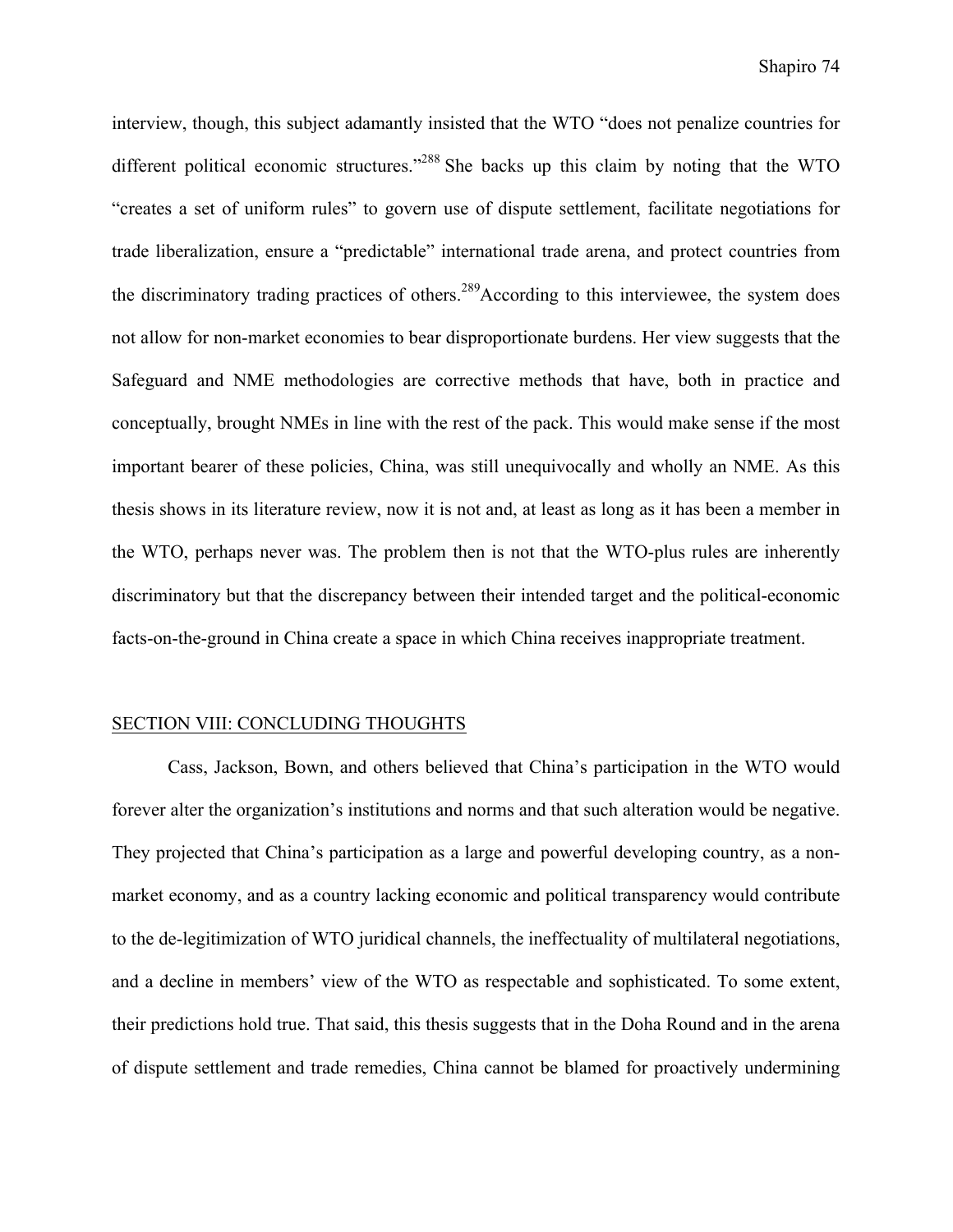force of the WTO system. In Doha, China behaved in a manner that should be expected of a large developing nation and a country that made significant concessions (or perceived itself to have made significant concessions) in its accession process. With regard to trade remedies cases and dispute settlement, China exhibited respect for the system and a desire to participate in the WTO's best institution with sophistication. Though the aforementioned scholars are certainly "onto something," so to speak, with regard to the degradation of evidentiary standards and the questionable uses and methods of NME AD methodologies, the problem lies not in the intra-DSM behavior of China, but in the details and application of these rules themselves. WTO members create the NME rules with genuine intentions to make China's WTO participation fair, safe, and functional. Still, the problem is not China cheating this system of rules and requirements, but that the rules no longer apply uniformly to the Chinese economic situation. China's negative effect on the DSM exists because China's participation, however benign or standard, illuminated the unpreparedness of the multilateral trading system to handle politicaleconomic diversity and political-economic ambiguity of membership. In one arena, that of currency manipulation, China exhibits proactive, deleterious behaviors that suggest a need for improvement within the WTO institutions and rules. The academic community's attempt to address this shortcoming might lead to a future in which Bretton Woods institutions are synthesized and reformatted into a set of multipurpose organizations better equipped to target real-world economic problems and incentivize sovereign nations to mitigate these problems.

As this thesis shows, China's participation has strengthened certain institutions and norms in the WTO system. The Chinese narrative of arduously gained sophistication and institutional insight supports Keohane's view that the ins-and-outs of the WTO system are in fact worth learning or at least necessary to learn to survive in the contemporary world. Further,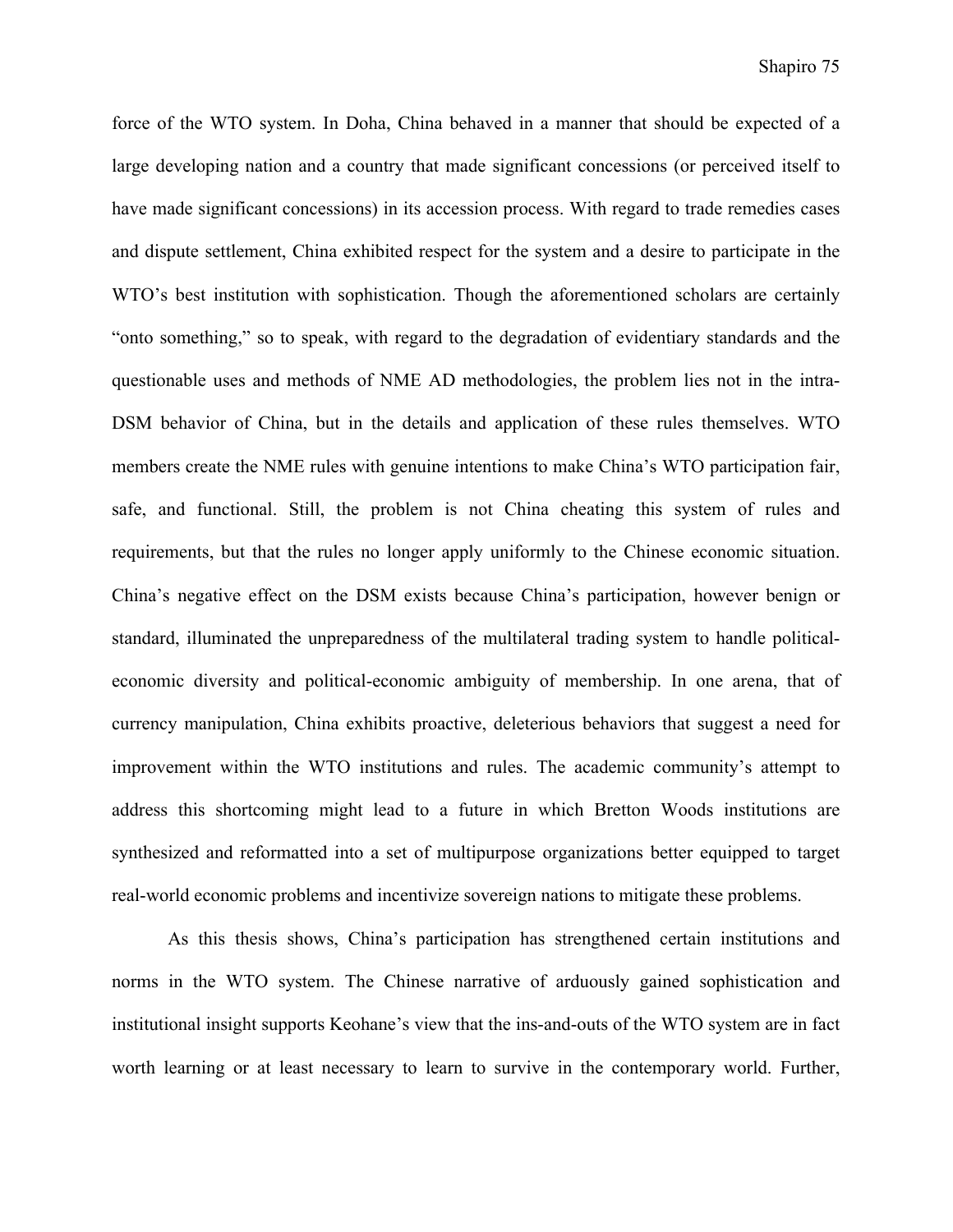China's compliance with WTO rulings supports the idea that, even if the DSM cannot handle political economy diversity its membership (including China) is working towards a point in which it can. Last, whether China is "converging" asymptotically towards capitalism or intent on "graduating" as a fully transparent and marketized country, the fact remains that China has lived up to many of its accession commitments, including tariff reduction and increased privatization. It shows that China understands that its "admittance to the club" is conditional and economically worthwhile. China's non-capitalist and non-Western characteristics suggest that it would undermine a Westernized organization devoted to the "global capitalist system," and thus its lack of an unequivocally deleterious effect the WTO seems surprising at first glance.<sup>290</sup> But "China" needs the WTO" in the long-term, so much so that that phrase was a pervasive Chinese saying in the accession lead-up.<sup>291</sup> It is not that the WTO caused China to marketize, but rather, that China would have marketized anyway and the WTO is the natural place for a marketizing or marketized country to interact with the rest of the international community.

This survey and new research can support international trade litigators as they prepare to revisit the controversial NME label at the WTO this December. As mentioned in the literature review, Urdinez and Masiero projected one quantitative effect of NME status on the dispute settlement system, namely that market economy status would lower "the number of antidumping investigations against Chinese products."<sup>292</sup> However, the economics on the ground in China would not change as the result of this in-name switch to market economy. As this thesis suggests NME status is politically motivated and serves more so as a protectionist tool to keep certain Western industries afloat in the midst of increased importation of Chinese goods. It does show, though, that the steel industry still deserves the drastic and methodologically separate system that is the AD NME classification.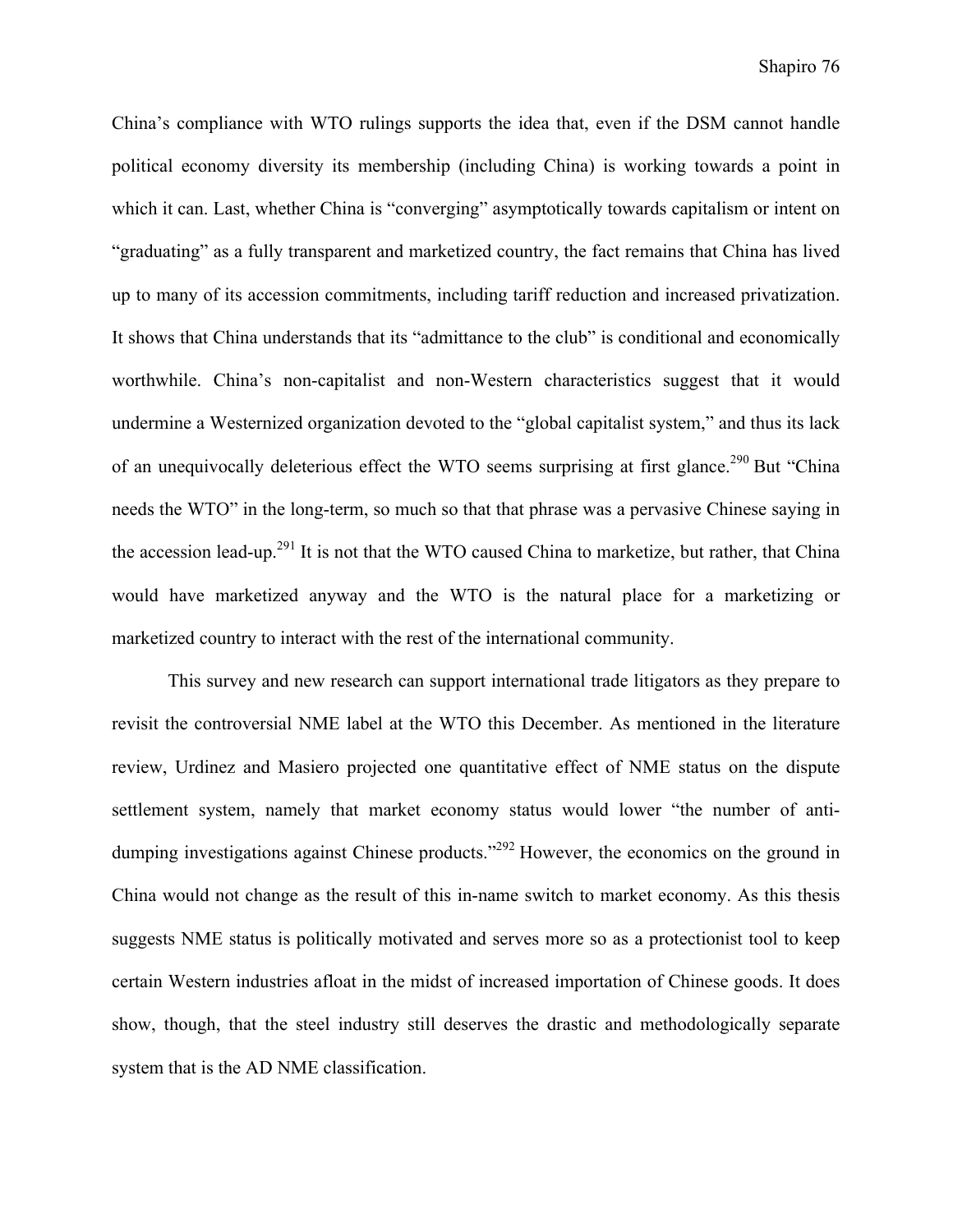Some lawyers are, in the months leading up to this reassessment of NME status, stitching together arguments as to why China as a whole should retain NME classification. Though a point entirely political in nature, keeping the status quo would not undermine China's respect for the WTO itself, as China has shown its commitment to the system despite the inability of the system to handle its political-economic idiosyncrasies. With or without NME status, the world's second largest economy will continue to revere the WTO and contribute to it in an educated and sophisticated manner.<sup>293</sup> Perhaps China's participation in the WTO marks the beginning of an era in which those that join new international systems are motivated by what the international system can do, as it stands, to further the country's interests rather than how the country can manipulate the international system for the advancement of said interests.

 

<sup>1</sup> Sandra Kollen Ghizoni, "Establishment of the Bretton Woods System," *Federal Reserve History*, November 22, 2013, accessed March 24, 2016,

http://www.federalreservehistory.org/Events/DetailView/28; Edward Mansfield, "Political Economy," (lecture, PSCI 150: Intro to International Relations, the University of Pennsylvania, Fall 2012).

<sup>2</sup> Devesh Kapur, "Finance," (lecture, PSCI 224: Political Economy of Development, the University of Pennsylvania, Fall 2015).

<sup>3</sup> Kapur, "Finance;" Ghizoni, "Establishment of the Bretton Woods System."

<sup>4</sup> Devesh Kapur, "Finance;" Devesh Kapur, "International Trade and Globalization," (lecture,

PSCI 224: Political Economy of Development, the University of Pennsylvania, Fall 2015). <sup>5</sup> Edward Mansfield, "Political Economy."

<sup>&</sup>lt;sup>6</sup> Eric Wyndham White, Olivier Long, and Arthur Dunkel. "The General Agreement on Tariffs" and Trade (GATT)." *Die grossen zwischenstaatlichen Wirtschaftsorganisationen, herausgegeben vom Schweizerischen Institut für Aussenwirtschafts-und Marktforschung an der Handels-Hochschule St. Gallen, St. Gallen* (1955).

http://global-economics.ca/GATT.UN.Encyclopedia.pdf

<sup>7</sup> Edward Mansfield, "Political Economy."

<sup>8</sup> GATT 1947, *The General Agreement on Tariffs and Trade*, (Geneva: GATT, 1947), October 30, 1947.

<sup>9</sup> WTO Secretariat, "Fiftieth Anniversary of the Multilateral Trading System," *World Trade Organization*, 1998, accessed December 12, 2015,

https://www.wto.org/english/thewto\_e/minist\_e/min96\_e/chrono.htm; Monica Hsiao, "China and the GATT: Two Theories of Political Economy Explaining China's Desire for Membership in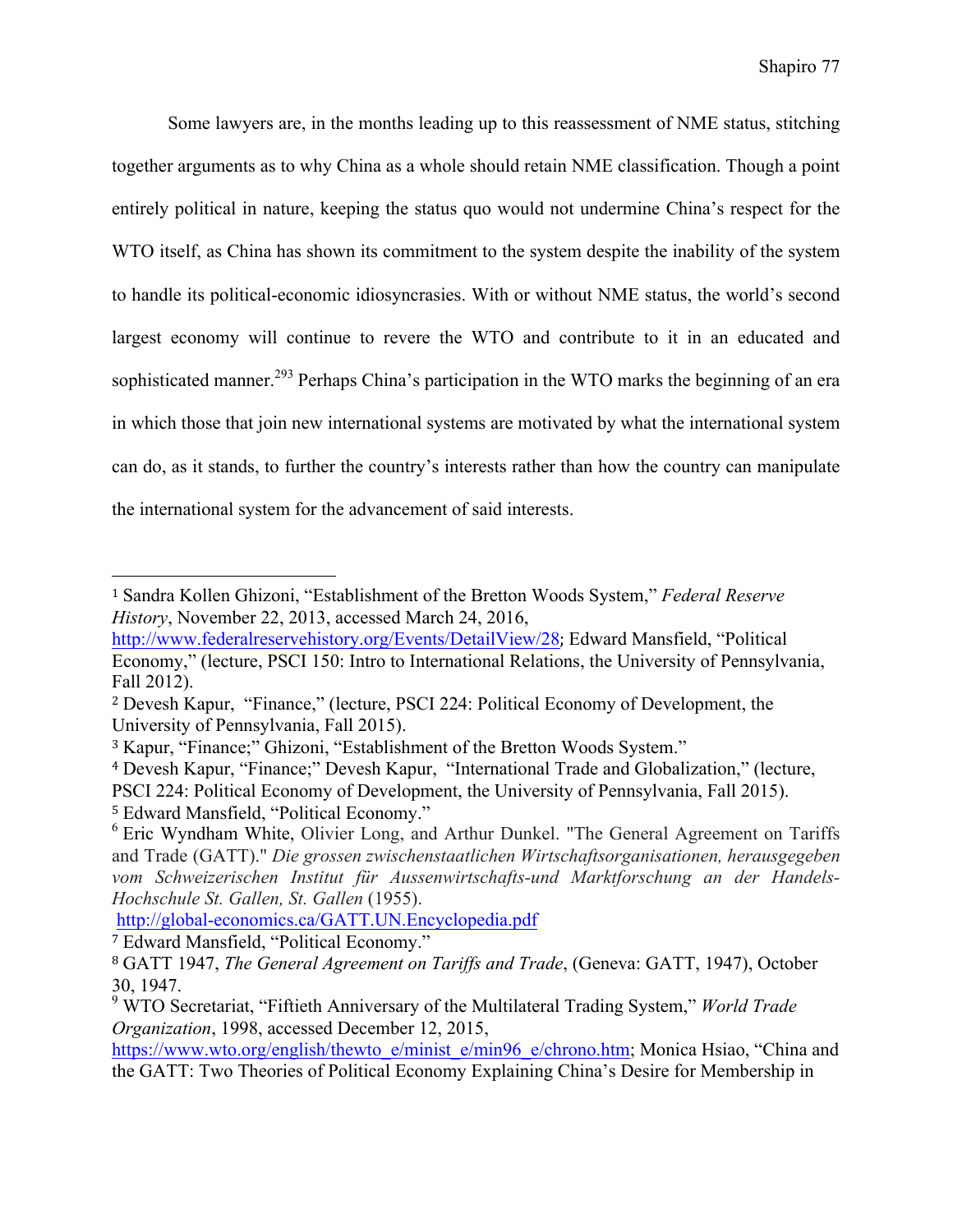<u> Alexandro de la contrada de la contrada de la contrada de la contrada de la contrada de la contrada de la co</u> the GATT," *Pacific Basin Law Journal* 12 no. 2 (1994),

http://escholarship.org/uc/item/0k2882sf#page-3.

<sup>10</sup> "Members and Observers of the WTO," *World Trade Organization*, updated November 30, 2015, accessed December 12, 2015,

https://www.wto.org/english/thewto\_e/countries\_e/org6\_map\_e.htm.

<sup>11</sup> Claire Suddath, "U.S.-Cuba Relations," *Time Magazine*, April 15, 2009, http://content.time.com/time/nation/article/0,8599,1891359,00.html. 

<sup>12</sup> Jan Hoogmartens, *EC Trade Law Following China's Accession to the WTO*, (Kluwer Law International, 2004).

<sup>13</sup> Karl Kautsky, "Ultra-Imperialism," *Die Neite Zeit*, September 11, 1914, http://www.platypus1917.org/wp-

content/uploads/readings/kautskykarl\_ultraimperialism1914\_NLR05804.pdf/.<br><sup>14</sup> Kautsky, "Ultra-Imperialism."

<sup>15</sup> Bert F. Hoselitz, "Socialism, Communism, and International Trade," *Journal of Political Economy*, vol. 57, no. 3 (1949).

<sup>16</sup> GATT 1947.

<sup>17</sup> Wu Xiaohui, "No Longer Outside, Not Yet Equal: Rethinking China's Membership in the World Trade Organization." *Chinese Journal of International Law* 10 (2011), 2.

<sup>18</sup> Hui Feng. *The Politics of Chinese Accession to the World Trade Organization: The Dragon Goes Global* (London: Routledge, 2012).

<sup>19</sup> Thomas Rumbaugh and Nicholas Blancher, "China: International Trade and WTO Accession." Working Paper. *International Monetary Fund*, March 2004; Francisco Urdinez and Gilmar Masiero, "China and the WTO: Will the Market Economy Status Make Any Difference after 2016?" *The Chinese Economy*, 48 no. 2 (2015).

<sup>20</sup> Chad Bown and Meredith Crowley, "China's Export Growth and the China Safeguard: Threats to the World Trading System?" Working Paper 5291. *The World Bank* (Development Research Group, Trade and Integration Team), May 2010.

<sup>21</sup> "Principles of the trading system," WTO, last updated 2015, accessed October 30, 2015, https://www.wto.org/english/thewto\_e/whatis\_e/tif\_e/fact2\_e.htm.

<sup>22</sup> Dr. Elena Pilipenko, "WTO in the Global Capitalist Economy System – Sight from Russia," *Journal of Contemporary Management*, (2015), http://www.bapress.ca/jcm/jcm-article/1929- 0136-2015-02-85-08.pdf

<sup>23</sup> "Understanding the WTO: The Organization – Members and Observers," *World Trade Organization*, updated November 30, 2015, accessed December 12, 2015,

https://www.wto.org/english/thewto\_e/whatis\_e/tif\_e/org6\_e.htm. <sup>24</sup> Keohane quoted in Urdinez and Masiero. "China and the WTO."

<sup>25</sup> Bruce Wilson. "Compliance by WTO Members with Adverse WTO Dispute Settlement Rulings: The Record to Date." *Journal of International Economic Law*, vol. 10 no. 2 (2007), http://jiel.oxfordjournals.org/content/10/2/397.abstract

 $\frac{26}{10}$  Julian Chaisse. "Deconstructing the WTO Conformity Obligation: A Theory of Compliance as a Process." *Fordham International Law Journal*, vol. 38 no. 57 (2015), http://heinonline.org/HOL/Page?handle=hein.journals/frdint38&div=5&g\_sent=1&collection=jo

urnals.

<sup>27</sup> Chaisse. "Deconstructing the WTO Conformity Obligation."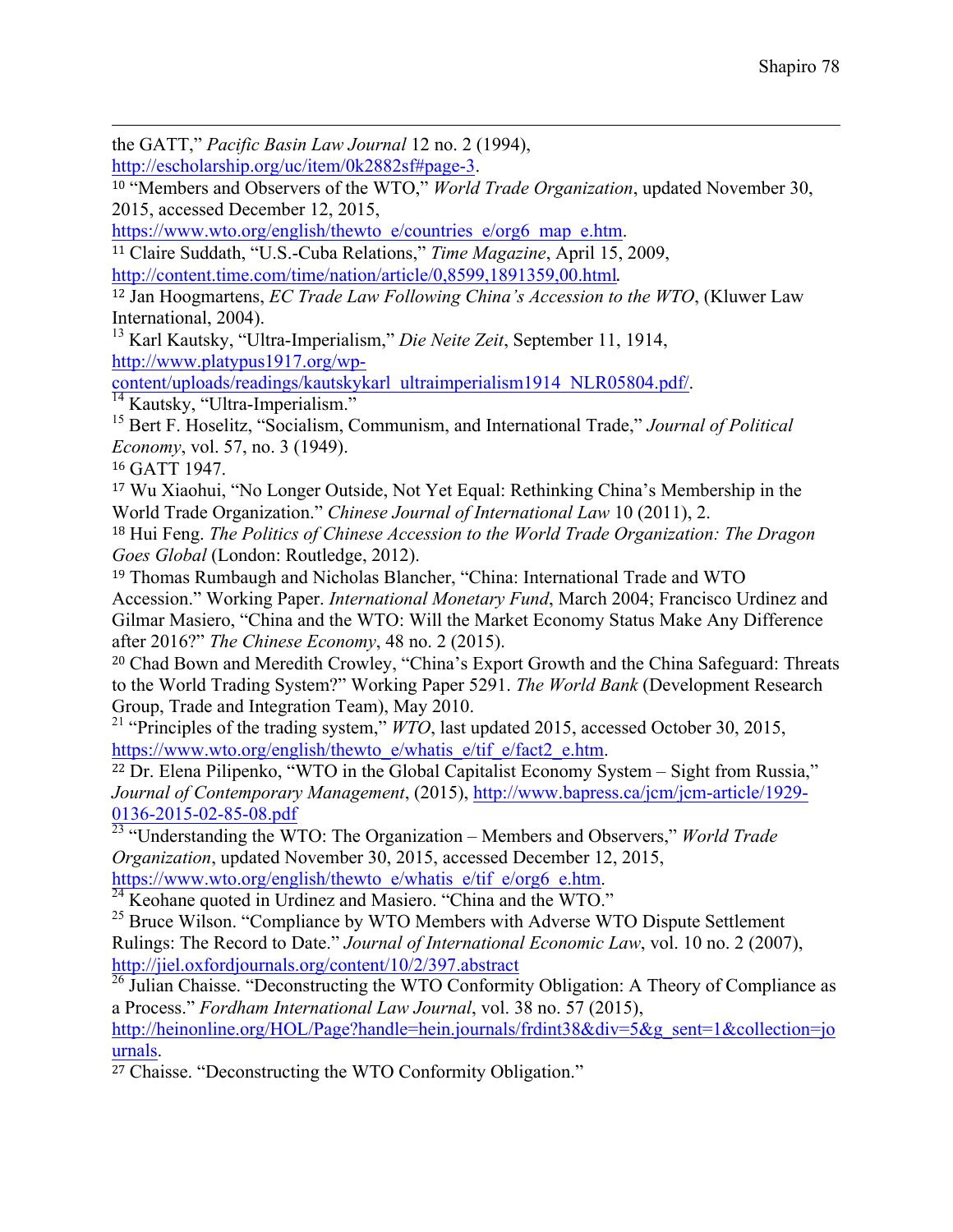<sup>28</sup> "Technical Information on Anti-Dumping," *WTO*, last updated 2015, accessed October 30, 2015, https://www.wto.org/english/tratop\_e/adp\_e/adp\_info\_e.htm. <sup>29</sup> "Technical Information on Anti-Dumping," *WTO*. <sup>30</sup> Wei Zhuang. "An Empirical Study of China's Participation in the WTO Dispute Settlement Mechanism: 2001-2010." *The Law and Development Review*, 4 no. 1 (2011). <sup>31</sup> Tomer, Broude, Michael Moore, Chad P. Bown, and Petros C. Mavroidis. "US-Anti-Dumping Measures on Certain Shrimp from Viet Nam: A Stir-Fry of Seafood, Statistics, and Lacunae." *World Trade Review* 12, no. 2 (2013). <sup>32</sup> Dukgeun Ahn and Jieun Lee. "Countervailing Duty Against China: Opening a Pandora's Box in the WTO System?" (discussion paper, Research Seminar in International Economics, University of Michigan, Ann Arbor, MI, April 26, 2011). <sup>33</sup> "Anti-Dumping, Subsidies, Safeguards: Contingencies, Etc." *World Trade Organization*, 2016, accessed March 17, 2016, https://www.wto.org/english/thewto\_e/whatis\_e/tif\_e/agrm8\_e.htm.  $\frac{34}{34}$  Urdinez and Masiero. "China and the WTO, 156." <sup>35</sup> Bruce Scott, "The Political Economy of Capitalism." Working Paper 07-037. *Harvard Business School,* 2006. http://www.hbs.edu/faculty/Publication%20Files/07-037.pdf. <sup>36</sup> Scott." "The Political Economy of Capitalism." <sup>37</sup> WTO litigator in discussion with the author, February 2016. <sup>38</sup> Scott." "The Political Economy of Capitalism." <sup>39</sup> Ibid. <sup>40</sup> "Chapter 6: Economies in Transition," (Lecture in Macroeconomics, Georgia State University, Atlanta, GA, http://www2.gsu.edu/~ecomaa/Lecture3.htm. <sup>41</sup> "Chapter 6: Economies in Transition." GSU. <sup>42</sup> Rumbaugh and Blancher, "China: International Trade and WTO Accession." <sup>43</sup> Vera Thorstensen, Daniel Ramos, Carolina Muller, and Fernanda Bertolaccini. "WTO – Market and Non-Market Economies: The Hybrid Case of China*." Latin American Journal of International Trade Law* 1 (2013); World Trade Organization*. The Analytical Index of the GATT: Article VI Anti-Dumping and Countervailing Duties* (Geneva: The World Trade Organization Secretariat, 1995). https://www.wto.org/english/res\_e/booksp\_e/gatt\_ai\_e/art6\_e.pdf. <sup>44</sup> *WTO: Trade Remedies*, ed. Rudiger Wolfrum, Peter- Tobias Stoll, and Michael Kobele. (Leiden, Netherlands: BRILL, 2008). <sup>45</sup> World Trade Organization. *The Analytical Index of the GATT*.; *WTO: Trade Remedies*, ed. Rudiger Wolfrum, Peter- Tobias Stoll, and Michael Kobele. (Leiden, Netherlands: BRILL, 2008). <sup>46</sup> *WTO: Trade Remedies*, ed. Wolfrum, Stoll, and Kobele. <sup>47</sup> Thorstensen, Ramos, Muller, and Bertolaccini. "WTO – Market and Non-Market Economies." <sup>48</sup> World Trade Organization. *The Analytical Index of the GATT: Article VI Anti-Dumping and Countervailing Duties.* <sup>49</sup> *WTO: Trade Remedies*, ed. Wolfrum, Stoll, and Kobele. <sup>50</sup>Kommerskollegium National Board of Trade, "The EU Treatment of Non-Market Economy

Countries in Antidumping Proceedings," (Swedish Department of Commerce, 2005), http://www.kommers.se/upload/Analysarkiv/Arbetsomr%E5den/Antidumpning/Antidumpning%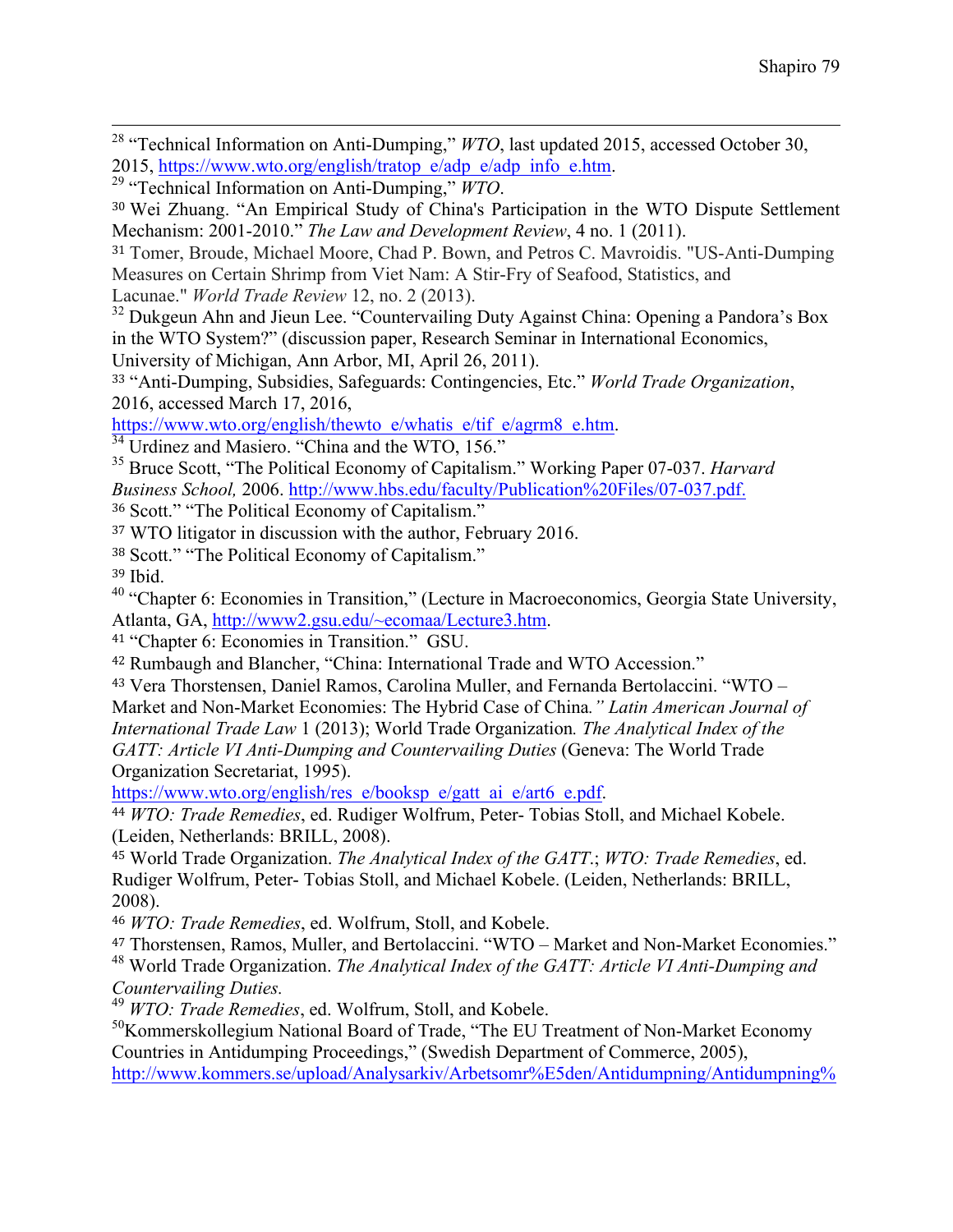<u> Alexandro de la contrada de la contrada de la contrada de la contrada de la contrada de la contrada de la co</u> 20-%20huvudsida/The\_EU\_Treatment\_of\_Non-

market\_Economy\_countries\_in\_antidumpingproceedings.pdf.<br><sup>51</sup> Ahn and Lee. "Countervailing Duty Against China."

<sup>52</sup> Kommerskollegium, "The EU Treatment of Non-Market Economy Countries in Antidumping Proceedings."

<sup>53</sup> Ibid.

<sup>54</sup> *Tariff Act of 1930*, sub. IV (Countervailing and Antidumping Duties: Definitions and Special Rules), U.S. Code 19 § 4, https://www.law.cornell.edu/uscode/text/19/1677

<sup>55</sup> Ma Ji.. "Challenge the Non-Market Economy Methodology Taken by EU and U.S. against China in WTO Anti-dumping Area." (J.D. candidate research paper, Peking University Shenzhen Graduate School, 2012).

<sup>56</sup> *Council regulation (EC) no. 1225/2009 of 30 November 2009 on protection against dumped imports from countries not members of the European Community (codified version), Official Journal of the European Union*, L343/51, November 22, 2009,

http://trade.ec.europa.eu/doclib/docs/2010/april/tradoc\_146035.pdf.

<sup>57</sup>Ari Kokko, "EU and Vietnam: From a Parental to a Competitive Relationship?" Working Paper May 2010, (Stockholm and Copenhagen: Stockholm School of Economics and

Copenhagen Business School, 2010), http://www.snee.org/filer/papers/612.pdf. <sup>58</sup> WTO Committee on Anti-Dumping Practices, *Notification of Laws and Regulations Under Article 18.5 of the Agreement: Argentina (Supplement),* (Geneva: The World Trade Organization, 2006), G/ADP/N/1/ARG/1/Suppl.8,

http://enforcement.trade.gov/trcs/downloads/documents/argentina/gadpn1arg1s8.pdf

<sup>59</sup> WTO Committee on Anti-Dumping Practices, *Notification of Laws and Regulations Under Article 18.5 of the Agreement: Argentina (Supplement).* <sup>60</sup> Kommerskollegium, "The EU Treatment of Non-Market Economy Countries in Antidumping

Proceedings."

<sup>61</sup> Thorstensen, Ramos, Muller, and Bertolaccini. "WTO – Market and Non-Market Economies." <sup>62</sup> Tomer, Broude, Michael Moore, Chad P. Bown, and Petros C. Mavroidis. "US-Anti-Dumping Measures on Certain Shrimp from Viet Nam."

<sup>63</sup> Ibid.

<sup>64</sup> James Clifford Anderson, "WTO Appellate Body Upholds U.S. Safeguard Measures on Imported Tires from China: Legal Implications and Ramifications to Subsequent Trade Disputes and to Other Trade Industries" *Global Business & Development Law Journal* 1 no. 1 (2013); Steve Charnovitz and Bernard Hoekman, "*US-Tyres*: Upholding a WTO Accession Contract – Imposing Pain for Little Gain," World Trade Review 12 no. 2 (2013).

<sup>65 "</sup>Agreement on Implementation of Article VI of the General Agreement on Tariffs and Trade 1994 (Anti-Dumping Agreement)," *The World Trade Organization*, accessed December 2015, https://www.wto.org/english/res\_e/booksp\_e/analytic\_index\_e/anti\_dumping\_02\_e.htm <sup>66</sup> *Anti-Dumping Agreement*, WTO.

<sup>67</sup> *Anti-Dumping Agreement*, WTO; The World Trade Organization, *The Report of the Working Party on the Accession of China,* 1 October 2001, WT/ACC/CHN/49.

<sup>68</sup> World Trade Organization, *Agreement on Subsidies and Countervailing Measures,* (1994), available at https://www.wto.org/english/docs\_e/legal\_e/24-scm.pdf

<sup>69</sup> Piyush Chandra, WTO subsidy rules and tariff liberalization: evidence from accession of China. *The Journal of International Trade & Economic Development*, *23*(8) (2014).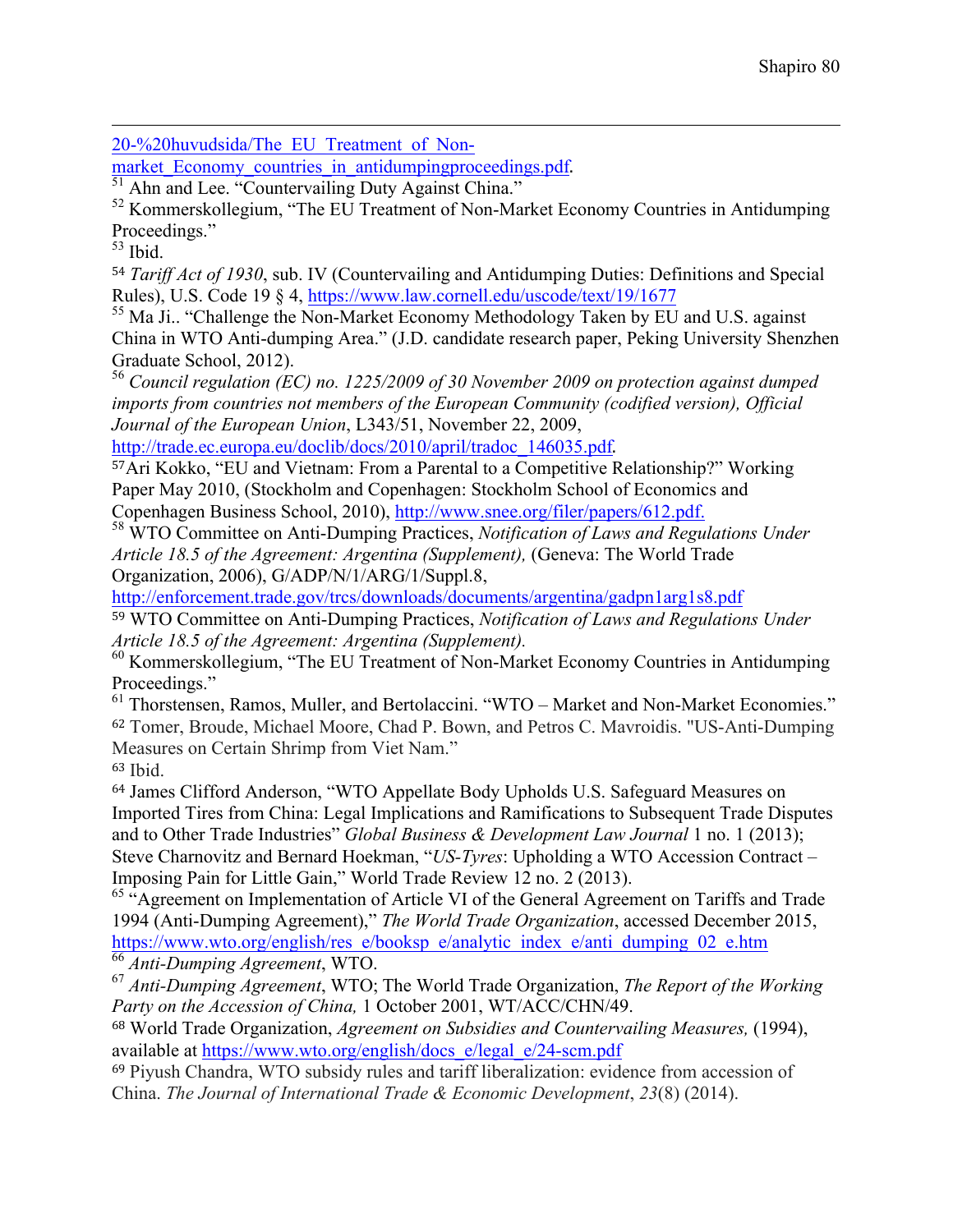<sup>70</sup> Joost Paulewyn, "Treaty Interpretation or Activism? Comment on the AB Report on United States – ADs and CVDs on Certain Products from China" *World Trade Review* 12 no. 2 (2013). <sup>71</sup> Paulewyn, "Treaty Interpretation or Activism?" <sup>72</sup> Thomas Prusa and Edwin Vermulst, "*United States – Definitive Anti-Dumping and* 

*Countervailing Duties on Certain Products from China:* Passing the Buck on Pass Through," *World Trade Review* 12 no. 2 (2013), http://econweb.rutgers.edu/prusa/cv/53%20- %20US%20AD%20CVD%20China.pdf

73The World Trade Organization, *United States – Countervailing Duties Measures on Certain Products from China: Report of the Panel*, 14 July 2014, WT/DS437/R, available at

https://www.wto.org/english/tratop\_e/dispu\_e/437r\_e.pdf. <sup>74</sup> John Jackson, "The Impact of China's Accession on the WTO." In *China and the World Trading System*, eds. Deborah Cass, Brett Williams, and George Barker, (Cambridge, UK: University of Cambridge Press, 2003), 24.

<sup>75</sup> Deborah Z Cass. "China and the 'constitutionalization' of international trade law." In *China and the World Trading System*, eds. Deborah Cass, Brett Williams, and George Barker, (Cambridge, UK: University of Cambridge Press, 2003), 40-51.

<sup>76</sup> Cass. "China and the 'constitutionalization' of international trade law."

<sup>77</sup> Chad Bown and Rachel McCullough. "U.S.-Japan and U.S.-China Trade Conflict: Export Growth, Reciprocity, and the International Trading System."

<sup>78</sup> Bown and McCullough. "U.S.-Japan and U.S.-China Trade Conflict," 2.

<sup>79</sup> Zhuang. "An Empirical Study of China's Participation in the WTO Dispute Settlement Mechanism: 2001-2010." 231.<br><sup>80</sup> Xiaohui. "No Longer Outside. Not Yet Equal."

 $81$  Bown and McCullough. "U.S.-Japan and U.S.-China Trade Conflict." 20-21; 33.

<sup>82</sup> Zhuang. "An Empirical Study of China's Participation in the WTO Dispute Settlement Mechanism: 2001-2010." 242.

<sup>83</sup> Urdinez and Masiero. "China and the WTO: Will the Market Economy Status Make Any Difference after 2016?" *The Chinese Economy*, 48 no. 2 (2015).

<sup>84</sup> Ibid.

 $85$  Ibid.

<sup>86</sup> Laura Puccio, "Granting Market Economy Status to China: An Analysis of WTO Law and of Selected Members' Policy," *European Parliamentary Research Service*, November 2015, accessed December 11, 2015,

http://www.europarl.europa.eu/RegData/etudes/IDAN/2015/571325/EPRS\_IDA(2015)571325\_E N.pdf

 $87 \text{ Ji.}$  "Challenge the Non-Market Economy Methodology Taken by EU and U.S. against China in WTO Anti-dumping Area."

 $^{88}$  Ibid.

 $^{89}$  Ibid.

<sup>90</sup> Ibid.

 $91$  Ibid.

 $92$  Ibid.

<sup>93</sup> Puccio, "Granting Market Economy Status to China."

<sup>94</sup> Thorstensen, Ramos, Muller, and Bertolaccini. "WTO – Market and Non-Market Economies."

<sup>95</sup> Ahn and Lee. "Countervailing Duty Against China."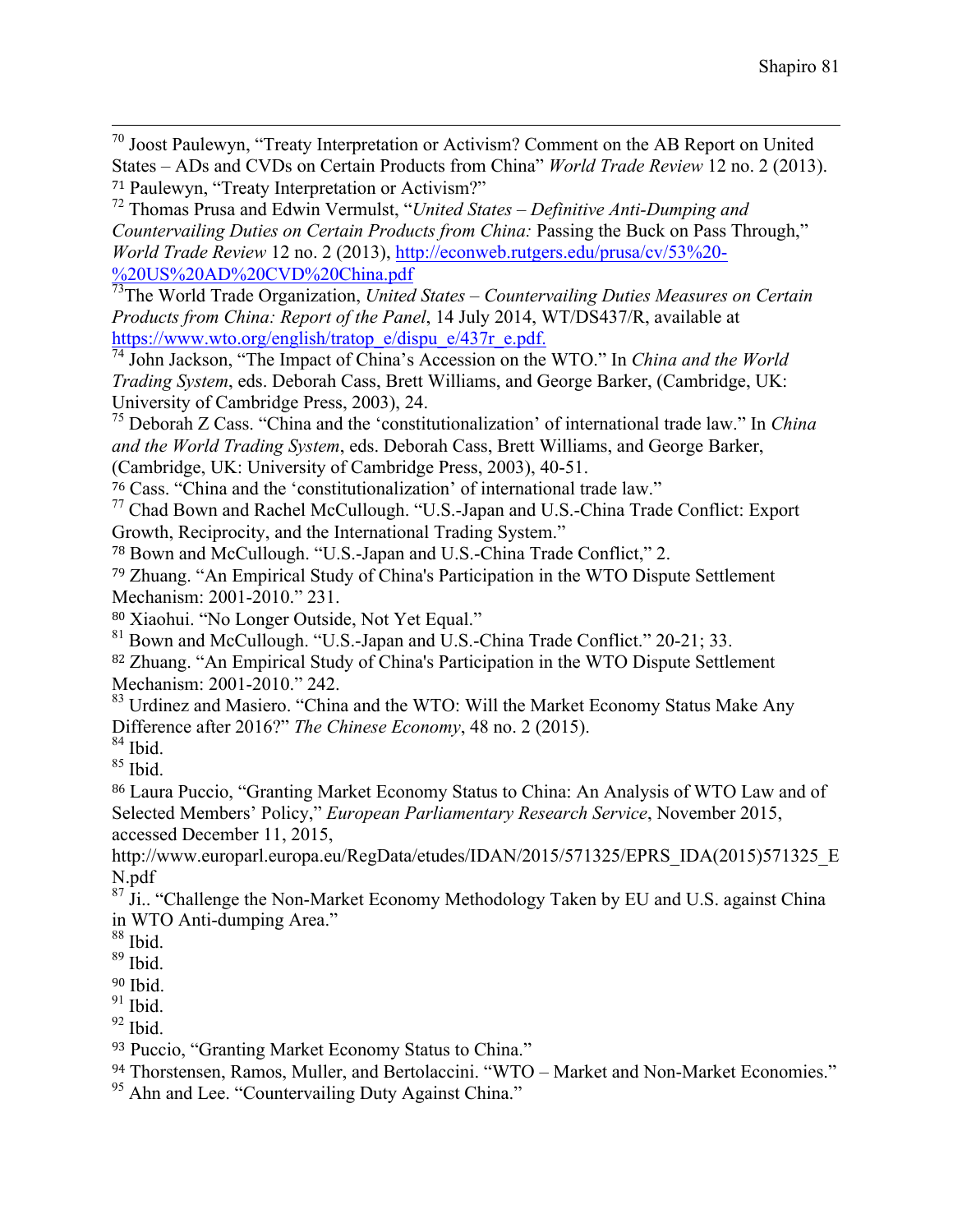<sup>96</sup> Mostafa Beshkar and Adam S Chilton. "Revisiting Procedure and Precedent in the WTO: An Analysis of US – Countervailing and Anti-Dumping Measures (China)." (presentation, WTO Case Law Conference, European University Institute, Fiesole, Italy, May 14-15, 2015).

<u> Alexandro de la contrada de la contrada de la contrada de la contrada de la contrada de la contrada de la co</u>

<sup>97</sup> Beshkar and Chilton. "Revisiting Procedure and Precedent in the WTO."

<sup>99</sup> Broude, Moore, Bown, and Mavroidis. "US-Anti-Dumping Measures on Certain Shrimp from Viet Nam."

<sup>100</sup> World Trade Organization, *"*US – Shrimp (Viet Nam) (DS404)," *WTO Dispute Settlement: One Page Case Summaries, 2011,* 

*https://www.wto.org/english/tratop\_e/dispu\_e/cases\_e/1pagesum\_e/ds404sum\_e.pdf*

<sup>101</sup> The World Trade Organization, *"*US – Shrimp (Viet Nam) (DS404)*."*

<sup>102</sup> Broude, Moore, Bown, and Mavroidis. "US-Anti-Dumping Measures on Certain Shrimp from Viet Nam."

<sup>103</sup> Ibid.

<sup>104</sup> Ibid.

<sup>105</sup> General Agreement on Tariffs and Trade (GATT) 1947/1994, *Article VI: Antidumping Agreement*. . (Geneva: GATT, 1947/1994).

<sup>106</sup> Broude, Moore, Bown, and Mavroidis. "US-Anti-Dumping Measures on Certain Shrimp from Viet Nam."

<sup>107</sup> Ibid.

<sup>108</sup>The World Trade Organization, *"*US – Shrimp (Viet Nam) (DS404)."

<sup>109</sup> Broude, Moore, Bown, and Mavroidis. "US-Anti-Dumping Measures on Certain Shrimp from Viet Nam."

<sup>110</sup> Ibid.

 $111$  Ibid.

<sup>112</sup> The World Trade Organization, *"*US – Shrimp (Viet Nam) (DS404)."

<sup>113</sup> Wu. "No Longer Outside, Not Yet Equal."

 $114$  Ibid.

 $^{115}$  Ibid.

<sup>116</sup> Ibid.

<sup>117</sup> Elizabeth Kreps and Anthony Clark Arend, "Why States Follow the Rules; Toward a Positional Theory of Adherence to International Legal Regimes*," Duke Journal of Comparative and International Law* (2006), 383-386.

 $118$  Pilipenko. "WTO in the Global Capitalist Economy System – Sight from Russia."

<sup>119</sup> Scott Kennedy. "Contrasting History and a Common Future," in Ricardo Melendez-Ortiz, Christophe Bellmann and Shuaihua Cheng, eds., A Decade in the WTO: Implications for China and Global Trade Governance (Geneva: International Centre for Trade and Sustainable Development, December 2011).

<sup>120</sup> Kennedy. "Contrasting History and a Common Future."

 $121$  Ibid.

 $122$  Ibid.

<sup>123</sup> "Disputes by County," *World Trade Organization,* 2016, accessed March 11, 2016, https://www.wto.org/english/tratop\_e/dispu\_e/dispu\_by\_country\_e.html.

<sup>124</sup> "Disputes by County," *World Trade Organization.*

<sup>98</sup> Ibid., 25.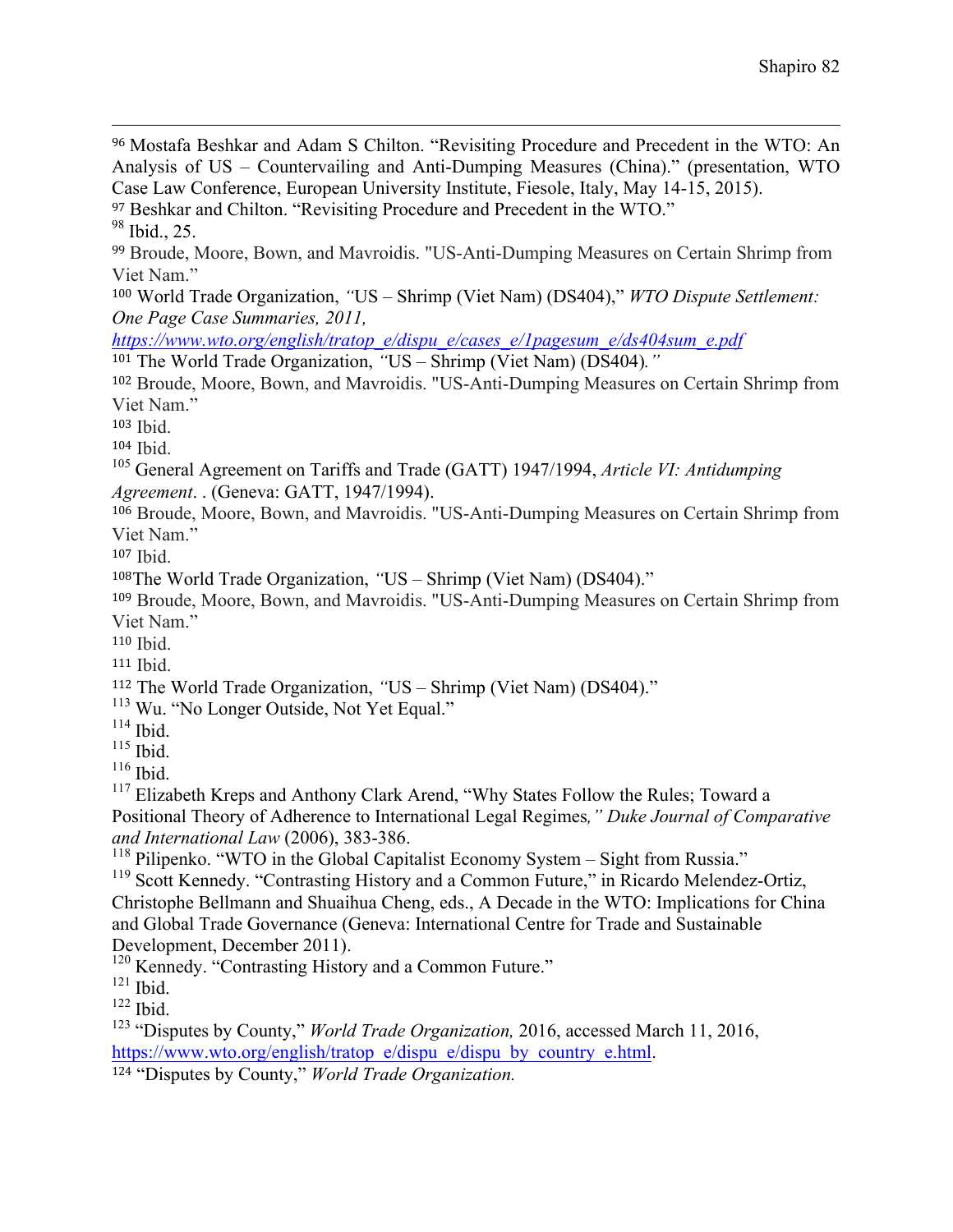<u> Alexandro de la contrada de la contrada de la contrada de la contrada de la contrada de la contrada de la co</u> <sup>125</sup> GATT 1994, *WTO Agreement: Marrakesh Agreement Establishing the World Trade Organization*, Apr. 15, 1994, in THE LEGAL TEXTS: THE RESULTS OF THE URUGUAY ROUND OF MULTILATERAL TRADE NEGOTIATIONS 4 (1999), 1867 U.N.T.S. 154, 33 I.L.M. 1144 (1994); "Members and Observers," *The World Trade Organization*. <sup>126</sup> Bown and Crowley. "China's Export Growth and the China Safeguard," 2.

<sup>127</sup> WTO Secretariat, *World Trade Report 2007* (Geneva: World Trade Organization, 2007), 60; International trade consultant, in discussion with the author, November 2015.

<sup>128</sup> WTO Secretariat, *World Trade Report 2007*.

<sup>129</sup> Paul Bluestein. "China's Impact on the Doha Round," in Ricardo Melendez-Ortiz, Christophe Bellmann and Shuaihua Cheng, eds., *A Decade in the WTO: Implications for China and Global Trade Governance* (Geneva: International Centre for Trade and Sustainable Development, December 2011).

<sup>130</sup> International trade lawyer with experience litigating at the WTO, in discussion with the author, November 2015.

<sup>131</sup> "Understanding the WTO: Basics, the Uruguay Round," *World Trade Organization*, 2016, accessed March 11, 2016, https://www.wto.org/english/thewto\_e/whatis\_e/tif\_e/fact5\_e.htm.

<sup>132</sup> "Uruguay Round Agreement: TRIPS (Trade Related Aspects of Intellectual Property Rights," *The World Trade Organization*, 2016, accessed March 17, 2016,

https://www.wto.org/english/docs\_e/legal\_e/27-trips\_01\_e.htm. 133 Susanne K. Sell and Aseem Prakash. "Using Ideas Strategically: The Contest between Business and NGO Networks and Intellectual Property Rights," *International Studies Quarterly* Vol. 48, (2004).

<sup>134</sup> Paper on the Trans-Pacific Partnership by Lauren Shapiro (thesis author) in April 2015. <sup>135</sup> World Trade Organization, *Doha WTO Ministerial 2001: Ministerial Declaration,* November

2001, WT/MIN/DEC/1, https://www.wto.org/english/thewto\_e/minist\_e/min01\_e/mindecl\_e.pdf

<sup>136</sup> Dr. Jagdish Bhagwati (Columbia University), "Why the TPP is undermining the Doha Round," East Asia Forum, 14 January 2013, accessed March 17, 2016,

http://www.eastasiaforum.org/2013/01/14/why-the-tpp-is-undermining-the-doha-round/.

<sup>137</sup> International trade lawyer with expertise in the history of the Doha Round, in discussion with the author, November 2015.

<sup>138</sup> Ibid.

<sup>139</sup> Chin Leng Lim and Jiang Wu Wang, "China and the Doha Development Agenda Working Paper. *World Trade Organization Forum,* Geneva, September 2009.

<sup>140</sup> Andrew Stoler. "China's Role in the World Trade Organization and the Doha Round of Multilateral Trade Negotiations," (discussion paper, Second World Forum on China Studies, Institute for International Trade, Shanghai, China, 2006); Kennedy. "Contrasting History and a Common Future."

<sup>141</sup> International trade lawyer with expertise in the history of the Doha Round, in discussion with the author, November 2015.; Bluestein. "China's Impact on the Doha Round."

<sup>142</sup> Bluestein. "China's Impact on the Doha Round;" International trade lawyer with expertise in the history of the Doha Round, in discussion with the author, November 2015.

<sup>143</sup> "Doha: Some Technical Terms," *European Union,* July 2008.

http://trade.ec.europa.eu/doclib/docs/2008/july/tradoc\_139799.pdf

<sup>144</sup> "Doha: Some Technical Terms," *European Union.* 

<sup>145</sup> Ibid.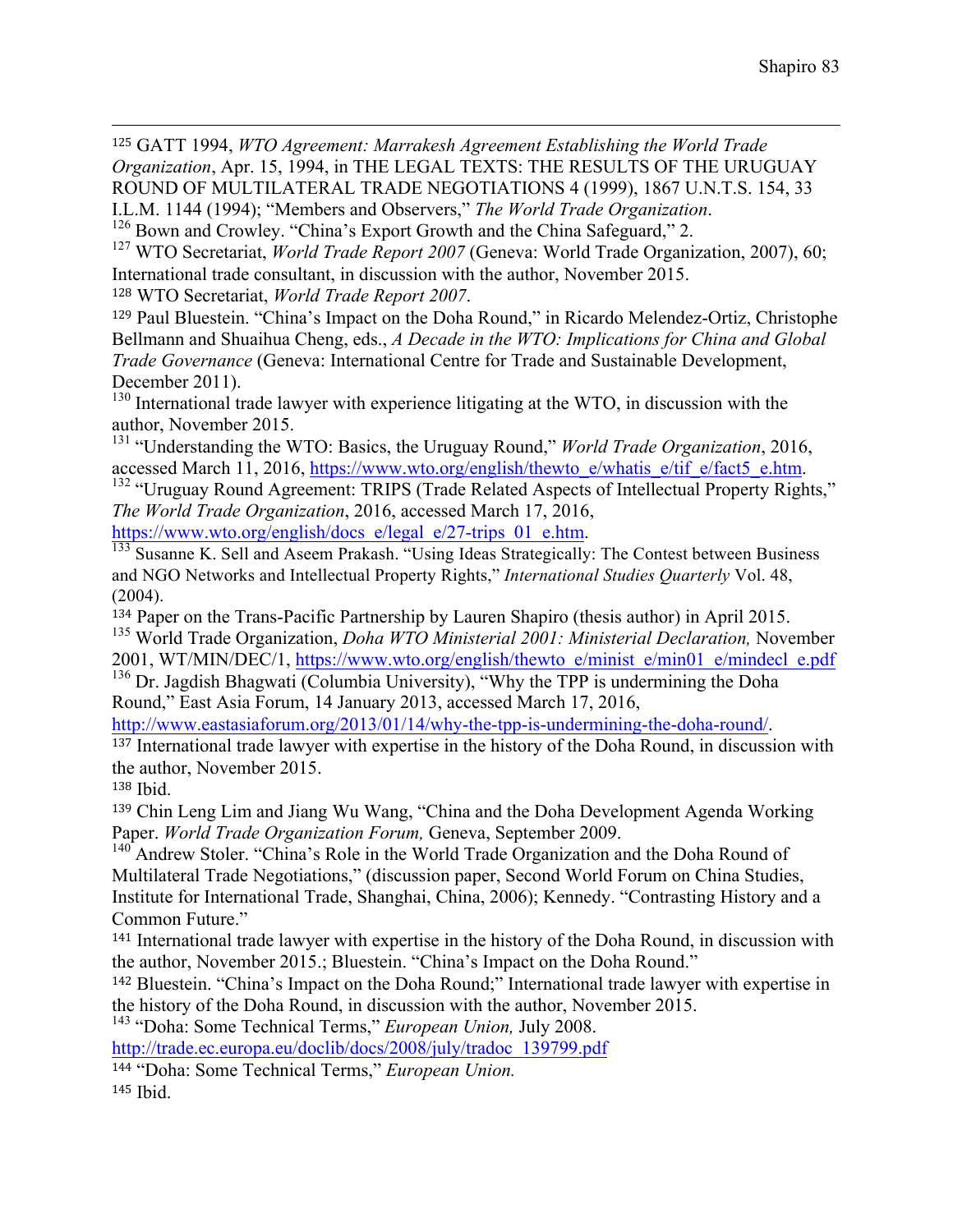<sup>146</sup> International trade lawyer with expertise in the history of the Doha Round, in discussion with the author, November 2015; Bluestein. "China's Impact on the Doha Round."

<u> Alexandro de la contrada de la contrada de la contrada de la contrada de la contrada de la contrada de la co</u>

<sup>147</sup> Gary Clayde Hufbauer, Jeffrey Schott, and Woan Foong Wong. *Figuring Out the Doha Round*. (Washington, DC: Peterson Institute for International Economics, 2010).

<sup>148</sup> International trade lawyer with expertise in the history of the Doha Round, in discussion with the author, November 2015.<br><sup>149</sup> Hufbauer, Schott, and Foong Wong. *Figuring Out the Doha Round*.

<sup>150</sup> Ka Zeng and Wei Liang. *China and Global Trade Governance: China's First Decade in the World Trade Organization*. (Abington, UK: Routledge, 2013).

<sup>151</sup> Email correspondence with international trade lawyer with expertise in the history of the Doha Round, 2016; International trade lawyer with expertise in Chinese trade policy, in discussion with the author, February 2016.

<sup>152</sup> Email correspondence with international trade lawyer with expertise in the history of the Doha Round, February 2016.

<sup>153</sup> Hufbauer, Schott, and Wong. *Figuring Out the Doha Round*.

<sup>154</sup> Bluestein. "China's Impact on the Doha Round;" International trade lawyer with expertise in the history of the Doha Round, in discussion with the author, November 2015.

<sup>155</sup> Marc Bacchette and Bijit Bora. "Industrial Tariff Liberalization and the Doha Development Agenda," (discussion paper, *World Trade Organization*, Development and Economic Research Division, Geneva, Switzerland, 2003).

<sup>156</sup> Email correspondence with international trade lawyer with expertise in the history of the Doha Round, February 2016.

<sup>157</sup> WTO litigator in discussion with the author, February 2016.

<sup>158</sup> Ibid.

<sup>159</sup> Bluestein. "China's Impact on the Doha Round."

<sup>160</sup> Ibid.

<sup>161</sup> International trade lawyer with expertise in the history of the Doha Round in discussion with the author, November 2015.

<sup>161</sup> Bluestein. "China's Impact on the Doha Round."

<sup>162</sup> Ibid.

<sup>163</sup> United States General Accounting Office, *Report to the Chairman, Committee Finance, U.S. Senate and to the Chairman, Committee on Ways and Means, House of Representatives: World Trade Organization, Cancun Ministerial Fails to Move Global Trade Negotiations Forward; Next Steps Uncertain*, (Washington, DC: United States General Accounting Office, 2004), http://www.gao.gov/new.items/d04250.pdf

 $\frac{164}{164}$  Stephen Woolcock, "The Singapore issues in Cancun: a failed negotiation ploy or a litmus test for global governance?" *Intereconomics* 38, no. 5 (2003): 249-255.

<sup>165</sup> Razeen Sally. "Chinese Trade Policy After (Almost) Ten Years in the WTO: A Post-Crisis Stocktake. Working Paper no. 2/2011, *European Centre for International Political Economy (ECIPE)* (2011), http://ecipe.org/app/uploads/2014/12/chinese-trade-policy-after-almost-tenyears-in-the-wto-a-post-crisis-stocktake.pdf.

<sup>166</sup> International trade lawyer with expertise in the history of the Doha Round in discussion with the author, November 2015; L. Carsten Mahrenbach, *The Trade Policy of Emerging Powers: Strategic Choices of Brazil and India,* (New York City: Springer, 2013).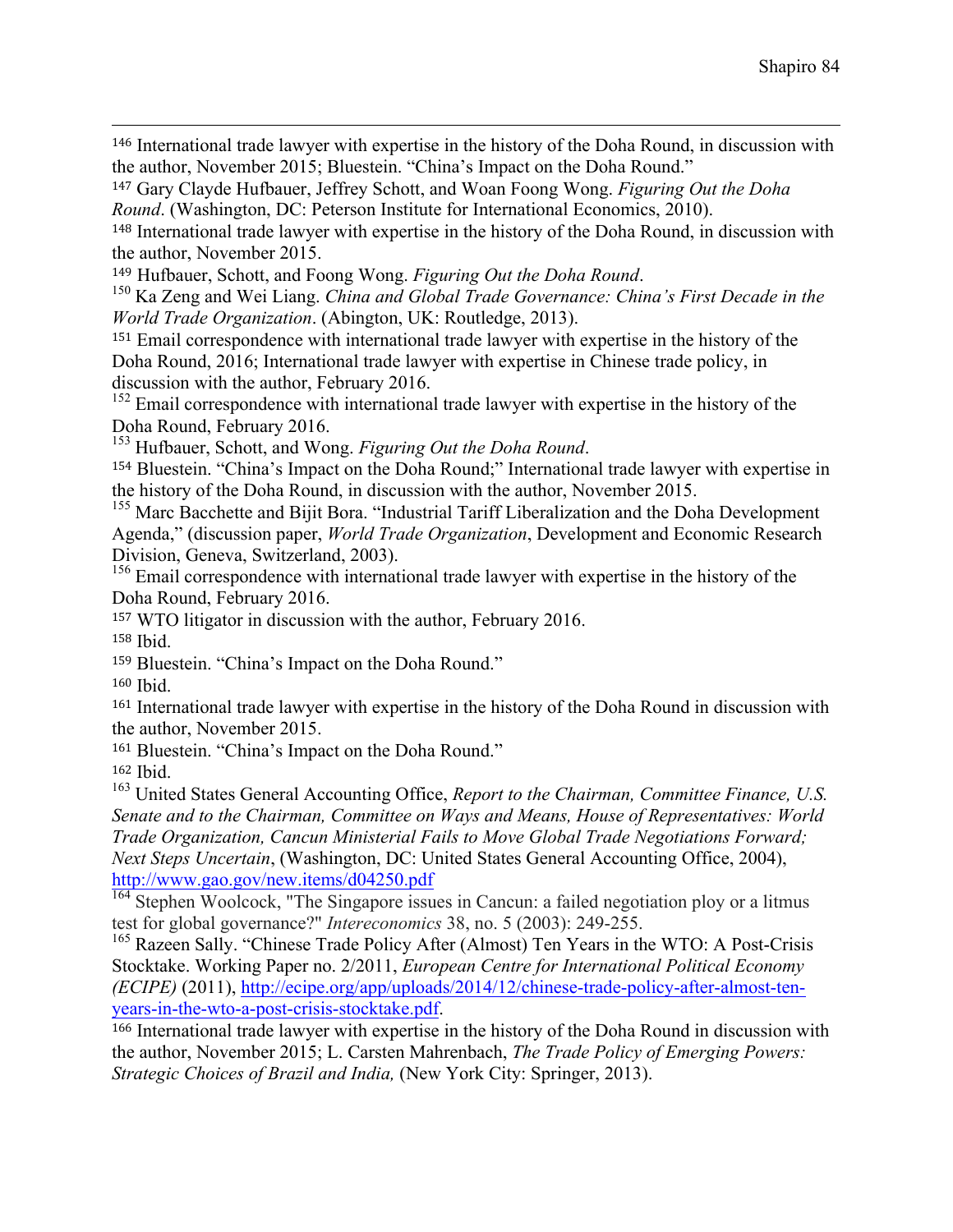<sup>167</sup> Surendra Bhandari, "Doha Round Negotiation: Problems, Potential Outcomes, and Possible Implications," *Trade Law and Development* vol. 4 no. 2 (2012),

<u> Alexandro de la contrada de la contrada de la contrada de la contrada de la contrada de la contrada de la co</u>

http://www.tradelawdevelopment.com/index.php/tld/article/viewFile/4%282%29%20TL%26D%

20353%20%282012%29/140. <sup>168</sup> Bhandari, "Doha Round Negotiation: Problems, Potential Outcomes, and Possible Implications;" Robert E. Baldwin, "resolving the Conflict Leading the Collapse of the Doha Round," *Vox Blog of the Center for Economic and Policy Research*, 25 September 2008, http://www.voxeu.org/article/how-resolve-doha-stalemate-better-agricultural-safeguard-trigger

<sup>169</sup> International trade lawyer with expertise in the history of the Doha Round, in discussion with the author, November 2015.

<sup>170</sup> Ibid.

<sup>171</sup> Ibid.

<sup>172</sup> "Agriculture, value added (% of GDP)," *The World Bank*,

http://data.worldbank.org/indicator/NV.AGR.TOTL.ZS?page=1.

<sup>173</sup> Agriculture, value added (% of GDP)," *The World Bank*.

<sup>174</sup> International trade lawyer with expertise in the history of the Doha Round, in discussion with the author, November 2015.

<sup>175</sup> *The Oxford Handbook on the World Trade Organization*, eds. Amrita Narlikar, Martin Daunton, Robert M. Stern, (Oxford, UK: OUP Oxford, 2012).

<sup>176</sup> International trade lawyer with expertise in the history of the Doha Round, in discussion with the author, November 2015.

<sup>177</sup> Ibid.

 $178$  Kapur, "Finance;" Kapur, "International Trade and Globalization;" International trade lawyer with expertise in the history of the Doha Round, in discussion with the author, November 2015. <sup>179</sup> Sungjoon Cho, "The Demise of Development in the Doha Round Negotiations," *Texas* 

*International Law Journal* vol. 45, no. 3, 2010,

http://www.tilj.org/content/journal/45/num3/Cho573.pdf

<sup>180</sup> International trade lawyer, in discussion with the author, February 2016.

<sup>181</sup> Ibid.

<sup>182</sup> Ibid.

<sup>183</sup> International trade lawyer with expertise in the history of the Doha Round, in discussion with the author, November 2015.

<sup>184</sup> International trade lawyer with expertise in the history of the Doha Round, in discussion with the author, November 2015; Carsten Mahrenbach, *The Trade Policy of Emerging Powers: Strategic Choices of Brazil and India,* (New York City: Springer, 2013).

<sup>185</sup> International trade lawyer with expertise in the history of the Doha Round, in discussion with the author, November 2015; "MOFCOM Spokesman Comments on the Conclusion of the  $10<sup>th</sup>$ WTO Ministerial Conference," *Ministry of Commerce of the People's Republic of China (MOFCOM)*, December 22, 2015.

<sup>186</sup> Chad Bown and Meredith Crowley. "China's export growth and the China safeguard: threats to the world trading system?." *Canadian Journal of Economics/Revue canadienne d'économique* 43, no. 4 (2010): 1353-1388.; WTO specialist, in discussion with the author, November 2015.

 $187$  Bown and Crowley. "China's export growth and the China safeguard: threats to the world trading system?"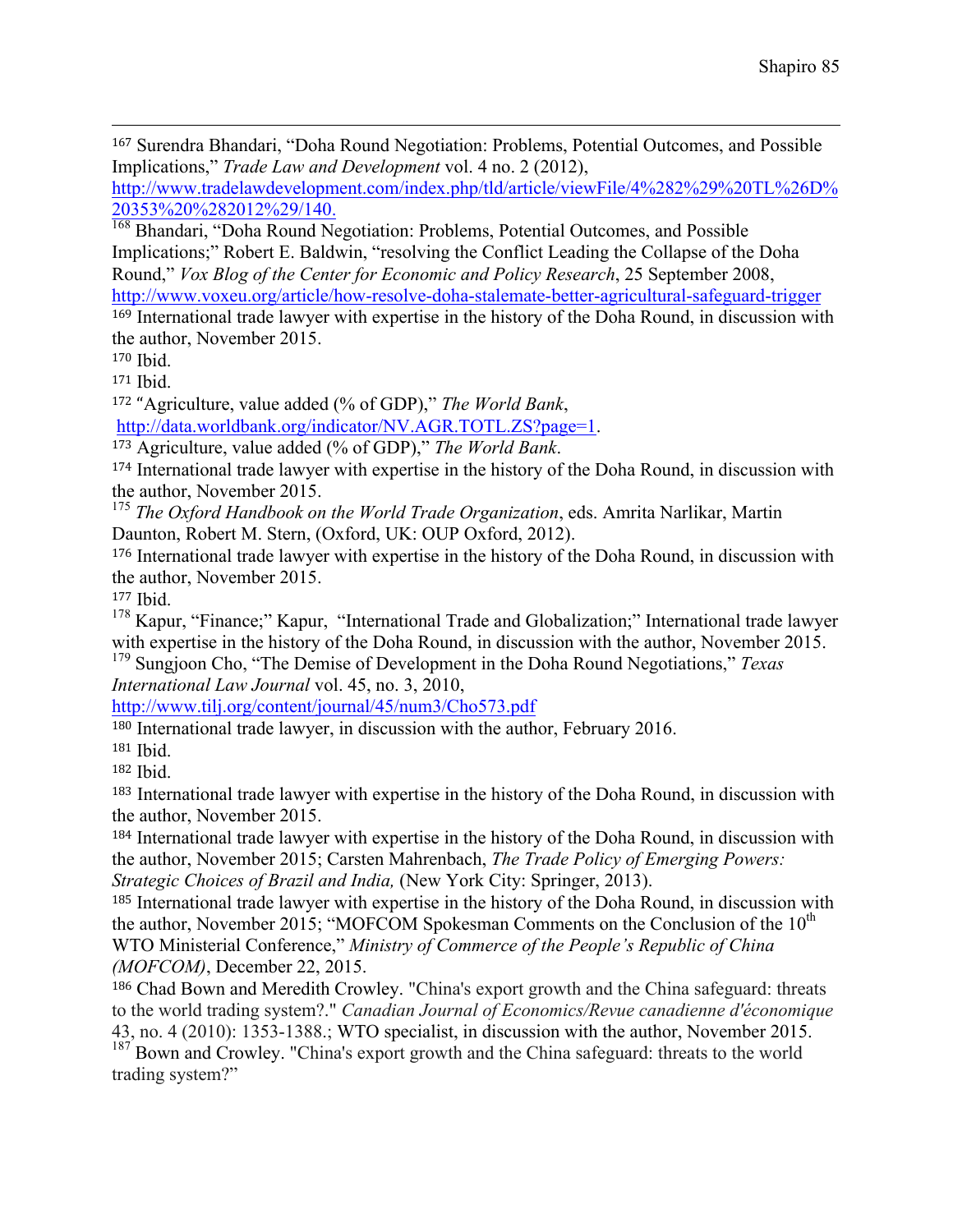<sup>188</sup> Ji, "Challenge the Non-Market Economy Methodology Taken by EU and U.S. against China in WTO Anti-dumping Area/"

<u> Alexandro de la contrada de la contrada de la contrada de la contrada de la contrada de la contrada de la co</u>

<sup>189</sup> Bruce Blonigen, "Evolving Discretionary Practices of U.S. Anti-Dumping Activity." Working Paper 9625, *National Bureau of Economic Research,* April 2013,

http://www.nber.org/papers/w9625.pdf.<br><sup>190</sup> Department of Commerce International Trade Administration, "Final Determination of Sales at Less Than Fair Value and Affirmative Determination of Critical Circumstances, in Part: Light–Walled Rectangular Pipe and Tube from the People's Republic of China [A-570-914]," *Federal Register* 73, no. 122 (June 24, 2008),

https://www.gpo.gov/fdsys/pkg/FR-2008-06-24/pdf/E8-14252.pdf

191 United States Department of Commerce, *Anti-Dumping Manual*, "CHAPTER 10: NON-MARKET ECONOMIES."

<sup>192</sup> United States Department of Commerce, Anti-Dumping Manual, "CHAPTER 10: NON-MARKET ECONOMIES."

<sup>193</sup> Ji.. "Challenge the Non-Market Economy Methodology Taken by EU and U.S. against China in WTO Anti-dumping Area;" Council of the European Union, "imposing a definitive antidumping duty on imports of certain iron or steel fasteners originating in the People's Republic of China," *Official Journal of the European Union* L29/1, EC no. 91/2009, January 31, 2009, http://eur-lex.europa.eu/LexUriServ/LexUriServ.do?uri=OJ:L:2009:029:0001:0035:EN:PDF <sup>194</sup> United States Department of Commerce, Anti-Dumping Manual, "CHAPTER 10: NON-MARKET ECONOMIES."

<sup>195</sup> Council of the European Union, "imposing a definitive anti-dumping duty on imports of certain iron or steel fasteners originating in the People's Republic of China."

<sup>196</sup> THE WORLD TRADE ORGANIZATION, *EUROPEAN COMMUNITIES: DEFINITIVE ANTI-DUMPING MEASURES ON CERTAIN IRON OR STEEL FASTENERS FROM CHINA: REPORT OF THE PANEL: ANNEX A: EXECUTIVE SUMMARIES OF THE FIRST WRITTEN SUBMISSIONS OF THE PARTIES*, 3 DECEMBER 2010, WT/DS439/R.

<sup>197</sup> "International Trade Update: Non-Market Economy Companies Face Greater Hurdles to Attain Separate Rate Status in Antidumping Cases," *Sidley Austin LLP*, May 7 2015,

http://www.sidley.com/~/media/update-pdfs/2015/05/20150507-international-trade-update.pdf.

<sup>198</sup> Department of Commerce International Trade Administration, "Final Determination of Sales at Less Than Fair Value and Affirmative Determination of Critical Circumstances: Circular Welded Carbon Quality Steel Pipe from the People's Republic of China," *Federal Register* 73, no. 109 (June 5, 2008).

<sup>199</sup> "International Trade Update," *Sidley Austin LLP*.

<sup>200</sup> Ibid.

<sup>201</sup> Email correspondence with expert in international political economy, March 2016.

<sup>202</sup> Email correspondence with expert in international political economy, March 2016.

<sup>203</sup> Blonigen, "Evolving Discretionary Practices of U.S. Anti-Dumping Activity;" Tianshu Chu and Thomas Prusa, "The Reasons for and the Impact of Antidumping Protection: The Case of People's Republic of China," (discussion paper, the University of Washington, Seattle, WA, 2003), https://faculty.washington.edu/karyiu/confer/beijing03/papers/chu.pdf

<sup>204</sup> Blonigen, "Evolving Discretionary Practices of U.S. Anti-Dumping Activity."

<sup>205</sup> Chu and Prusa, "The Reasons for and the Impact of Antidumping Protection."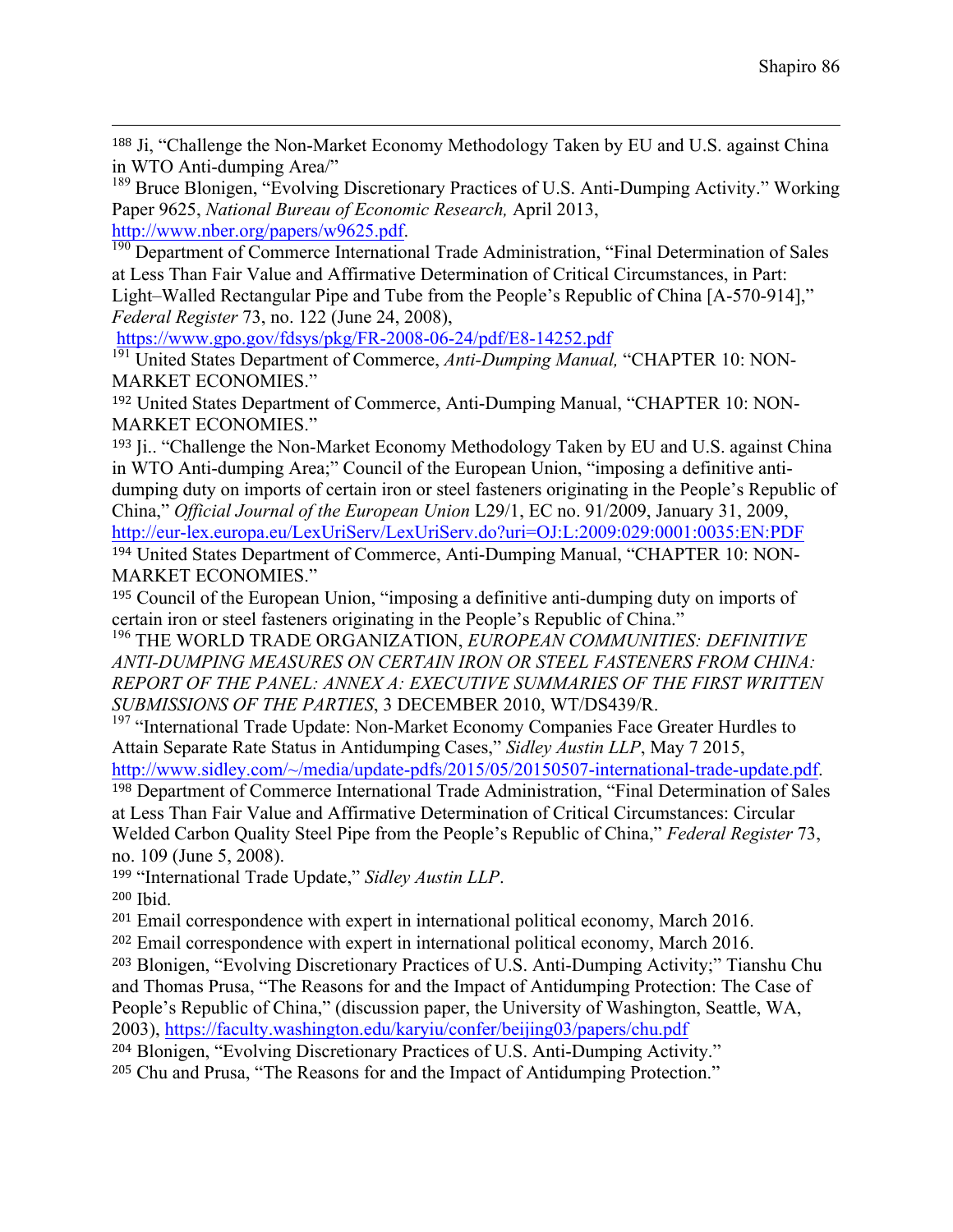<sup>206</sup> The World Trade Organization, *"*US – Anti-Dumping and Countervailing Duties (China) (DS437)," *WTO Dispute Settlement: One Page Case Summaries, 2011,* 

https://www.wto.org/english/tratop\_e/dispu\_e/cases\_e/1pagesum\_e/ds379sum\_e.pdf; The World Trade Organization, *United States: Anti-Dumping Measures on Shrimp and Diamond Sawblades from China,* WT/DS422/R, https://www.wto.org/english/tratop\_e/dispu\_e/cases\_e/ds422\_e.htm; The World Trade Organization, *United States: Countervailing and Anti-Dumping Measures on Certain Products from China, WT/DS449/R,*<br>https://www.wto.org/english/tratop e/dispu e/cases e/ds449 e.htm.

 $\frac{207}{207}$  Council of the European Union, "imposing a definitive anti-dumping duty on imports of certain iron or steel fasteners originating in the People's Republic of China;" author's calculations. 208 Ibid.

<sup>209</sup> The World Trade Organization, *European Communities: Definitive Anti-Dumping Measures on Certain Iron or Steel Fasteners form China: Report of the Panel*, 3 December 2010, WT/DS437/R.

<sup>210</sup> Council of the European Union, "imposing a definitive anti-dumping duty on imports of certain iron or steel fasteners originating in the People's Republic of China."

<sup>211</sup> The World Trade Organization, *United States: Definitive Anti-Dumping and Countervailing Duties on Certain Products from China: Report of the Panel*, 22 October 2010, WT/DS439/R. <sup>212</sup> The World Trade Organization, *United States: Definitive Anti-Dumping and Countervailing Duties on Certain Products from China: Report of the Panel*.

<sup>213</sup> Department of Commerce International Trade Administration, "Final Determination of Sales at Less Than Fair Value and Affirmative Determination of Critical Circumstances, in Part: Light–Walled Rectangular Pipe and Tube from the People's Republic of China [A-570-914]," Federal Register 73, no. 122 (June 24, 2008).

<sup>214</sup> Department of Commerce International Trade Administration, "Laminated Woven Sacks from the People's Republic of China: Final Determination of Sales at Less Than Fair Value and Affirmative Determination of Critical Circumstances [A-570-916]," *Federal Register* 73, no. 122 (June 24, 2008).

<sup>215</sup> Department of Commerce International Trade Administration, "Certain Circular Welded Carbon Quality Steel Line Pipe from the People's Republic of China: Final Determination of Sales at Less Than Fair Value and Affirmative Determination of Critical Circumstances [A-570- 935]," *Federal Register* 73, no. 216 (November 6, 2008).

<sup>216</sup> Department of Commerce International Trade Administration, "Certain Circular Welded Carbon Quality Steel Line Pipe from the People's Republic of China."

<sup>217</sup> United States Department of Commerce International Trade Administration, "Fact Sheet: Commerce Initiates Antidumping Duty and Countervailing Duty Investigations of Imports of Certain New Pneumatic Off-The-Road Tires from China and India and a Countervailing Duty Investigation of Imports from Sri Lanka," February 2016,

http://enforcement.trade.gov/download/factsheets/factsheet-multiple-new-pneumatic-off-theroad-tires-ad-cvd-initiation-020416.pdf.

<sup>218</sup> Department of Commerce International Trade Administration, "Final Determination of Sales at Less Than Fair Value and Affirmative Determination of Critical Circumstances, in Part: Light–Walled Rectangular Pipe and Tube from the People's Republic of China."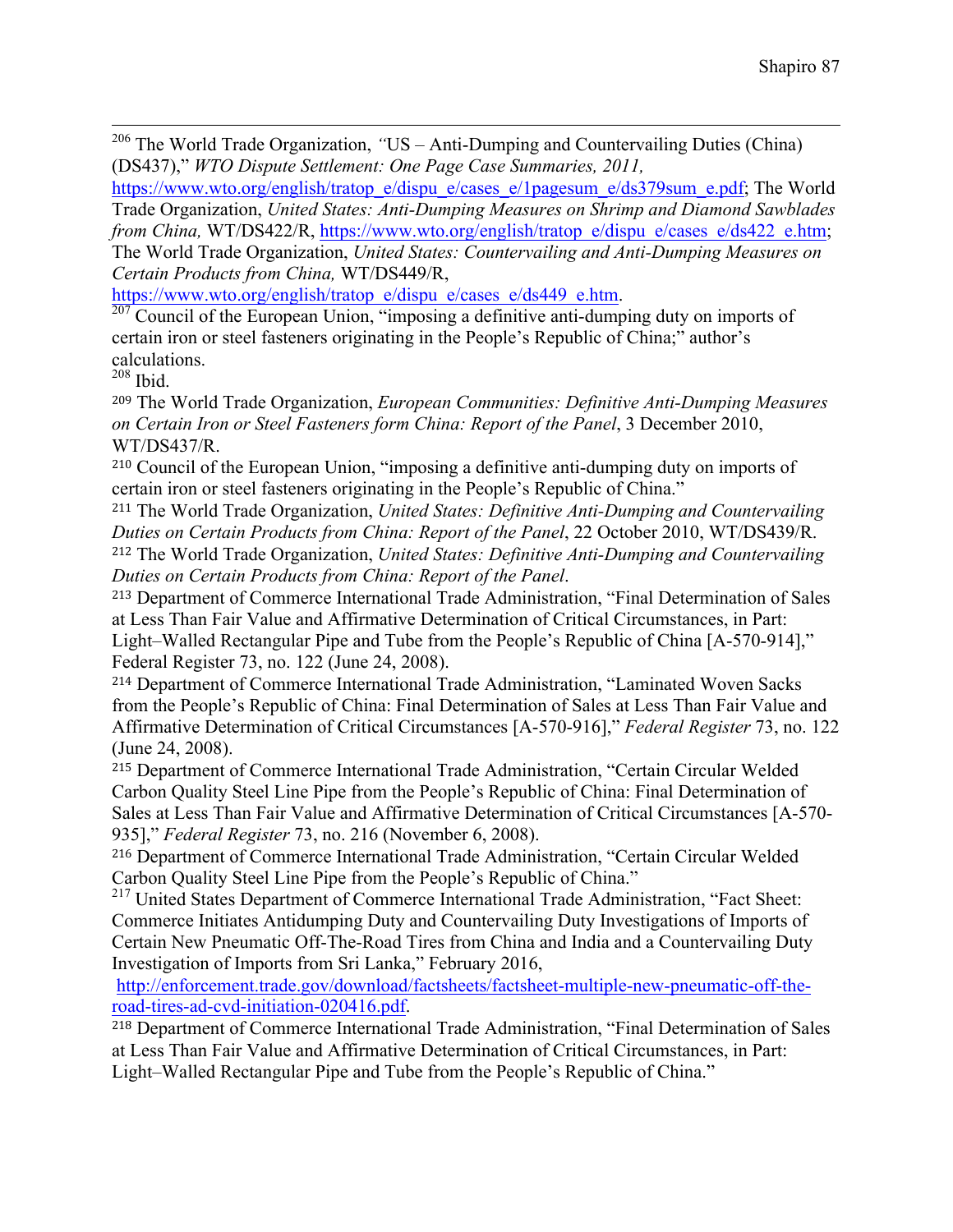<sup>219</sup> The World Trade Organization, *United States: Anti-Dumping Measured on Shrimp and Diamond Sawblades from China*; author's calculations.

<sup>220</sup> The World Trade Organization, *United States: Anti-Dumping Measured on Shrimp and Diamond Sawblades from China.*

<sup>221</sup> Ibid.

<sup>222</sup> Ibid.

<sup>223</sup> Ibid.

<sup>224</sup> Ibid.

<sup>225</sup> The World Trade Organization, *"*US – Shrimp and Sawblades (China) (DS422)," *WTO Dispute Settlement: One Page Case Summaries, 2012,* 

https://www.wto.org/english/tratop\_e/dispu\_e/cases\_e/1pagesum\_e/ds422sum\_e.pdf

<sup>226</sup> Department of Commerce International Trade Administration, "Preliminary Determination of Sales at Less Than Fair Value and Final Determination: Coated Free Sheet Paper from the People's Republic of China," *Federal Register* 72, no. 106 (June 4, 2007).

 $227$  Department of Commerce International Trade Administration, "Coated Free Sheet Paper from the People's Republic of China;" author's calculations.

<sup>228</sup> Department of Commerce International Trade Administration, "Coated Free Sheet Paper from the People's Republic of China."

 $^{229}$  Ibid.

<sup>230</sup> Council of the European Union, "imposing a definitive anti-dumping duty on imports of certain footwear with uppers of leather originating in Vietnam and originating in the People's Republic of China, as extended to imports of certain footwear with uppers of leather consigned from the Macao SAR, whether declared as originating in the Macao SAR or not, following an expiry review pursuant to Article 11(2) of Council Regulation (EC) No 384/96," *Official Journal of the European Union* L352/1, EC no. 1294/2009, December 22, 2009.

http://trade.ec.europa.eu/doclib/docs/2009/december/tradoc\_145664.def.en.L352-2009.pdf  $231$  Council of the European Union, "imposing a definitive anti-dumping duty on imports of certain footwear with uppers of leather."

<sup>232</sup> National Bureau of Statistics of China, *China Statistical Yearbook 2014*, (Beijing: China

Statistics Press, 2014) http://www.stats.gov.cn/tjsj/ndsj/2014/indexeh.htm.<br><sup>233</sup> Indian Government Department of Public Enterprises, "Chapter 1: Performance Overview 2012-2013," in *Public Enterprises Survey* 2012-2013: vol-1.

http://dpe.nic.in/sites/upload\_files/dpe/files/survey1213/survey01/Overview.pdf

 $\frac{234}{234}$ Indian Government Department of Public Enterprises, "List of CPSEs for the Year 2012-2013," http://dpemou.nic.in/moufiles/cpse\_list\_2012-13.pdf

<sup>235</sup> Tyre Corporation of India Ltd., *Annual Report 2010-2011 and notes*, (Kolkata, India: Tyre Corporation of India Secretary, 2011), http://tcilcorp.gov.in/wp-content/uploads/2011/05/Click-Here-to-View-Annual-Report-2010-2011.pdf<br><sup>236</sup> Mishra Dhatu Migam (MADHANI), *Annual Directors' Report 2011-2012 Appendix II, 2011,* 

http://www.midhani.gov.in/doc/annualreport/AR-EN-2011-12.pdf

<sup>237</sup> Steel Authority of India, *Annual Report 2011-2012*, accessed March 11, 2016, http://www.sail.co.in/sites/default/files/areport-2011-12.pdf

<sup>238</sup> Rashyita Ispat Nigam Limited (Vizag Steel), *Annual Report 2011-2012*, https://www.vizagsteel.com/images/Annual%20Report%202011-12%20(English).pdf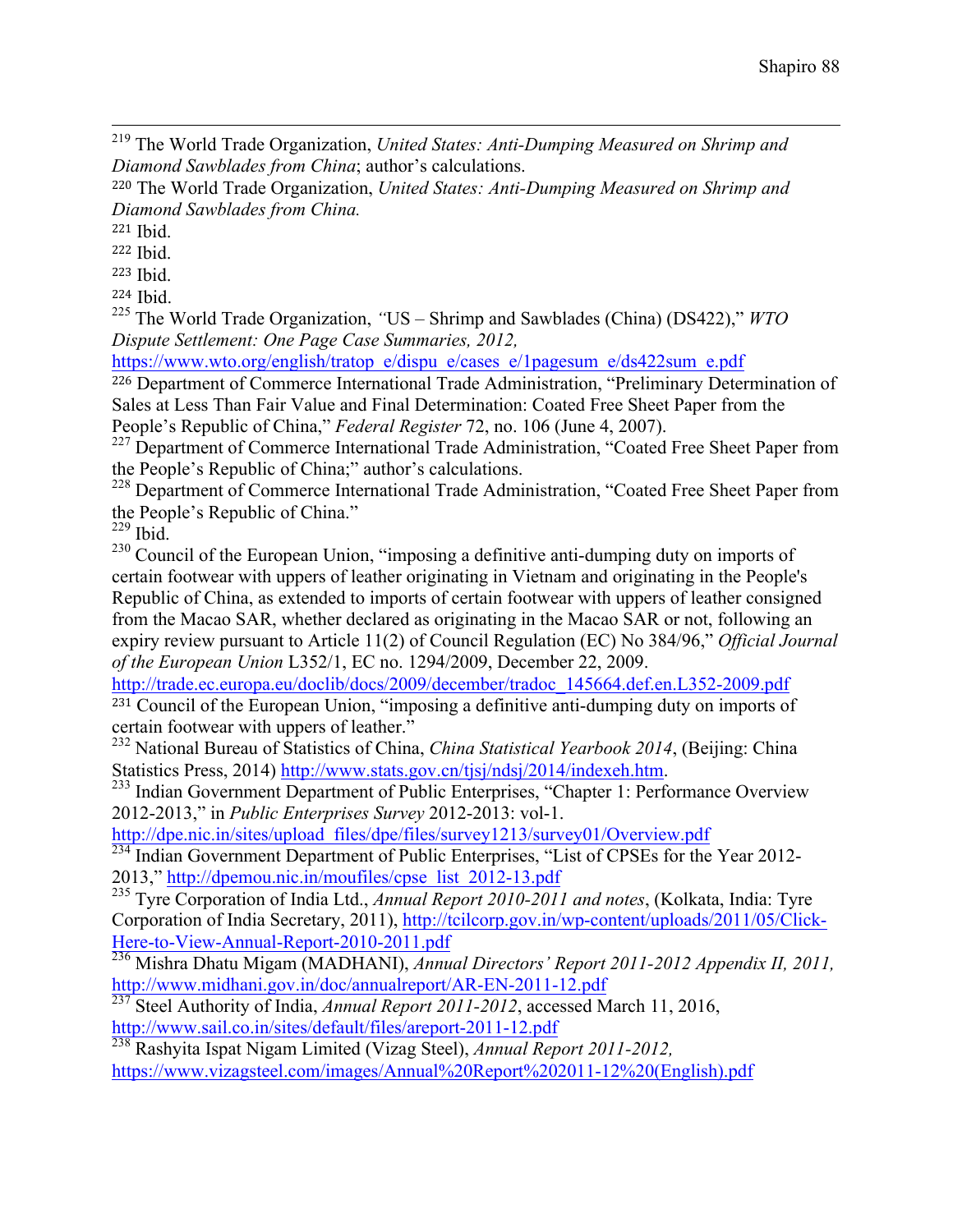<sup>239</sup> Hindustan Paper Corporation Limited, *Annual Report 2011-2012,* http://dhi.nic.in/writereaddata/UploadFile/Annual%20Report%20(2011-2012)%20- %20Hindustan%20Paper%20Corporation%20Ltd.%20(HPC).pdf

240 Ministry of Textiles, *Annual Report 2011-2012* (Government of India, 2012),<br>http://texmin.nic.in/sites/default/files/ar 11 12 english.pdf.

<sup>241</sup> Instituto Brasiliero de Geografia e Estatistica, *Tabela 1 - Produção e vendas dos produtos e/ou serviços industriais, segundo as classes de atividades e a descrição dos produtos - Brasil – 2011: Fabricação de calçados de couro*, in *Prequista Industrial,* 2011, vol 30, no 2 (2011),

http://biblioteca.ibge.gov.br/visualizacao/periodicos/1719/pia\_2011\_v30\_n2\_produto.pdf. 242 "Output Value of IBS According to ISIC 2 Digit, 2008-2013 (Billion USD)," *Badan Pusat Statistik (Indonesian Central Bureau of Statistics)*, accessed March 17, 2016, http://www.bps.go.id/linkTabelStatis/view/id/1068.

<sup>243</sup> Trade consultant in discussion with the author, February 2016.

<sup>244</sup> International trade lawyer, in discussion with the author, February 2016.

<sup>245</sup> Ji, "Challenge the Non-Market Economy Methodology Taken by EU and U.S. against China in WTO Anti-dumping Area."

<sup>246</sup> Author's calculations using average constructed exchange rate of 7.22 rupees to the yuan (renminbi) (from weekly rates) in 2011. Exchange rates compiled from

http://www.xe.com/currencyconverter/. 247 World Steel Association, *World Steel in Figures 2012*, (Brussels: World Steel Association, 2012),

https://www.worldsteel.org/dms/internetDocumentList/bookshop/WSIF\_2012/document/World %20Steel%20in%20Figures%202012.pdf

<sup>248</sup> International trade lawyer and WTO expert in discussion with the author, November 2015. <sup>249</sup> Ibid.

<sup>250</sup> The World Trade Organization, *United States: Countervailing Duty Measures on Certain Products from China: Report of the Panel: Addendum.* 

<sup>251</sup> Ibid.

 $252$  Ibid.

<sup>253</sup> International trade lawyer and dispute settlement expert in discussion with the author, February 2015.

<sup>254</sup> Stoler. "China's Role in the World Trade Organization and the Doha Round of Multilateral Trade Negotiations."

<sup>255</sup> United Nations, *World Economic Situation and Prospects 2012: Statistical Annex,* (New York City, United Nations, 2012),

http://www.un.org/en/development/desa/policy/wesp/wesp\_current/2012country\_class.pdf; "Saudi Arabia," *Observatory of Economic Complexity (OEC),* accessed March 17, 2016, http://atlas.media.mit.edu/en/profile/country/sau/. <sup>256</sup> Summer Said, "Potential Saudi Aramco IPO Wouldn't Include Oil Reserves," *Wall Street* 

*Journal*, January 24, 2016, http://www.wsj.com/articles/potential-saudi-aramco-ipo-wontinclude-reserves-1453627558.

<sup>257</sup> The World Trade Organization, *United States: Countervailing Duty Measures on Certain Products from China: Report of the Panel: Addendum*.

<sup>258</sup> International trade lawyer and dispute settlement expert in discussion with the author, February 2015.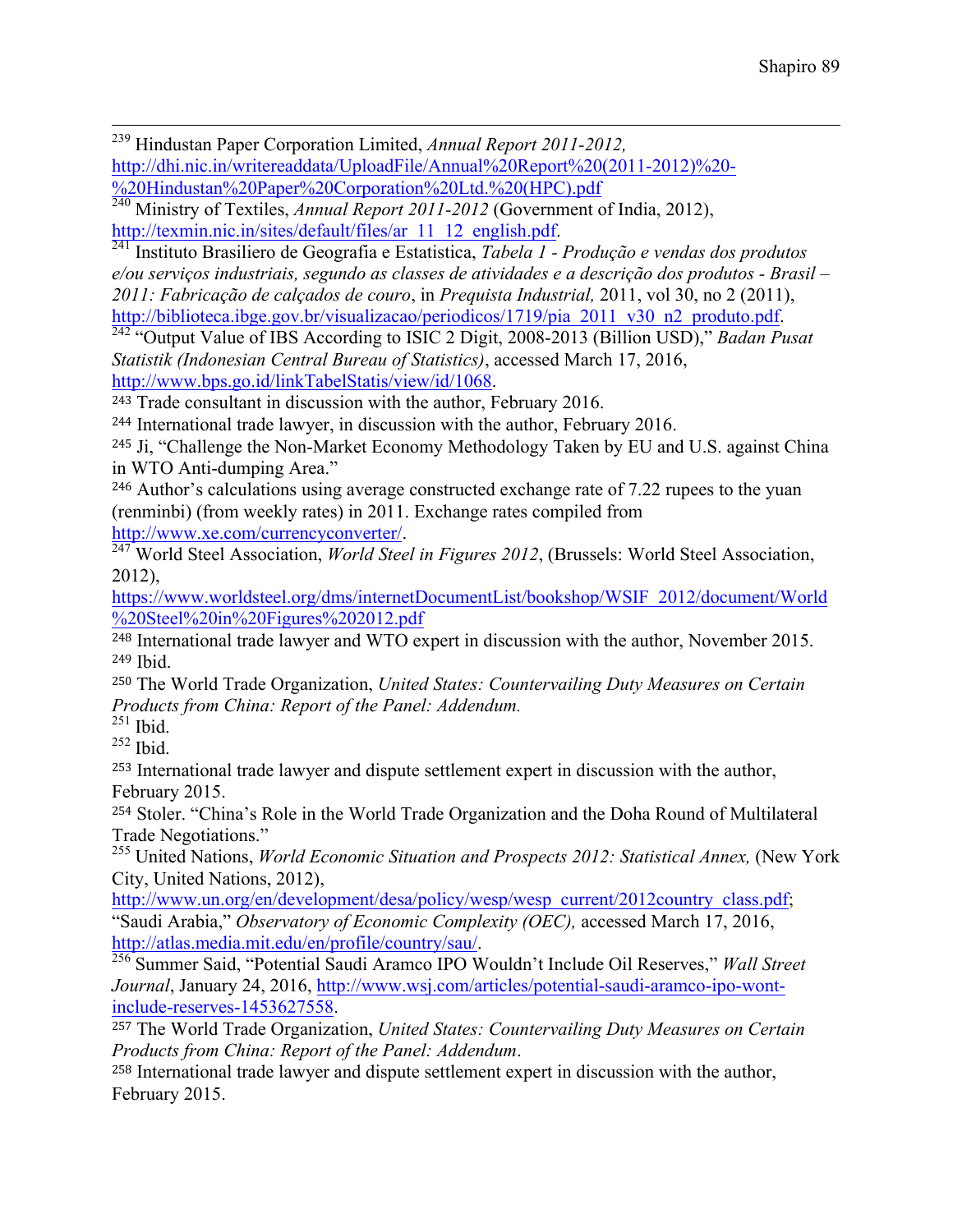<u> Alexandro de la contrada de la contrada de la contrada de la contrada de la contrada de la contrada de la co</u> <sup>259</sup> Ibid.

<sup>260</sup> Ibid.

<sup>261</sup> Feng. *The Politics of China's Accession to the World Trade Organization.* <sup>262</sup> Ibid.

<sup>263</sup> International trade lawyer and dispute settlement expert, in discussion with the author, February 2015.

<sup>264</sup> Pasha L. Hsieh, "China's Development of International Economic Law and WTO Legal Capacity Building," *Journal of International Economic Law*, vol. 13 no. 4 (2010), note 46, http://proxy.library.upenn.edu:3380/content/13/4/997.full.pdf+html.

<sup>265</sup> Feng. *The Politics of China's Accession to the World Trade Organization.* 

<sup>266</sup> International trade lawyer and dispute settlement expert, in discussion with the author, February 2015.

<sup>267</sup> "The WTO Accessions Internship Programme," *The World Trade Organization*, 2016, accessed March 17, 2016, https://www.wto.org/english/thewto e/acc\_e/acc\_internship\_e.htm.

<sup>268</sup>Joseph E. Gagnon, "Combating Widespread Currency Manipulation," *Peterson Institute for International Economics, July 2012, p. 1-3, http://www.iie.com/publications/pb/pb12-19.pdf.* <sup>269</sup> Robert Scott, "Currency Manipulation and the 896,000 U.S. Jobs Lost Due To The U.S.-

Japan Trade Deficit," *Economic Policy Institute,* February, 2015, p. 3,

http://s4.epi.org/files/2014/JapanCurrencyManipulation.pdf. 270 Gagnon, "Combating Widespread Currency Manipulation*," PIIE.*

 $271$  C. Fred Bergsten and Joseph E Gagnon, "Currency Manipulation, the US Economy, and the Global Economic Order," *Peterson Institute for International Economics*, December 2012, http://www.iie.com/publications/pb/pb12-25.pdf

 $272$  C. Fred Bergsten, "Addressing Currency Manipulation Through Trade Agreements," *Peterson Institute for International Economics*, January 2014, http://www.piie.com/publications/pb/pb14-2.pdf

 $^{273}$  Trade consultant and legal counselor in discussion with the author, March 2015.

<sup>274</sup> Bergsten, "Addressing Currency Manipulation Through Trade Agreements," PIIE.

<sup>275</sup> William Krist, "Negotiations for a Trans-Pacific Partnership," *Woodrow Wilson Center for International Scholars*, 2012,

http://www.wilsoncenter.org/sites/default/files/Krist\_Draft\_Discussion\_Paper\_%2071812.pdf; *Notes and Supplementary Provisions to Article VI (Anti-Dumping and Countervailing Duties)*  (January 1948), General Agreement on Tariffs and Trade, Ad Article VI:2 (Paragraphs 2 and 3), p. 64, https://www.wto.org/english/docs\_e/legal\_e/gatt47\_e.pdf; Jonathan Sanford, "Currency Manipulation: The IMF and WTO," *Congressional Research Service,* January 28, 2011, accessed April 20, 2015, http://assets.opencrs.com/rpts/RS22658\_20110128.pdf

<sup>276</sup> Yin-Wong Cheung, "Exchange Rate Misalignment: The Case of the Chinese Renminbi,"

Working Paper no. 3797 (CESifo, 2012).<br><sup>277</sup> Cheung "Exchange Rate Misalignment: The Case of the Chinese Renminbi."

<sup>278</sup> International Monetary Fund, *Articles of Agreement of the International Monetary Fund (2011 Edition)* (Washington, D.C.: International Monetary Fund Publications, 2011), https://www.imf.org/external/pubs/ft/aa/pdf/aa.pdf

<sup>279</sup> International Monetary Fund, *Articles of Agreement of the International Monetary Fund;*  Sanford, "Currency Manipulation: the IMF and the WTO."